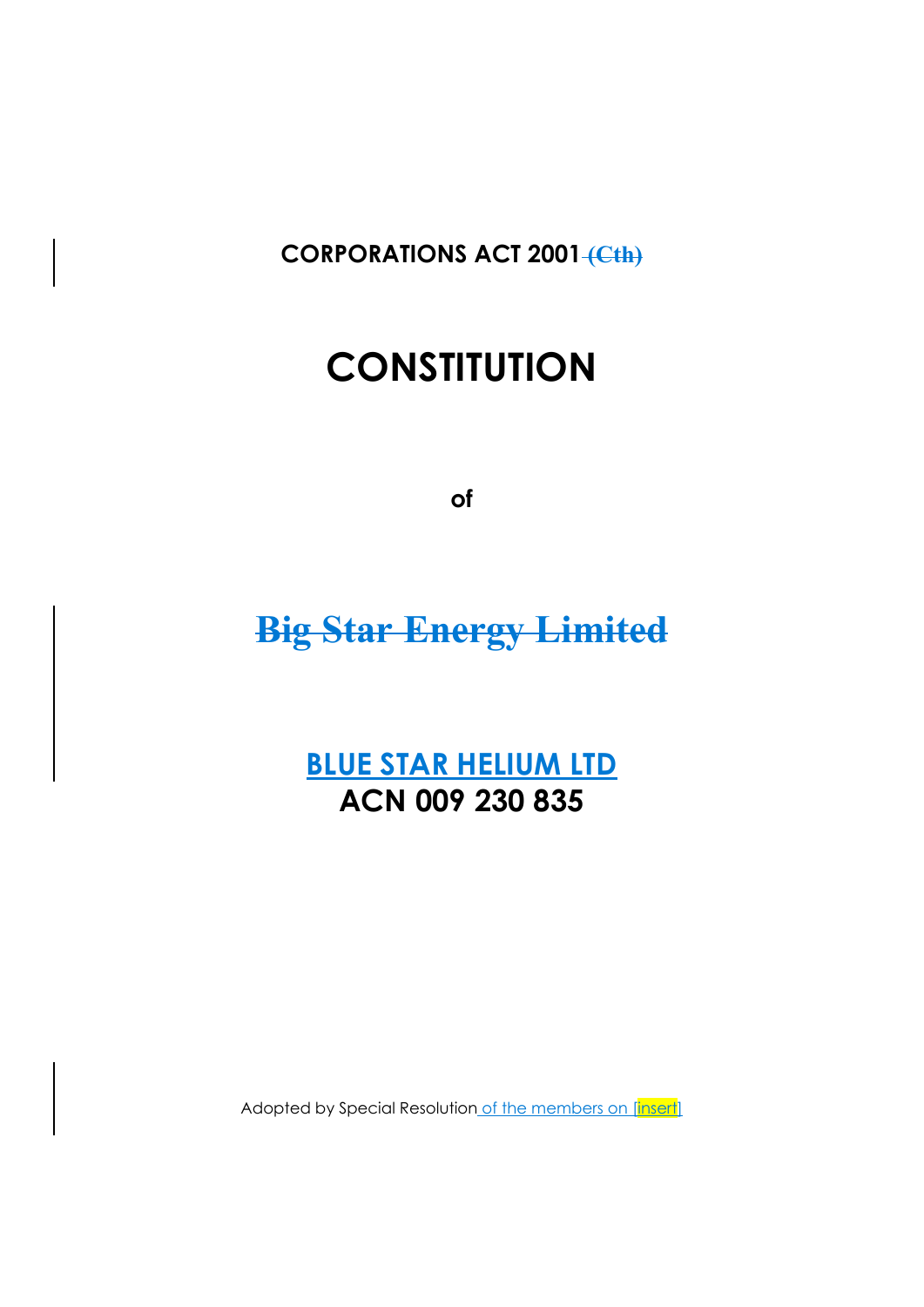## **CONTENTS**

|             | <b>INTERPRETATION</b>                            |          |
|-------------|--------------------------------------------------|----------|
|             | Definitions.                                     |          |
| $+2$        |                                                  |          |
| 1,3         |                                                  |          |
| 1.4         |                                                  |          |
|             |                                                  |          |
| $+5$        |                                                  |          |
|             |                                                  |          |
|             |                                                  |          |
|             | Rights Attaching to Shares                       |          |
| <u>າ າ.</u> |                                                  |          |
| 2.3         | Share Options                                    |          |
| 2.4         |                                                  |          |
| 2.5         | <b>Preference Shares</b>                         |          |
| 2.6         |                                                  |          |
| 2.7         |                                                  |          |
| $2.8 -$     |                                                  |          |
| 2.9         |                                                  |          |
| 2,10        |                                                  |          |
| 2.11        |                                                  |          |
| 2,12        |                                                  |          |
| 2,13        |                                                  |          |
| 2.14        |                                                  |          |
|             |                                                  |          |
|             |                                                  |          |
|             | Effect of this Clause                            |          |
| 32          | Definitions.                                     |          |
| 3,3         | <b>Minimum Shareholding</b>                      |          |
| 3.4         | Sale of Listed Securities of Minority Member     |          |
| 3.5         | Acceptance of Offer                              |          |
| 3.6         | Appointment of Attorney                          |          |
| 3.7         | <b>Transfer</b>                                  |          |
| 3.8         |                                                  |          |
| 3.9         |                                                  |          |
| 3.10        |                                                  |          |
| 3,11        | <b>Remedies Limited</b>                          |          |
| 3.12        | <b>Cost of Sale of Listed Securities</b>         |          |
| 3,13        |                                                  |          |
| 3,14        | Notice to Exempt                                 |          |
| 3.15        |                                                  |          |
| 3.16        | Use by Company of Clause 3                       |          |
|             |                                                  |          |
|             | HNCERTIFICATED HOLDINGS AND ELECTRONIC TRANSFERS |          |
|             |                                                  | <u>و</u> |
| 42          |                                                  |          |
| 4.3         |                                                  |          |
|             | <b>Listing Rules</b>                             |          |
|             |                                                  |          |
| <b>LIEN</b> |                                                  |          |
|             | Lien for Members Debts                           |          |
| 5.2         |                                                  | م۔       |
| 5.3         |                                                  | . 10     |
|             | Exemption<br><b>Dividend</b>                     |          |
| 5.5         | Sale of Shares                                   | 40       |
|             |                                                  |          |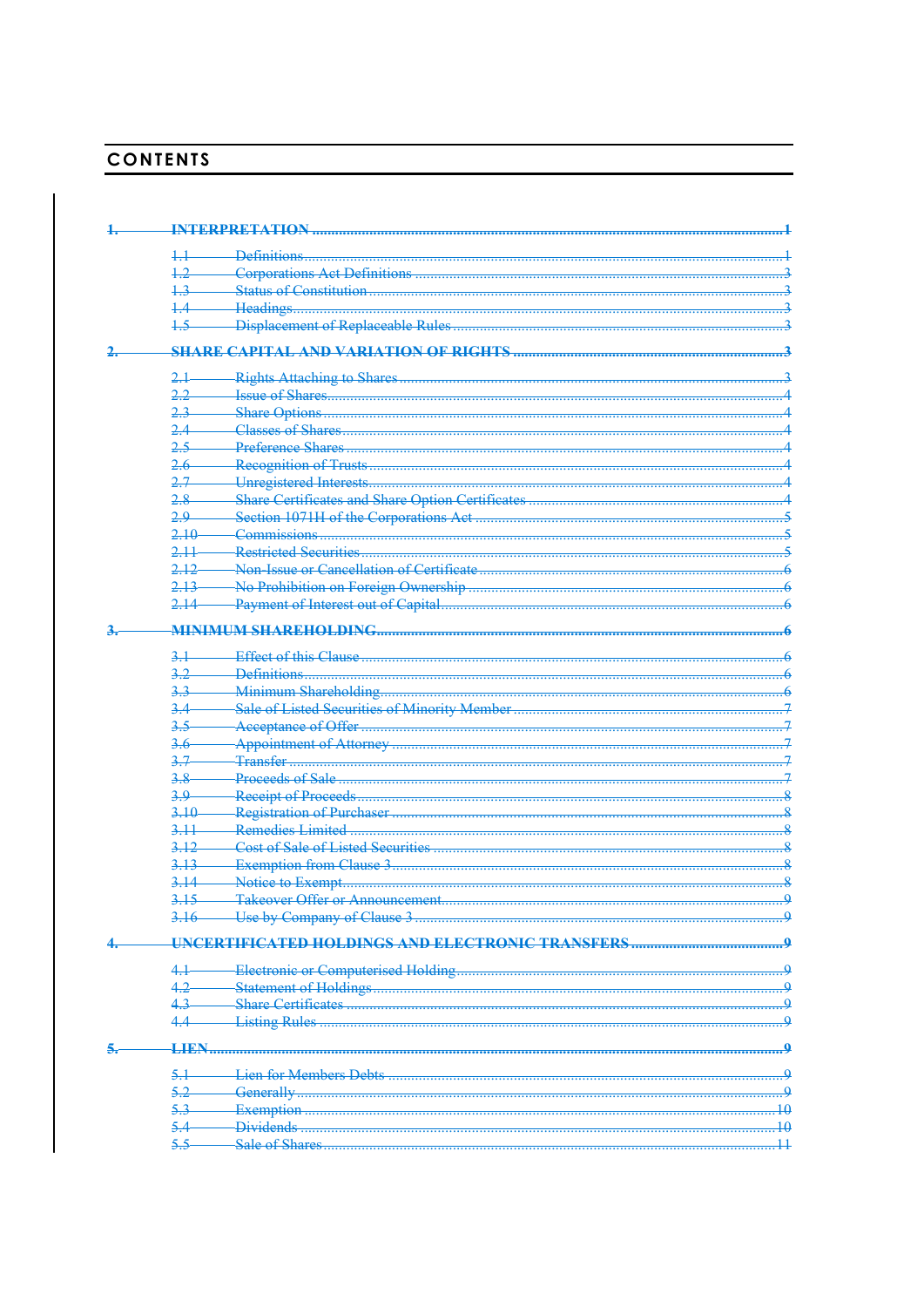| 5.6<br>5.7<br>5.8<br>5.9<br>5.10<br>6 <sup>1</sup><br>$_{\rm{Calls}}$<br>62<br>6.3<br>6.4<br>65<br>6.6<br>67<br>6.8<br>69<br>6.10<br>6.11<br>$7.2 -$ | 11                                       |
|------------------------------------------------------------------------------------------------------------------------------------------------------|------------------------------------------|
|                                                                                                                                                      |                                          |
|                                                                                                                                                      | 44<br>44<br>13                           |
|                                                                                                                                                      |                                          |
|                                                                                                                                                      | $\overline{12}$<br>42<br>$\overline{13}$ |
|                                                                                                                                                      |                                          |
|                                                                                                                                                      |                                          |
|                                                                                                                                                      |                                          |
|                                                                                                                                                      |                                          |
|                                                                                                                                                      |                                          |
|                                                                                                                                                      |                                          |
|                                                                                                                                                      |                                          |
|                                                                                                                                                      |                                          |
|                                                                                                                                                      |                                          |
|                                                                                                                                                      |                                          |
|                                                                                                                                                      |                                          |
|                                                                                                                                                      |                                          |
|                                                                                                                                                      |                                          |
|                                                                                                                                                      | .43                                      |
|                                                                                                                                                      |                                          |
|                                                                                                                                                      | $\overline{13}$                          |
|                                                                                                                                                      | 13                                       |
| 7.3                                                                                                                                                  |                                          |
| <b>Continuing Liability</b><br>74                                                                                                                    |                                          |
| 75                                                                                                                                                   |                                          |
| 76                                                                                                                                                   |                                          |
| 77                                                                                                                                                   |                                          |
|                                                                                                                                                      | . 14                                     |
| 8.1                                                                                                                                                  | $1\Lambda$                               |
| 8.2                                                                                                                                                  |                                          |
| 8.3                                                                                                                                                  | 15                                       |
| 8.4                                                                                                                                                  | 15                                       |
| 85                                                                                                                                                   | 15                                       |
| 8.6                                                                                                                                                  |                                          |
| 8.7                                                                                                                                                  | 15                                       |
| 8.8                                                                                                                                                  |                                          |
| 8.9                                                                                                                                                  |                                          |
| 8.10                                                                                                                                                 |                                          |
| Compliance with ASX Settlement Operating Rules.                                                                                                      | 46                                       |
| 8.11                                                                                                                                                 | 16                                       |
| 8,12                                                                                                                                                 | 46                                       |
| $8.13 -$                                                                                                                                             |                                          |
| <b>TRANSMISSION OF SHARES</b>                                                                                                                        | .46                                      |
| 9.1                                                                                                                                                  | . 16                                     |
| 9.2                                                                                                                                                  |                                          |
| 9.3                                                                                                                                                  | .17                                      |
| 9.4                                                                                                                                                  |                                          |
| جو                                                                                                                                                   | .17                                      |
| 9.6                                                                                                                                                  | $\overline{17}$                          |
| 9.7                                                                                                                                                  |                                          |
| 9.8                                                                                                                                                  | <u> 17</u>                               |
| <b>CHANGES TO CAPITAL STRUCTURE.</b><br>40.                                                                                                          | 17                                       |
|                                                                                                                                                      |                                          |
| $+0.1$                                                                                                                                               | $\overline{18}$                          |
| $+0.2$                                                                                                                                               | 18                                       |
|                                                                                                                                                      | 48                                       |
| $+0.3$                                                                                                                                               |                                          |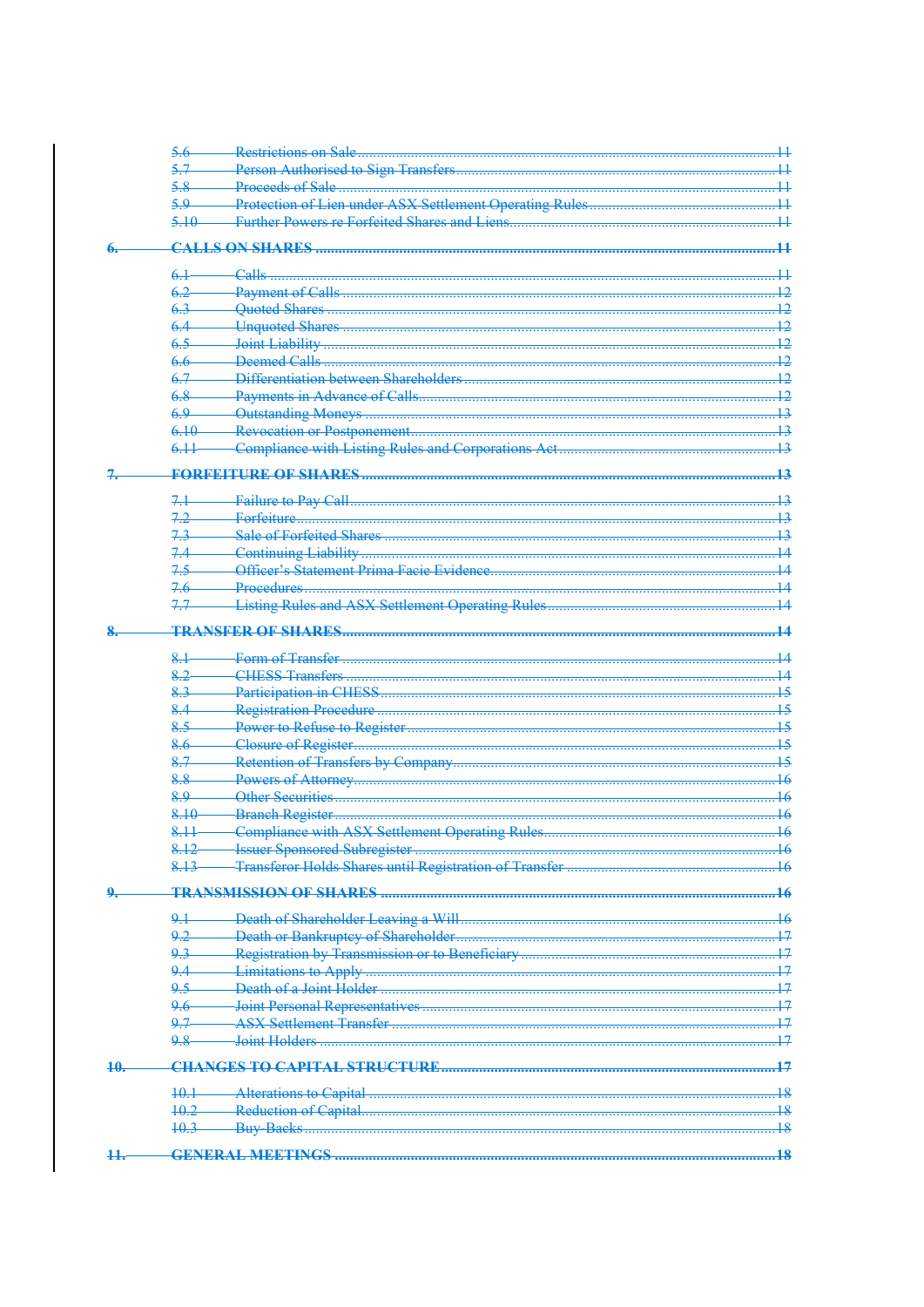|     | $11 - 1$        |                                                             | 18              |
|-----|-----------------|-------------------------------------------------------------|-----------------|
|     | $+1.2$          |                                                             |                 |
|     | 113             | Cancellation of a General Meeting of Shareholders           | 48              |
|     |                 | Convening of General Meetings of Shareholders by a Director | 19              |
|     | $+1.5$          |                                                             | 19              |
|     | $+1.6$          |                                                             | 19              |
|     | $11 - 7$        |                                                             | 19              |
|     | $+1.8$          | <b>Annual General Meeting.</b>                              |                 |
|     |                 |                                                             |                 |
| 12. |                 |                                                             | $-20$           |
|     | 12.1            |                                                             | $-20$           |
|     | 12.2            |                                                             | .20             |
|     | 12.3            |                                                             | .20             |
|     | 12.4            |                                                             | .20             |
|     | 12.5            |                                                             | $-21$           |
|     | 12.6            |                                                             | 21              |
|     | 127             |                                                             | $-21$           |
|     | 12.8            |                                                             | 21              |
|     | م جد            | Adjournment                                                 | 21              |
|     | 12.10           | Notice of Resumption of Adjourned Meeting                   | 21              |
|     | 12.11           |                                                             | .21             |
|     | 12.12           |                                                             | 22              |
|     | 12,13           |                                                             | 22              |
|     | 12.14           |                                                             | 22              |
|     | 12.15           |                                                             |                 |
|     |                 |                                                             | .22             |
|     | 12.16<br>12.17  |                                                             | 22              |
|     | 12.18           |                                                             | 22              |
|     |                 |                                                             | $-23$           |
|     | 12.19           |                                                             | $-23$           |
|     | 12.20           |                                                             | $-23$           |
|     | 12.21           | Proxies                                                     | $-23$           |
|     | <u> 12.22.</u>  |                                                             | 24              |
|     | 12.23           |                                                             | $\overline{24}$ |
|     | 12.24           | -Representatives of Corporate Shareholders                  | 24              |
| 13. |                 | <b>THE DIRECTORS</b>                                        | .24             |
|     |                 | Number of Directors                                         | $-24$           |
|     | 13.1            |                                                             |                 |
|     | 13.2            | <b>Rotation of Directors</b>                                | $-24$           |
|     | 133             | Election of Directors                                       | .25             |
|     | 134             | <b>Additional Directors</b>                                 | .25             |
|     |                 |                                                             | <del>25</del>   |
|     | 136             |                                                             | 25              |
|     | 13.7            |                                                             | .26             |
|     | 13.8            |                                                             | .26             |
|     | 13.9            |                                                             | .26             |
|     | $13.10 -$       |                                                             | -26             |
|     |                 |                                                             | .26             |
|     |                 |                                                             |                 |
|     | 141             |                                                             | $-26$           |
|     | 14.2            |                                                             | 26              |
|     | 14.3            |                                                             | .27             |
|     | 14.4            |                                                             | 27              |
|     | 14.5            |                                                             | .27             |
|     | 14.6            |                                                             | .28             |
|     |                 |                                                             | .28             |
| 15. |                 |                                                             |                 |
|     | <del>15.1</del> |                                                             | .28             |
|     | $15.2 -$        |                                                             |                 |
|     |                 |                                                             |                 |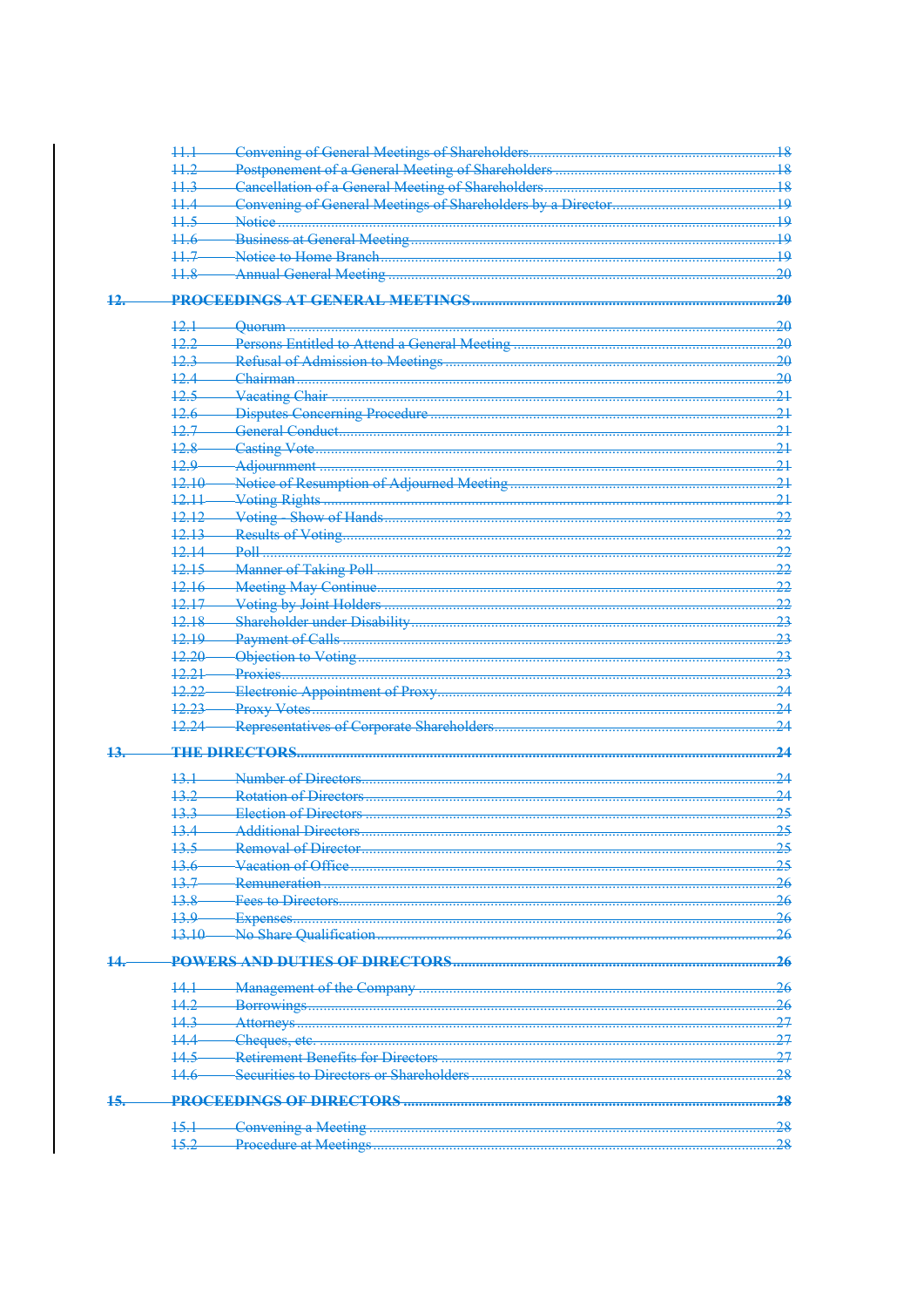|     | 15.3           |                                          | 28               |
|-----|----------------|------------------------------------------|------------------|
|     | 15.4           |                                          | 28               |
|     | ج ج 1          |                                          | 28               |
|     | 15.6           |                                          | .28              |
|     | 15.7           |                                          | .28              |
|     | 15.8           |                                          | $-29$            |
|     | 45.9           |                                          | 29               |
|     | 15.10          |                                          | $-29$            |
|     | 15.11          |                                          | .30              |
|     | 15,12          |                                          | $\overline{30}$  |
|     | 15.13          |                                          | $\overline{.30}$ |
|     | 15.14          |                                          | .30              |
|     | $15.15 -$      |                                          | .30              |
|     | 15.16          |                                          | $\overline{.30}$ |
|     | 1517           |                                          | -34              |
|     | 1518           |                                          | $-31$            |
|     | 15,19          |                                          | 31               |
|     | 15,20          |                                          | $\overline{31}$  |
|     |                |                                          |                  |
| 16. |                |                                          | $\overline{31}$  |
|     | $+6.1$         |                                          | $\overline{31}$  |
|     | 162            | <b>Example 21 Procedure at Meetings.</b> | 32               |
|     | 16.3           | <b>Minutes</b>                           | 32               |
|     | 16.4           | -Definition                              | 32               |
|     |                |                                          |                  |
| 17. |                |                                          | .32              |
|     | 17.1           |                                          | 32               |
|     | 17.2           |                                          | 32               |
|     | 17.3           |                                          | 33               |
|     | 17.4           |                                          | 33               |
|     | 17.5           |                                          | 33               |
|     |                |                                          |                  |
| 18. | <b>SEALS</b>   |                                          | 33               |
|     | 18.1           | Common Seal                              | 33               |
|     | 18.2           |                                          | 33               |
|     | 18.3           |                                          | 33               |
|     |                |                                          |                  |
| 10  |                |                                          | 34               |
|     | 191            |                                          | .34              |
|     | 19.2           |                                          |                  |
|     |                |                                          | .34              |
|     |                |                                          |                  |
| 20  | <b>MINHTES</b> |                                          | 34               |
|     | 20.1           | Minutes to be Kept                       | $\overline{34}$  |
|     | 20.2           | Signature of Minutes.                    | $\overline{34}$  |
|     | 20.3           |                                          | $-34$            |
|     |                |                                          |                  |
| 21  |                |                                          | .35              |
|     | $21 -$         | Dividends                                | 35               |
|     | 21.2           | Interim Dividend                         | 35               |
|     | 213            | No Interest                              | 35               |
|     | 21.4           | Reserves                                 | 35               |
|     | 21.5           |                                          | .35              |
|     | 21.6           |                                          | .36              |
|     | 21.7           | <b>Unclaimed Dividends</b>               | 36               |
|     | 21.8           |                                          | -36              |
|     |                |                                          |                  |
| 22  |                | <b>CAPITALISATION OF PROFITS.</b>        | 36               |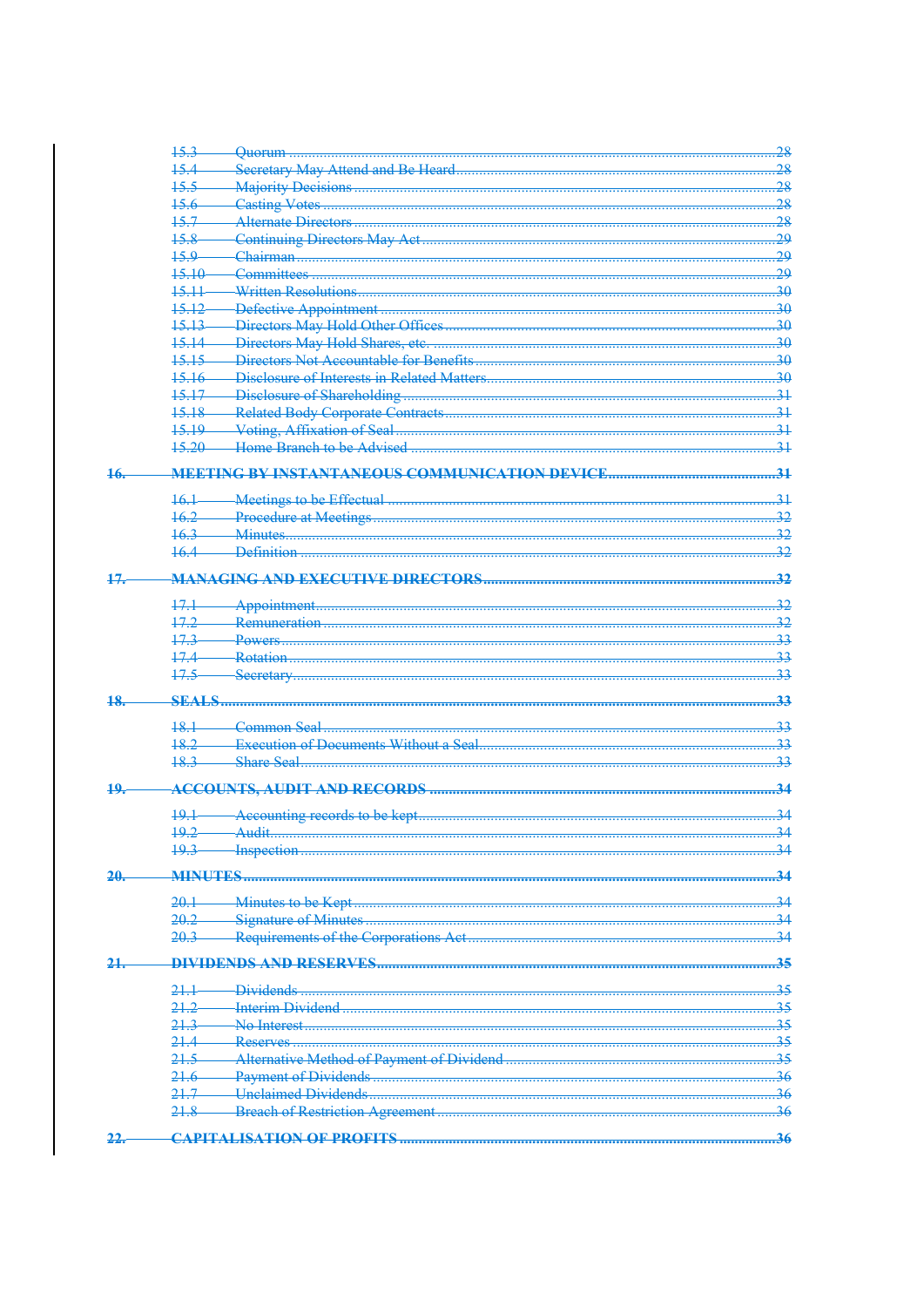|     |                                             | 36              |
|-----|---------------------------------------------|-----------------|
|     |                                             |                 |
|     |                                             | 37              |
| 23  |                                             | 37              |
|     |                                             |                 |
|     | 231                                         | 37              |
|     | 232                                         | $\overline{37}$ |
|     |                                             | 37              |
|     |                                             |                 |
|     |                                             | $\overline{37}$ |
|     |                                             | 27              |
| 25  |                                             | .38             |
|     | 251<br>Service                              | $-38$           |
|     | 252                                         | 38              |
|     | 253                                         | $-38$           |
|     | $254-$                                      | .38             |
|     | 255                                         | 39              |
|     | 25.6                                        | -39             |
|     | 25.7                                        | مج              |
|     |                                             |                 |
| 26  | <b>WINDING IID</b>                          | 30              |
|     | Distribution in Kind                        | $\overline{30}$ |
|     | $262-$                                      | 30              |
|     | $263-$                                      | 40              |
|     |                                             |                 |
| 27  |                                             | 40              |
|     | 271                                         | 40              |
|     | 27.2                                        | 4Δ              |
|     | 273                                         | 40              |
|     | 27 <sub>4</sub>                             | 41              |
|     | $275-$                                      | 41              |
|     |                                             |                 |
| 28  |                                             | $\overline{41}$ |
|     |                                             |                 |
| 20  |                                             | 41              |
| 30. | <b>LOCAL MANACEMENT</b>                     |                 |
|     |                                             |                 |
|     | 30.1                                        | $\overline{41}$ |
|     | <b>Local Boards or Agencies</b><br>$30.2 -$ | $\Lambda$       |
|     |                                             | .42             |
|     |                                             | .42             |
| 31. |                                             |                 |
|     |                                             |                 |
| 32  |                                             |                 |
|     |                                             |                 |
| 33  |                                             |                 |
|     |                                             |                 |
|     |                                             |                 |
|     | 33.2                                        |                 |
|     |                                             |                 |
|     |                                             |                 |
| 35. |                                             |                 |
|     |                                             |                 |
|     | 35.1                                        | .43             |
|     |                                             | $\overline{44}$ |
|     | $35.3 -$                                    | 44              |
|     | $35.4 -$                                    |                 |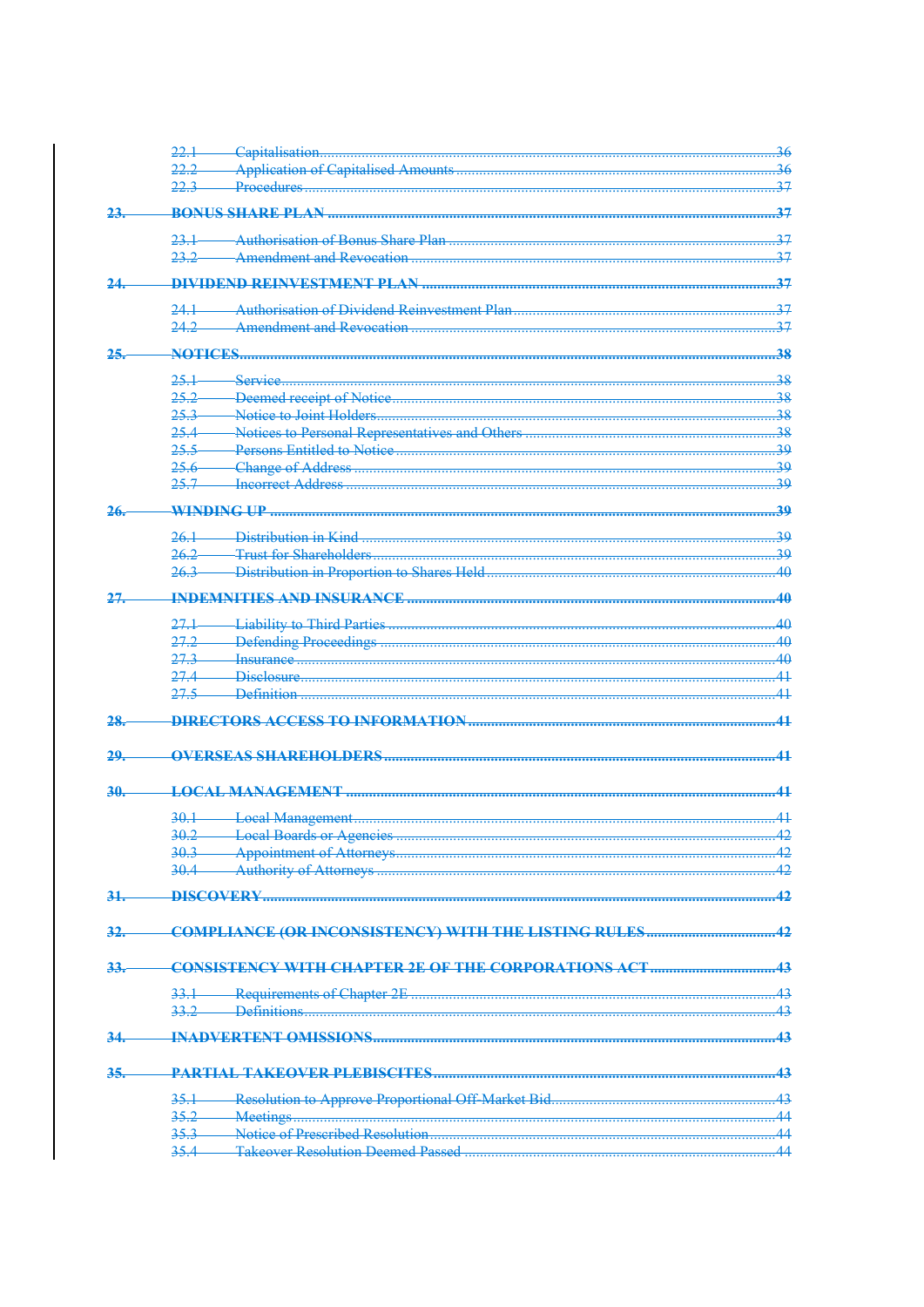|                      | 355<br><del>JJ.J</del><br>256<br>$D_{\text{maxima}}$ |  |
|----------------------|------------------------------------------------------|--|
|                      | <del>53.0</del>                                      |  |
| 36<br><del>ು∪.</del> |                                                      |  |
|                      | 36 <sup>2</sup><br><b>DAVIET</b>                     |  |
|                      | 262<br>Cavarance<br>20074                            |  |
|                      |                                                      |  |
|                      |                                                      |  |
|                      |                                                      |  |
|                      |                                                      |  |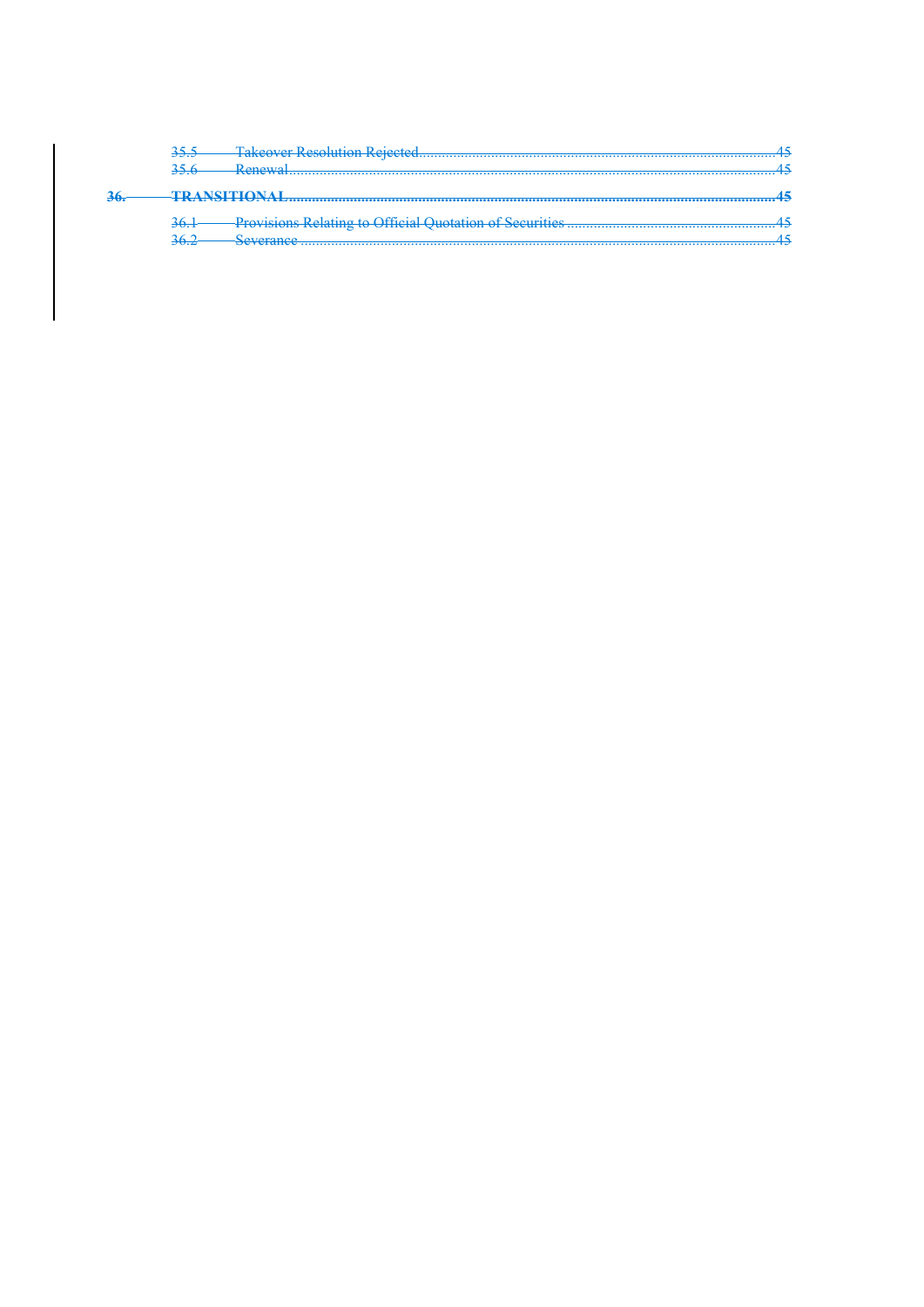### **CORPORATIONS ACT 2001 (Cth)**

| 1. |         |  |
|----|---------|--|
|    | 1.1     |  |
|    | 1.2     |  |
|    | 1.3     |  |
|    | 1.4     |  |
|    | 1.5     |  |
|    | 1.6     |  |
|    | 1.7     |  |
|    | 1.8     |  |
| 2. |         |  |
|    | 2.1     |  |
|    | $2.2\,$ |  |
|    | 2.3     |  |
|    | 2.4     |  |
|    | 2.5     |  |
|    | 2.6     |  |
|    | 2.7     |  |
|    | 2.8     |  |
|    | 2.9     |  |
|    | 2.10    |  |
|    | 2.11    |  |
|    | 2.12    |  |
|    | 2.13    |  |
|    | 2.14    |  |
|    | 2.15    |  |
| 3. |         |  |
|    | 3.1     |  |
|    | 3.2     |  |
|    | 3.3     |  |
|    | 3.4     |  |
|    | 3.5     |  |
|    | 3.6     |  |
|    | 3.7     |  |
|    | 3.8     |  |
|    | 3.9     |  |
|    | 3.10    |  |
|    | 3.11    |  |
|    | 3.12    |  |
|    | 3.13    |  |
|    | 3.14    |  |
|    | 3.15    |  |
|    | 3.16    |  |
|    | 3.17    |  |
|    |         |  |
|    | 4.1     |  |
|    | 4.2     |  |
|    | 4.3     |  |
|    | 4.4     |  |
|    |         |  |
| 5. |         |  |

 $\mathbf{i}$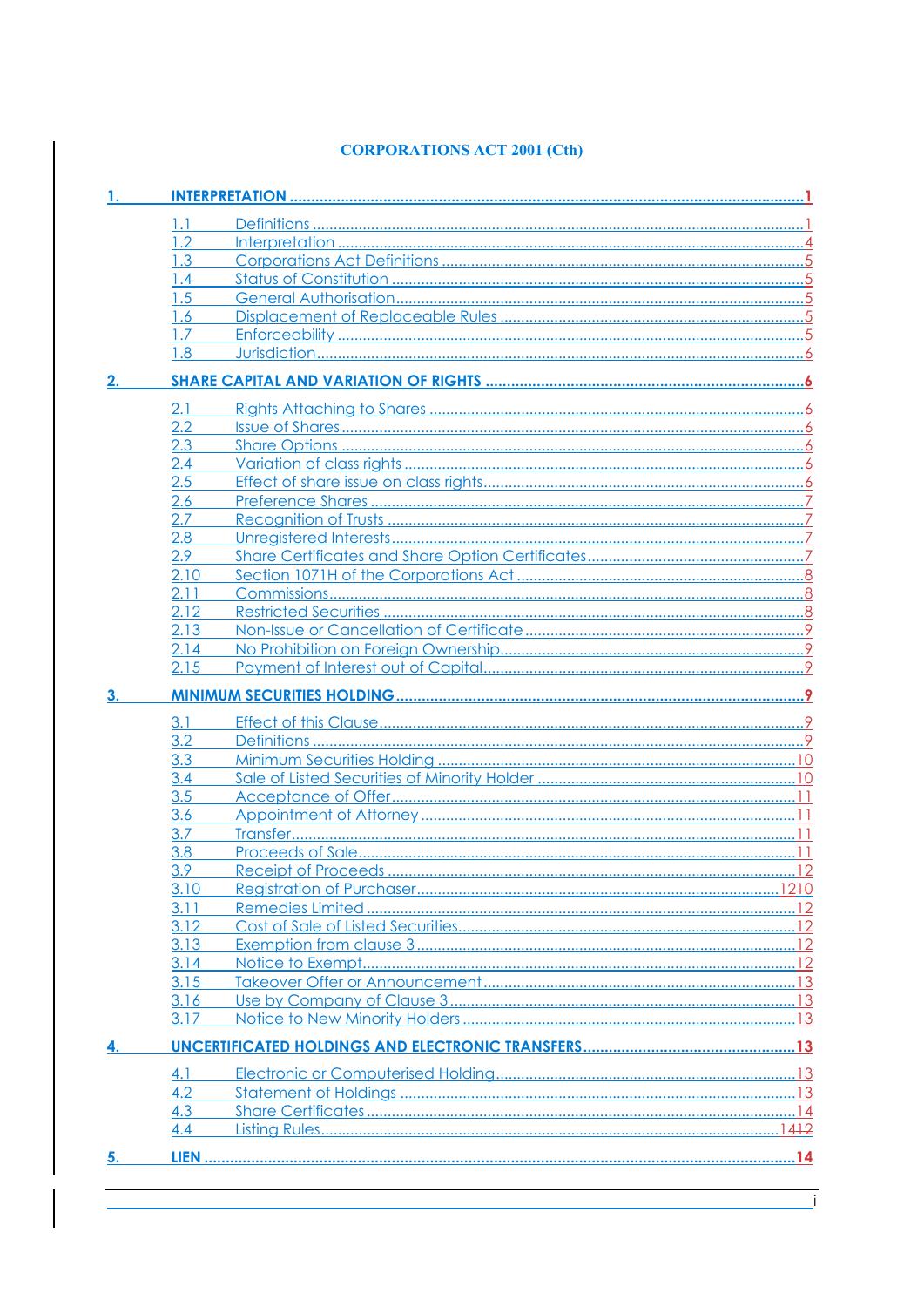|    | 5.1  |                                                                          |     |
|----|------|--------------------------------------------------------------------------|-----|
|    | 5.2  |                                                                          |     |
|    | 5.3  |                                                                          |     |
|    | 5.4  |                                                                          |     |
|    | 5.5  |                                                                          |     |
|    | 5.6  |                                                                          |     |
|    | 5.7  |                                                                          |     |
|    | 5.8  |                                                                          |     |
|    | 5.9  |                                                                          |     |
|    | 5.10 |                                                                          |     |
|    |      |                                                                          |     |
|    | 6.1  |                                                                          |     |
|    | 6.2  |                                                                          |     |
|    | 6.3  |                                                                          |     |
|    | 6.4  |                                                                          |     |
|    | 6.5  |                                                                          |     |
|    | 6.6  |                                                                          |     |
|    | 6.7  |                                                                          |     |
|    | 6.8  |                                                                          |     |
|    | 6.9  |                                                                          |     |
|    | 6.10 |                                                                          |     |
|    | 6.11 |                                                                          |     |
|    | 6.12 |                                                                          |     |
| 7. |      |                                                                          |     |
|    |      |                                                                          |     |
|    | 7.1  |                                                                          |     |
|    | 7.2  |                                                                          |     |
|    | 7.3  |                                                                          |     |
|    | 7.4  |                                                                          |     |
|    | 7.5  |                                                                          |     |
|    | 7.6  |                                                                          |     |
|    | 7.7  |                                                                          |     |
|    | 7.8  |                                                                          |     |
|    |      |                                                                          |     |
|    | 8.1  |                                                                          |     |
|    | 8.2  |                                                                          |     |
|    | 8.3  |                                                                          |     |
|    | 8.4  |                                                                          |     |
|    | 8.5  |                                                                          |     |
|    | 8.6  |                                                                          |     |
|    | 8.7  |                                                                          |     |
|    | 8.8  |                                                                          |     |
|    | 8.9  |                                                                          |     |
|    | 8.10 |                                                                          |     |
|    | 8.11 |                                                                          |     |
|    | 8.12 |                                                                          |     |
|    | 8.13 |                                                                          |     |
|    | 8.14 |                                                                          |     |
|    | 8.15 |                                                                          |     |
| 8. |      |                                                                          | .20 |
|    | 9.1  |                                                                          |     |
|    | 9.2  | Death or Bankruptcy of Shareholder or the Shareholder becomes of unsound |     |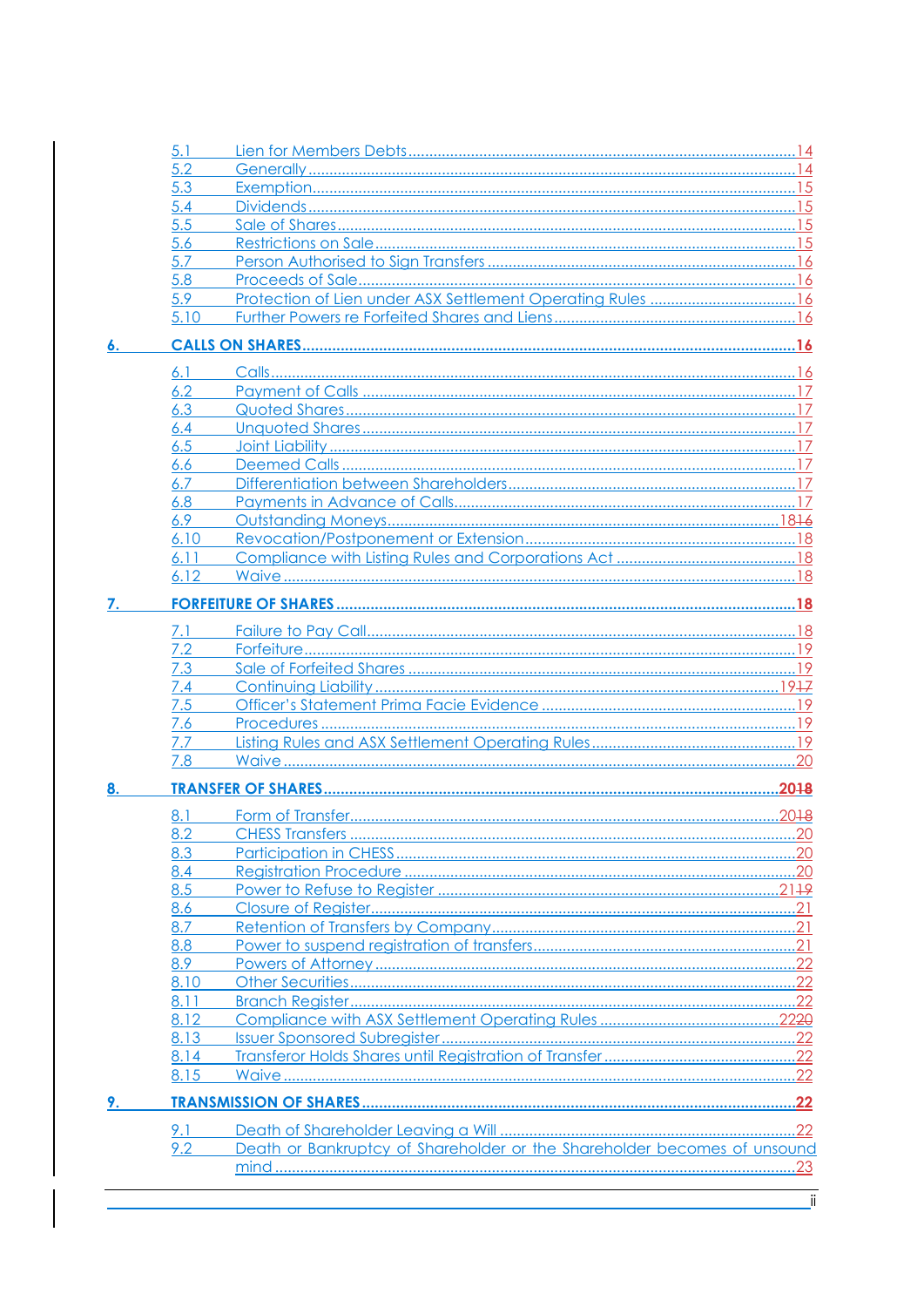|     | 9.3            |                                                                              |  |
|-----|----------------|------------------------------------------------------------------------------|--|
|     | 9.4            |                                                                              |  |
|     | 9.5            |                                                                              |  |
|     | 9.6            |                                                                              |  |
|     | 9.7            |                                                                              |  |
|     | 9.8            |                                                                              |  |
| 10. |                |                                                                              |  |
|     | 10.1           |                                                                              |  |
|     | 10.2           |                                                                              |  |
|     | 10.3           |                                                                              |  |
|     | 10.4           |                                                                              |  |
|     | 10.5           |                                                                              |  |
| 11. |                |                                                                              |  |
| 12. |                |                                                                              |  |
|     | 12.1           | Convening of General Meetings of Shareholders by Directors' Resolution25     |  |
|     | 12.2           | Change of place or postponement of a General Meeting of Shareholders26       |  |
|     | 12.3           | Convening of General Meetings of Shareholders by a Director or requisition26 |  |
|     | 12.4           |                                                                              |  |
|     | 12.5           |                                                                              |  |
|     | 12.6           |                                                                              |  |
|     | 12.7           |                                                                              |  |
|     | 12.8           |                                                                              |  |
|     | 12.9           |                                                                              |  |
| 13. |                |                                                                              |  |
|     | 13.1           |                                                                              |  |
|     | 13.2           |                                                                              |  |
|     | 13.3           |                                                                              |  |
|     | 13.4           |                                                                              |  |
|     | 13.5           |                                                                              |  |
|     | 13.6           |                                                                              |  |
|     | 13.7           |                                                                              |  |
|     | 13.8           |                                                                              |  |
|     | 13.9           |                                                                              |  |
|     | 13.10          |                                                                              |  |
|     | 13.11          |                                                                              |  |
|     | 13.12          |                                                                              |  |
|     | 13.13          |                                                                              |  |
|     | 13.14          |                                                                              |  |
|     | 13.15          |                                                                              |  |
|     | 13.16          |                                                                              |  |
|     | 13.17          |                                                                              |  |
|     | 13.18          |                                                                              |  |
|     | 13.19          |                                                                              |  |
|     | 13.20          |                                                                              |  |
|     | 13.21<br>13.22 |                                                                              |  |
|     | 13.23          |                                                                              |  |
|     | 13.24          |                                                                              |  |
|     | 13.25          |                                                                              |  |
|     | 13.26          |                                                                              |  |
|     | 13.27          |                                                                              |  |
|     | 13.28          | No right to speak or vote if appointing Shareholder present 34               |  |
|     |                |                                                                              |  |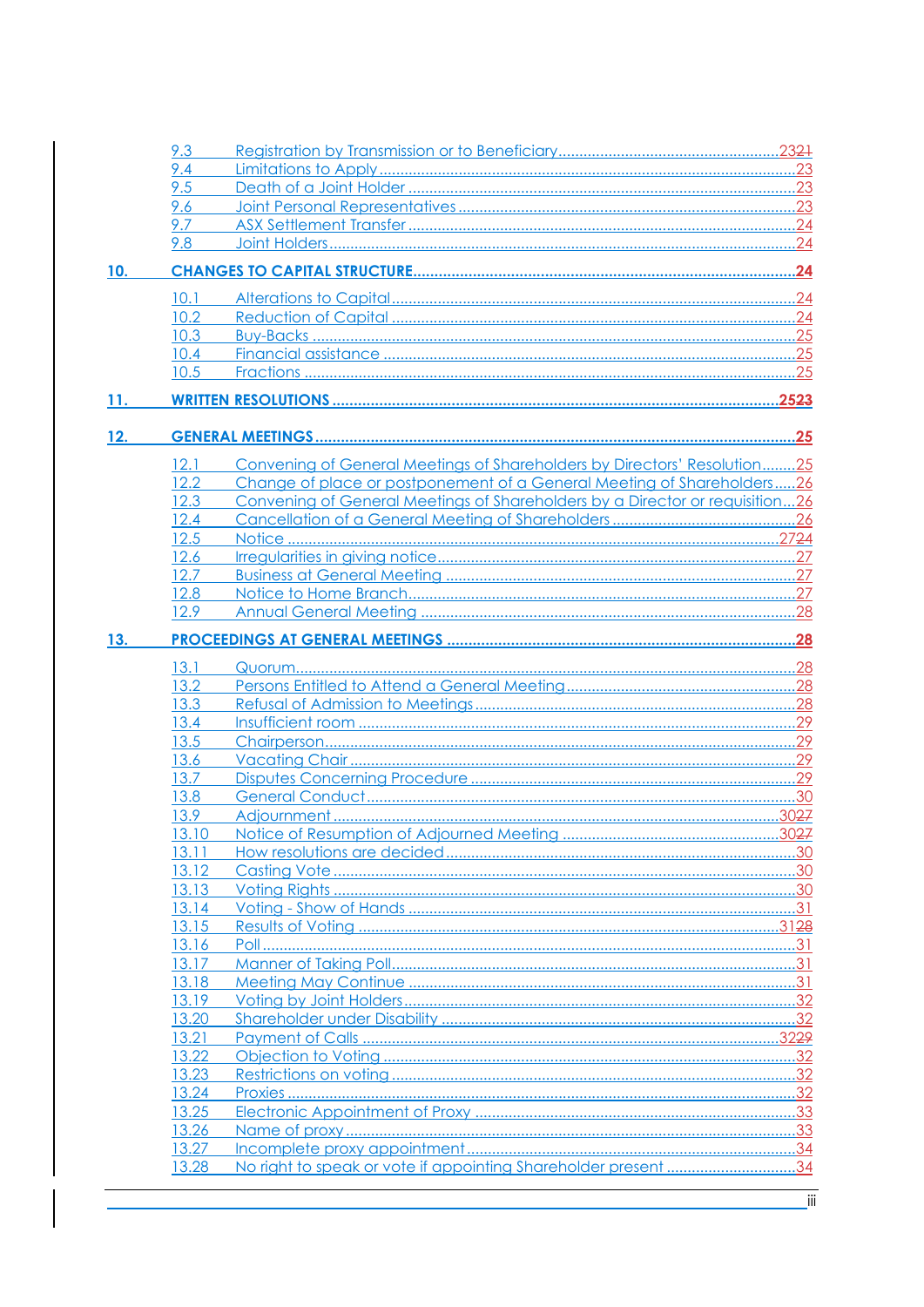|     | 13.29          |                                                            |  |
|-----|----------------|------------------------------------------------------------|--|
|     | 13.30          |                                                            |  |
|     | 13.31          |                                                            |  |
|     | 13.32          |                                                            |  |
|     | 13.33          |                                                            |  |
|     | 13.34          |                                                            |  |
|     | 13.35          |                                                            |  |
|     | 13.36          | Direct Voting instrument – form, signature and deposit3633 |  |
|     | 13.37          |                                                            |  |
|     | 13.38          |                                                            |  |
|     | 13.39          |                                                            |  |
|     | 13.40          |                                                            |  |
| 14. |                |                                                            |  |
|     | 14.1           |                                                            |  |
|     | 14.2           |                                                            |  |
|     |                |                                                            |  |
| 15. |                |                                                            |  |
|     | 15.1           |                                                            |  |
|     | 15.2           |                                                            |  |
|     | 15.3           |                                                            |  |
|     | 15.4           |                                                            |  |
|     | 15.5           |                                                            |  |
|     | 15.6           |                                                            |  |
|     | 15.7           |                                                            |  |
|     | 15.8           |                                                            |  |
|     | 15.9           |                                                            |  |
|     | 15.10          |                                                            |  |
|     |                |                                                            |  |
|     |                |                                                            |  |
| 16. |                |                                                            |  |
|     |                |                                                            |  |
|     | 16.1           |                                                            |  |
|     | 16.2           |                                                            |  |
|     | 16.3           |                                                            |  |
|     | 16.4           |                                                            |  |
|     | 16.5           |                                                            |  |
|     | 16.6           |                                                            |  |
| 17. |                |                                                            |  |
|     | 17.1           |                                                            |  |
|     | 17.2           |                                                            |  |
|     | 17.3           |                                                            |  |
|     | 17.4           |                                                            |  |
|     | 17.5           |                                                            |  |
|     | 17.6           |                                                            |  |
|     | 17.7           |                                                            |  |
|     | 17.8           |                                                            |  |
|     | 17.9           |                                                            |  |
|     | 17.10          |                                                            |  |
|     | 17.11          |                                                            |  |
|     | 17.12          |                                                            |  |
|     | 17.13          |                                                            |  |
|     | 17.14          |                                                            |  |
|     |                |                                                            |  |
|     | 17.15          |                                                            |  |
|     | 17.16          |                                                            |  |
|     | 17.17<br>17.18 |                                                            |  |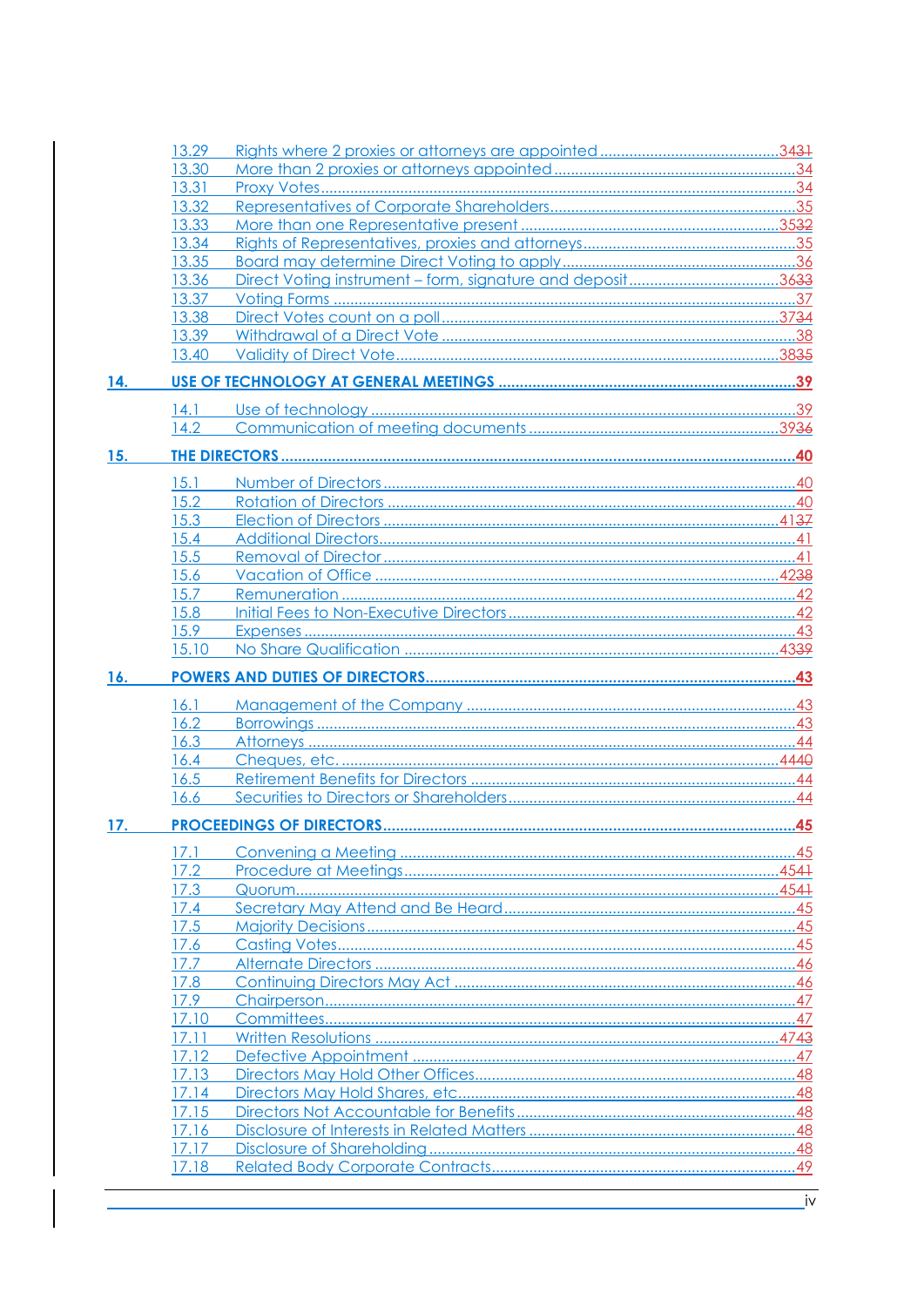|     | 17.19        |  |
|-----|--------------|--|
|     | 17.20        |  |
| 18. |              |  |
|     | 18.1         |  |
|     | 18.2         |  |
|     | 18.3         |  |
|     | 18.4         |  |
| 19. |              |  |
|     | 19.1         |  |
|     | 19.2         |  |
|     | 19.3         |  |
|     | 19.4<br>19.5 |  |
|     |              |  |
| 20. |              |  |
|     | 20.1         |  |
|     | 20.2         |  |
|     | 20.3         |  |
| 21. |              |  |
|     | 21.1         |  |
|     | 21.2         |  |
|     | 21.3         |  |
| 22. |              |  |
|     | 22.1         |  |
|     | 22.2         |  |
|     | 22.3         |  |
| 23. |              |  |
|     | 23.1         |  |
|     | 23.2         |  |
|     | 23.3         |  |
|     | 23.4         |  |
|     | 23.5<br>23.6 |  |
|     | 23.7         |  |
|     | 23.8         |  |
|     | 23.9         |  |
|     | 23.10        |  |
| 24. |              |  |
|     | 24.1         |  |
|     | 24.2         |  |
|     | 24.3         |  |
| 25. |              |  |
|     | 25.1         |  |
|     | 25.2         |  |
| 26. |              |  |
|     | 26.1         |  |
|     | 26.2         |  |
| 27. |              |  |
|     |              |  |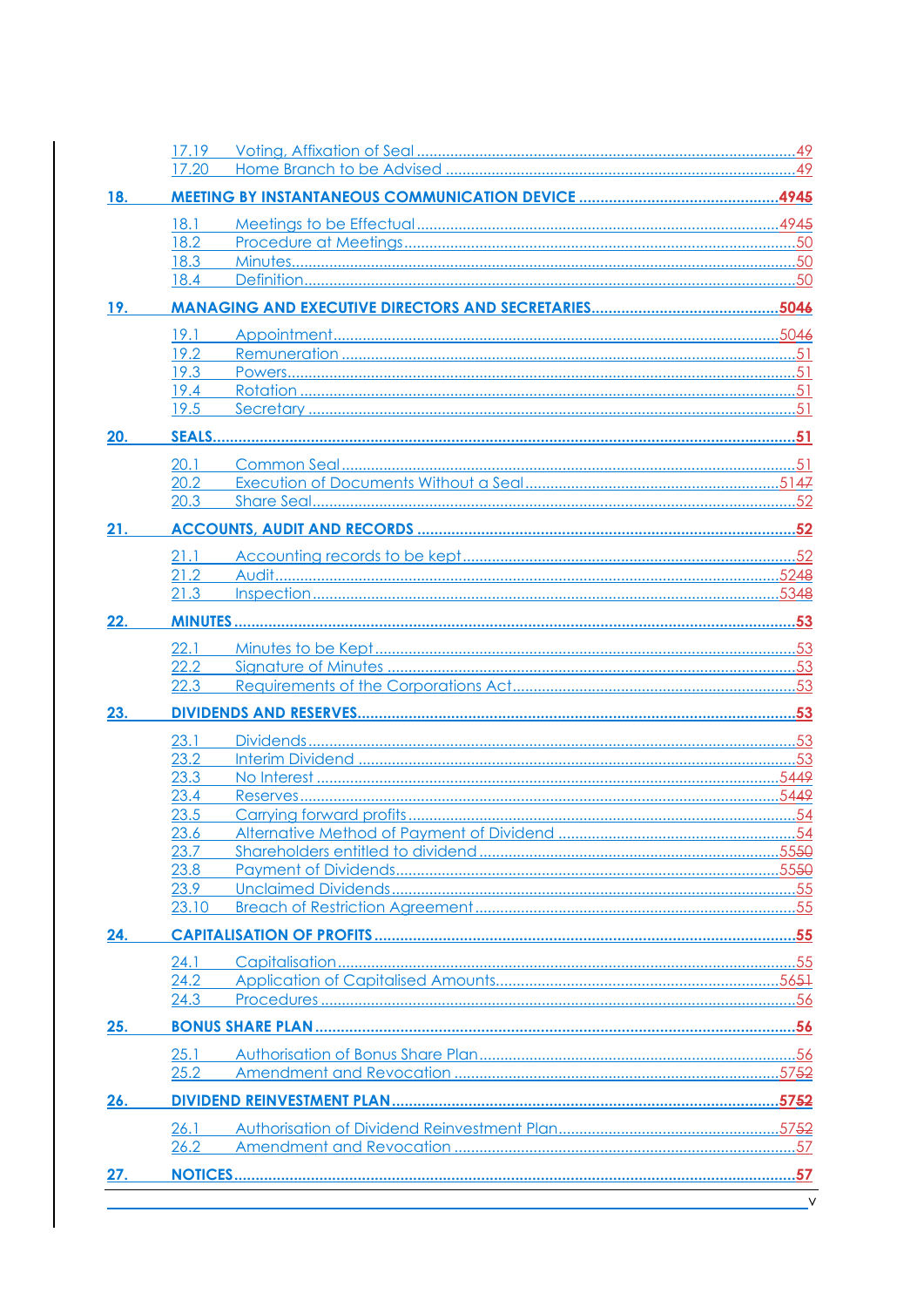|     | 27.1         |                                                                              |  |
|-----|--------------|------------------------------------------------------------------------------|--|
|     | 27.2         |                                                                              |  |
|     | 27.3         | Service of notices by Directors, Alternate Directors and Shareholders to the |  |
|     |              |                                                                              |  |
|     | 27.4         |                                                                              |  |
|     | 27.5         |                                                                              |  |
|     | 27.6         |                                                                              |  |
|     | 27.7         |                                                                              |  |
|     | 27.8         |                                                                              |  |
|     | 27.9         |                                                                              |  |
| 28. |              |                                                                              |  |
|     | 28.1         |                                                                              |  |
|     | 28.2         |                                                                              |  |
|     | 28.3         |                                                                              |  |
| 29. |              |                                                                              |  |
|     | 29.1         |                                                                              |  |
|     | 29.2         |                                                                              |  |
|     | 29.3         |                                                                              |  |
|     | 29.4         |                                                                              |  |
|     | 29.5         |                                                                              |  |
| 30. |              |                                                                              |  |
| 31. |              |                                                                              |  |
|     |              |                                                                              |  |
| 32. |              |                                                                              |  |
|     | 32.1         |                                                                              |  |
|     | 32.2         |                                                                              |  |
|     | 32.3         |                                                                              |  |
|     | 32.4         |                                                                              |  |
| 33. |              |                                                                              |  |
| 34. |              |                                                                              |  |
|     |              |                                                                              |  |
| 35. |              |                                                                              |  |
|     | 35.1         |                                                                              |  |
|     | 35.2         |                                                                              |  |
| 36. |              |                                                                              |  |
| 37. |              |                                                                              |  |
|     |              |                                                                              |  |
|     | 37.1         |                                                                              |  |
|     | 37.2<br>37.3 |                                                                              |  |
|     | 37.4         |                                                                              |  |
|     | 37.5         |                                                                              |  |
|     | 37.6         |                                                                              |  |
|     |              |                                                                              |  |
| 38. |              |                                                                              |  |
|     | 38.1         |                                                                              |  |
|     | 38.2         |                                                                              |  |
|     |              |                                                                              |  |
|     |              |                                                                              |  |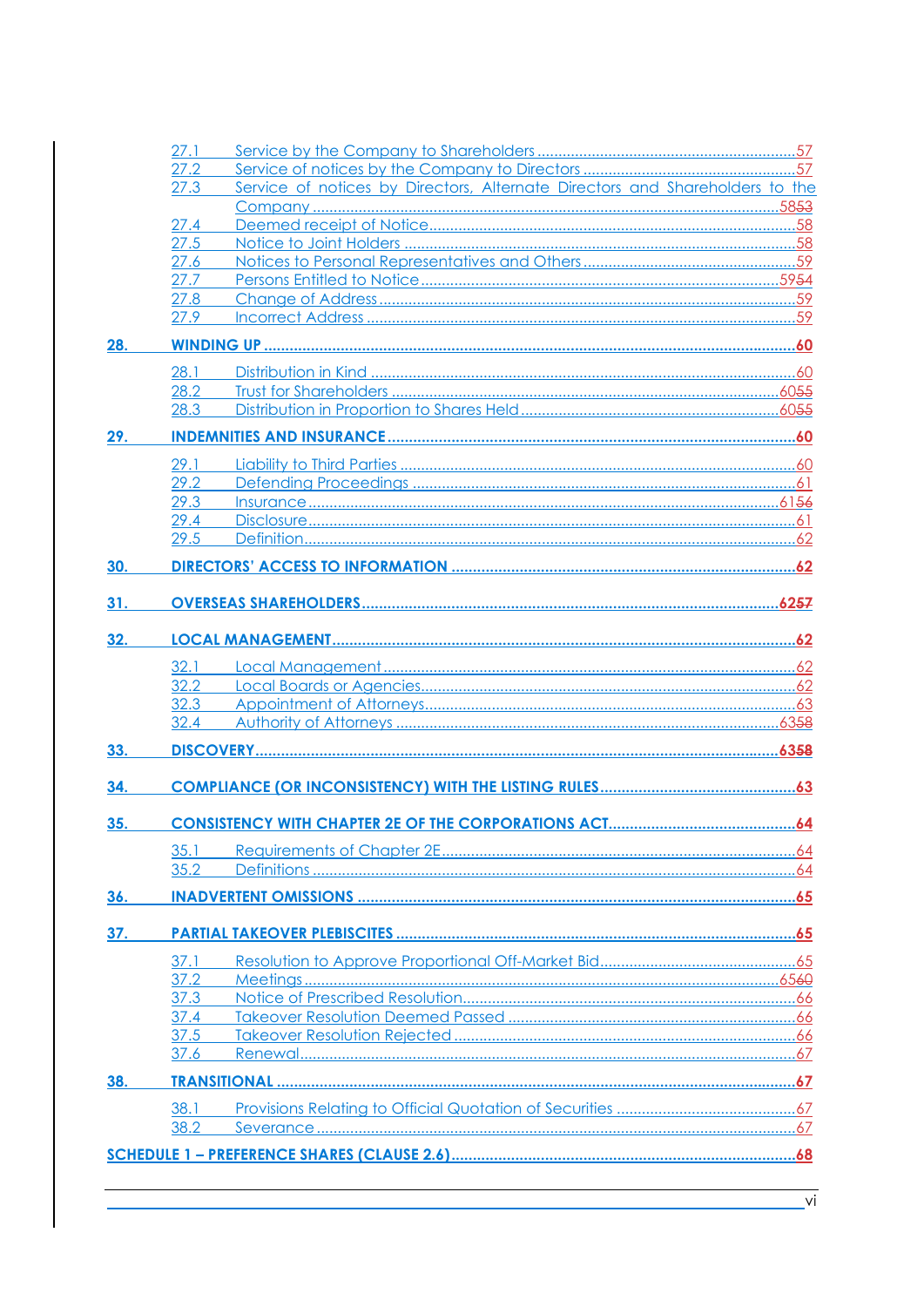#### **CONSTITUTION**

**of** 

#### **Big Star Energy Limited**

#### **BLUE STAR HELIUM LTD ACN 009 230 835**

#### **1. INTERPRETATION**

#### **1.1 Definitions**

In this Constitution:

**Alternate Director** means a person appointed as an alternate director under clause 15.717.7.

**ASIC** means Australian Securities and Investments Commission.

**ASX** means ASX Limited (ACN 008 624 691) or the Australian Securities Exchange, as the context requires.

**ASX Settlement** means ASX Settlement Pty Ltd (ACN 008 504 532).

**ASX Settlement Operating Rules** means the operating rules of ASX Settlement.

ASX Settlement Transfer means a transfer of quoted securities or quoted rights effected in:

- (a) accordance with the ASX Settlement Operating Rules; or
- (b) substantial accordance with the ASX Settlement Operating Rules and determined by ASX Settlement to be an effective transfer.

**AuditorBoard** means the Company's auditorboard of Directors of the Company.

**Bonus Share Plan** means a plan implemented under clause 2325.

**Business Day** means a day other than a Saturday, a Sunday, New Year's Day, Australia Day, Good Friday, Easter Monday, Anzac Day, Christmas Day, Boxing Day and any other day declared and published by ASX to be a day which is not a business day.

**CHESS Approved Securities** means securities of the Company for which CHESS approval has been given in accordance with the ASX Settlement Operating Rules, or such amended definition as may be prescribed by the Listing Rules from time to time.

**CHESS System** means the Clearing House Electronic Subregister System operated by ASX Settlement or such other securities clearing house as is approved pursuant to the Corporations Act and to which the Listing Rules apply.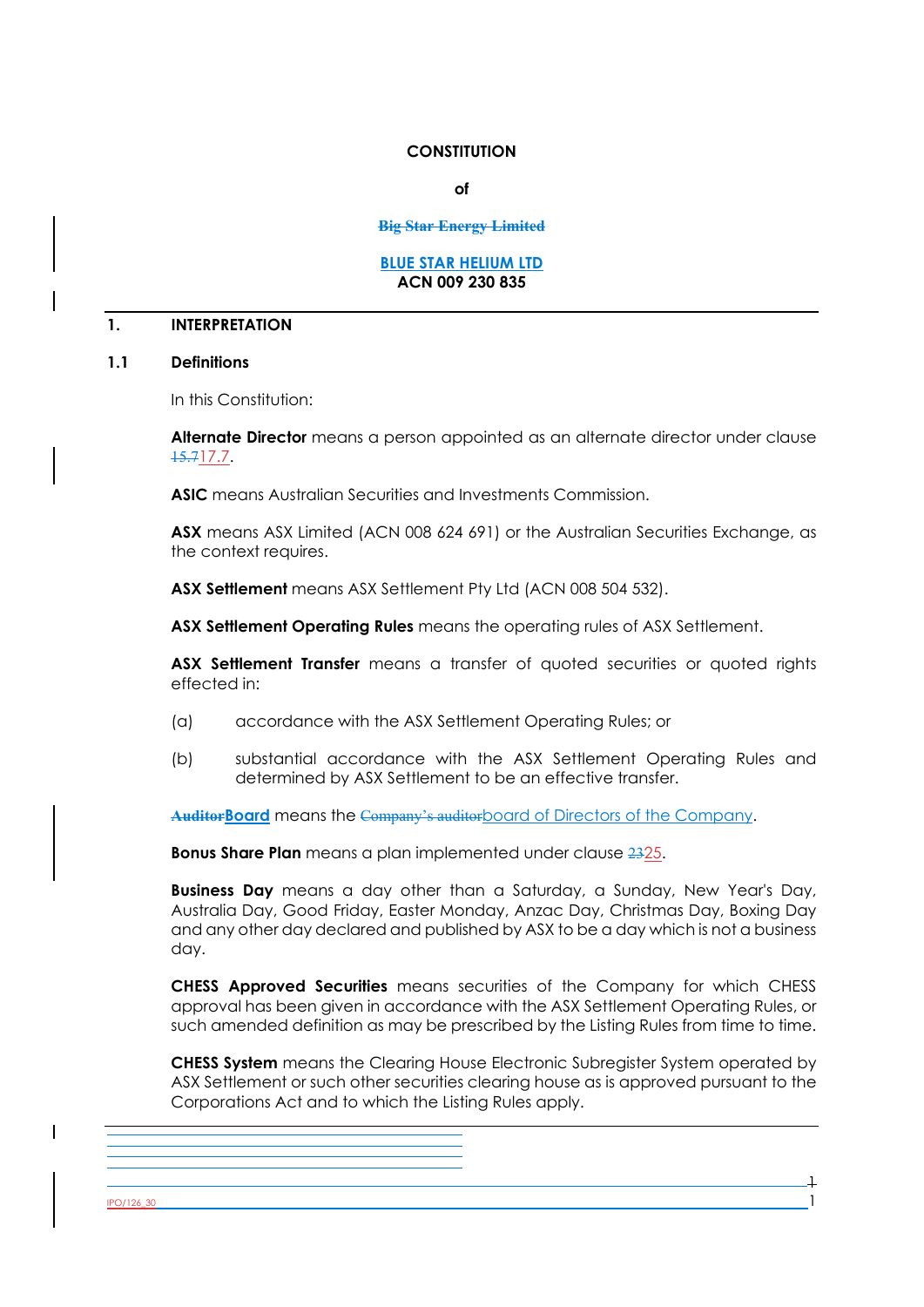**Company** means **BigBlue Star Energy LimitedHelium Ltd (ACN 009 230 835)** or as it is from time to time named in accordance with the Corporations Act of this jurisdiction.

**Constitution** means this **constitution**Constitution as altered or amended from time to time.

**Corporations Act** means the *Corporations Act 2001* (Cth).

**Corporations Regulations** means the *Corporations Regulations* 2001 (Cth).

**Direct Vote** means a notice of a Shareholder's voting intention delivered to the Company by post, fax, electronic or other means approved by the Board and otherwise in accordance with this Constitution and regulations, rules and procedures made by the Board in accordance with clause 13.35.

**Director** means a person appointed to the position of a director of the Company and where appropriate, includes an Alternate Director.

**Directors** means all or some of the Directors acting as a board.

**Dispose** has the meaning ascribed to it by the Listing Rules.

**Dividend Reinvestment Plan** means a plan implemented under clause 2426.

**Duty** means any transfer, transaction or registration duty or similar charge imposed by any Government Authority and includes any interest, fine, penalty, charge or other amount imposed in respect of any of them.

**Government Authority** means a government or government department, a governmental or semi-governmental or judicial person (whether autonomous or not) charged with the administration of any applicable law.

**Holding Lock** has the meaning ascribed to it by the Listing Rules.

**Home Branch** means the state branch of ASX designated as such in relation to the Company by ASX.

**Listed Securities** means any Shares, Share Options, stock, debentures, debenture stock or other securities for the time being issued by the Company and officially quoted by ASX on its stock market.

**Listing Rules** means the listing rules of ASX and any other rules of ASX which are applicable while the Company is admitted to the official list of ASX, each as amended or replaced from time to time, except to the extent of any express written waiver by ASX.

**Loan Securities** includes:

(a) unsecured notes or unsecured deposit notes;

(b) mortgage debentures or mortgage debenture stock;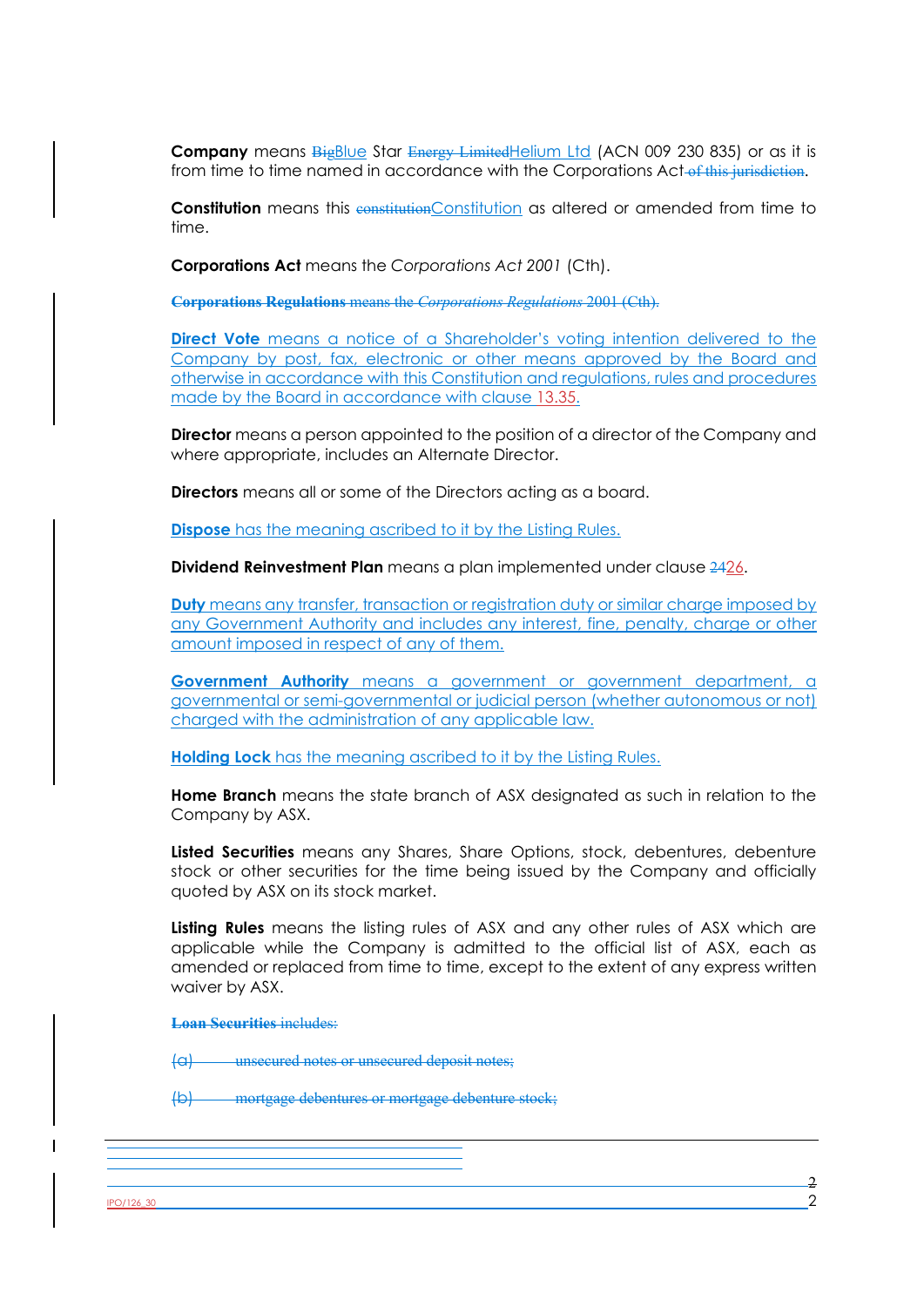(c) debentures or debenture stock; and

(d) for the purposes of the Listing Rules, convertible loan securities.

**Office** means the registered office of the Company.

**Officer** means any Director or Secretary of the Company or such other person within the meaning of that term as defined by the Corporations Act.

**Official List** means the Official List of the ASX.

**Optionholder** means a person or company registered in the Register of Optionholders as the holder of one or more Share Options.

**Prescribed Rate** means the interest rate which is 2% above the Reserve Bank of Australia cash rate as published or quoted from time to time, or such other rate as may from time to time be fixed by the Directors, calculated daily.

**Registered Office** means the registered office of the Company in the State.

**Register of Optionholders** means the register of Optionholders kept by the Company in accordance with section 170 of the Corporations Act (including any branch register and any computerised or electronic subregister established and administered under the ASX Settlement Operating Rules).

**Register of Shareholders** means the register of Shareholders kept by the Company in accordance with Sectionsection 169 of the Corporations Act (including any branch register and any computerised or electronic subregister established and administered under the ASX Settlement Operating Rules).

**Registered Office** means the registered office of the Company in the State.

**Related Body Corporate** means a corporation which by virtue of the provisions of Sectionsection 50 of the Corporations Act is deemed to be related to the relevant corporation and **related** has a corresponding meaning.

**Representative** means a person authorised to act as a representative of a corporation under clause 13.3212.2413.32.

**Restricted Securities** has the meaning ascribed to it by the Listing Rules.

**Restriction Deed** has the meaning ascribed to it by the Listing Rules.

**Seal** means the common seal of the Company and includes any official seal and, where the context so admits, the Share Seal of the Company.

**Secretary** means any person appointed to perform the duties of a secretary of the Company.

**Securities** has the meaning ascribed to it by the Listing Rules.

**Share** means a share in the capital of the Company.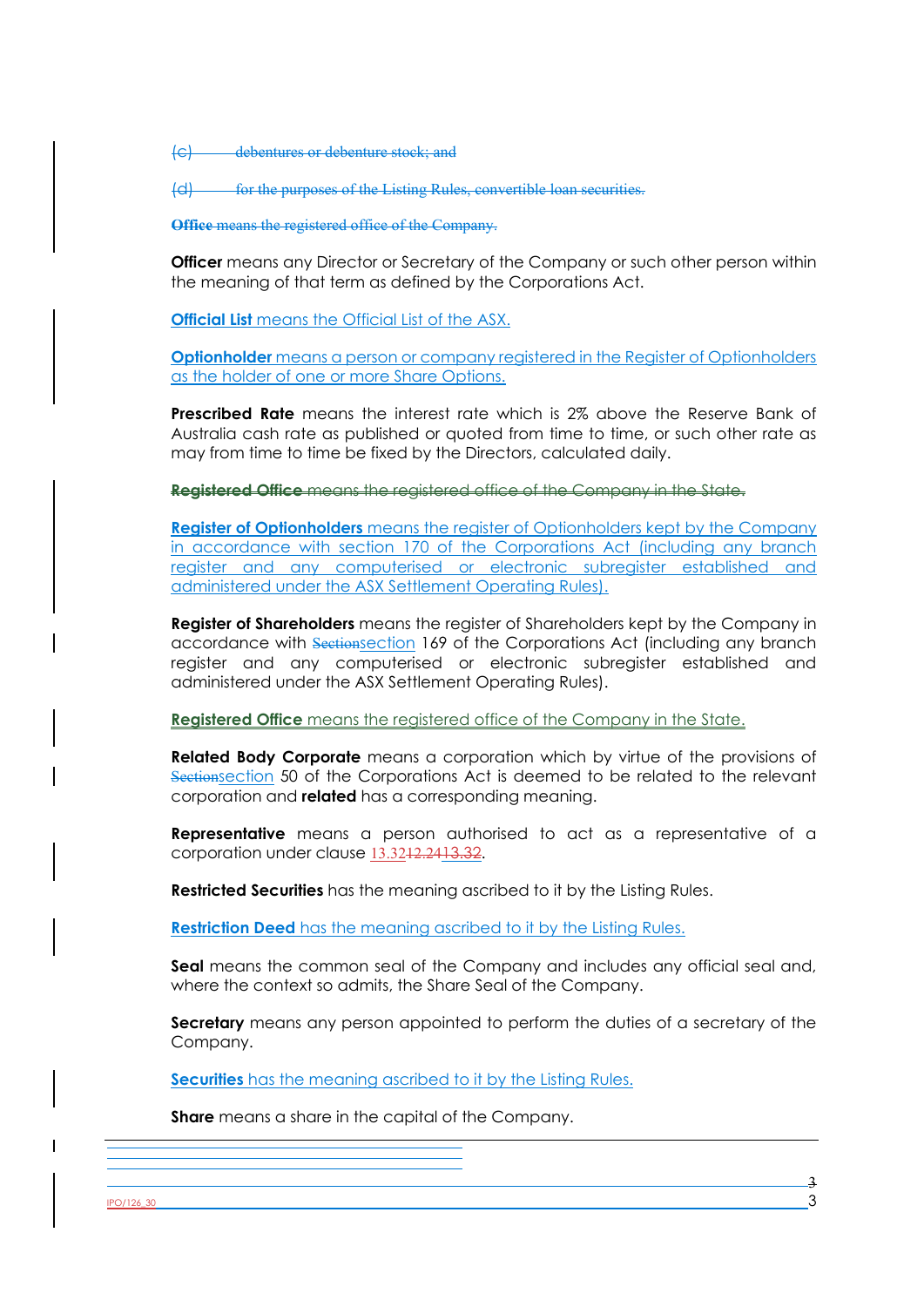**Share Option** means an option to require the Company to allot and issue a Share.

**Share Seal** means the duplicate common seal referred to in clause 20.3.

**Shareholder** means a person or company registered in the Register of Shareholders as the holder of one or more Shares and includes any person or company who is a member of the Company in accordance with or for the purposes of the Corporations Act.

**Shareholding Account** means an entry in the Register of Shareholders in respect of a Shareholder for the purpose of providing a separate identification of some or all of the ordinary Shares registered from time to time in the name of that Shareholder and **Securities Account** has an equivalent meaning in relation to Listed Securities of all kinds, including ordinary Shares.

**Share Option** means an option to require the Company to allot and issue a Share.

**Share Seal** means the duplicate common seal referred to in clause 18.3.

**State** means New South Wales.

## **1.2 Interpretation**

- (a) A reference in this Constitution to a partly paid share is a reference to a share on which there is an amount unpaid.
- (b) A reference in this Constitution to an amount unpaid on a share includes a reference to any amount of the issue price which is unpaid.
- (c) Unless the contrary intention appears, in this Constitution:
	- (i) the singular includes the plural and the plural includes the singular;
	- (ii) words that refer to any gender include all genders;
	- (iii) words used to refer to persons generally or to refer to a natural person include a body corporate, body politic, partnership, joint venture, association, board, group or other body (whether or not the body is incorporated);
	- (iv) a reference to a person includes that person's successors and legal personal representatives;
	- (v) a reference to a statute or regulation, or a provision of any of them includes all statutes, regulations or provisions amending, consolidating or replacing them, and a reference to a statute includes all regulations, proclamations, ordinances and by-laws issued under that statute;
	- (vi) a reference to the Listing Rules or the ASX Settlement Operating Rules includes any variation, consolidation or replacement of those

 $PO/126$ \_30 4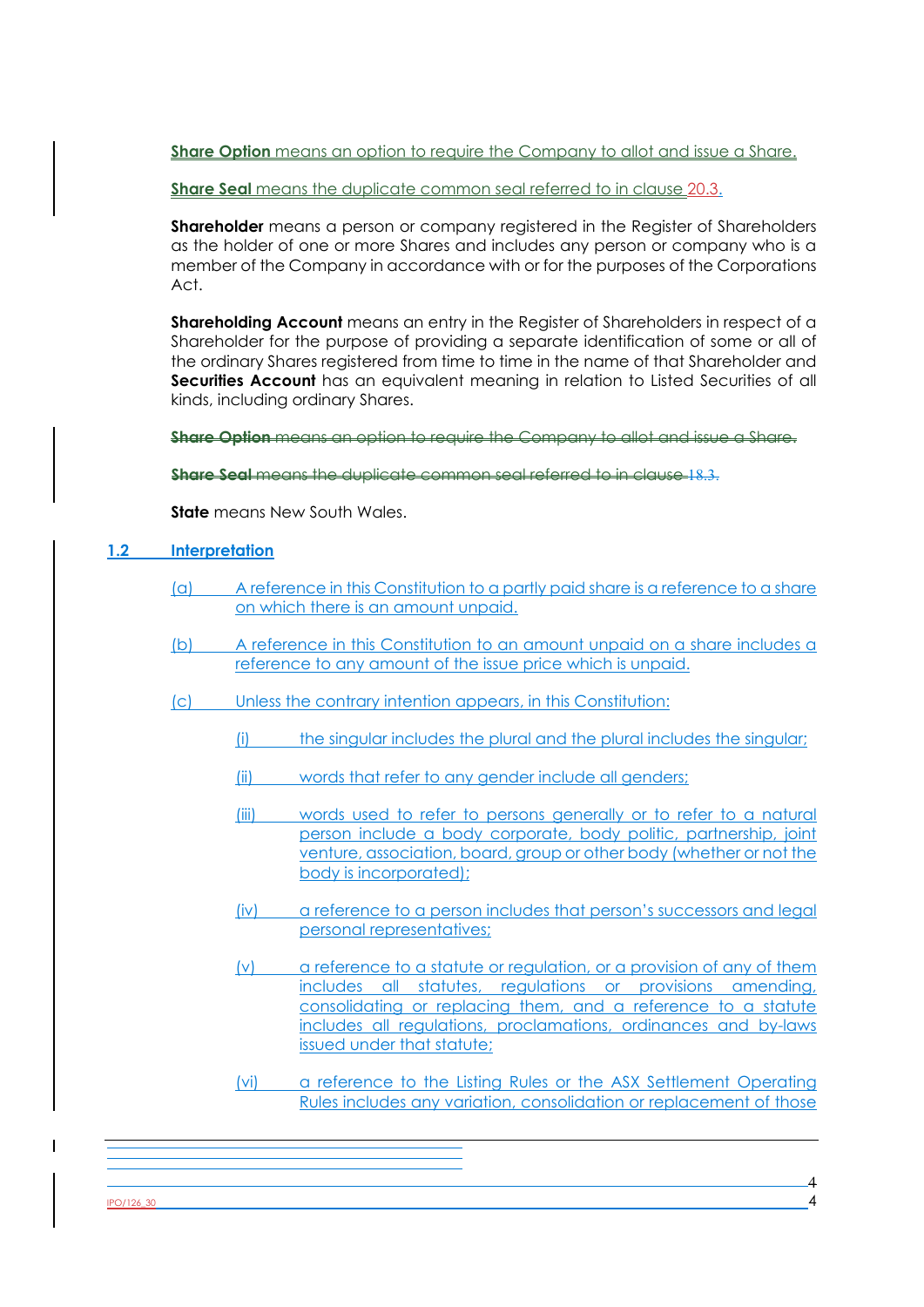rules and is to be taken to be subject to any applicable waiver or exemption; and

- (vii) a reference to writing includes any method of reproducing words in a visible form.
- (d) In this Constitution, headings and body type are only for convenience and do not affect the meaning of this Constitution.

#### **1.21.3 Corporations Act Definitions**

Any word or expression defined in or for the purposes of the Corporations Act shall, unless otherwise defined in clause 1.1 or the context otherwise requires, have the same meaning when used in this Constitution, and the rules of interpretation specified in or otherwise applicable to the Corporations Act shall, unless the context otherwise requires, apply in the interpretation of this Constitution.

#### **1.31.4 Status of Constitution**

This Constitution is adopted by the Company in substitution for any former memorandum and articles of association or other consistent documents of the Company. To the extent permitted by law, the replaceable rules provided for in the Corporations Act do not apply to the Company.

#### **1.2 Headings**

Headings are inserted in this Constitution for convenience only, and shall not affect the interpretation of this Constitution.

#### **1.5 General Authorisation**

Where the Corporations Act authorises or permits a company to do any thing, if so authorised by its constitution, the Company is authorised by this rule to do that thing.

#### **1.41.6 Displacement of Replaceable Rules**

The provisions of the Corporations Act that apply to public companies as replaceable rules are displaced completely by this Constitution in relation to the Company except to the extent they are repeated in this Constitution.

#### **1.7 Enforceability**

If any provision of this Constitution is or becomes illegal, invalid or unenforceable in any jurisdiction then that illegality, invalidity or unenforceability does not affect the legality, validity or enforceability in that jurisdiction of any other provision of this Constitution or the legality, validity or enforceability in any other jurisdiction of that provision or any other provision of this Constitution.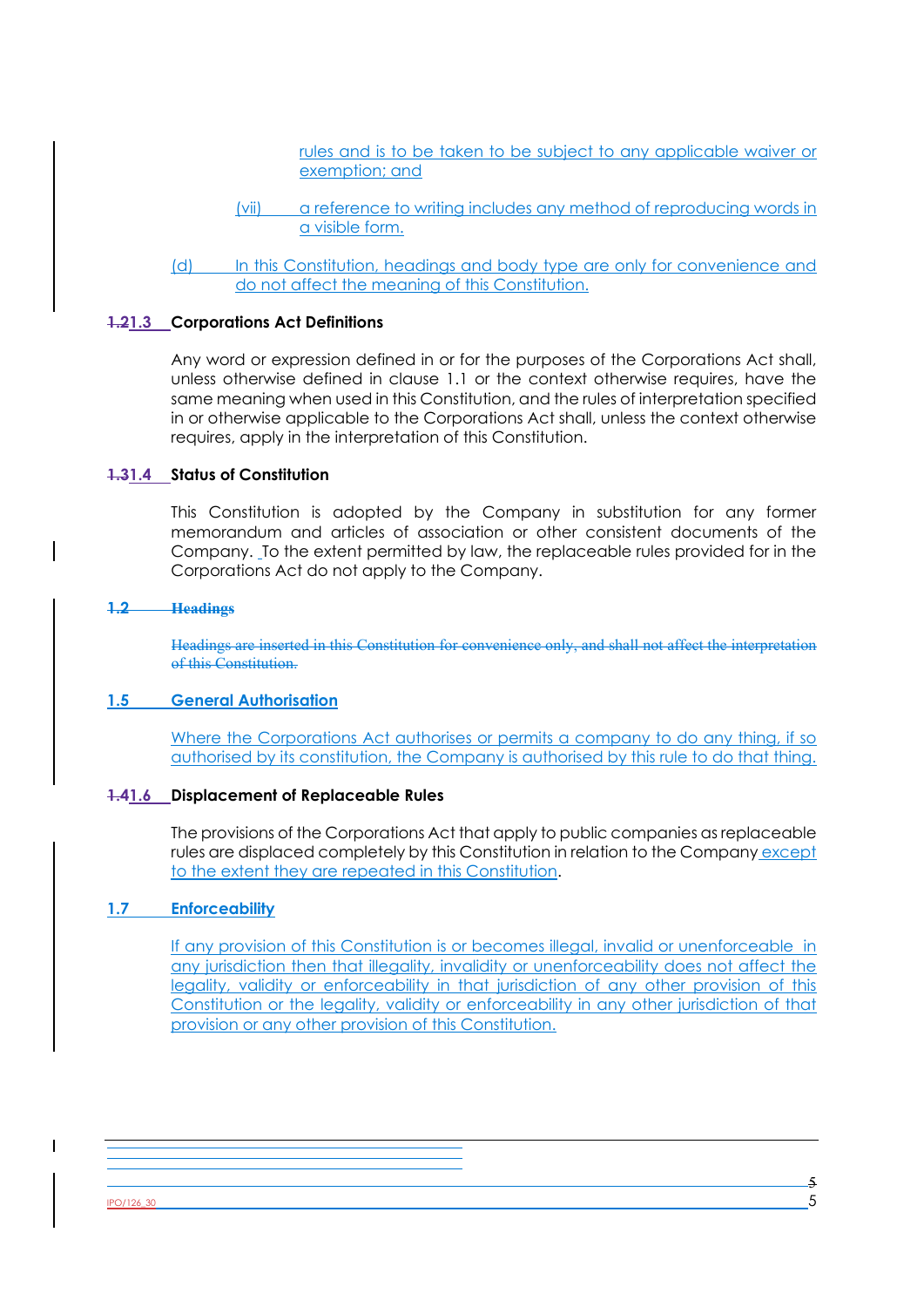## **1.8 Jurisdiction**

The courts having jurisdiction in the state of New South Wales have non-exclusive jurisdiction to settle any dispute arising out of or in connection with this Constitution and each Shareholder irrevocably submits to the jurisdiction of those courts.

## **2. SHARE CAPITAL AND VARIATION OF RIGHTS**

#### **2.1 Rights Attaching to Shares**

Subject to this Constitution and to the terms of issue of Shares, all Shares attract the right to receive notice of and to attend and vote at all general meetings of the Company, the right to receive dividends, in a winding up or a reduction of capital, the right to participate equally in the distribution of the assets of the Company (both capital and surplus), subject to any amounts unpaid on the Share and, in the case of a reduction, to the terms of the reduction.

#### **2.2 Issue of Shares**

Without prejudice to any special rights previously conferred on the holders of any existing Shares or class of Shares, unissued Shares shall be under the control of the Directors and, subject to the Corporations Act, the Listing Rules and this Constitution, the Directors may at any time issue such number of Shares either as ordinary Shares or Shares of a named class or classes (being either an existing class or a new class) at the issue price that the Directors determine and with such preferred, deferred, or other special rights or such restrictions, whether with regard to dividend, voting, return of capital or otherwise, as the Directors shall, in their absolute discretion, determine.

#### **2.3 Share Options**

Subject to the Listing Rules, the Directors may at any time and from time to time issue Share Options on such terms and conditions as the Directors shall, in their absolute discretion, determine.

## **2.4 ClassesVariation of Sharesclass rights**

If at any time the share capital of the Company is divided into different classes of Shares, the rights attached to any class (unless otherwise provided by the terms of issue of the Shares of that class) may be varied, whether or not the Company is being wound up, with the consent in writing of the holders of three quarters of the issued Shares of that class, or if authorised by a special resolution passed at a separate meeting of the holders of the Shares of the class. Any variation of rights under this clause 2.4 shall be subject to Part 2F.2 of Chapter 2F of the Corporations Act. The provisions of this Constitution relating to general meetings shall apply so far as they are capable of application and with necessary alterations to every such separate meeting except that a quorum is constituted by two persons who together hold or represent by proxy not less than one-third of the issued Shares of the class.

## **2.5 Effect of share issue on class rights**

The rights attached to any class of shares are not taken to be varied by the issue or creation of further shares ranking equally with them unless expressly provided by the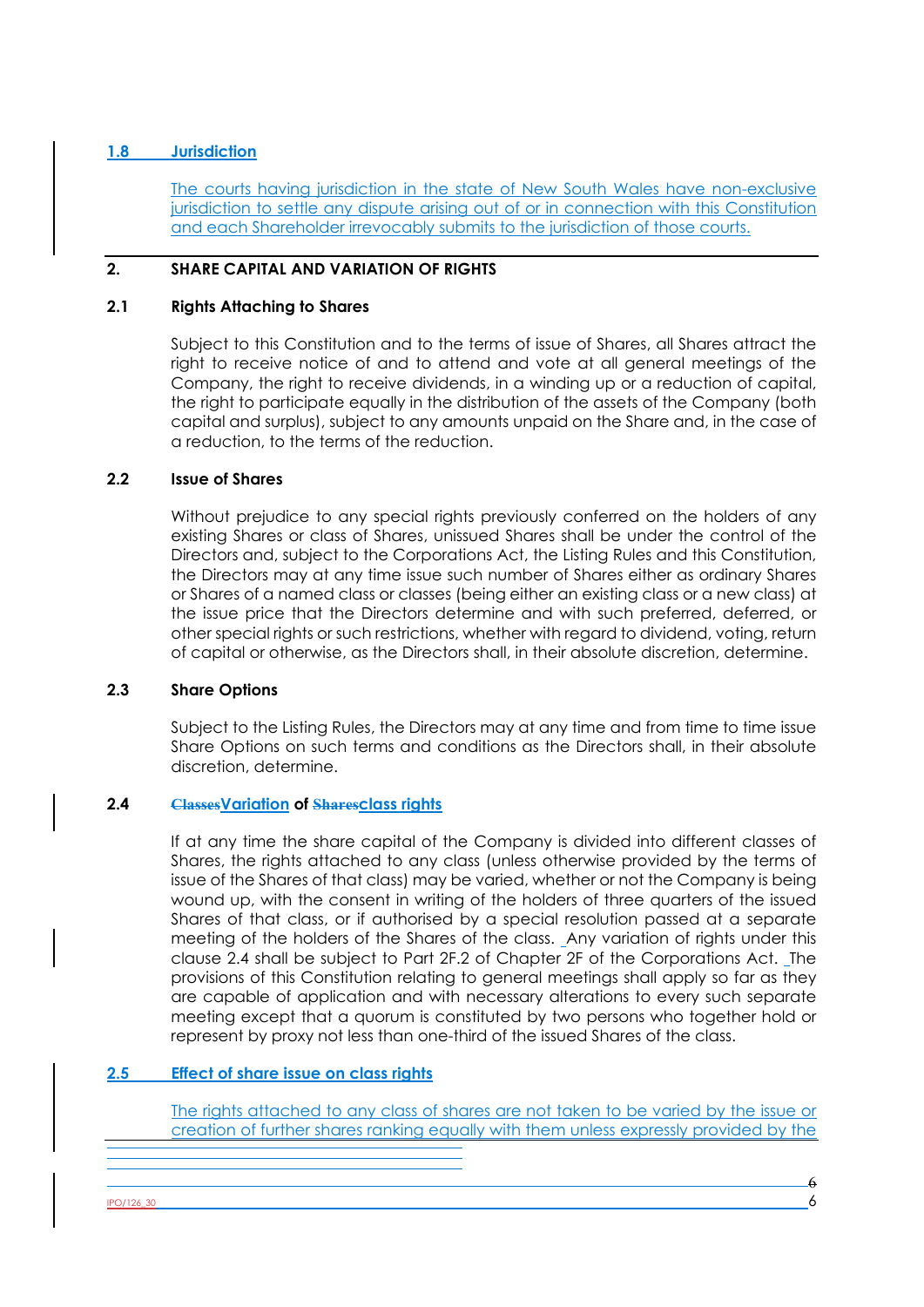#### terms of issue of the shares of that class.

#### **2.52.6 Preference Shares**

Subject to the Listing Rules and the Corporations Act, the Company may issue preferencePreference Shares:

- (a) that are liable to be redeemed whether at the option of the Company or otherwise; and
- (b) including, without limitation preference shares of the kind described in clause 2.6(a) 2.56(a) in accordance with the terms of Schedule 1.Schedule 1Schedule  $\pm$ .

## **2.62.7 Recognition of Trusts**

Except as permitted or required by the Corporations Act, the Company shall not recognise a person as holding a Share or Share Option upon any trust.

## **2.72.8 Unregistered Interests**

The Company is not bound by or compelled in any way to recognise any equitable, contingent, future or partial right or interest in any Share or Share Option (whether or not it has notice of the interest or right concerned) unless otherwise provided by this Constitution or by law, except an absolute right of ownership in the registered holder of the Share or Share Option.

#### **2.82.9 Share Certificates and Share Option Certificates**

Subject to the ASX Settlement Operating Rules (if applicable), clause 4 and the Listing Rules, a person whose name is entered as a Shareholder in the Register of Shareholders is entitled without payment to receive a Share certificate or notice (as the case may be) in respect of the Share under the Seal in accordance with the Corporations Act but, in respect of a Share or Shares held jointly by several persons, the Company is not bound to issue more than one certificate or notice. Delivery of a certificate or notice for a Share to one of several joint Shareholders is sufficient delivery to all such holders. In addition:

- (a) Share certificates or notices in respect of Shares shall only be issued in accordance with the Listing Rules;
- (b) subject to this Constitution, the Company shall dispatch all appropriate Share certificates within 5 Business Daysone month from the date of the issue of any of its Shares and within 5 Business Daysone month after the date upon which a transfer of any of its Shares is lodged with the Company;
- (c) where a Share certificate is lost, worn out or destroyed, the Company shall issue a duplicate certificate in accordance with the requirements of Sectionsection 1070D of the Corporations Act and the Listing Rules; and
- (d) the above provisions of this clause  $2.92.89$  shall, with necessary alterations, apply to Share Options.

 $PO/126,30$   $7$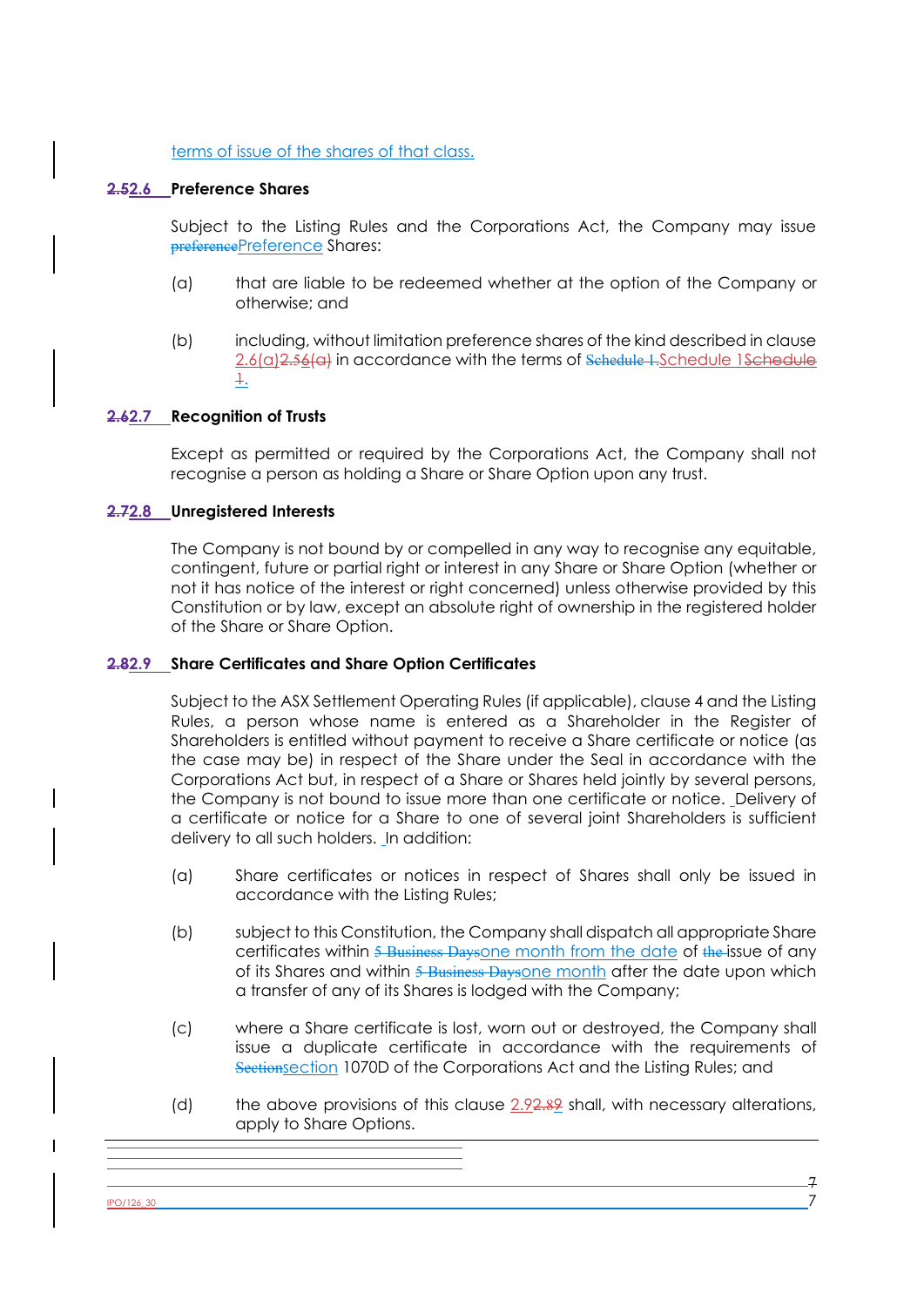If securities of the Company are CHESS Approved Securities and held in uncertificated mode, then the preceding provisions of this clause 2.92.89 do not apply to those CHESS Approved Securities and the Company shall allot such CHESS Approved Securities and enter those CHESS Approved Securities into the Shareholder's uncertificated holding in accordance with the Listing Rules and the ASX Settlement Operating Rules.

#### **2.92.10 Section 1071H of the Corporations Act**

Clause 2.92.89 shall not apply if and to the extent that, on an application by or on behalf of the Company, the ASIC has made a declaration under Sectionsection 1071H(5) of the Corporations Act published in the Commonwealth of Australia Gazette that the Company is a person in relation to whom **Sectionsection** 1071H of the Corporations Act does not apply.

#### **2.102.11Commissions**

The Company may, subject to the Listing Rules, exercise the powers of paying commission conferred by Sectionsection 258C of the Corporations Act if the percentage or the amount of the commission paid or agreed to be paid is disclosed. Such commission may be satisfied by the payment of cash or the allotment of fully or partly paid Shares or partly in the one way and partly in the other. The Company may also on any issue of Shares pay such brokerage as may be lawful.

## **2.112.12Restricted Securities**

The Company shall comply in all respects with the requirements of the Listing Rules with respect to Restricted Securities. Without limiting the generality of the above:

- (a) a holder of Restricted Securities must not disposeDispose of, or agree or offer to disposeDispose of, the securitiesSecurities during the escrow period applicable to those securities Securities except as permitted by the Listing Rules or the ASX;
- (b) if the securitiesRestricted Securities are in the same class as quoted securitiesSecurities, the holder will be taken to have agreed in writing that the Restricted Securities are to be kept on the entity's Company's issuer sponsored subregister and are to have a holding lockholding Lock applied for the duration of the escrow period applicable to those securitiessecurities;
- (c) the entityCompany will refuse to acknowledge any disposalDisposal (including, without limitation, to register any transfer) of Restricted Securities during the escrow period applicable to those securities except as permitted by the Listing Rules or the ASX;
- (d) a holder of Restricted Securities will not be entitled to participate in any return of capital on those securitiesSecurities during the escrow period applicable to those securities Securities except as permitted by the Listing Rules or the ASX; and
- (e) if a holder of Restricted Securities breaches a restriction deedRestriction Deed or a provision of the Company'sthis Constitution restricting a disposal Disposal of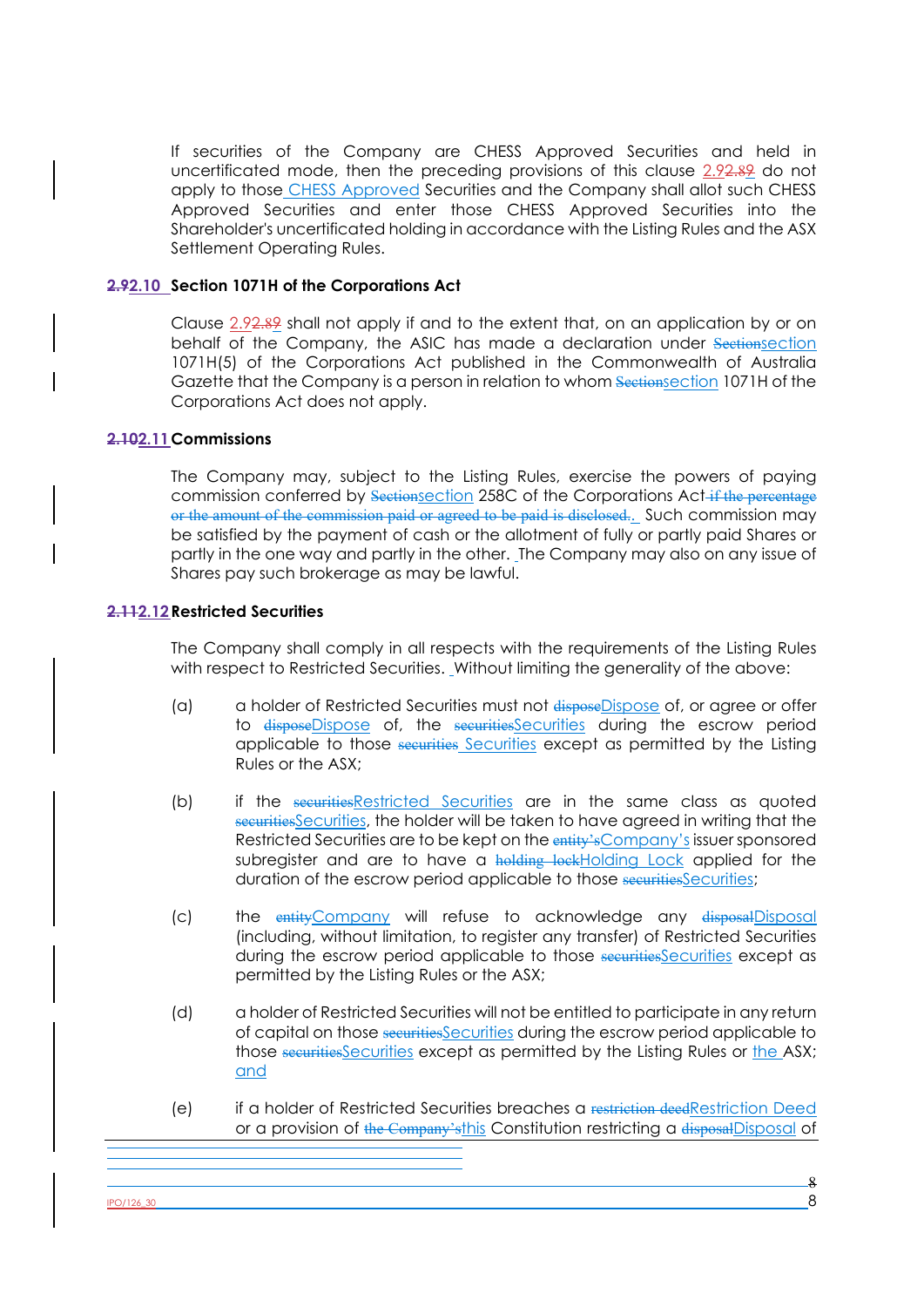those securitiesSecurities, the holder will not be entitled to any dividend or distribution, or to exercise any voting rights, in respect of those securities Securities for so long as the breach continues.

#### **2.122.13Non-Issue or Cancellation of Certificate**

Notwithstanding any other provision of this Constitution, the Company need not issue a certificate, and may cancel any certificate without issuing a certificate in substitution, in respect of any Shares or Share Options of the Company in any circumstances where the non-issue or cancellation of that certificate is permitted by the Corporations Act, the Listing Rules or the ASX Settlement Operating Rules.

#### **2.132.14No Prohibition on Foreign Ownership**

Nothing in this Constitution shall have the effect of limiting or restricting the ownership of any securities of the Company by foreign persons except where such limits or restrictions are prescribed by Australian law.

#### **2.142.15Payment of Interest out of Capital**

Where any Shares are issued for the purpose of raising money to defray the expenses of the construction of any works or buildings or the provision of any plant which cannot be made profitable for a lengthened period the Company may pay interest on so much of such share capital as is paid up for the period and may charge this interest to capital as part of the cost of construction of the works, buildings or plant.

#### **3. MINIMUM SHAREHOLDINGSECURITIES HOLDING**

#### **3.1 Effect of this Clause**

The provisions of this clause have effect notwithstanding any other provision of this Constitution, except clause 3234.

For the avoidance of doubt, the Listed Securities to which this clause 3 applies are those held by the Minority Holder that are less than the Minimum Securities Holding only.

#### **3.2 Definitions**

In this clause:

**Authorised Price** for a class of Security means the price per shareSecurity of thethat class of Listed Securities equal to the simple average of the last sale pricesclosing price of the Listed Securities quoted on ASX for each of the ten trading days immediately preceding the date of any offer received by the Company pursuant to clause 3.5.3.5.

**Date of Adoption** means the date upon which this clause is inserted in this Constitution by special resolution of the members of the Company.

**Date of Effect** has the meaning given in clause 3.13.

**Marketable Parcel** has the meaning ascribed to it by the Listing Rules.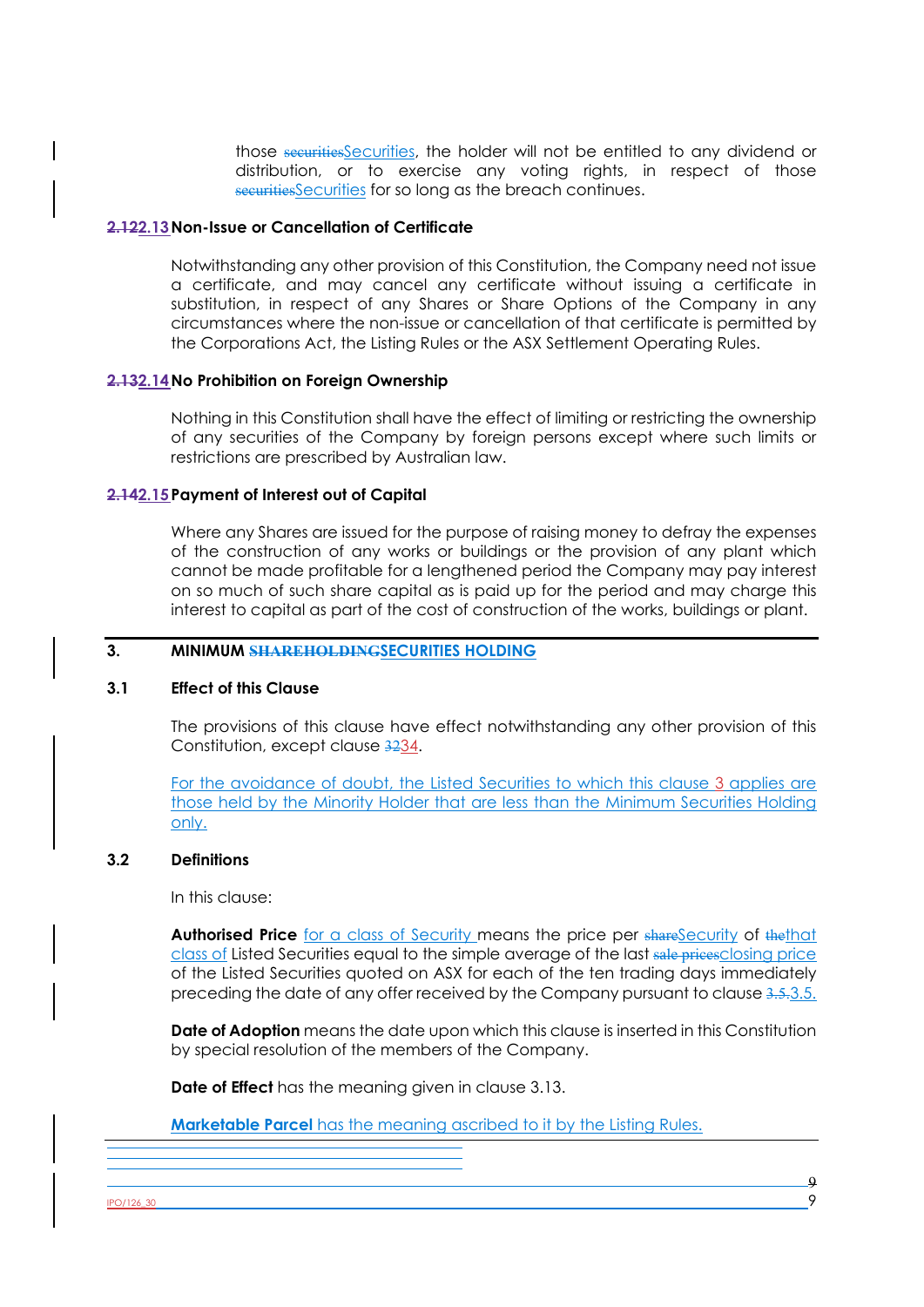**Minimum Shareholding Securities Holding** means a number of sharesSecurities of the Company equal to a "marketable parcel"Marketable Parcel of Listed Securities within the meaning of the Listing Rules.

**Minority MemberHolder** means a memberperson holding less than the Minimum ShareholdingSecurities Holding on or at any time after the Date of Adoption.

**New Minimum Securities Holding** means a holding of Listed Securities of the Company in the same class created after the Date of Adoption by the transfer of a parcel of Listed Securities the aggregate market price of which, at the time at which a transfer of those Listed Securities was initiated or a paper based transfer of those Listed Securities was lodged with the Company, was less than a Marketable Parcel.

**New Minority Holder** means a person who is the holder or a joint holder of a New Minimum Securities Holding.

**Purchaser** means the person or persons (including one or more members) whose offer or offers to purchase Listed Securities is or are accepted by the Company.

#### **3.3 Minimum ShareholdingSecurities Holding**

Subject to clauses 3.13 and  $3.143.14$ , on and from the Date of Effect, the shareholdingSecurities holding of a member which is less than the Minimum ShareholdingSecurities Holding may be sold by the Company pursuant to the provisions of this clause 3. If the Minority Holder has more than one class of Listed Securities which are less than the Minimum Securities Holding then the Company may sell one class of Minimum Securities Holding or multiple classes of Minimum Securities Holding of the Company's choosing.

#### **3.4 Sale of Listed Securities of Minority MemberHolder**

Subject to clauses 3.13 and 3.143.14, on and from the Date of Effect, each Minority MemberHolder shall be deemed to have irrevocably appointed the Company as his agent:

- (a) to sell all the Listed Securities held by  $\frac{1}{2}$  him the Minority Holder that are less than the Minimum Securities Holding of the relevant class of Listed Securities at a price not less than the Authorised Price of that class of Listed Securities and without any cost being incurred by the Minority MemberHolder;
- (b) to deal with the proceeds of the sale of those Listed Securities in clause 3.4(a) accordance with this clause; and
- (c) where the Listed Securities are CHESS Approved Securities held in uncertificated form, to initiate a Holding Adjustment (as defined in the ASX Settlement Operating Rules) to move the securities from the CHESS Holding (as defined in the ASX Settlement Operating Rules) of the Minority MemberHolder to an Issuer Sponsored or Certificated Holding (as defined in the ASX Settlement Operating Rules) for the sale of the Listed Securities.

IPO/126\_30 10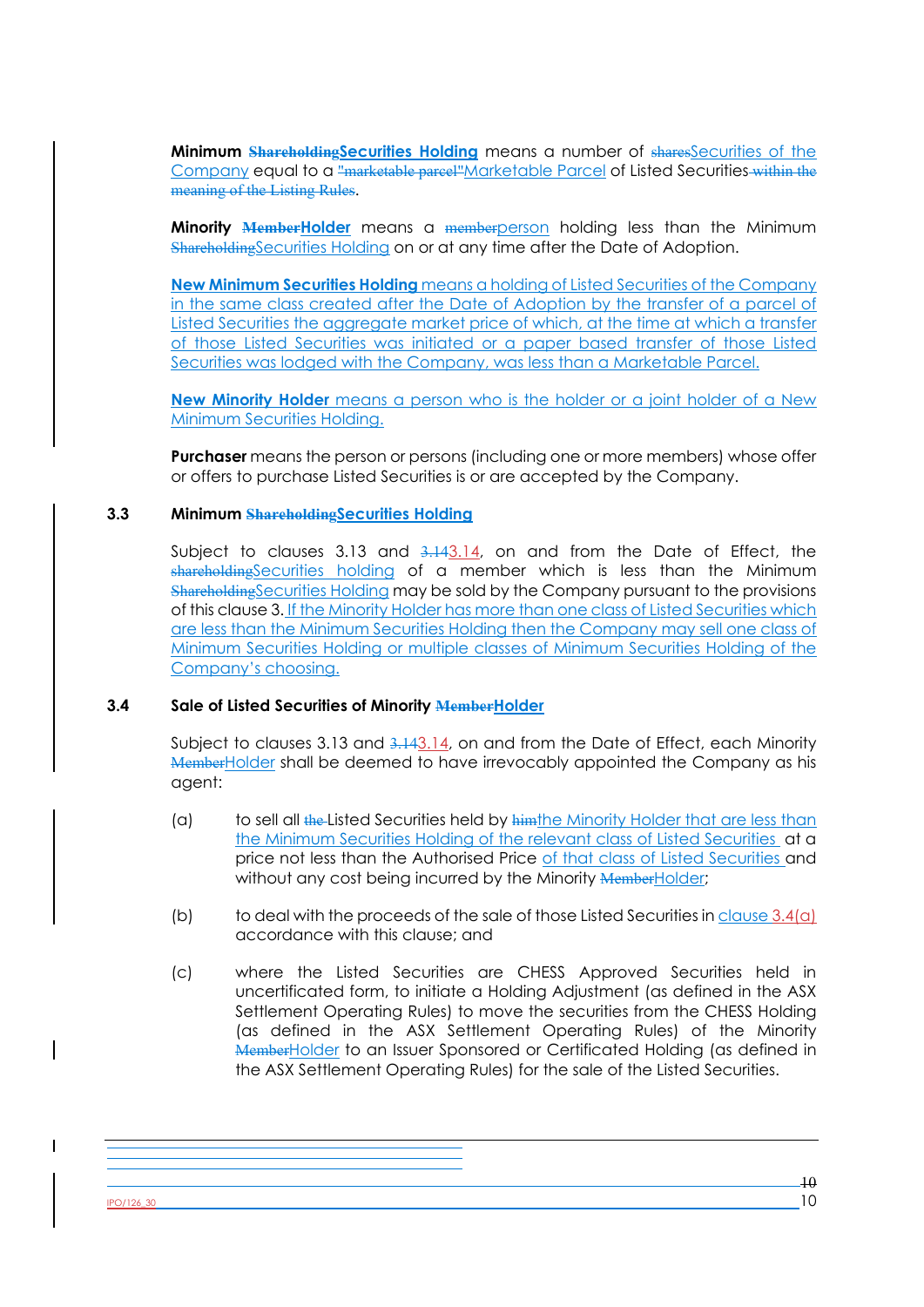## **3.5 Acceptance of Offer**

Where the Company receives an offer for the purchase of all the Listed Securities of a Minority MemberHolder to whom this clause applies at the date of the offer at a price not less than the Authorised Price of that class of Listed Securities, the Company may accept the offer on behalf of that Minority MemberHolder.

## **3.6 Appointment of Attorney**

The Company shall, by instrument in writing, appoint a person or persons to act as attorney or attorneys of each Minority MemberHolder to whom this clause applies, to execute an instrument or instruments of transfer of their relevant Listed Securities to the Purchaser.

#### **3.7 Transfer**

Where:

- (a) all the Listed Securities of each Minority  $M$ emberHolder to whom this clause applies at any time are sold to one Purchaser; or
- (b) all the Listed Securities of two or more Minority MembersHolders to whom this clause applies at any time are sold to one Purchaser,

the transfer may be effected by one instrument of transfer.

#### **3.8 Proceeds of Sale**

The Company shall receive the aggregate proceeds of the sale of all of the Listed Securities of each Minority MemberHolder to whom this clause applies at any time and shall:

- (a) immediately cause the name of the Purchaser to be entered in the Register of Shareholders or Register of Optionholders (as applicable) as the holder of the Listed Securities sold; and
- (b) within fourteen days of receipt of the relevant share certificate or otherwise as soon as is practicable, cause the pro rata proportions of the proceeds attributable to each Minority **MemberHolder** to be sent to each Minority Member by Holder by electronic transfer or cheque mailed to his address in the Register of Shareholders or Register of Optionholders (as applicable) (or in the case of joint holders, to the address of the holder whose name is shown first in the Register of Shareholders), or Register of Optionholders (as applicable)), this cheque or electronic transfer to be made payable to the Minority MemberHolder (or, in the case of joint holders, to them jointly). In the case where a Minority Member's Holder's whereabouts are unknown or where a Minority MemberHolder fails to return the share certificate or certificatesoption certificate (where required) relating to the Listed Securities sold, the proceeds of sale shall be applied in accordance with the applicable laws dealing with unclaimed moneys.

 $PO/126,30$  11

11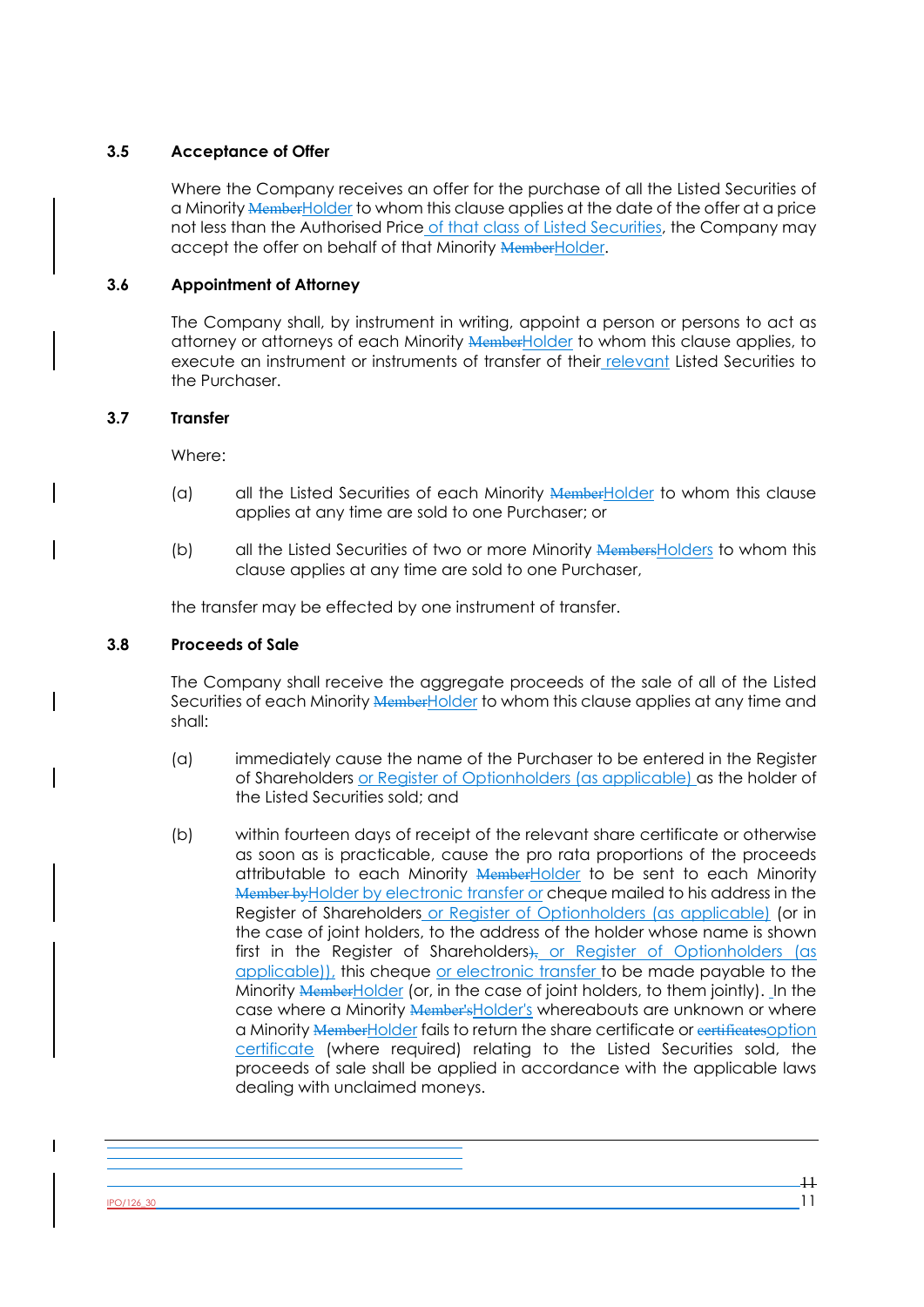## **3.9 Receipt of Proceeds**

The receipt by the Company of the proceeds of sale of Listed Securities of a Minority MemberHolder shall be a good discharge to the Purchaser of all liability in respect of the purchase of the Listed Securities.

## **3.10 Registration of Purchaser**

Upon entry of the name of the Purchaser in the Register of Shareholders or Register of Optionholders (as applicable) as the holder of the Listed Securities of a Minority MemberHolder to whom this clause applies:

- (a) the Purchaser shall not be bound to see to the regularity of the actions and proceedings of the Company pursuant to this Constitution or to the application of the proceeds of sale; and
- (b) the validity of the sale shall not be impeached by any person.

## **3.11 Remedies Limited**

The remedy of any Minority MemberHolder to whom this clause applies in respect of the sale of his or her Listed Securities is expressly limited to a right of action in damages against the Company to the exclusion of any other right, remedy or relief against any other person.

## **3.12 Cost of Sale of Listed Securities**

The Company shall bear all the costs of the sale of the Listed Securities.

#### **3.13 Exemption from Clauseclause 3**

- (a) The Company must give written notice to a Minority MemberHolder and, where the Shares are CHESS Approved Securities, to the Controlling Participant (as defined in the ASX Settlement Operating Rules) for the holding of the Minority MemberHolder, advising of the Company's intention to sell his or her shareholding pursuant to this clause 3.
- (b) Unless the Minority Member, within 6 weeks from the date the notice was sent from the Company in accordance with this clause 3, gives written notice to the Company that it desires its shareholding to be exempted from clause 3, then the Company will be free to sell the **SharesSecurities** held by the relevant Minority MemberHolder immediately following expiry of the 6 week period in accordance with this clause 33 (**Date of Effect**).
- (c) Where Shares are CHESS Approved Securities, a written notice by the Company in terms of this clause shall comply with the ASX Settlement Operating Rules.

## **3.14 Notice to Exempt**

Where a Minority MemberHolder has given written notice to the Company that it desires its shareholding Securities to be exempted from clause 3 it may, at any time, prior

 $PO/126$ \_30 **12** 12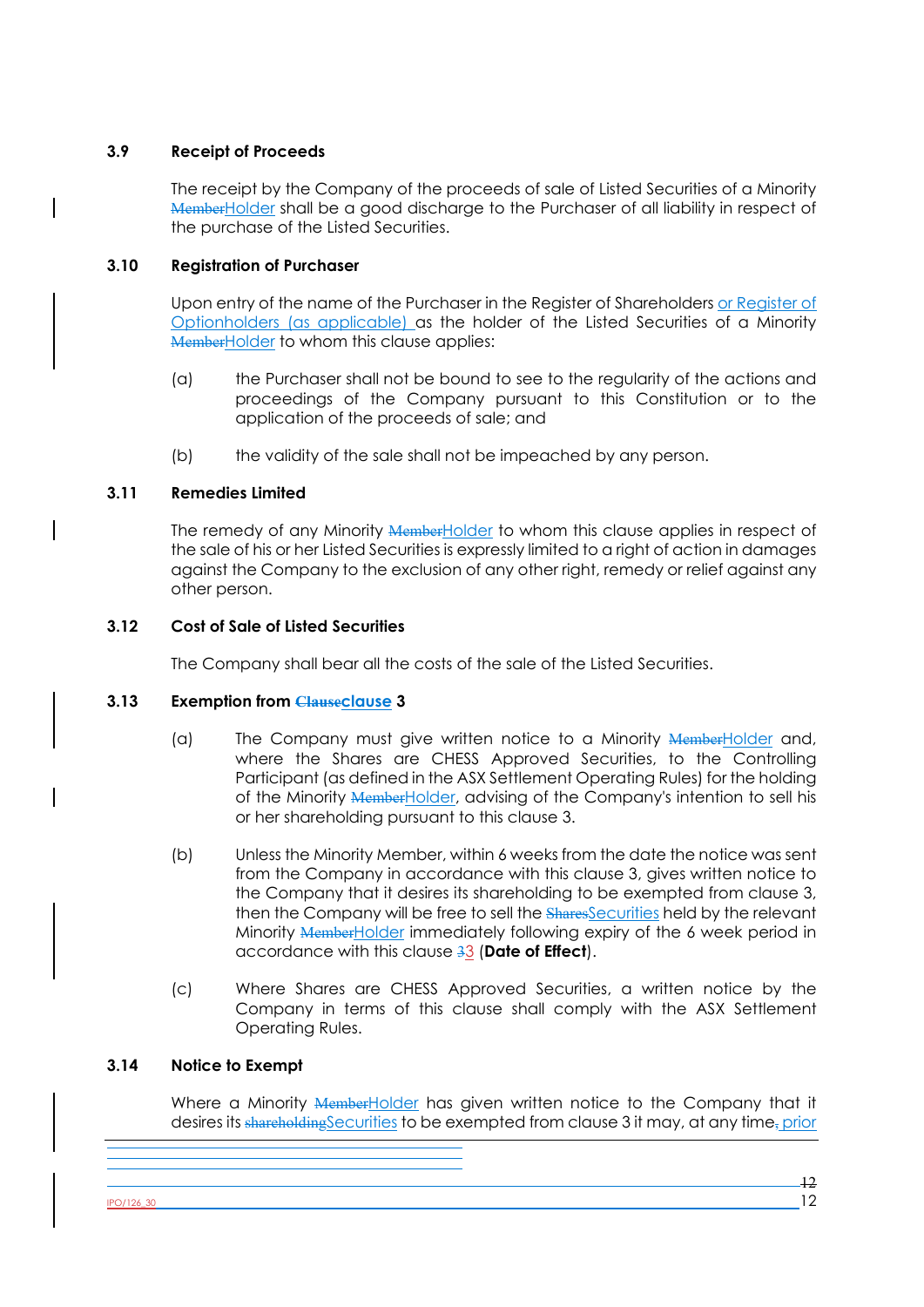to the sale of the Listed Securities under clause 3.8, revoke or withdraw that notice. In that event the provisions of clause 3 shall apply to the Minority MemberHolder.

## **3.15 Takeover Offer or Announcement**

The Company shall not commence to sell Listed Securities comprising less than a Minimum ShareholdingSecurities Holding following the announcement of a takeover offer or takeover announcement for the Company. If a takeover bid is announced after a notice is given but before an agreement is entered into for the sale of the Listed Securities, this clause 3 ceases to operate for those Listed Securities. However, despite clause 3.16, a new notice under clause 3.13 may be given after the offer period if the takeover bid closes.

## **3.16 Use by Company of Clause 3**

ThisSubject to clause 3.15, this clause 3 may be invoked only once in any twelve month period after its adoption or re-adoption.

## **3.17 Notice to New Minority Holders**

If the Directors determine that a person is a New Minority Holder, the Company may give that person notice in writing stating that they are a New Minority Holder, specifying the number of shares making up the New Minimum Securities Holding, the market price of those Listed Securities and the date on which the market price was determined and stating that the Company intends to sell the Listed Securities specified in the notice in accordance with the provisions of its Constitution. Unless the Directors determine otherwise, if the Company gives such a notice, all rights of the member to vote and to receive dividends in respect of any shares specified in the notice are suspended until the Listed Securities are sold or that member ceases to be a New Minority Holder and any dividends that would, but for this clause 3.17, have been paid to that member must be held by the Company and paid to that member within 30 days after the earlier of:

(a) the date the Listed Securities specified in the notice are transferred; and

(b) the date that the Company ceases to be entitled to sell those Listed Securities under the sale notice.

#### **4. UNCERTIFICATED HOLDINGS AND ELECTRONIC TRANSFERS**

#### **4.1 Electronic or Computerised Holding**

The Directors may do anything they consider necessary or desirable and which is permitted under the Corporations Act and the Listing Rules to facilitate the participation by the Company in the CHESS System and any other computerised or electronic system established or recognised by the Corporations Act or the Listing Rules for the purposes of facilitating dealings in Shares or securities.

#### **4.2 Statement of Holdings**

Where the Directors have determined not to issue shareShare certificates or Share Option certificates or to cancel existing Share certificates or Share Option certificates,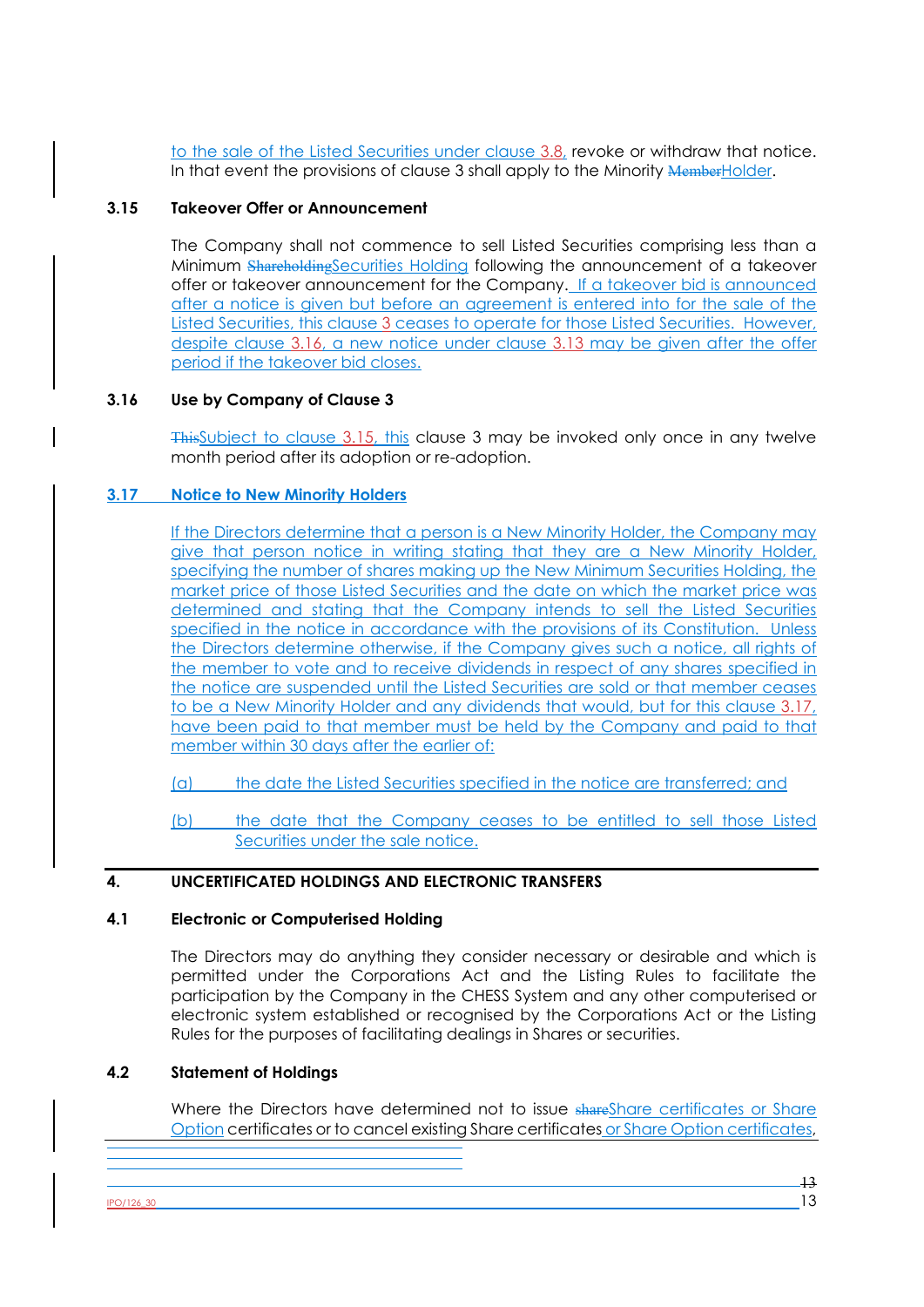a Shareholder or Optionholder shall have the right to receive such statements of the holdings of the Shareholdertheir Shares or Share Options as are required to be distributed to a Shareholder under the Corporations Act or the Listing Rules.

## **4.3 Share Certificates**

If the Directors determine to issue a certificate for Shares held by a Shareholder, the provisions in relation to Share certificates contained in clause 2 shall apply.

### **4.4 Listing Rules**

The Company shall comply with the Listing Rules and the ASX Settlement Operating Rules in relation to the CHESS System.

## **5. LIEN**

## **5.1 Lien for Members Debts**

The Company has a first and paramount lien on each Share (except where the Share is a Listed Security and is fully paid up) registered in a Shareholder's name in respect of all money owed to the Company by the Shareholder (including any money payable under clause 5.2 to the extent that the Company has made a payment in respect of a liability or a requirement referred to in that clause) but not any unpaid call once the Share has been forfeited under section 254Q of the Corporations Act. The lien extends to reasonable interest and expenses incurred because the amount is not paid.

#### **5.2 Generally**

Whenever any law for the time being of any country, state or place imposes or purports to impose any immediate or future possible liability upon the Company to make any payments or empowers any government or taxing authority or governmental official to require the Company to make any payment in respect of any Shares held either jointly or solely by any Shareholder, or in respect of any transfer of Shares, or of any dividends, bonuses or other moneys due or payable or accruing due or which may become due or payable to such Shareholder by the Company on or in respect of any Shares or for or on account or in respect of any Shareholder, and whether in consequence of:

- (a) the death of such Shareholder;
- (b) the non-payment of any income tax or other tax by such Shareholder;
- (c) the non-payments of any estate, probate, succession, or death,  $\frac{1}{2}$  stampduty or of any other dutyDuty by the executor or administrator of such Shareholder or by or out of his estate; or
- (d) any other act or thing,

the Company in every case:

(e) shall be fully indemnified by such Shareholder or his executor or administrator

 $PO/126$ \_30 **14**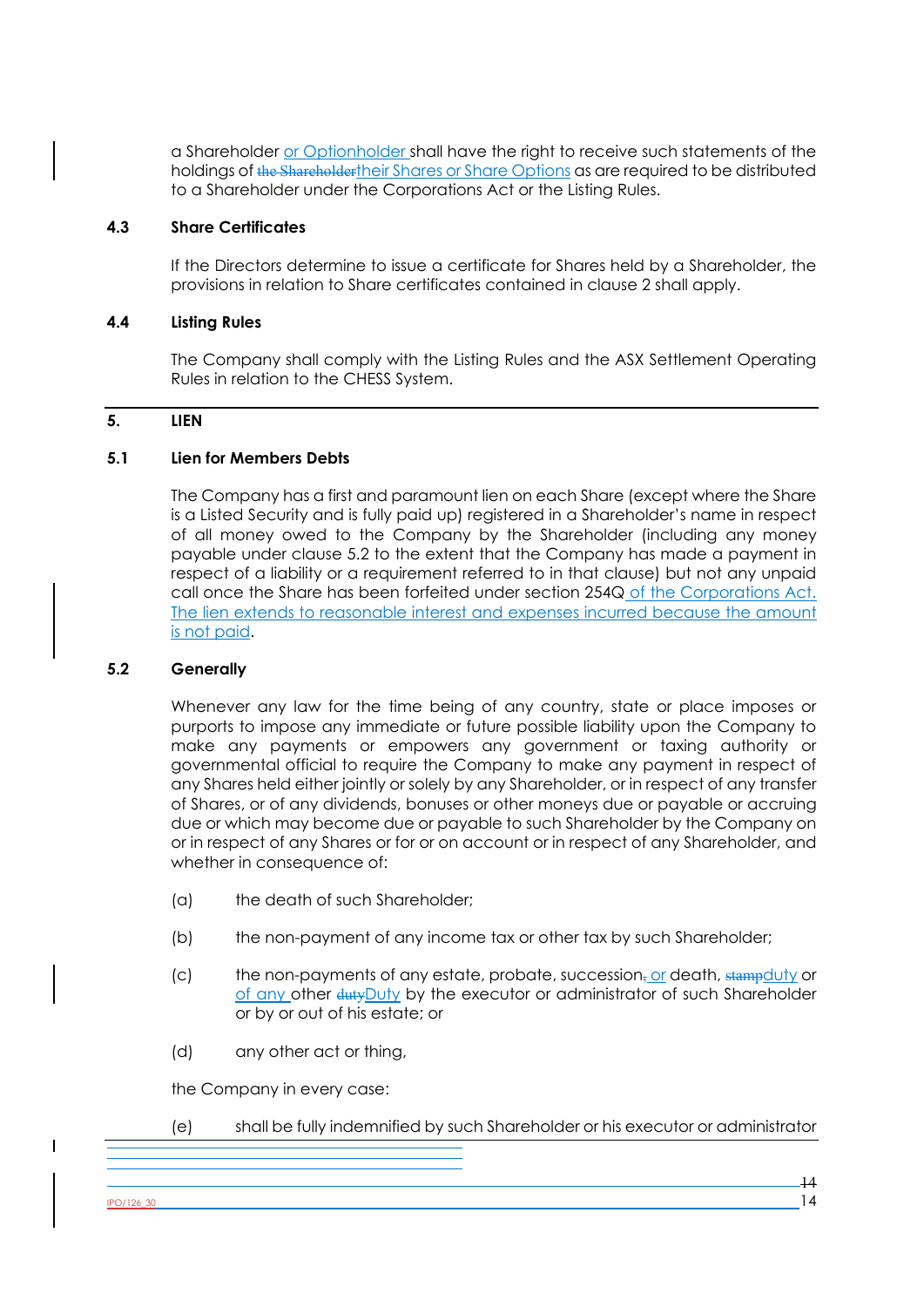from all liability;

- (f) shall have a lien upon all dividends, bonuses and other moneys payable in respect of the Shares held either jointly or solely by this Shareholder for all moneys paid by the Company in respect of the Shares or in respect of any dividend, bonus or other money or for an account or in respect of this Shareholder under or in consequence of any law, together with interest at the Prescribed Rate from date of payment to date of repayment, and may deduct or set off against any dividend, bonus or other moneys so paid or payable by the Company together with interest at the Prescribed Rate;
- (g) may recover as a debt due from this Shareholder or his or her executor or administrator, wherever constituted or situate, any moneys paid by the Company under or in consequence of any such law and interest on these moneys at the Prescribed Rate and for the period mentioned above in excess of any dividend, bonus or other money as mentioned above then due or payable by the Company to such Shareholder; and
- (h) may, subject to the Listing Rules, if any such money be paid or payable by the Company under any such law, refuse to register a transfer of any Shares by this Shareholder or his executor or administrator until the money and interest mentioned above is set off or deducted or, in case the money and interest exceeds the amount of any dividend, bonus or other money then due or payable by the Company to the Shareholder, until this excess is paid to the Company.

Nothing contained in this clause shall prejudice or affect any right or remedy which any law may confer or purport to confer on the Company, and, as between the Company and every such Shareholder, his or her executor, administrator and estate, wherever constituted or situate, any right or remedy which this law shall confer on the Company shall be enforceable by the Company.

#### **5.3 Exemption**

The Directors may at any time exempt a Share wholly or in part from the provisions of this clause 5.

### **5.4 Dividends**

Whenever the Company has a lien on a Share, the lien extends to all dividends payable in respect of the Share.

#### **5.5 Sale of Shares**

Subject to clause 5.6, the Company may sell, in such manner as the Directors think fit, any Shares on which the Company has a lien.

#### **5.6 Restrictions on Sale**

A Share on which the Company has a lien shall not be sold unless:

(a) the sum in respect of which the lien exists is presently payable; and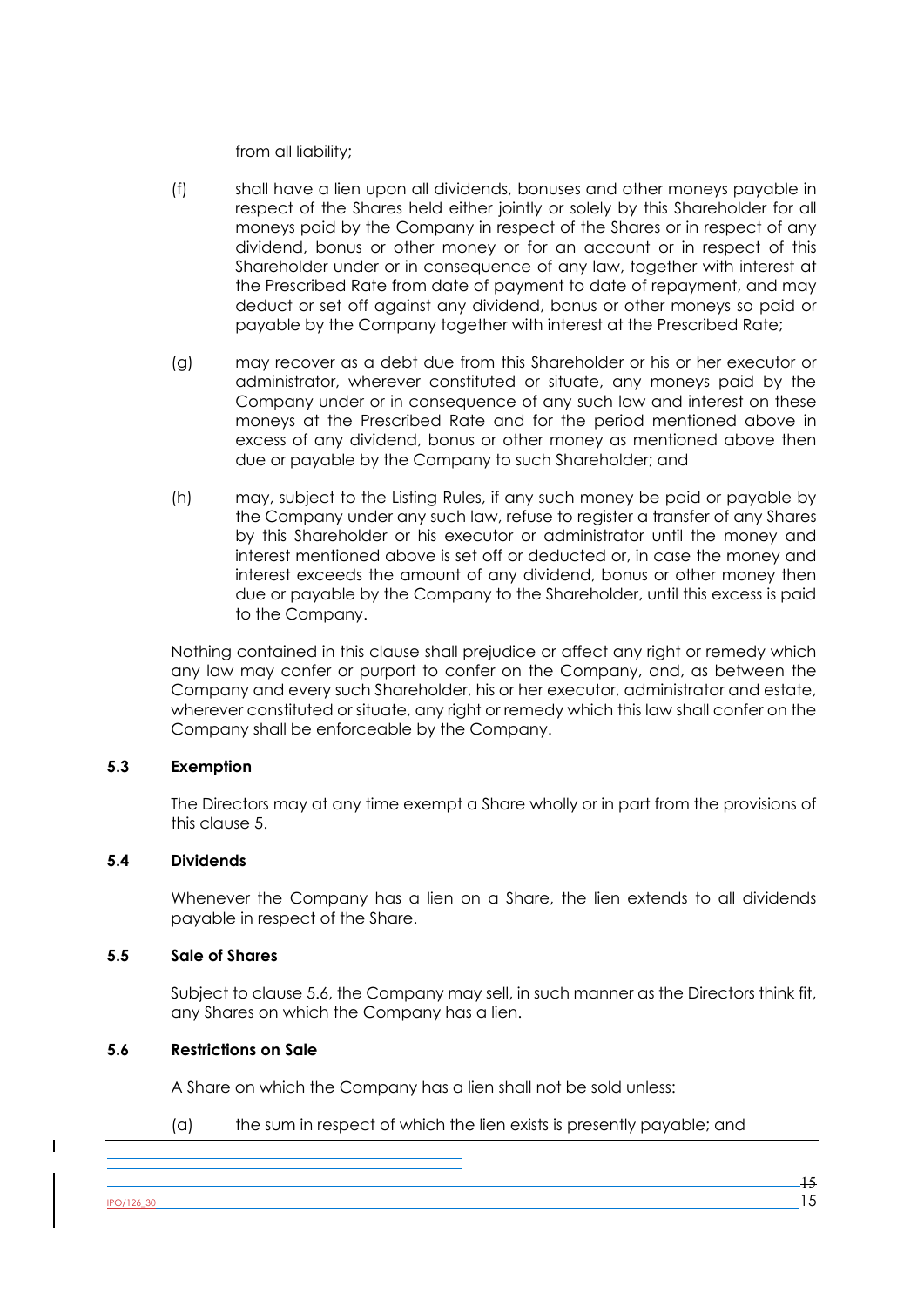(b) the Company has, not less than 14 days before the date of the sale, given to the registered holder for the time being of the Share or the person entitled to the Share by reason of the death or bankruptcy of the registered holder a notice in writing setting out, and demanding payment of, that part of the amount in respect of which the lien exists as is presently payable.

## **5.7 Person Authorised to Sign Transfers**

For the purpose of giving effect to a sale of a Share under clause 5.5, the Directors may authorise a person to transfer the Shares sold to the purchaser of the Shares. The Company shall register the purchaser as the holder of the Shares comprised in any such transfer and he or she is not bound to see to the application of the purchase money. The title of the purchaser to the Shares is not affected by any irregularity or invalidity in connection with the sale.

## **5.8 Proceeds of Sale**

The proceeds of a sale under clause 5.5 shall be applied by the Company in payment of that part of the amount in respect of which the lien exists as is presently payable, and the residue (if any) shall (subject to any like lien for sums not presently payable that existed upon the Shares before the sale) be paid to the person entitled to the Shares at the date of the sale.

## **5.9 Protection of Lien under ASX Settlement Operating Rules**

The Company may do all such things as may be necessary or appropriate for it to do under the ASX Settlement Operating Rules to protect any lien, charge or other right to which it may be entitled under any law or this Constitution.

#### **5.10 Further Powers re Forfeited Shares and Liens**

Where a transfer following the sale of any Shares after forfeiture or for enforcing a lien, charge or right to which the Company is entitled under any law or under this Constitution is effected by an ASX Settlement Transfer, the Company may do all things necessary or desirable for it to do under the ASX Settlement Operating Rules in relation to that transfer.

## **6. CALLS ON SHARES**

#### **6.1 Calls**

- (a) The Directors may by resolution make calls on Shareholders of partly paid Shares to satisfy the whole or part of the debt owing on those Shares provideprovided that the dates for payment of those Shares were not fixed at the time of issue.
- (b) A call shall be deemed to have been made at the time when the resolution of the Directors authorising the call was passed.
- (c) A call may be required or permitted to be paid by instalments.
- (d) Failure to send a notice of a call to any Shareholder or the non-receipt of a

 $PO/126$ \_30 16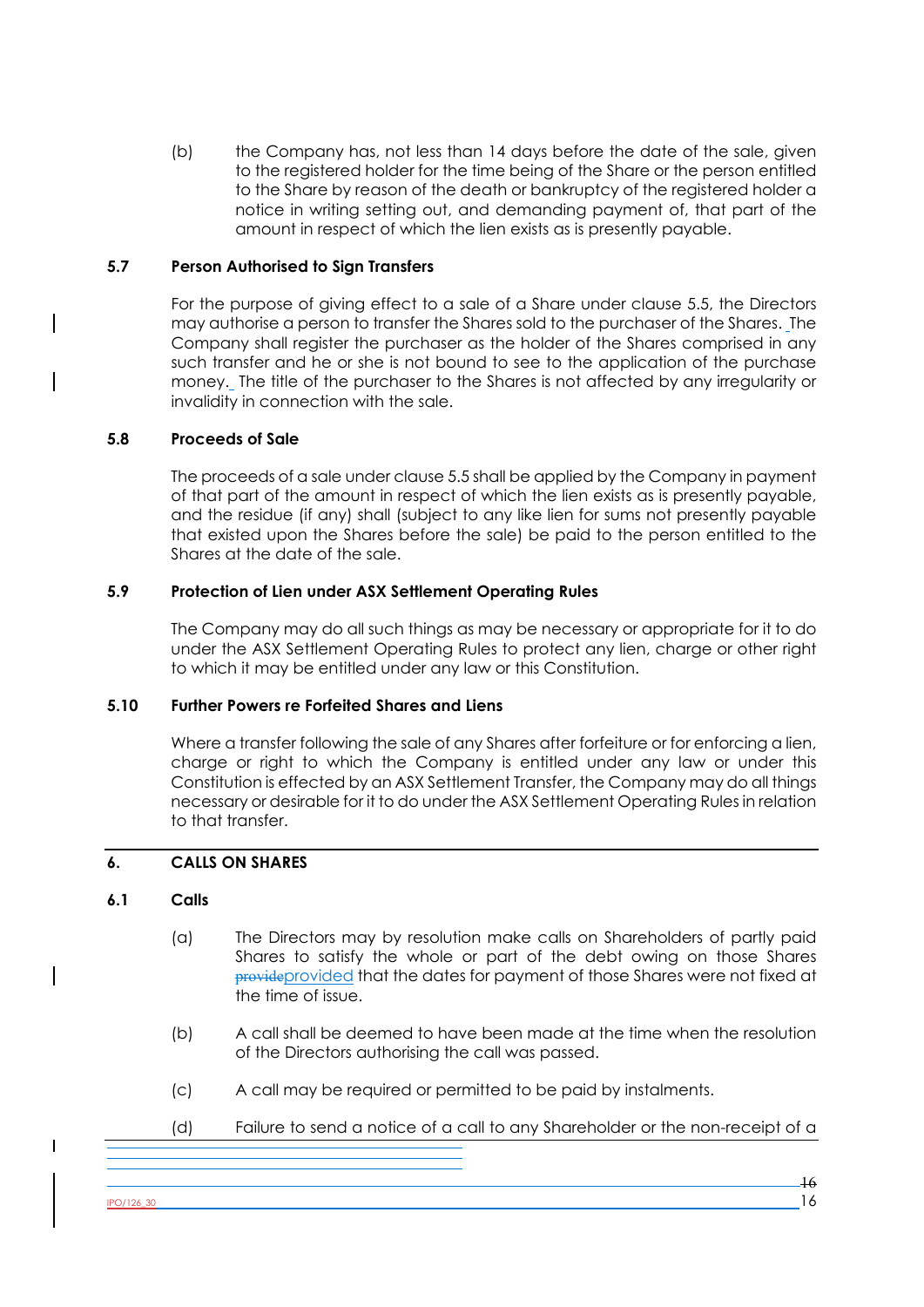notice by any Shareholder does not invalidate the call.

## **6.2 Payment of Calls**

A Shareholder to whom notice of a call is given in accordance with this Constitution must pay to the Company the amount called in accordance with the notice.

## **6.3 Quoted Shares**

- (a) The Directors must not make the date for payment of calls, (**Due Date**), for Shareholders who hold quoted partly paid Shares, less than 30 Business Days and no more than 40 Business Days from the date the Company dispatches notices to relevant Shareholders that a call is made.
- (b) If after a call is made, new Shareholders purchase the same class of Share subject to the call, or if the holdings of the original Shareholders on whom the call was made change, Directors must dispatch a notice informing these Shareholders that a call has been made at least 4 days before the Due Date.
- (c) The Company must enter a call payment on the Company register no more than 5 Business Days after the Due Date.

## **6.4 Unquoted Shares**

The Directors must not make the Due Date for Shareholders who hold unquoted partly paid Shares, less than 5 Business Days from the date the Company dispatches notices to relevant Shareholders that a call is made.

#### **6.5 Joint Liability**

The joint holders of a Share are jointly and severally liable to pay all calls in respect of the Share.

#### **6.6 Deemed Calls**

Any amount that, by the terms of issue of a Share, becomes payable on allotment or at a fixed date, shall for the purposes of this Constitution be deemed to be a call duly made and payable, and, in case of non-payment, all the relevant provisions of this Constitution as to payment of interest and expenses, forfeiture or otherwise apply as if the amount had become payable by virtue of a call duly made and notified.

#### **6.7 Differentiation between Shareholders**

The Directors may, on the issue of Shares, differentiate between the holders as to the amount of calls to be paid and the times of payment.

#### **6.8 Payments in Advance of Calls**

The Directors may accept from a Shareholder the whole or any part of the amount unpaid on a Share althougheven if no part of that amount has been called up, in which case the Directors shall nominate whether the amount so paid is to be treated as

 $PO/126,30$  17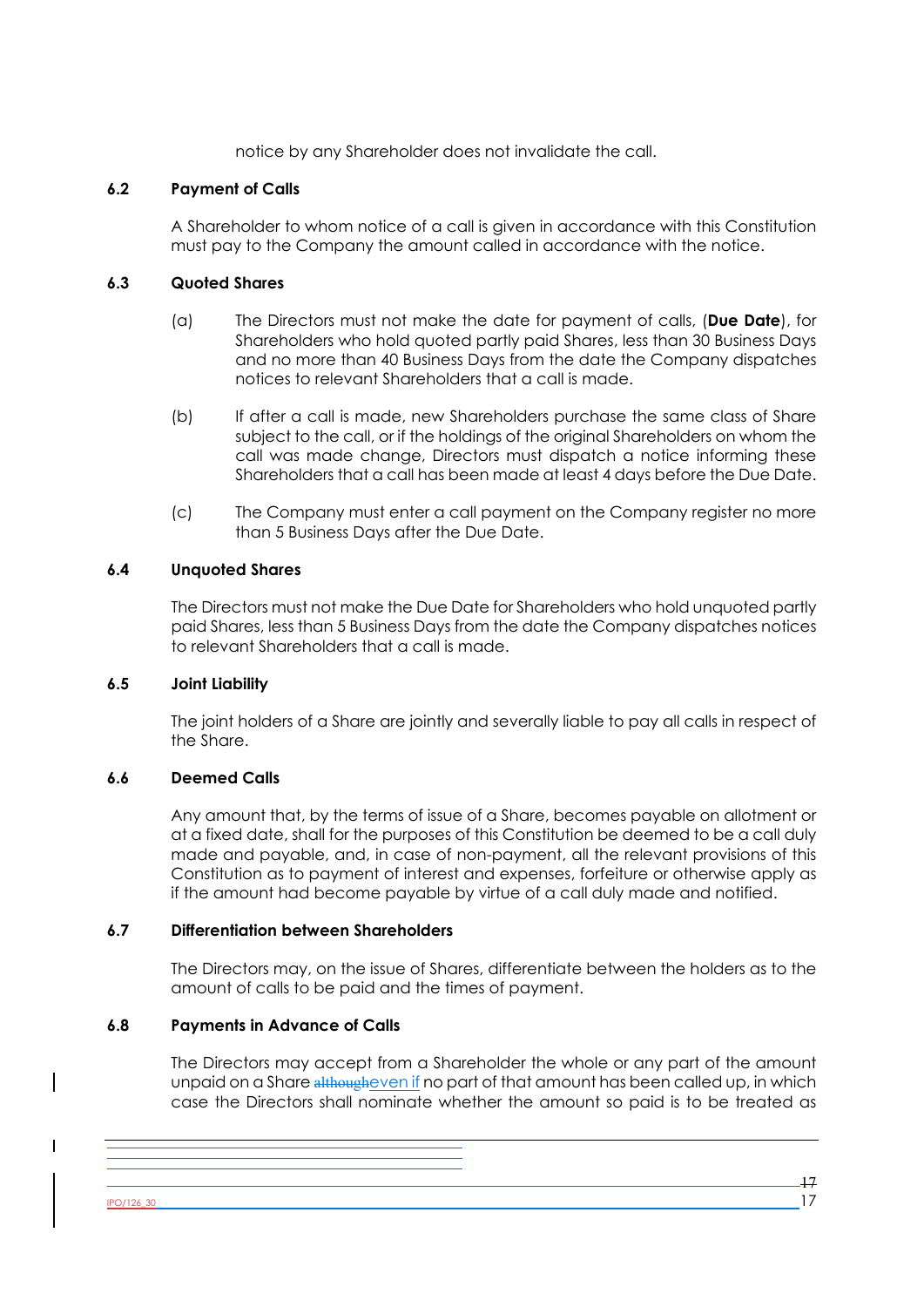capital or a loan to the Company by the Shareholder, and:

- (a) if the amount paid is nominated to be capital, it shall be deemed as from the date of the nomination to have been applied in paying up (so far as it will extend) the unpaid balance of the total issue price of the Share, but the dividend entitlement attaching to the Share shall remain as it was prior to the payment so made until there is a call in respect of the Share under this clause 6 of an amount equal to or greater than the amount so paid; or
- (b) if the amount paid is nominated to be a loan to the Company, it shall carry interest at a rate, not exceeding the Prescribed Rate, as is agreed between the Directors and the Shareholder, shall not be repayable unless the Directors so determine, shall not confer on the Shareholder any rights attributable to subscribed capital, and shall, unless so repaid, be applied in payment of calls on the Share as and when the calls become due.

#### **6.9 Outstanding Moneys**

Any moneys payable in respect of a call made in accordance with this Constitution which remain outstanding shall from and including the day for payment until the date payment is received bear interest at the Prescribed Rate.

## **6.10 Revocation or /Postponement or Extension**

The Directors may revoke or postpone a call or extend time for payment in accordance with the Listing Rules and/or the Corporations Act, if revocation or postponement is not prohibited by either.

#### **6.11 Compliance with Listing Rules and Corporations Act**

The Company shall comply with the Listing Rules and the Corporations Act in relation to calls. All Listing Rule requirements in relation to calls are not covered in this Constitution.

## **6.12 Waive**

The Directors may, to the extent the law permits, waive or compromise all or part of any payment due to the Company under the terms of issue of a Share under this clause 6.

## **7. FORFEITURE OF SHARES**

#### **7.1 Failure to Pay Call**

If a Shareholder fails to pay a call or instalment of a call on the day appointed for payment of the call or instalment, the Directors may, at any time after this day during the time any part of the call or instalment remains unpaid (but subject to this clause 7.1) serve a notice on himsuch Shareholder requiring payment of so much of the call or instalment as is unpaid, together with any interest that has accrued-and all costs and expenses incurred by the Company as a result of the non-payment. The notice shall name a further day being not less than 14 days after the date of notice on or before which the payment required by the notice is to be made and shall state that,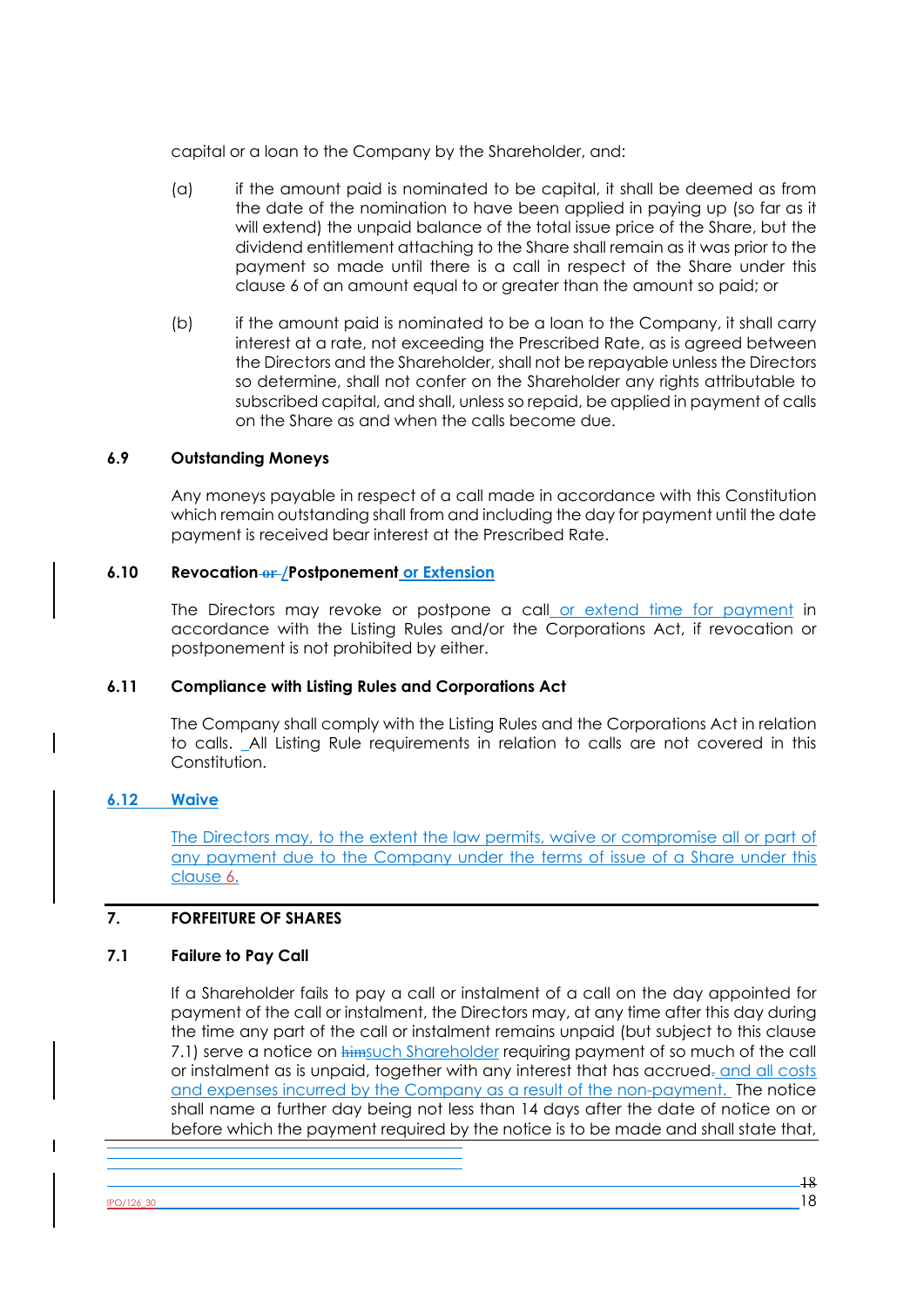in the event of non--payment at or before the time appointed, the Shares in respect of which the call was made will be liable to be forfeited.

#### **7.2 Forfeiture**

If the requirements of a notice served under clause 7.1 are not complied with, any Share in respect of which a call is unpaid at the expiration of 14 days after the day for its payment may be forfeited by a resolution of the Directors to that effect. Such a forfeiture shall include all dividends and other distributions declared in respect of the forfeited Shares and not actually paid or distributed before the forfeiture.

## **7.3 Sale of Forfeited Shares**

ASubject to the Corporations Act and the Listing Rules, a forfeited Share may be sold or otherwise disposed of on the terms and in the manner that the Directors determine and, at any time before a sale or disposition, the forfeiture may be cancelled on the terms the Directors determine.

## **7.4 Continuing Liability**

A person whose Shares have been forfeited ceases to be a Shareholder in respect of the forfeited Shares, but remains liable to pay the Company all money that, at the date of forfeiture, was payable by him to the Company in respect of the Shares (including interest at the Prescribed Rate from the date of forfeiture on the money for the time being unpaid if the Directors decide to enforce payment of the interest), but his or her liability ceases if and when the Company receives payment in full of all the money (including interest) payable in respect of the Shares.

#### **7.5 Officer's Statement Prima Facie Evidence**

A statement in writing declaring that the person making the statement is a Director or a Secretary of the Company, and that a Share in the Company has been duly forfeited on a date stated in the statement, is prima facie evidence of the facts stated in the statement as against all persons claiming to be entitled to the Share.

## **7.6 Procedures**

The Company may receive the consideration (if any) given for a forfeited Share on any sale or disposition of the Share, and may execute a transfer of the Share in favour of the person to whom the Share is sold or disposed of- and take all other steps necessary or desirable to transfer or dispose of those shares to the relevant transferee. Upon the execution of the transfer, the transferee shall be registered as the holder of the Share and is not bound to see to the application of any money paid as consideration. The title of the transferee to the Share is not affected by any irregularity or invalidity in connection with the forfeiture, sale or disposal of the Share.

## **7.7 Listing Rules and ASX Settlement Operating Rules**

The Company shall comply with the Listing Rules with respect to forfeited Shares and may do all such things as may be necessary or appropriate for it to do under the ASX Settlement Operating Rules to protect any lien, charge or other right to which it may be entitled under any law or this Constitution.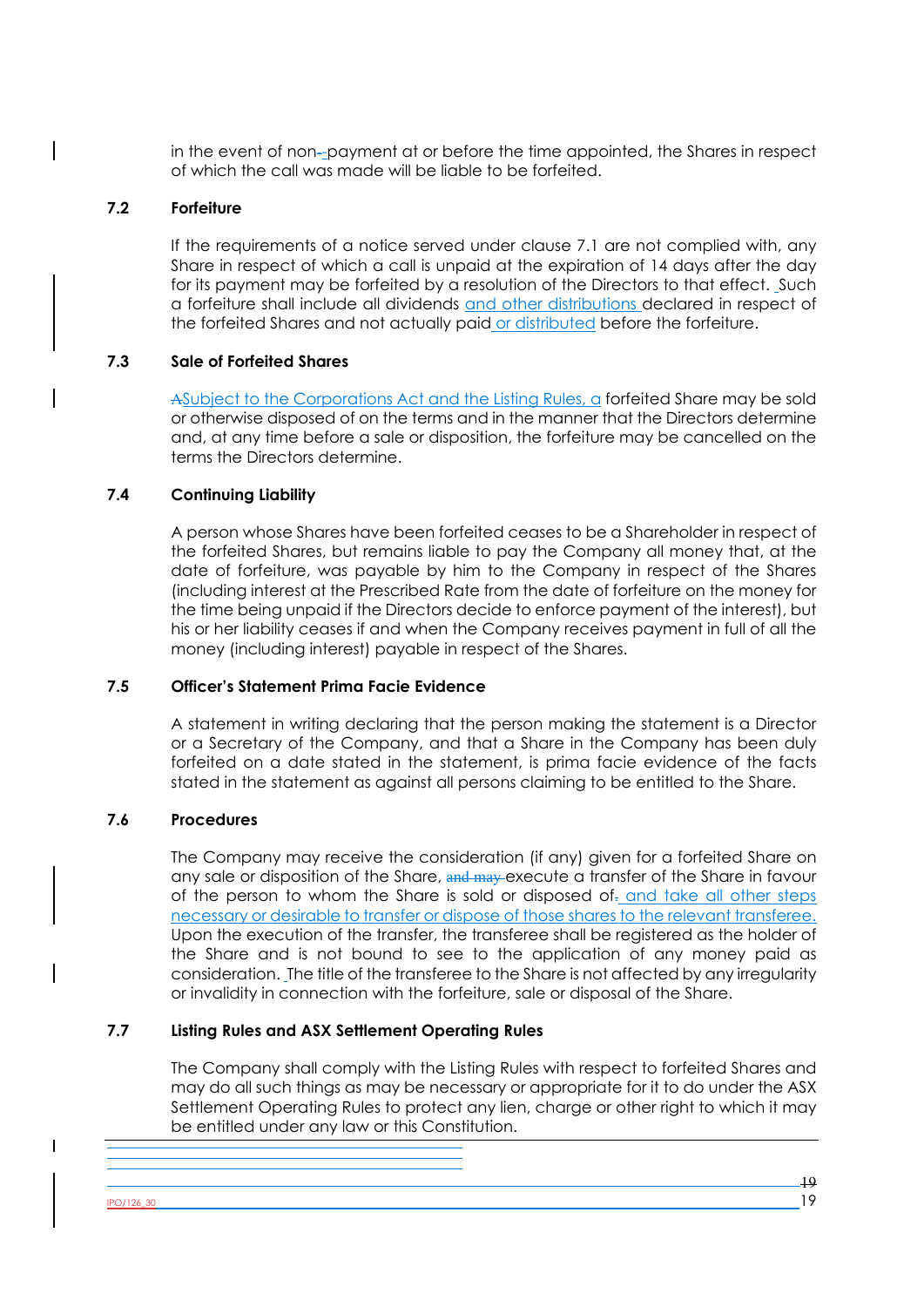### **7.8 Waive**

The Directors may:

- (a) exempt a Share from all or part of this clause 7;
- (b) waive or compromise all or part of any payment due to the Company under this clause 7; and
- (c) before a forfeited Share has been sold, reissued and otherwise disposed of, cancel the forfeiture on the conditions they decide.

## **8. TRANSFER OF SHARES**

## **8.1 Form of Transfer**

Subject to this Constitution, Shareholders may transfer any Share held by them by:

- (a) an ASX Settlement Transfer or any other method of transferring or dealing in Shares introduced by ASX or operated in accordance with the ASX Settlement Operating Rules or Listing Rules and in any such case recognised under the Corporations Act; or
- (b) an instrument in writing in any usual or common form or in any other form that the Directors approve.

## **8.2 CHESS Transfers**

- (a) The Company must comply with all obligations imposed on the Company under the Corporations Act, the Listing Rules and the ASX Settlement Operating Rules in respect of an ASX Settlement Transfer or any other transfer of Shares.
- (b) NotwithstandingSubject to clause 8.5 and notwithstanding any other provision in this Constitution, the Company must not prevent, delay or interfere with the registration of an ASX Settlement Transfer or any other transfer of Shares.

## **8.3 Participation in CHESS**

The Directors may do anything they consider necessary or desirable and which is permitted under the Corporations Act, the Listing Rules and the ASX Settlement Operating Rules to facilitate participation by the Company in any system established or recognised by the Corporations Act and the Listing Rules or the ASX Settlement Operating Rules in respect of transfers of or dealings in marketable securities.

#### **8.4 Registration Procedure**

Where an instrument of transfer referred to in clause 8.1(b) is to be used by a Shareholder to transfer Shares, the following provisions apply:

(a) the instrument of transfer must be executed by or on behalf of both the transferor and the transferee unless it is a sufficient transfer of marketable

 $\frac{180/126 \cdot 30}{20}$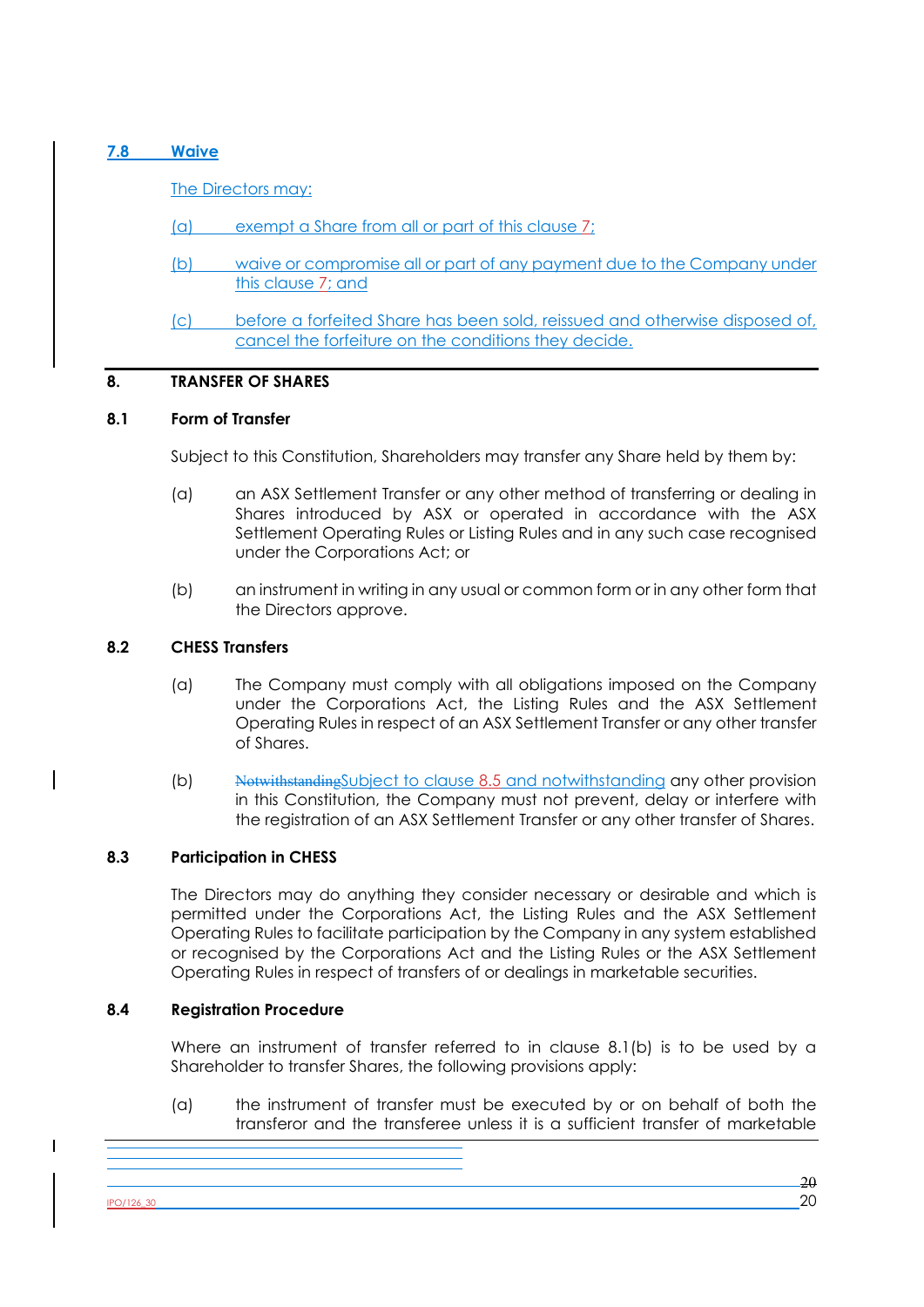securities within the meaning of the Corporations Act and any Duty duly paid if required by law;

- (b) the instrument of transfer shall be left at the Registered Office for registration accompanied by the certificate for the Shares to be transferred (if any) and such other evidence as the Directors may require to prove the title of the transferor and his right to transfer the shares;
- (c) subject to clause  $32,34$ , a reasonable fee may be charged on the registration of a paper-based transfer in a registrable form of Shares or other securities; and
- (d) on registration of a transfer of Shares, the Company must cancel the old certificate (if any).

#### **8.5 Power to Refuse to Register**

The Directors may refuse to register any transfer of Shares (other than an ASX Settlement Transfer) where:

- (a) the Listing Rules permit the Company to do so;
- (b) the Listing Rules require the Company to do so; or
- (c) the transfer is a transfer of Restricted Securities which is or might be in breach of the Listing Rules or any escrow agreement entered into by the Company in relation to such Restricted Securities pursuant to the Listing Rules.

Where the Directors refuse to register a transfer in accordance with this clause, they shall send notice of the refusal and the precise reasons for the refusal to the transferee and the lodging broker (if any) in accordance with the Listing Rules.

#### **8.6 Closure of Register**

Subject to the Listing Rules and the ASX Settlement Operating Rules, the Register of Shareholders may be closed during such time as the Directors may determine, not exceeding 30 days in each calendar year or any one period of more than 5-consecutive Business Days.

## **8.7 Retention of Transfers by Company**

All instruments of transfer which are registered will be retained by the Company, but any instrument of transfer which the Directors decline or refuse to register (except in the case of fraud) shall on demand be returned to the transferee.

#### **8.8 Power to suspend registration of transfers**

The Directors may suspend the registration of transfers at any times, and for any periods, permitted by the ASX Settlement Operating Rules that they decide.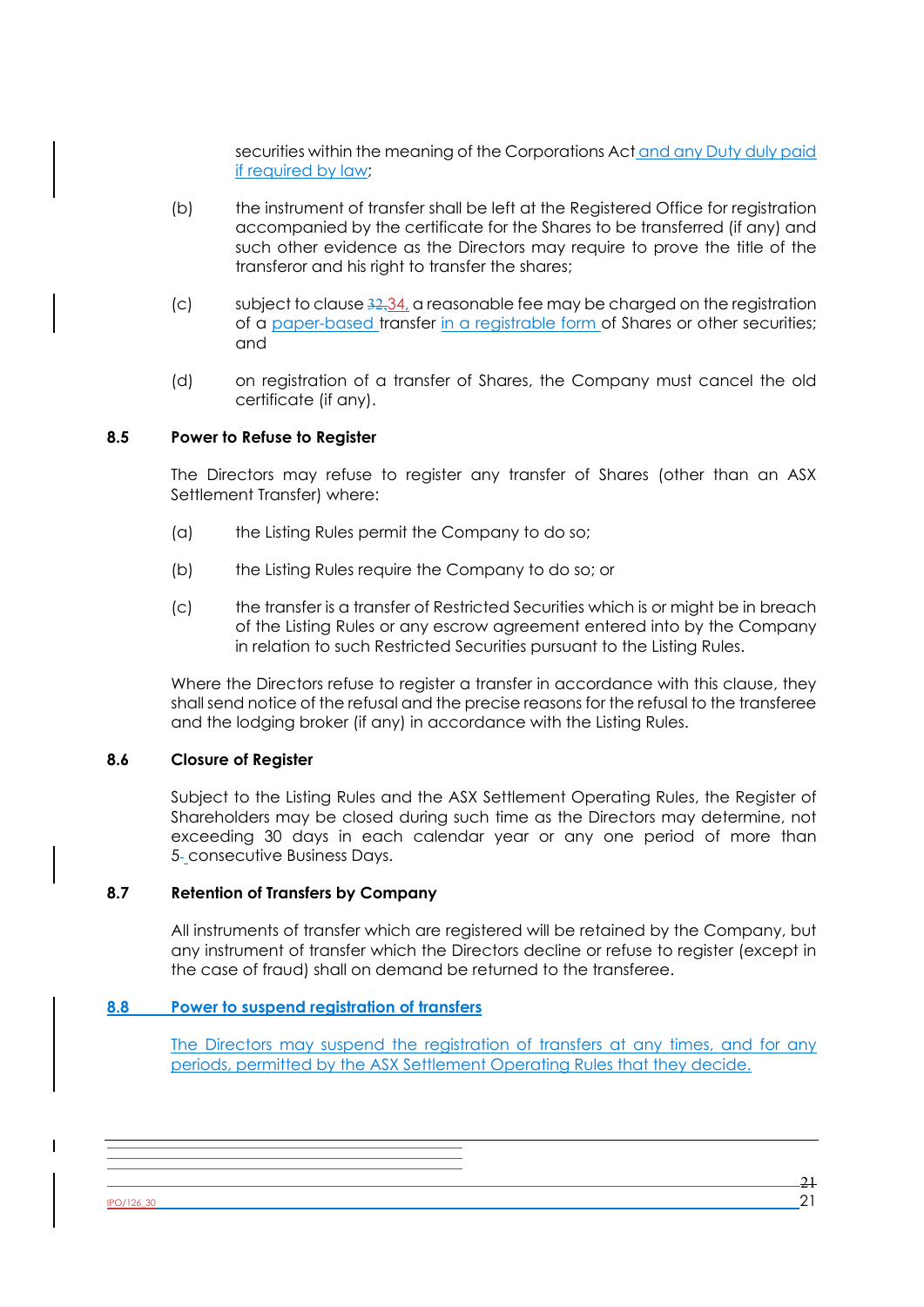#### **8.88.9 Powers of Attorney**

Any power of attorney granted by a Shareholder empowering the donest cipient to transfer Shares which may be lodged, produced or exhibited to the Company or any Officer of the Company will be taken and deemed to continue and remain in full force and effect, as between the Company and the grantor of that power, and the power of attorney may be acted on, until express notice in writing that it has been revoked or notice of the death of the grantor has been given and lodged at the Registered Office or at the place where the Register of Shareholders is kept.

#### **8.98.10 Other Securities**

The provisions of this clause 8 shall apply, with necessary alterations, to any other Listed Securities for the time being issued by the Company.

#### **8.108.11Branch Register**

The Company may cause a Register of Shareholders to be kept in any place (including without limitation, a branch register) and the Directors may from time to time make such provisions as they (subject to the Corporations Act, the Listing Rules and the ASX Settlement Operating Rules) may think fit with respect to the keeping of any such Register.

#### **8.118.12Compliance with ASX Settlement Operating Rules**

The Company shall comply with the ASX Settlement Operating Rules and the Listing Rules in relation to all matters covered by those rules.

#### **8.128.13Issuer Sponsored Subregister**

The Company may establish and maintain an issuer sponsored subregister in compliance with any relevant provisions of the Corporations Act, the Listing Rules or the ASX Settlement Operating Rules.

#### **8.138.14Transferor Holds Shares until Registration of Transfer**

A transferor of Shares remains the registered holder of the Shares transferred until an ASX Settlement Transfer has taken effect in accordance with the ASX Settlement Operating Rules or the transfer is registered in the name of the transferee and is entered in the Register of Shareholders in respect of them, whichever is the earlier.

#### **8.15 Waive**

The Directors may, to the extent the law permits, waive any of the requirements of this clause 8 and prescribe alternative requirements instead.

## **9. TRANSMISSION OF SHARES**

#### **9.1 Death of Shareholder Leaving a Will**

On the death of a Shareholder who leaves a will appointing an executor, the executor shall be entitled as from the date of death, and on behalf of the deceased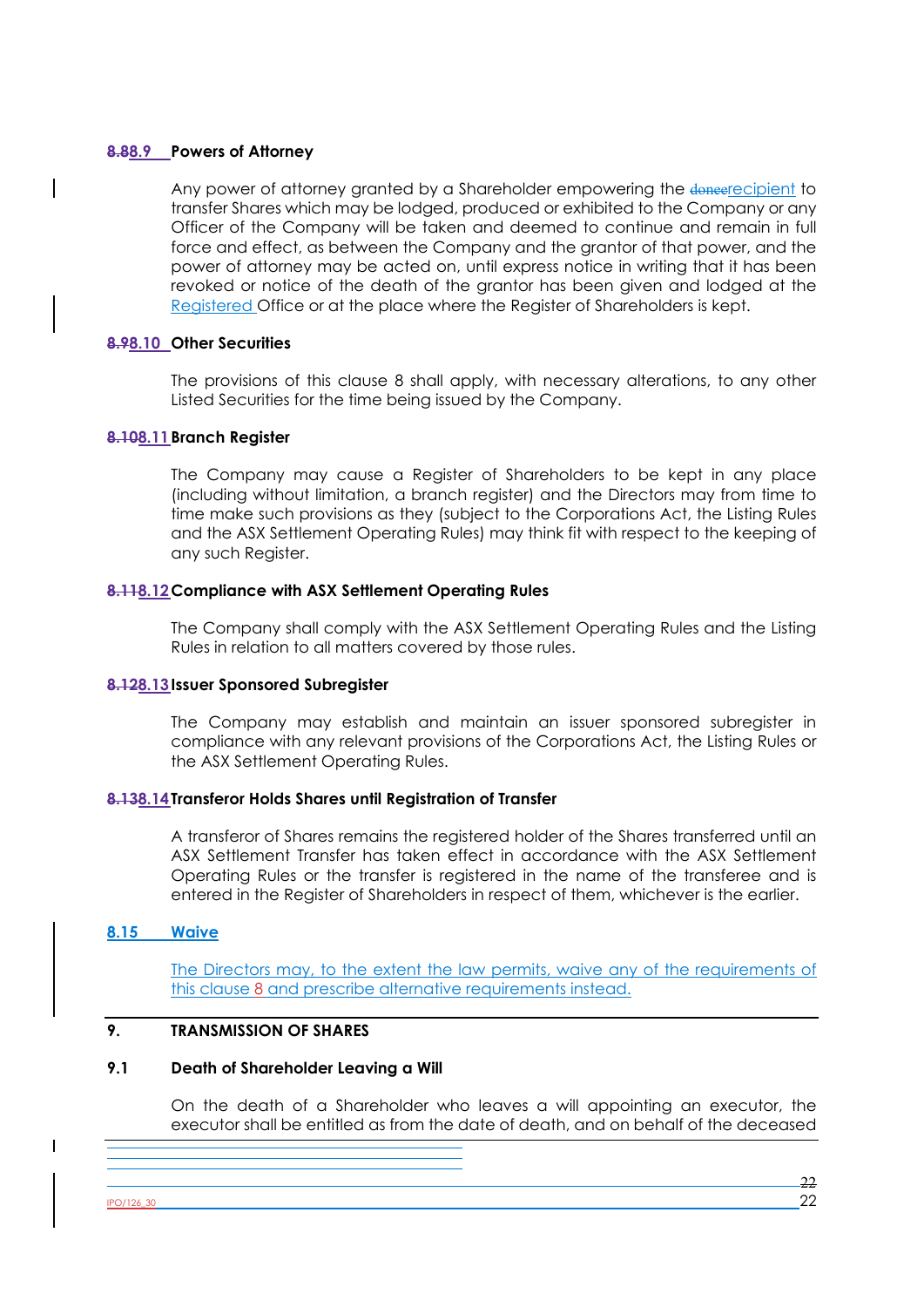Shareholder's estate, to the same dividends and other advantages and to the same rights whether in relation to meetings of the Company, or voting or otherwise, as the Shareholder would have been entitled to if he or she had not died, whether or not probate of the will has been granted. Nevertheless, if probate of the will is granted to a person or persons other than the executor first referred to in this clause 9, his or her executor's rights shall cease, and these rights shall only be exercisable by the person or persons to whom probate is granted as provided in clauses 9.2 and 9.3. The estate of a deceased Shareholder will not be released from any liability to the Company in respect of the Shares.

## **9.2 Death or Bankruptcy of Shareholder or the Shareholder becomes of unsound mind**

Subject to clause 9.1, where the registered holder of a Share dies- $er<sub>L</sub>$  becomes bankrupt, or the Shareholder becomes of unsound mind, his or her personal representative or the trustee of his or her estate, as the case may be, shall be entitled upon the production of such information as is properly required by the Directors, to the same dividends and other advantages, and to the same rights (whether in relation to meetings of the Company, or to voting or otherwise), as the registered holder would have been entitled to if he or she had not died or become bankrupt.

## **9.3 Registration by Transmission or to Beneficiary**

A person becoming entitled to a Share in consequence of the death or, subject to the *Bankruptcy Act 1966*, the bankruptcy of a Shareholder or the Shareholder becoming of an unsound mind may, upon information being produced that is properly required by the Directors, elect by written notice to the Company either to be registered himself or herself as holder of the Share or to have some other person nominated by the person registered as the transferee of the Share. If this person elects to have another person registered, he or she shall execute a transfer of the Share to that other person.

#### **9.4 Limitations to Apply**

All the limitations, restrictions and provisions of this Constitution relating to the right to transfer Shares and the registration of a transfer of Shares are applicable to any notice or transfer as if the death—or, bankruptcy of the Shareholder or on the Shareholder becoming of unsound mind had not occurred and the notice or transfer were a transfer signed by that Shareholder.

#### **9.5 Death of a Joint Holder**

In the case of the death of a Shareholder who was a joint holder, the survivor or survivors shall be the only persons recognised by the Company as having any title to the deceased's interest in the Shares, but this clause 9.5 does not release the estate of a deceased joint holder from any liability in respect of a Share that had been jointly held by this person with one or more other persons.

## **9.6 Joint Personal Representatives**

Where two or more persons are jointly entitled to any Share in consequence of the death of the registered holder, they shall, for the purpose of this Constitution, be deemed to be joint holders of the Share.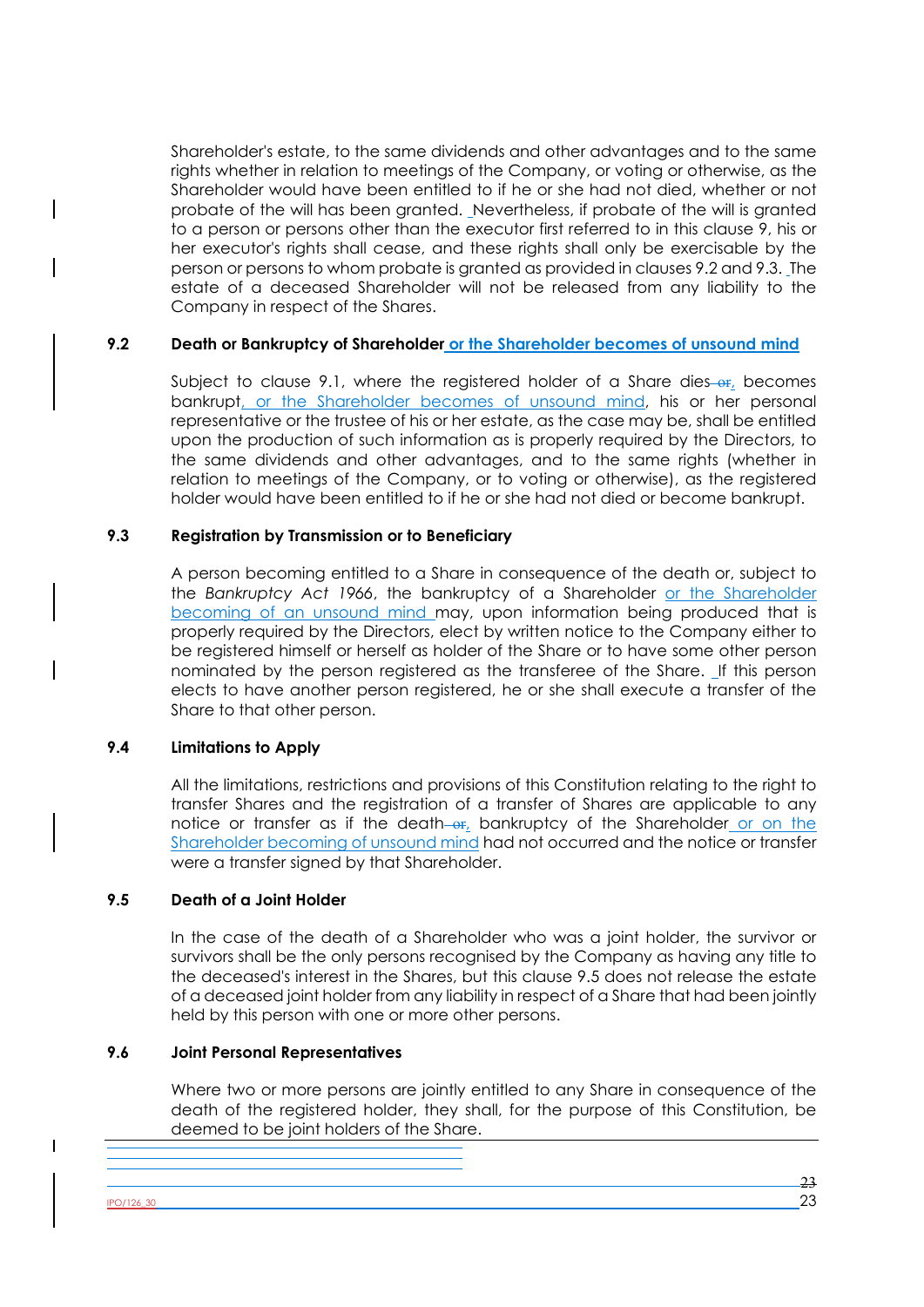# **9.7 ASX Settlement Transfer**

In the case of an ASX Settlement Transfer the provisions of this clause 9 are subject to any obligation imposed on the Company or the person entitled to the relevant Shares on the death or bankruptcy of a member by the Listing Rules, the ASX Settlement Operating Rules or any law.

## **9.8 Joint Holders**

If more than three persons are The number of registered asjoint holders of SharesSecurities in the Company inshall be as permitted under the Register of Shareholders (or a request is made to register more than three persons), then only the first three persons will be regarded as holders of Shares in the CompanyListing Rules and all other names will be disregarded by the Company for all purposes ASX Settlement Operating Rules.

# **10. CHANGES TO CAPITAL STRUCTURE**

## **10.1 Alterations to Capital**

Subject to the Corporations Act and the Listing Rules, the Company may, by ordinary resolution:

- (a) issue new Shares of such amount specified in the resolution;
- (b) consolidate and divide all or any of its Shares into Shares of larger amount than its existing Shares;
- (c) subject to the Listing Rules, sub-divide all or any of its Shares into Shares of smaller amount, but so that in the sub-division the proportion between the amount paid and the amount (if any) unpaid on each such Share of a smaller amount remains the same; and
- (d) cancel Shares that, at the date of the passing of the resolution, have not been taken or agreed to be taken by any person or have been forfeited and, subject to the Corporations Act, reduce the amount of its share capital by the amount of the Shares so cancelled.

and the Directors may take such action as the Directors think fit to give effect to any resolution altering the Company's share capital.

## **10.2 Reduction of Capital**

Subject to the Corporations Act and the Listing Rules, the Company may reduce its share capital in any way including, but not limited to, distributing to shareholders securities of any other body corporate and, on behalf of the shareholders, consenting to each shareholder becoming a member of that body corporate and agreeing to be bound by the constitution of that body corporate. Each Shareholder who will hold a parcel of less than a Marketable Parcel following a reduction of capital pursuant to this clause 10.2 acknowledges that, subject to compliance with the Listing Rules and Corporations Act, the Company may arrange for a nominee to dispose of any of its entitlement to participate in any issue of Shares by the Company to Shareholders.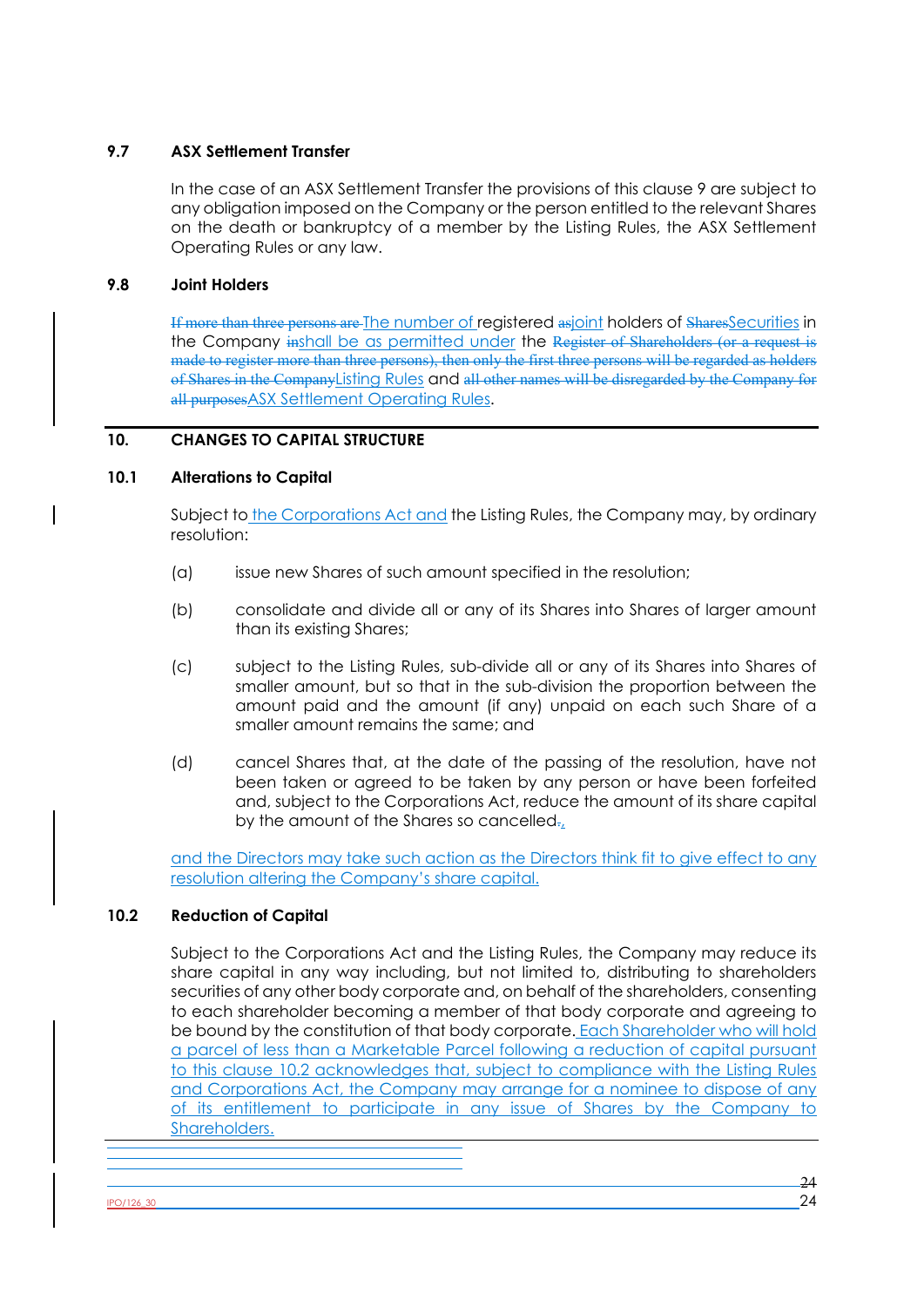## **10.3 Buy-Backs**

#### (a) In this clause "Buy-Back Provisions" means the provisions of Part 2J.1 Division 2 of the Corporations Act.

The Company may, subject to the Corporations Act and the Listing Rules and in accordance with the Buy-Back ProvisionsPart 2J.1 Division 2 of the Corporations Act, purchase its own Shares on such terms and at such times as may be determined by the Directors from time to time:.

## **10.4 Financial assistance**

The Company may give financial assistance to any person or entity for the purchase of its own Shares in accordance with **Part 2J.3 of the Buy-Back Provisions Corporations** Act on such terms and at such times as may be determined by the Directors from time to time.

## **10.5 Fractions**

If as a result of any issue of shares or any alteration to the Company's share capital any Shareholders would become entitled to fractions of a share, the Directors may deal with those fractions as the Directors think fit including by:

- (a) ignoring fractional entitlements or making cash payments in lieu of fractional entitlements;
- (b) appointing a trustee to deal with any fractions on behalf of Shareholders; and
- (c) rounding up each fractional entitlement to the nearest whole share by capitalising any amount available for capitalisation under clause 24.1 even though only some of the Shareholders participate in the capitalisation.

## **11. WRITTEN RESOLUTIONS**

Where the Company has only one Shareholder, to the extent permitted by law, a resolution in writing signed by that Shareholder, shall be as valid and effectual as if it had been passed at a meeting of Shareholders duly convened and held. A facsimile transmission, an email bearing the signature of the Shareholder or an email of the Shareholder addressed to an officer of the Company confirming agreement with the resolution and undertaking to sign the resolution as soon as practicable shall be deemed to be a document in writing signed by the Shareholder.

## **11.12. GENERAL MEETINGS**

## **11.112.1Convening of General Meetings of Shareholders by Directors' Resolution**

The Directors may, by a resolution passed by a majority of Directors, convene a general meeting of Shareholders in accordance with this clause  $\frac{1112}{111}$  and the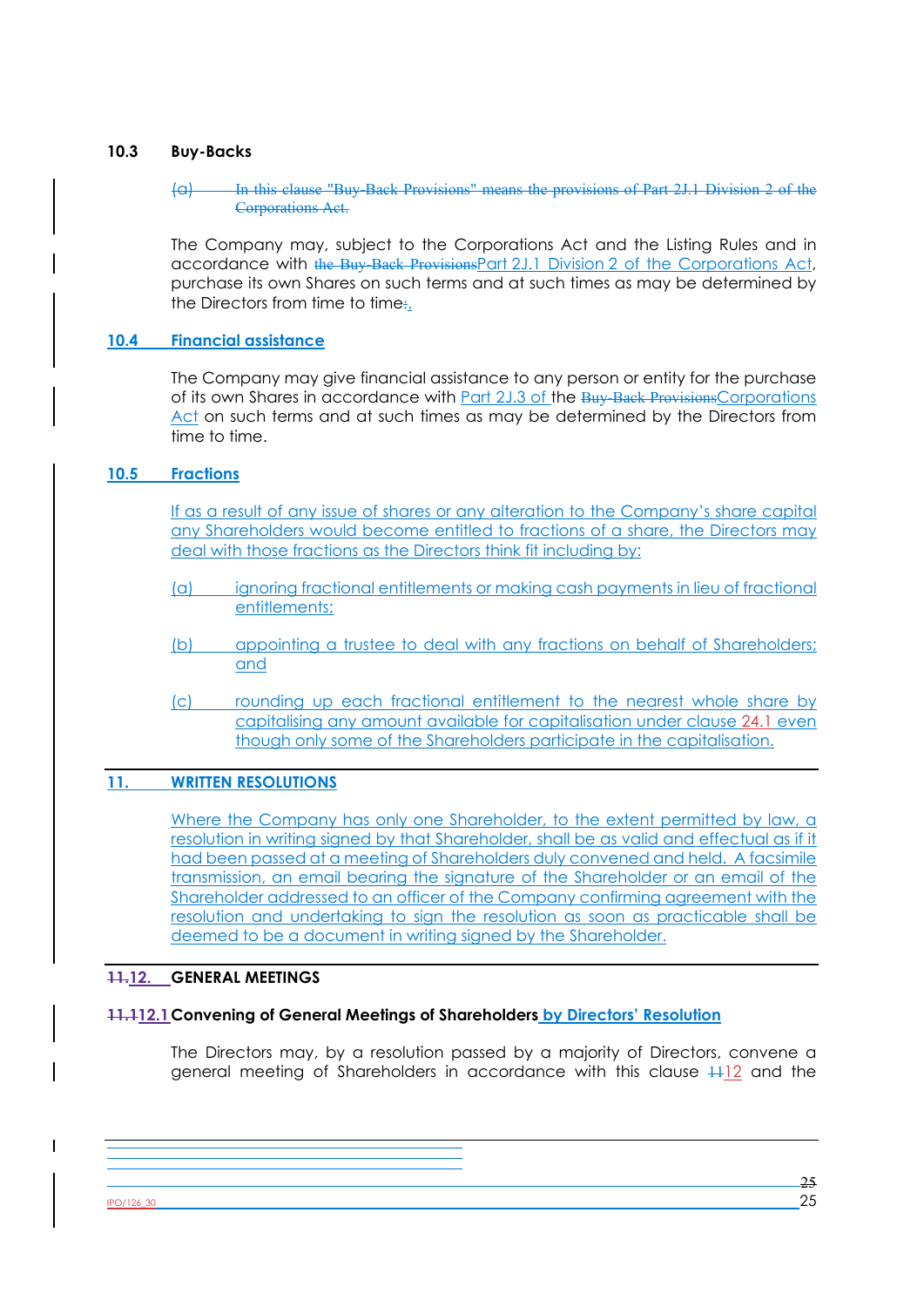requirements of the Corporations Act.

## **11.212.2PostponementChange of place or postponement of a General Meeting of Shareholders**

The Directors may, subject to the Corporations Act and the Listing Rules, postpone a meeting of Shareholders or change the place for a general meeting of shareholdersShareholders by giving written notice to ASX. If a meeting of Shareholders is postponed for one month or more, the Company must give new notice of the postponed meeting. The only business that may be transacted at a general meeting the holding of which is postponed is the business specified at the original meeting.

#### **11.31.1 Cancellation of a General Meeting of Shareholders**

- (b) A general meeting of Shareholders convened by the Directors in accordance with clause 11.1 may be cancelled by a resolution passed by a majority of Directors.
- (c) Notice of the cancellation of a general meeting of Shareholders must be given to the Shareholders in accordance with clause 25, but notice of such cancellation must be given to each Shareholder not less than two (2) days prior to the date on which the meeting was proposed to be held.

## **11.412.3Convening of General Meetings of Shareholders by a Director or requisition**

Any Director may, whenever he or she thinks fit, convene a general meeting of Shareholders, and a general meeting shall also be convened on requisition as is provided for by the Corporations Act, or in default, may be convened by such requisitions as empowered to do so by the Corporations Act. If there are no Directors for the time being, a Secretary may convene a general meeting of Shareholders for the purpose of enabling the election of Directors but for no other purpose. A general meeting may be held at two or more venues simultaneously using any technology that gives the Shareholders as a whole a reasonable opportunity to participate.

## **12.4 Cancellation of a General Meeting of Shareholders**

- (a) A general meeting of Shareholders convened by the Directors in accordance with clause 12.1 may be cancelled by a resolution passed by a majority of Directors.
- (b) A general meeting of shareholders convened on a requisition as provided for by the Corporations Act, may, if the application for requisition is withdrawn in writing, be cancelled by a resolution passed by a majority of Directors.
- (c) Notice of the cancellation of a general meeting of Shareholders must be given to the Shareholders in accordance with clause 27, but notice of such cancellation must be given to each Shareholder not less than two (2) days prior to the date on which the meeting was proposed to be held.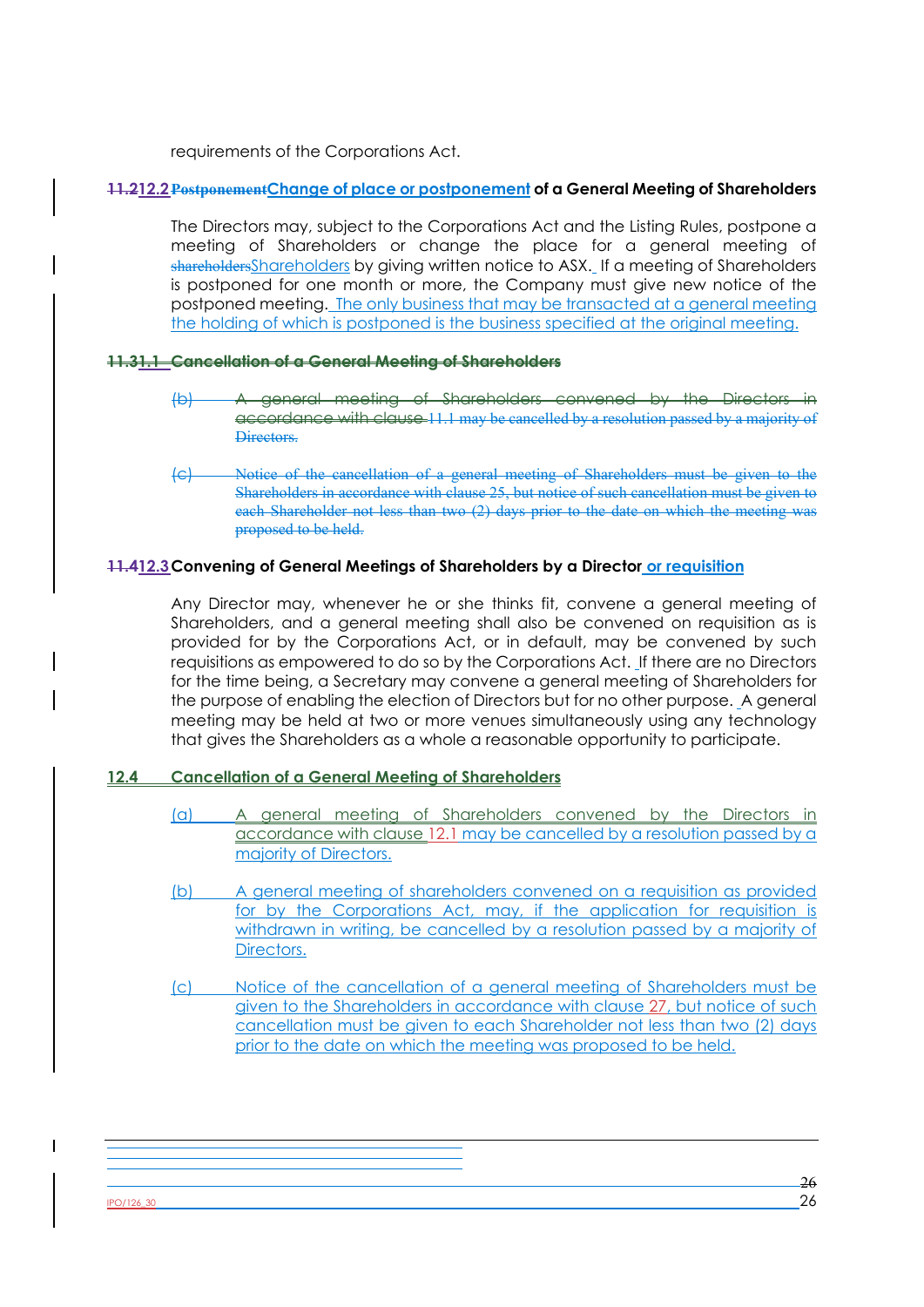## **11.512.5Notice**

A notice of a general meeting shall be given in accordance with the requirements of the Corporations Act, clause 2527 and the Listing Rules, and:

- (a) must specify the place, the day and the time of the meeting;
- (b) must state the general nature of the business to be transacted at the meeting;
- (c) must, if a special resolution is proposed at the meeting, set out an intention to propose the special resolution and state the resolution;
- $\left\{\frac{c}{c}\right\}$  must include such statements about the appointment of proxies as are required by the Corporations Act;
- (d)(e) must specify a place and fax number for the purposes of receipt of proxy appointments; and
- $\left\{\Theta\right\}$ (f) may specify an electronic address for the purposes of receipt of proxy appointments,

and shall include any other information required to be included in the notice by the Listing Rules. The non-receipt of a notice of a general meeting by a Shareholder or the accidental omission to give this notice to a Shareholder shall not invalidate any resolution passed at the meeting.

## **12.6 Irregularities in giving notice**

A person who attends any general meeting waives any objection that the person may have to any failure to give notice or any other irregularity in the notice of that meeting unless that person objects to the holding of the meeting at the start of the meeting. The accidental failure to give notice of a general meeting to, or the nonreceipt of the notice by, any person entitled to receive notice of that meeting does not invalidate the proceedings at the meeting or any resolution passed at that meeting.

## **11.612.7Business at General Meeting**

Subject to the Corporations Act, only matters that appear in a notice of meeting shall be dealt with at a general meeting or an annual general meeting, as the case may be.

## **11.712.8Notice to Home Branch**

(a) The Company shall notify the Home Branch of any meeting at which Directors are to be elected at least 5 Business Days before the closing day for receipt of nominations for Directors, and in any other case (other than a meeting to pass a special resolution) at least 10 Business Days before the meeting is held, and in the case of a meeting convened to pass a special resolution, at least 15 Business Days before the meeting is held. All notices convening meetings shall specify the place, date and hour of the meeting,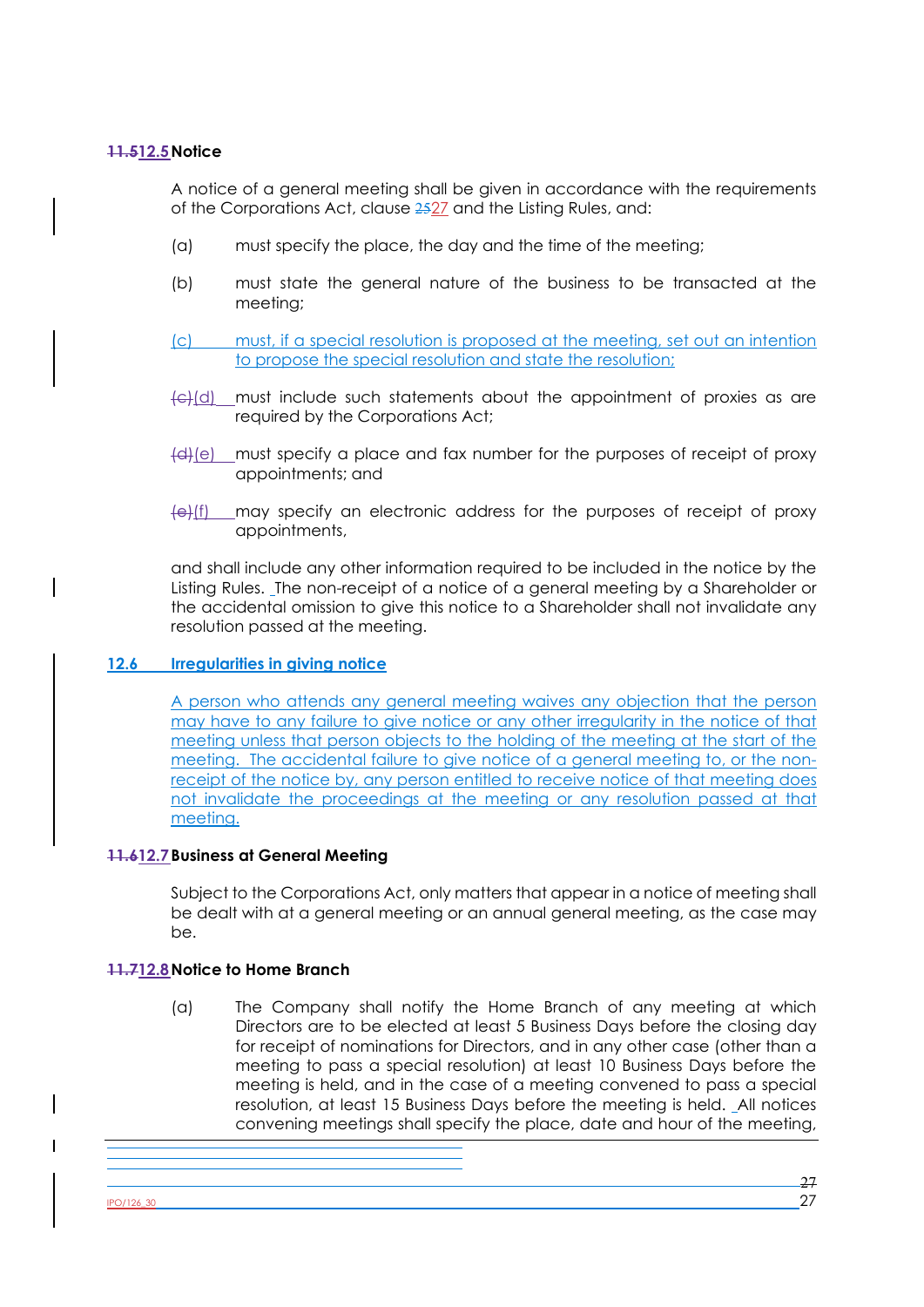and shall set out all resolutions to be put to the meeting.

(b) The Company shall notify the Home Branch as soon as is practicable after any general meeting in the case of special business as to whether or not the resolutions were carried and in the case of ordinary business as to which of those resolutions were not carried or were amended or were withdrawn.

#### **11.812.9Annual General Meeting**

An annual general meeting shall be held in accordance with the requirements of the Corporations Act.

#### **12.13. PROCEEDINGS AT GENERAL MEETINGS**

#### **12.113.1Quorum**

No business, the election of a chairperson and the adjournment of the meeting, shall be transacted at any general meeting unless a quorum is present comprising  $2\frac{1}{2}$ Shareholders present in person, by proxy, attorney or Representative. For the purpose of determining whether a quorum is present, a person attending as a proxy, attorney or Representative, shall be deemed to be the Shareholder present in person. If a quorum is not present within 30 minutes after the time appointed for a general meeting, the meeting, if convened upon a requisition shall be dissolved, but in any other case, it shall stand adjourned to a date and at the time and place to be fixed by the Directors. If at such adjourned meeting a quorum is not present, the Shareholders present in person, by proxy, attorney or Representative shall constitute a quorum within 30 minutes after the time appointed for the adjourned meeting, the meeting is dissolved.

## **12.213.2Persons Entitled to Attend a General Meeting**

The persons entitled to attend a general meeting shall be:

- (a) Shareholders, in person, by proxy, attorney or Representative;
- (b) Directors and public officers of the Company;
- (c) the Company's auditor; and
- (d) any other person or persons as the chairman chairperson may approve.

#### **12.313.3Refusal of Admission to Meetings**

The chairmanchairperson of a general meeting may refuse admission to a person, or require a person to leave and not return to, a meeting if the person:

- (a) refuses to permit examination of any article in the person's possession;
- (b) is in possession of any:
	- (i) electronic or broadcasting or recording device;
	- (ii) placard or banner; or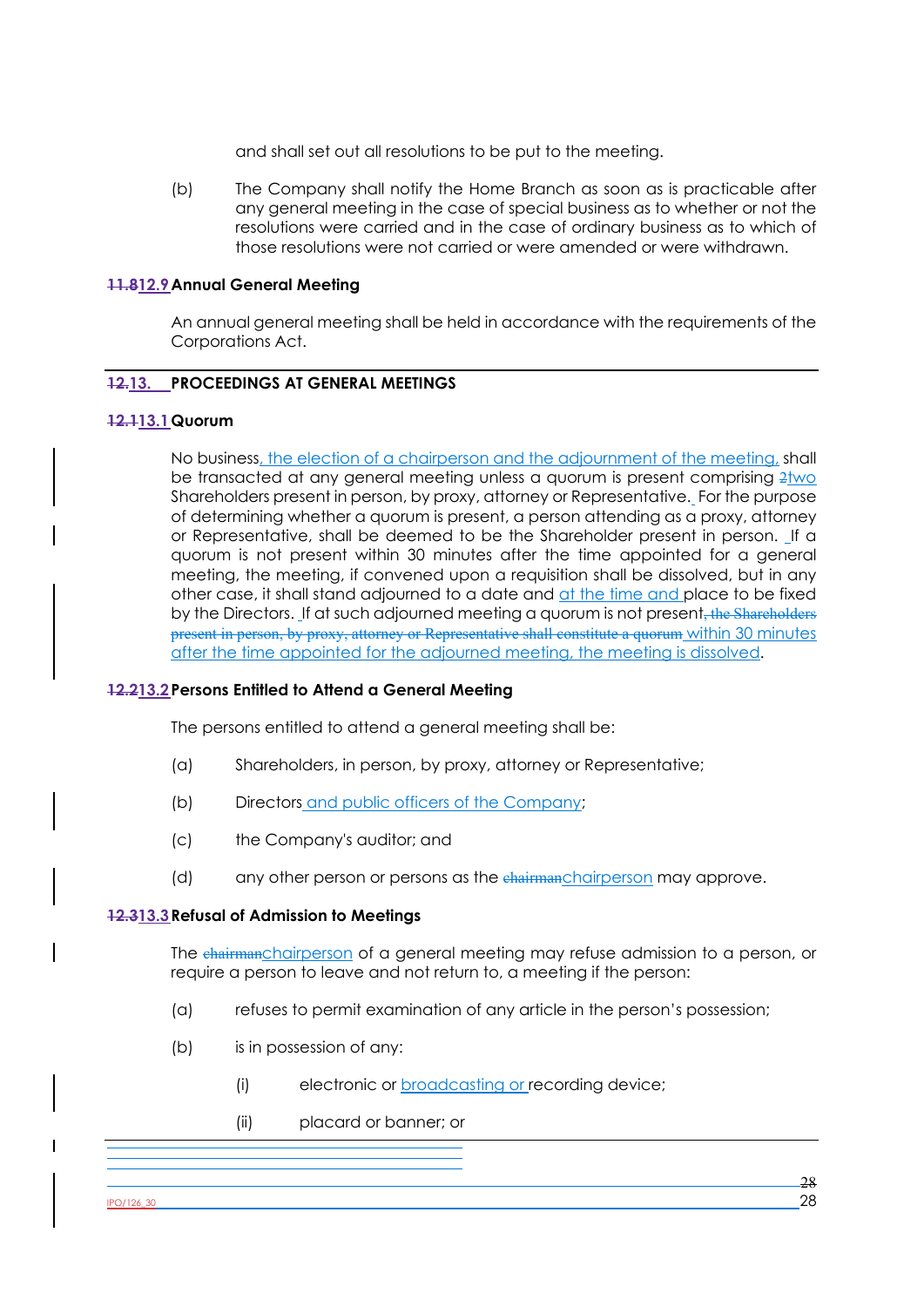(iii) other article,

which the chairmanchairperson considers to be dangerous, offensive or liable to cause disruption; or

(c)  $(e)$  causes any disruption to the meeting.; or

## **1.3 Chairman**

(d) The person elected as is not entitled to attend the chairman of the Directors' meeting under clause 15.9 shall, if willing, preside the Corporations Act or this Constitution.

The Chairperson may delegate the powers conferred by this clause 13.3 to any person. Nothing in this clause limits the powers conferred on the chairperson by law.

#### **13.4 Insufficient room**

The chairperson may arrange for any persons attending the meeting who the chairperson considers cannot reasonably be accommodated in the place where the meeting is to take place to attend or observe the meeting from a separate place using any technology that gives members present at the meeting as a whole a reasonable opportunity to participate in the meeting.

#### **13.5 Chairperson**

The Directors may elect an individual to act as chairmanchairperson at everya general meeting. or at all general meetings of the Company's members. Where a general meeting is held and a chairmanchairperson has not been elected under clause 15.9 or the chairman or, in his absence, the vice-chairmanor the chairperson is not present within 15 minutes after the time appointed for holding of the meeting or is unwilling to act:

- $\left\{ \frac{d}{dx} \right\}$  the Directors present may elect a chairmanan individual to act as chairperson of the meeting; or
- $\Theta$ (b) if no chairmanchairperson is elected in accordance with subsection (a), the Shareholders present shall elect one of their number to be the acting chairmanchairperson of the meeting.

## **12.413.6Vacating Chair**

At any time during a meeting and in respect of any specific item or items of business, the chairmanchairperson may elect to vacate the chair in favour of another person nominated by the chairman (which person must be a Director unless no Director is present or willing to act).chairperson either for specific resolutions or the remainder of the meeting. That person is to be taken to be the chairman chairperson and will have all the power of the chairmanchairperson (other than the power to adjourn the meeting), during the consideration of that item of business or those items of business.).

## **12.513.7Disputes Concerning Procedure**

If there is a dispute at a general meeting about a question of procedure, the chairmanchairperson may determine the question.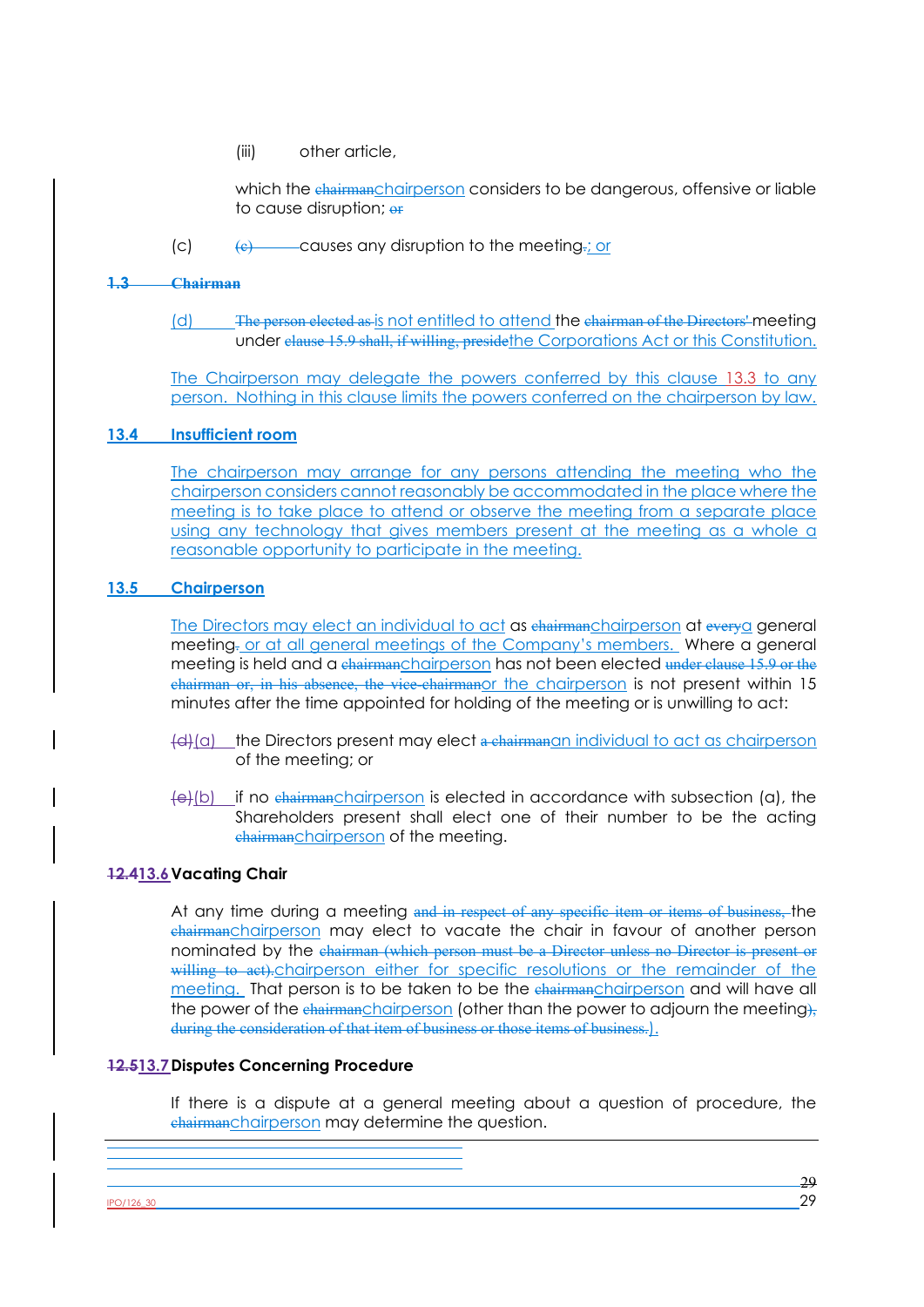# **12.613.8General Conduct**

The general conduct of each general meeting of the Company and the procedures to be adopted at the meeting will be determined by the chairmanchairperson, including the procedure for the conduct of the election of Directors.

## **12.71.1 Casting Vote**

In the case of an equality of votes, the chairman of the meeting shall have a second or casting vote.

## **12.813.9Adjournment**

The chairman may, with the consent of the meeting, and shall, if so directed by the meeting, The chairperson may adjourn the meeting from time to time and from place to place, but no business shall be transacted on the resumption of any adjourned meeting other than the business left unfinished at the meeting from which the adjournment took place. A poll cannot be demanded on any resolution concerning the adjournment of a general meeting except by the chairmanchairperson.

## **12.913.10 Notice of Resumption of Adjourned Meeting**

When a meeting is adjourned for 30 days or more, notice of the resumption of the adjourned meeting shall be given in the same manner as for the original meeting, but otherwise, it is not necessary to give any notice of any adjournment or of the business to be transacted on the resumption of the adjourned meeting.

## **13.11 How resolutions are decided**

Subject to the requirements of the Corporations Act, a resolution is taken to be carried if a majority of the votes cast on the resolution are in favour of it.

# **13.12 Casting Vote**

In the case of an equality of votes, the chairperson of the meeting shall have a second or casting vote.

## **12.1013.13 Voting Rights**

Subject to any rights or restrictions for the time being attached to any class or classes of Shares, at meetings of Shareholders or classes of Shareholders:

- (a) each Shareholder entitled to vote may vote in person or by proxy, attorney or Representative; or, if a determination has been made by the Board in accordance with clause 13.35, by Direct Vote);
- (b) on a show of hands, every person present who is a Shareholder or a proxy, attorney or Representative of a Shareholder has one vote; (even though he or she may represent more than one member); and
- (c) on a poll, every person present who is a Shareholder or a proxy, attorney or Representative of a Shareholder (or where a Direct Vote has been lodged) shall, in respect of each fully paid Share held by him, or in respect of which

 $\frac{180/126 \cdot 30}{20}$  30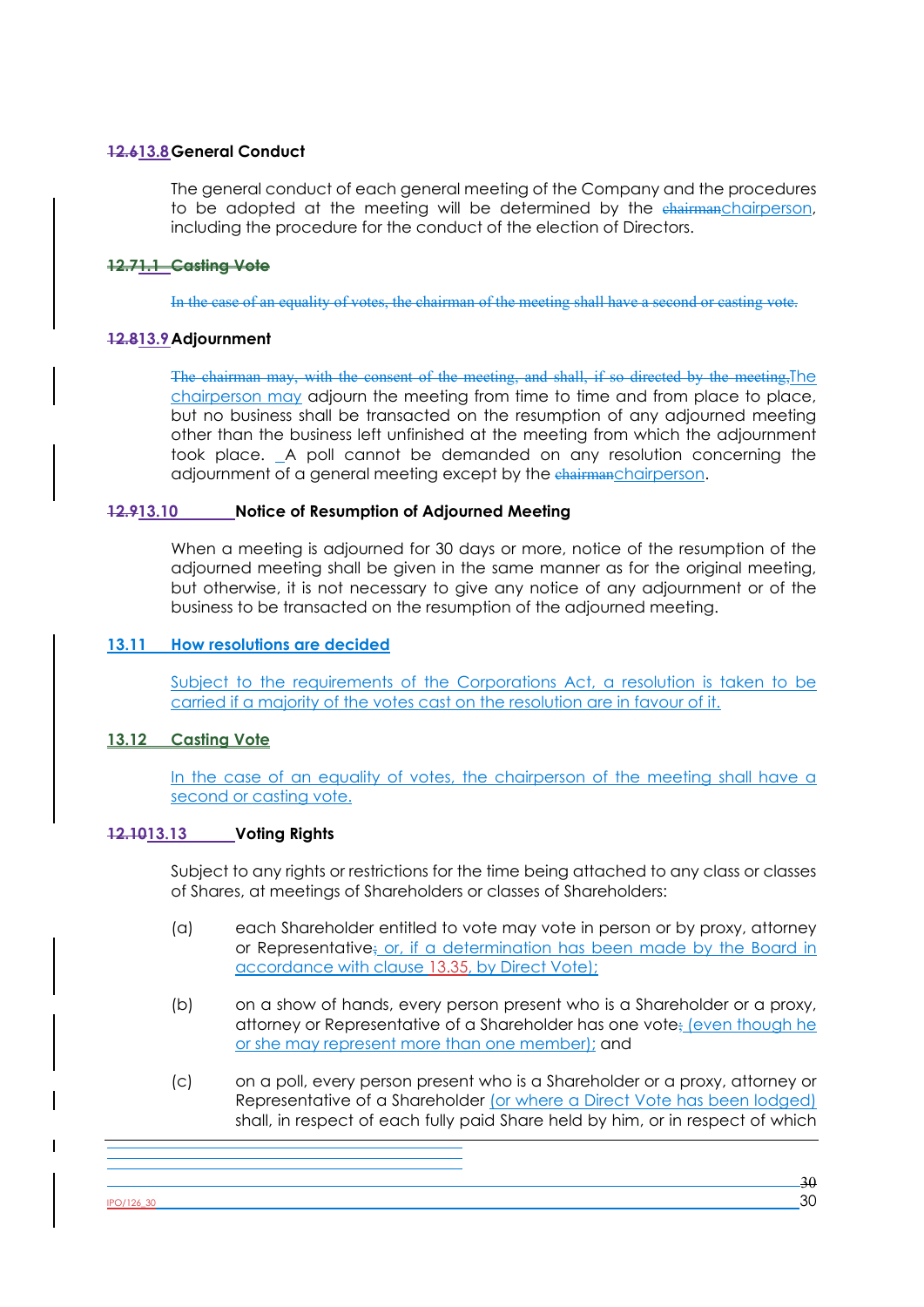he is appointed a proxy, attorney or Representative, have one vote for the Share, but in respect of partly paid Shares, shall have such number of votes being equivalent to the proportion which the amount paid (not credited) is of the total amounts paid and payable in respect of those Shares (excluding amounts credited).

#### **12.1113.14 Voting - Show of Hands**

At any general meeting a resolution put to the vote of the meeting shall be decided on a show of hands unless a poll is demanded in accordance with clause 13.1612.1413.16.

## **12.1213.15 Results of Voting**

Unless a poll is so demanded, a declaration by the chairmanchairperson that a resolution has on a show of hands been carried or carried unanimously or by a particular majority, or lost, and an entry to that effect in the book containing the minutes of the proceedings of general meetings of the Company, is conclusive evidence of the fact without proof of the number or proportion of the votes recorded in favour of or against the resolution.

#### **12.1313.16 Poll**

A poll may be demanded before or immediately upon the declaration of the result of the show of hands by:

- (a) the chairmanchairperson of the general meeting;
- (b) at least 5 Shareholders present in person or by proxy, attorney or Representative having the right to vote on the resolution; or
- (c) any one or more Shareholders holding not less than 5% of the total voting rights of all Shareholders having the right to vote on the resolution.

The chairperson must demand a poll if, having regard to the number of votes cast by proxy and Direct Vote, the outcome of the poll will or may be different from the outcome of a show of hands.

## **12.1413.17 Manner of Taking Poll**

If aA poll is duly demanded, it shall be taken in such manner and either at once or after an interval or adjournment or otherwise as the chairman chairperson directs, and the result of the poll shall be the resolution of the meeting at which the poll was demanded. A poll demanded on the election of a chairmanchairperson or on a question of adjournment shall be taken forthwith.

## **12.1513.18 Meeting May Continue**

A demand for a poll shall not prevent the continuation of the meeting for the transaction of other business.

 $PO/126$ \_30 31

 $\overline{\phantom{a}}$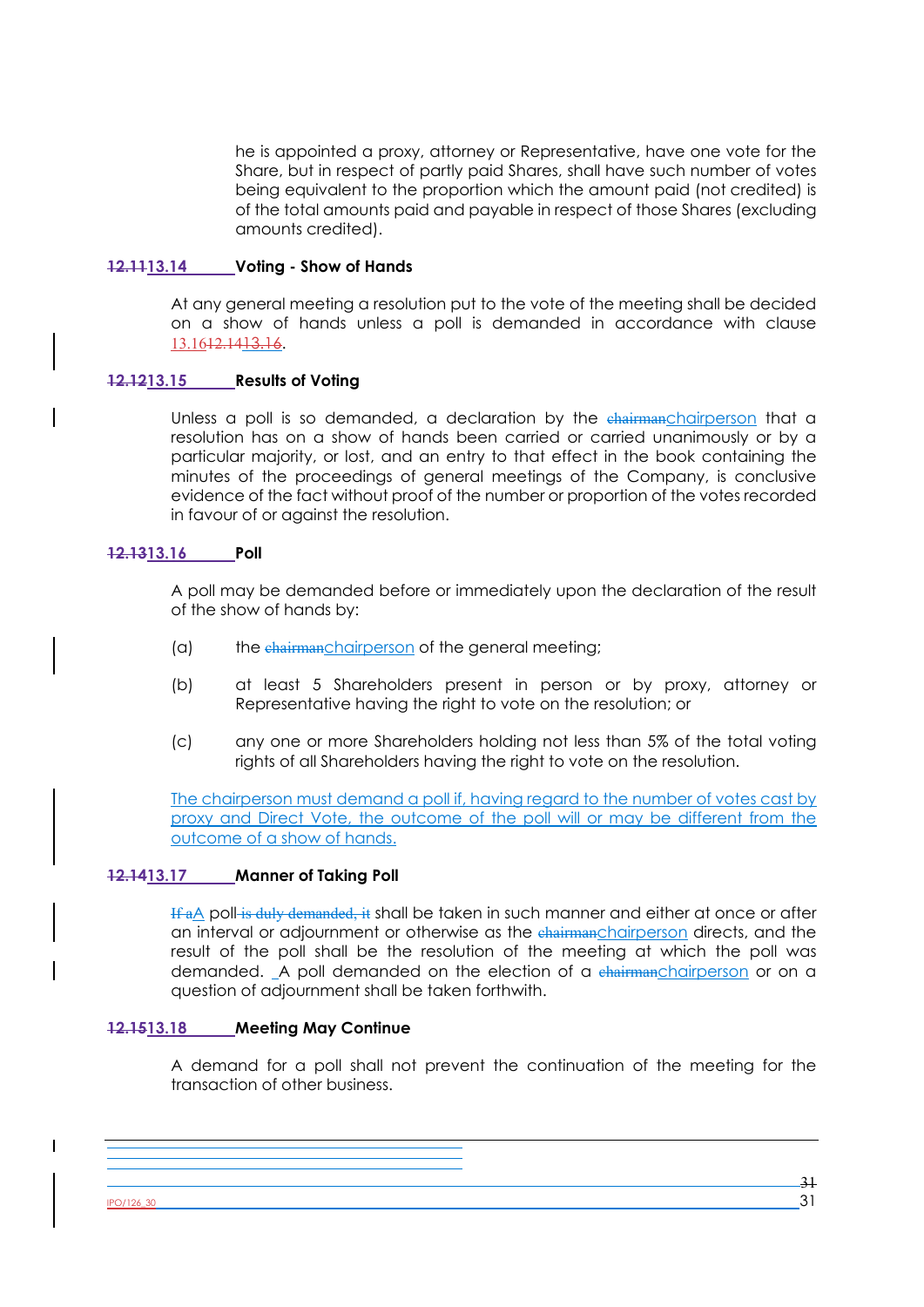## **12.1613.19 Voting by Joint Holders**

In the case of joint holders of Shares, the vote of the senior who tenders a vote, whether in person or by proxy, attorney or Representative or by Direct Vote, shall be accepted to the exclusion of the votes of the other joint holders and, for this purpose, seniority shall be determined by the order in which the names stand in the Register of Shareholders.

## **12.1713.20 Shareholder under Disability**

If a Shareholder is of unsound mind or is a person whose person or estate is liable to be dealt with in any way under the law relating to mental health, his committee or trustee or any other person that properly has the management of his estate may exercise any rights of the Shareholder in relation to a general meeting as if the committee, trustee or other person were the Shareholder.

## **12.1813.21 Payment of Calls**

A Shareholder is not entitled to any vote at a general meeting unless all calls presently payable by him in respect of Shares have been paid. Nothing in this clause prevents such a Shareholder from voting at a general meeting in relation to any other Shares held by that Shareholder provided all calls and other sums payable by him have been paid on those other Shares.

## **12.1913.22 Objection to Voting**

An objection may be raised to the qualification of a voter only at the meeting or adjourned meeting at which the vote objected to is given or tendered. This objection shall be referred to the chairmanchairperson of the meeting, whose decision shall be final. A vote not disallowed pursuant to such an objection is valid for all purposes.

# **13.23 Restrictions on voting**

A Shareholder is not entitled to vote on a resolution at a general meeting if they are prevented from doing so by the Corporations Act, the Listing Rules or this Constitution. The Company must disregard any vote (including a Direct Vote) purported to be cast on a resolution by a member or a Representative, proxy or attorney in breach of this clause 13.23.

## **12.2013.24 Proxies**

A Shareholder who is entitled to attend and cast a vote at a general meeting may appoint a person as the Shareholder's proxy to attend and vote for the Shareholder at the general meeting. The appointment may specify the proportion or number of votes that the proxy may exercise. Each Shareholder may appoint a proxy. A Shareholder who is entitled to cast  $\underline{two}$  (2) or more votes at the meeting may appoint 2 proxies. If the Shareholder appoints two (2) proxies and the appointment does not specify the proportion of votes that the proxy may exercise, each proxy may exercise half the votes. Any fraction of votes resulting from the application of this clause 12.2113.23 shall be disregarded. An instrument appointing a proxy:

(a) shall be in writing under the hand of the appointor or of his attorney, or, if the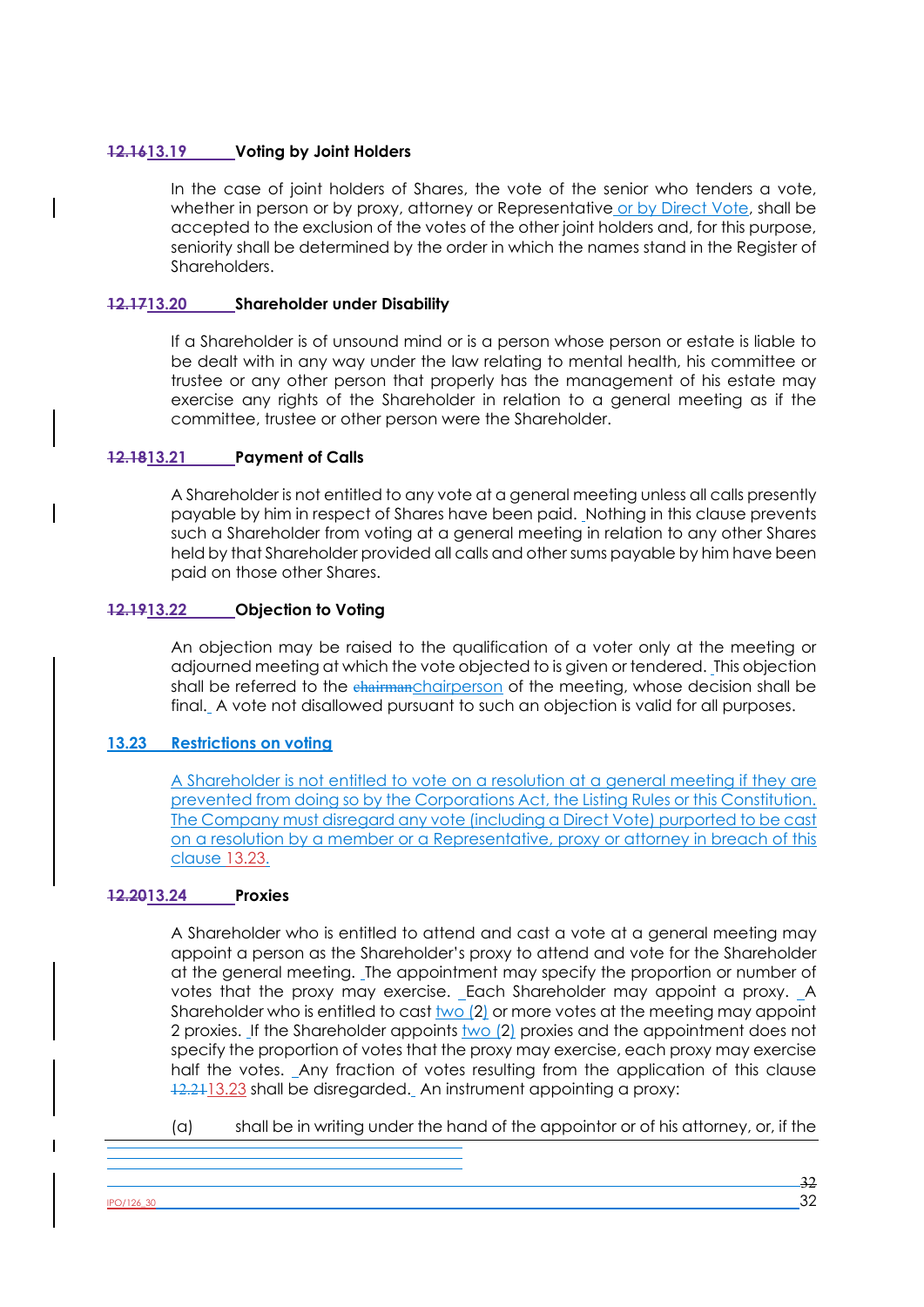appointor is a corporation, executed in accordance with the Corporations Act;

- (b) may specify the manner in which the proxy is to vote in respect of a particular resolution and, where an instrument of proxy so provides, the proxy is not entitled to vote on the resolution except as specified in the instrument;
- (c) shall be deemed to confer authority to demand or join in demanding a poll;
- (d) shall be in such form as the Directors determine and which complies with Division-6 of Part-2G.2 of the Corporations Act;
- (e) shall not be valid unless the original instrument and the power of attorney or other authority (if any) under which the instrument is signed, or a copy or facsimile which appears on its face to be an authentic copy of that proxy, power or authority, is or are deposited or sent by facsimile or electronic transmission to the Registered Office, or at such other place (being the place or being in the reasonable proximity of the place at which the meeting is to be held) as is specified for that purpose in the notice convening the meeting. duly stamped (with any Duty paid where necessary,), by the time (being not less than 48 hours) prior to the commencement of the meeting (or the resumption of the meeting if the meeting is adjourned and notice is given in accordance with clause 13.101213.10) as shall be specified in the notice convening the meeting (or the notice under clause 13.101213.10, as the case may be); and
- (f) shall comply with the Listing Rules.

### **12.2113.25 Electronic Appointment of Proxy**

For the purposes of clause  $\frac{12.21}{12.21}$ ,  $\frac{12.24}{12.21}$ , a proxy appointment received at an electronic address will be taken to be signed by the appointor if:

- (a) a personal identification code allocated by the Company to the appointor has been input into the appointment; or
- (b) the appointment has been verified in another manner approved by the Directors.; or
- (c) is otherwise authenticated in accordance with the Corporations Act.

#### **13.26 Name of proxy**

A proxy form issued by the Company must allow for the insertion of the name of the person to be primarily appointed as proxy and may provide that, in circumstances and on conditions specified in the form that are not inconsistent with this Constitution, the chairperson of the relevant meeting (or another person specified in the form) is appointed as proxy.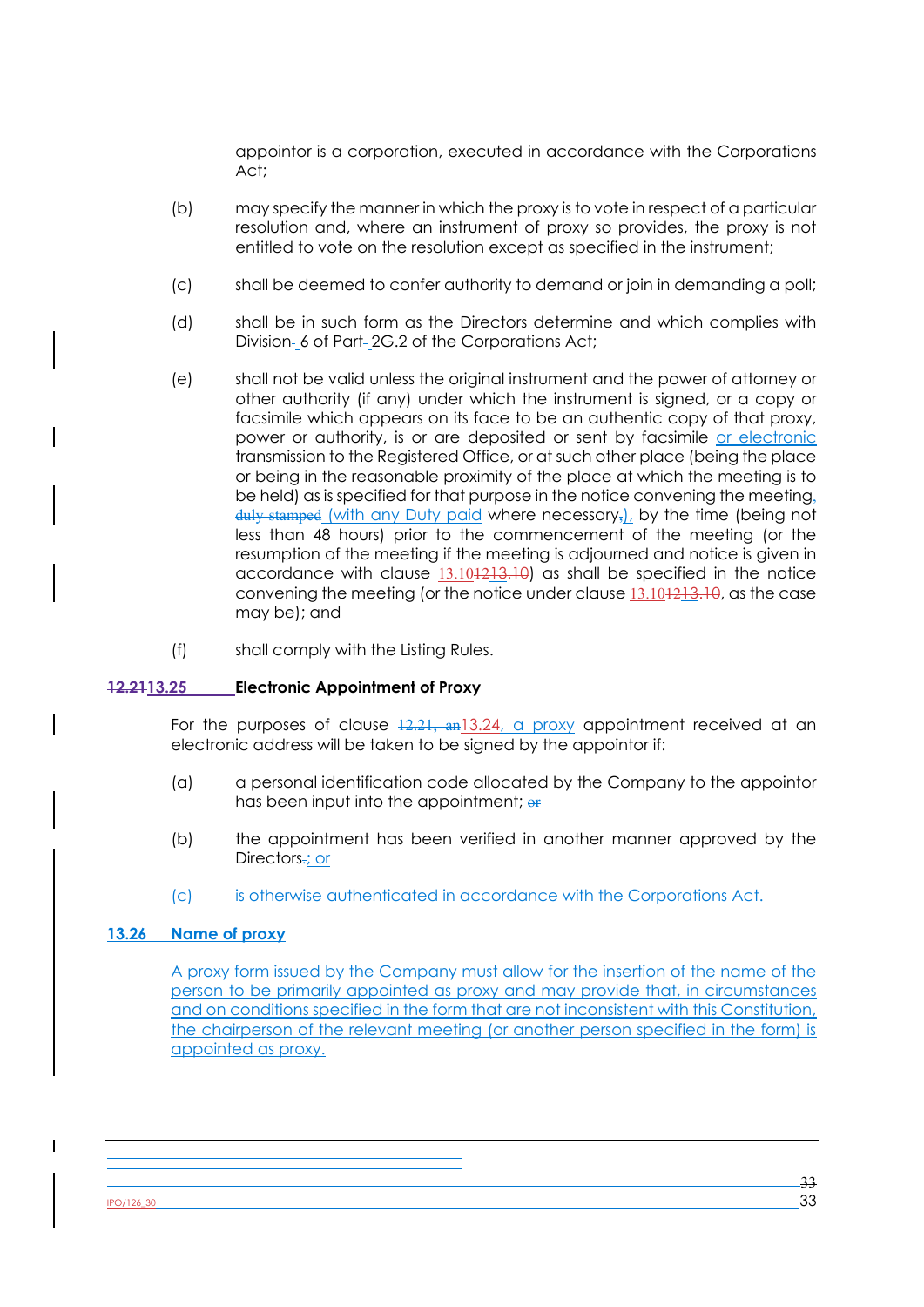# **13.27 Incomplete proxy appointment**

Where an instrument appointing a proxy has been received by the Company within the period specified in clause 13.24(e) and the Company considers that the instrument has not been duly executed or authenticated or is otherwise incomplete (other than by reason only that the name or office of the proxy has not been completed), the board, in its discretion, may:

- (a) return the instrument appointing the proxy to the appointing Shareholder; and
- (b) request that the appointing Shareholder take such steps to complete, sign, execute or authenticate the proxy instrument within the time period notified to the appointing Shareholder.

## **13.28 No right to speak or vote if appointing Shareholder present**

The appointment of a proxy is not revoked by the appointing Shareholder attending and taking part in the meeting, unless the appointing Shareholder actually votes at the meeting on the resolution for which the proxy is proposed to be used, in which case the proxy's appointment is deemed to be revoked with respect to voting on that resolution.

## **13.29 Rights where 2 proxies or attorneys are appointed**

Where a Shareholder appoints 2 proxies or attorneys to vote at the same general meeting:

- (a) on a show of hands, if more than one proxy or attorney attends, neither may vote; and
- (b) on a poll, each proxy or attorney may only exercise votes in respect of those shares or voting rights the proxy or attorney represents.

# **13.30 More than 2 proxies or attorneys appointed**

If the Company receives notice of the appointment of a proxy or attorney in accordance with this Constitution that results in more than 2 proxies or attorneys being entitled to act at a general meeting then in determining which proxies or attorneys may act at that meeting:

- (a) a proxy or attorney appointed for that particular meeting may act ahead of any proxy or attorney whose appointment is a standing appointment; and
- (b) subject to clause 13.30(a) the proxies or attorneys whose appointments are received by the Company most recently in time may act.

## **12.2213.31 Proxy Votes**

A vote given in accordance with the terms of an instrument of proxy or attorney is valid notwithstanding the previous death or unsoundness of mind of the principal, the revocation of the instrument (or the authority under which the instrument was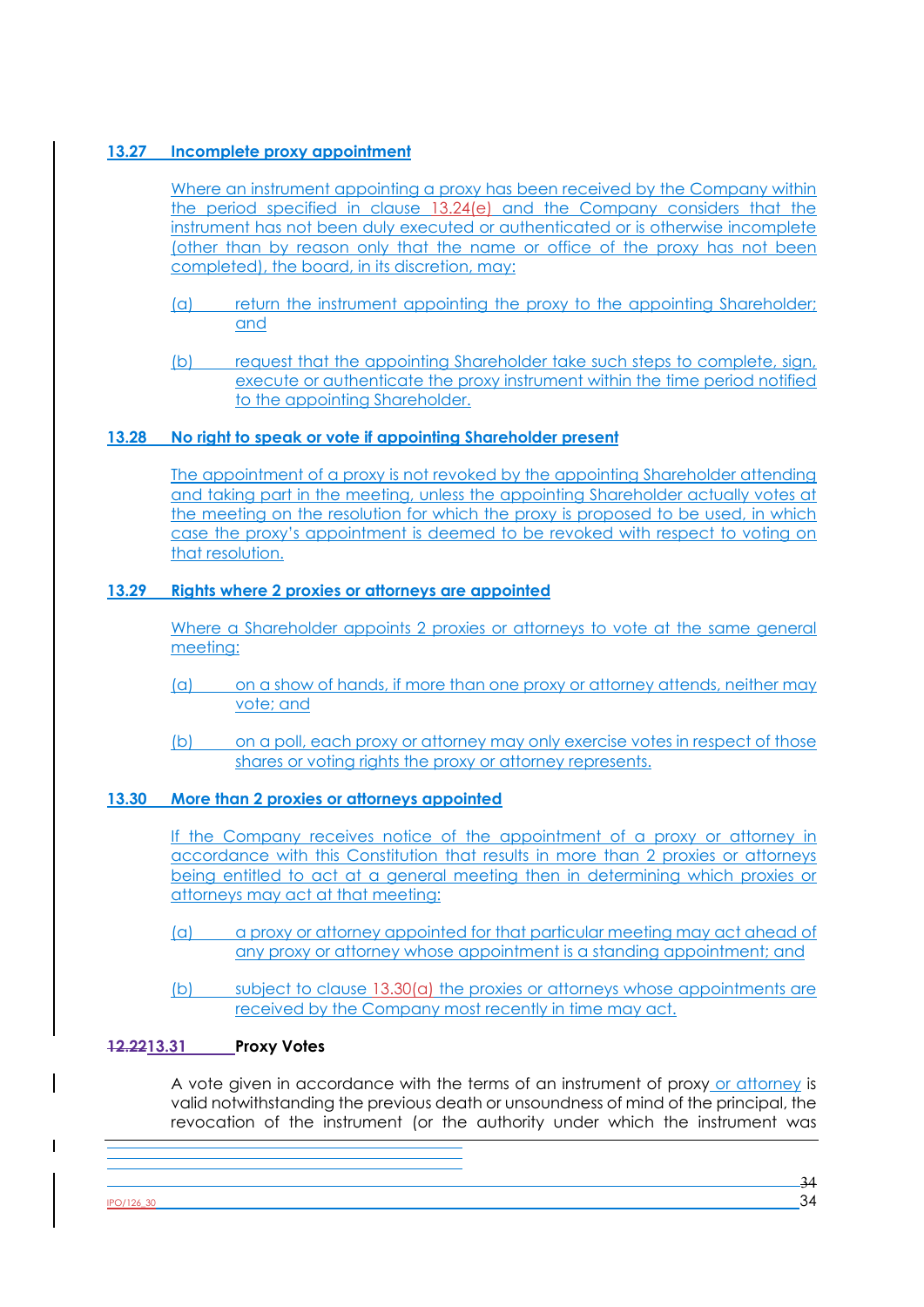executed) or the transfer of the Share in respect of which the instrument or power is given, if no intimation in writing of the death, unsoundness of mind, revocation or transfer has been received by the Company at the Registered Office before the commencement of the meeting or adjourned meeting at which the instrument is used or the power is exercised.

## **12.2313.32 Representatives of Corporate Shareholders**

A body corporate (the **appointor**) that is a Shareholder may authorise, in accordance with Sectionsection 250D of the Corporations Act, by resolution of its Directors or other governing body, such person or persons as it may determine to act as its Representative at any general meeting of the Company or of any class of Shareholders. A person so authorised shall be entitled to exercise all the rights and privileges of the appointor as a Shareholder. When a Representative is present at a general meeting of the Company, the appointor shall be deemed to be personally present at the meeting unless the Representative is otherwise entitled to be present at the meeting. The original form of appointment of a Representative, a certified copy of the appointment, or a certificate of the body corporate evidencing the appointment of a Representative is evidence of a Representative having been appointed.

## **13.33 More than one Representative present**

If more than one Representative appointed by a Shareholder (and in respect of whose appointment the Company has not received notice of revocation) is present at a general meeting then:

- (a) a Representative appointed for that particular meeting may act to the exclusion of a Representative whose appointment is a standing appointment; and
- (b) subject to clause 13.33(a), the Representative appointed most recently in time may act to the exclusion of a Representative appointed earlier.

## **13.34 Rights of Representatives, proxies and attorneys**

Subject to clauses 13.23 to 13.33, unless the terms of appointment of a Representative, proxy or attorney provide otherwise, the Representative, proxy or attorney:

- (a) has the same rights to speak, demand a poll, join in the demanding of a poll or act generally at the meeting as the appointing Shareholder would have if the Shareholder had been present but may not cast a vote by Direct Vote;
- (b) is taken to have authority to vote on any amendment moved to the proposed resolutions, any motion that the proposed resolutions not be put or any similar motion and any procedural resolution, including any resolution for the election of a chairperson or the adjournment of a general meeting; and
- (c) may attend and vote at any postponed or adjourned meeting unless the appointing Shareholder gives the Company notice in writing to the contrary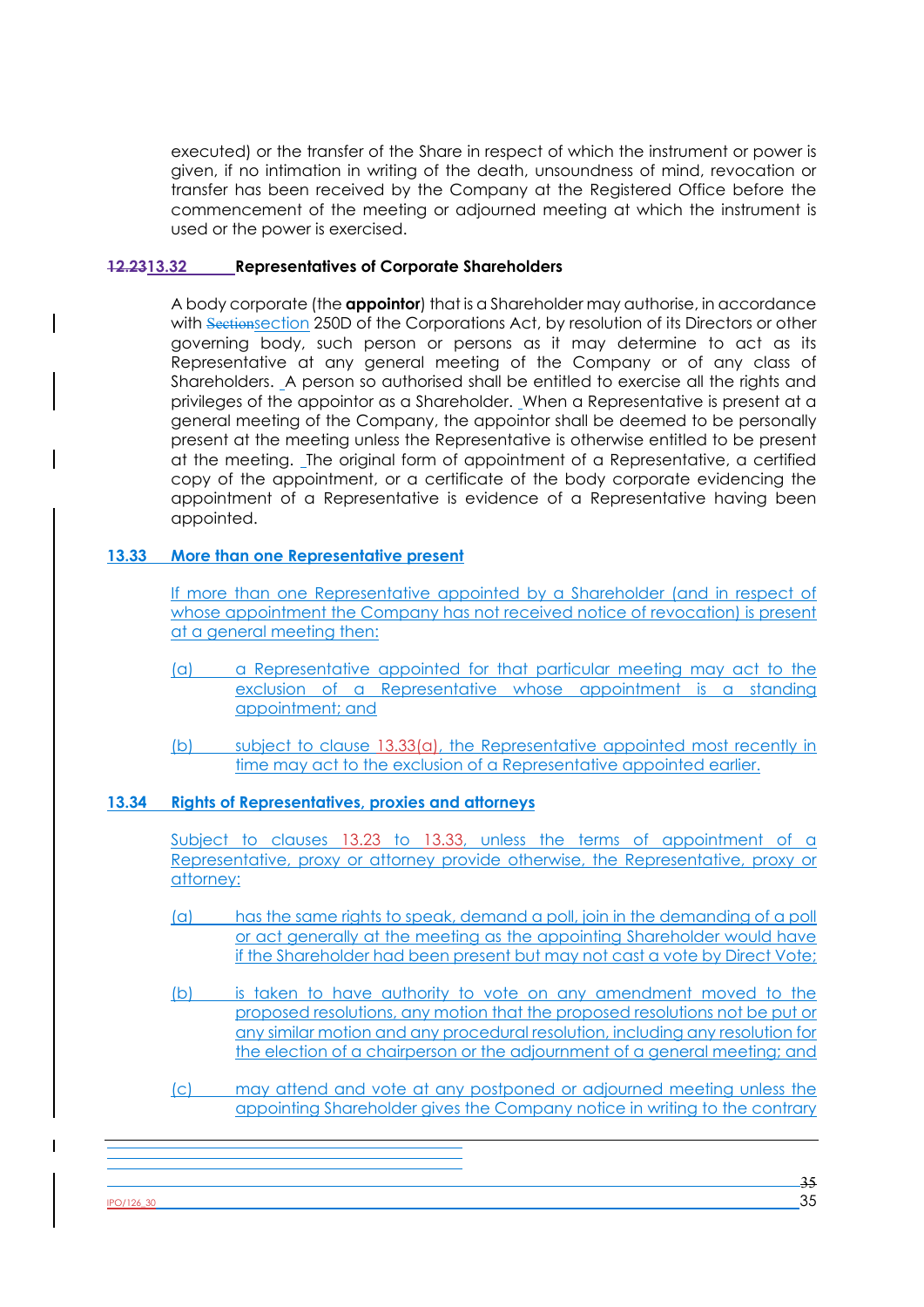not less than 48 hours before the time to which the holding of the meeting has been postponed or adjourned.

This clause 13.34 applies even if the terms of appointment of a Representative, proxy or attorney refers to specific resolutions or to a specific meeting to be held at a specific time.

## **13.35 Board may determine Direct Voting to apply**

- (a) The Board may determine that Shareholders may cast votes to which they are entitled on any or all of the resolutions (including any special resolution) proposed to be considered at, and specified in the notice convening, a meeting of Shareholders, by Direct vote.
- (b) If the Board determines that votes may be cast by Direct Vote, the Board may make such regulations as it considers appropriate for the casting of Direct Votes, including regulations for:
	- (i) the form, method and manner of voting by Direct Vote; and
	- (ii) the time by which the votes of Shareholders to be cast by Direct Vote must be received by the Company in order to be effective.
- (c) If the Board determines to allow voting by Direct Vote on a resolution at a meeting, the notice of meeting must inform shareholders of their right to vote by direct vote in respect of that resolution.

## **13.36 Direct Voting instrument – form, signature and deposit**

- (a) If sent by post or fax, a Direct Vote must be signed by the Shareholder or properly authorised attorney or, if the Shareholder is a company, either under seal or by a duly authorised officer, attorney or representative.
- (b) If sent by electronic transmission, a Direct Vote is taken to have been signed if it has been signed or authorised by the Shareholder in the manner approved by the Board or specified in the notice of meeting.
- (c) At least 48 hours before the time for holding the relevant meeting, an adjourned meeting or a poll at which a person proposes to vote, the Company must receive at its registered office or such other place as specified for that purpose in the notice of meeting, or be transmitted to a facsimile number or electronic address specified for that purpose in the notice of meeting:
	- (i) the Direct Vote; and
	- (ii) if relevant, any authority or power under which the Direct Vote was signed or a certified copy of that power or authority if not already lodged with the Company.
- (d) A notice of intention of voting is valid if it contains the following information:

 $\frac{180/126 \cdot 30}{36}$  36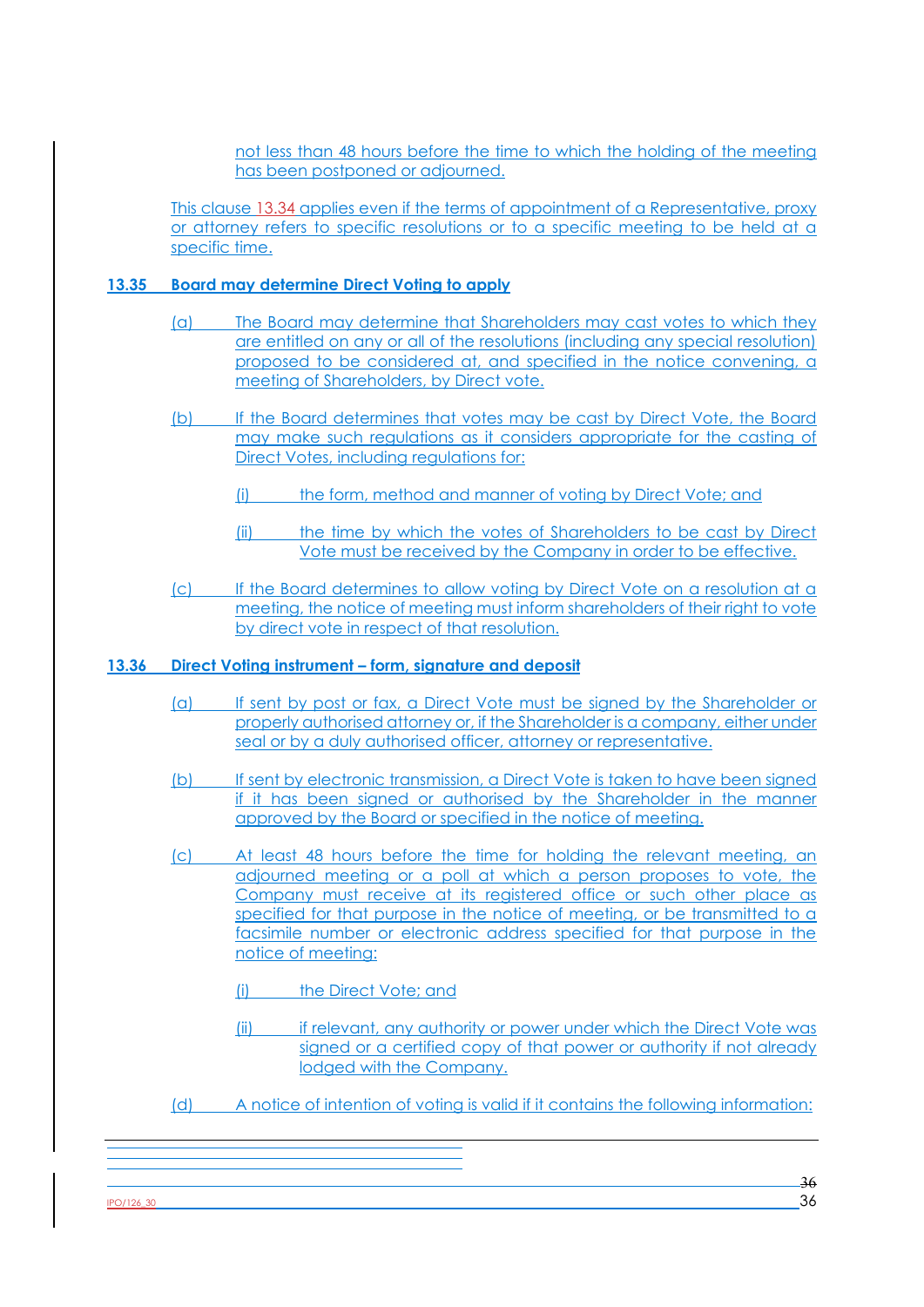- (i) the Shareholder's name and address and any applicable identifying notations such as the holder identification number or similar approved by the Board or specified in the notice of meeting; and
- (ii) the Shareholder's voting intention on any or all of the resolutions to be put before the meeting.

## **13.37 Voting Forms**

- (a) If a single voting form contains instructions for both a Direct Vote and appointment of a proxy, the Shareholder will be understood not to have appointed a proxy by exercising their right to Direct Vote pursuant to that voting form. The authority of any proxy will be revoked and only the Direct Votes will be counted.
- (b) If a single voting form is received and neither the direct voting box nor the appointment of proxy box is selected, the Shareholder will be taken to have appointed the person named in the form as proxy and if no person is named, the chair of the meeting as proxy.
- (c) The Shareholder may include in their voting form the number of shares to be voted on any resolution by inserting the percentage or number of shares. Otherwise the instructions apply to all Shares held by the Shareholder.
- (d) If more than one joint holder votes on a resolution, only the vote of the joint holder whose name appears first in the register of members is counted.

## **13.38 Direct Votes count on a poll**

- (a) Direct Votes are not counted if a resolution is decided on a show of hands.
- (b) Subject to clauses 13.39 and 13.40, if a poll is held on a resolution a vote cast by Direct Vote by a Shareholder entitled to vote on the resolution is taken to have been cast on the poll as if the Shareholder had cast the vote in the poll at the meeting.
- (c) Direct Votes abstained will not be counted in computing the required majority on a poll.
- (d) If the Direct Votes lodged (together with the proxies received) could result in a different outcome from a vote on a show of hands, the Chair of the meeting should call for a poll.
- (e) A Direct Vote received by the Company on a resolution which is amended is taken to be a Direct Vote on that resolution as amended, unless the Chair of the meeting determines that this is not appropriate.
- (f) Receipt of a Direct Vote from a Shareholder has the effect of revoking (or, in the case of a standing appointment, suspending) the appointment of a proxy, attorney or representative made by the shareholder under an instrument received by the Company before the Direct Vote was received.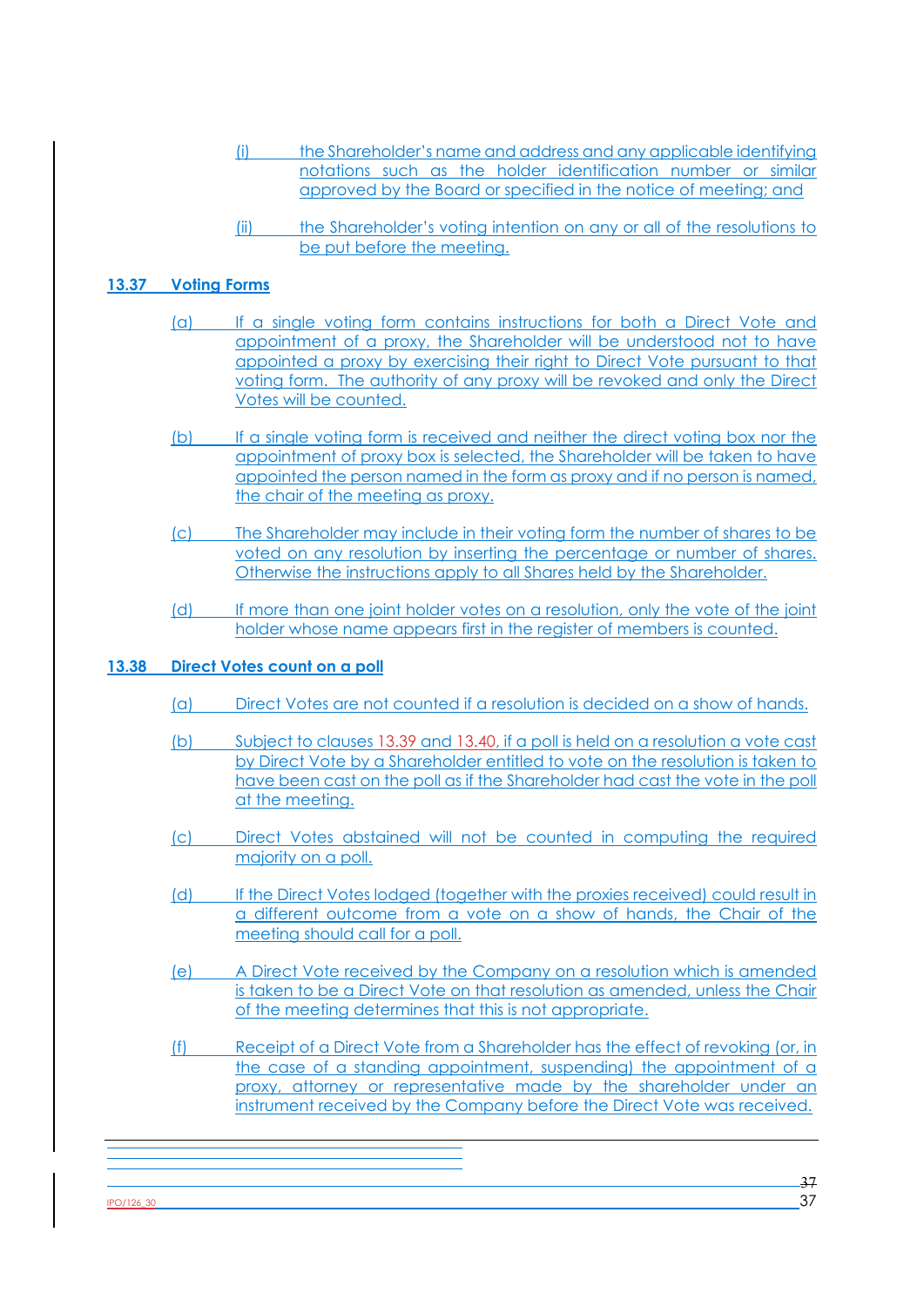# **13.39 Withdrawal of a Direct Vote**

# A Direct Vote:

- (a) may be withdrawn by the Shareholder by notice in writing received by the Company before the commencement of the meeting (or in the case of an adjournment, the resumption of the meeting;
- (b) is automatically withdrawn if:
	- (i) the Shareholder attends the meeting in person and registers to vote at the meeting (including in the case of a body corporate, by representative);
	- (ii) the Company receives from the Shareholder a further Direct Vote or Direct Votes (in which case the most recent Direct Vote is, subject to the rules in clause 13.35 to 13.40, counted in lieu of the prior Direct Vote;
	- (iii) the Company receives, after the Direct Vote, an instrument under which a representative, proxy or attorney is appointed to act for the Shareholder at the meeting in accordance with clause 13.24 and 13.32.

A Direct Vote withdrawn under this clause 13.39 is not counted.

# **13.40 Validity of Direct Vote**

- (a) A Direct Vote received by the Company is valid even if, before the meeting, the Shareholder:
	- (i) dies or becomes mentally incapacitated;
	- (ii) becomes bankrupt or an insolvent under administration or is wound up;
	- (iii) transfers the Shares in respect of which the Direct vote was given;
	- (iv) where the Direct Vote is given on behalf of the Shareholder by an attorney, revokes the appointment of the attorney or the authority under which the appointment was made by a third party,

unless the Company has received written notice of the matter before the commencement or resumption of the meeting.

(b) A decision by the Chair of the meeting as to whether a Direct Vote is valid is conclusive.

 $PO/126$ \_30 38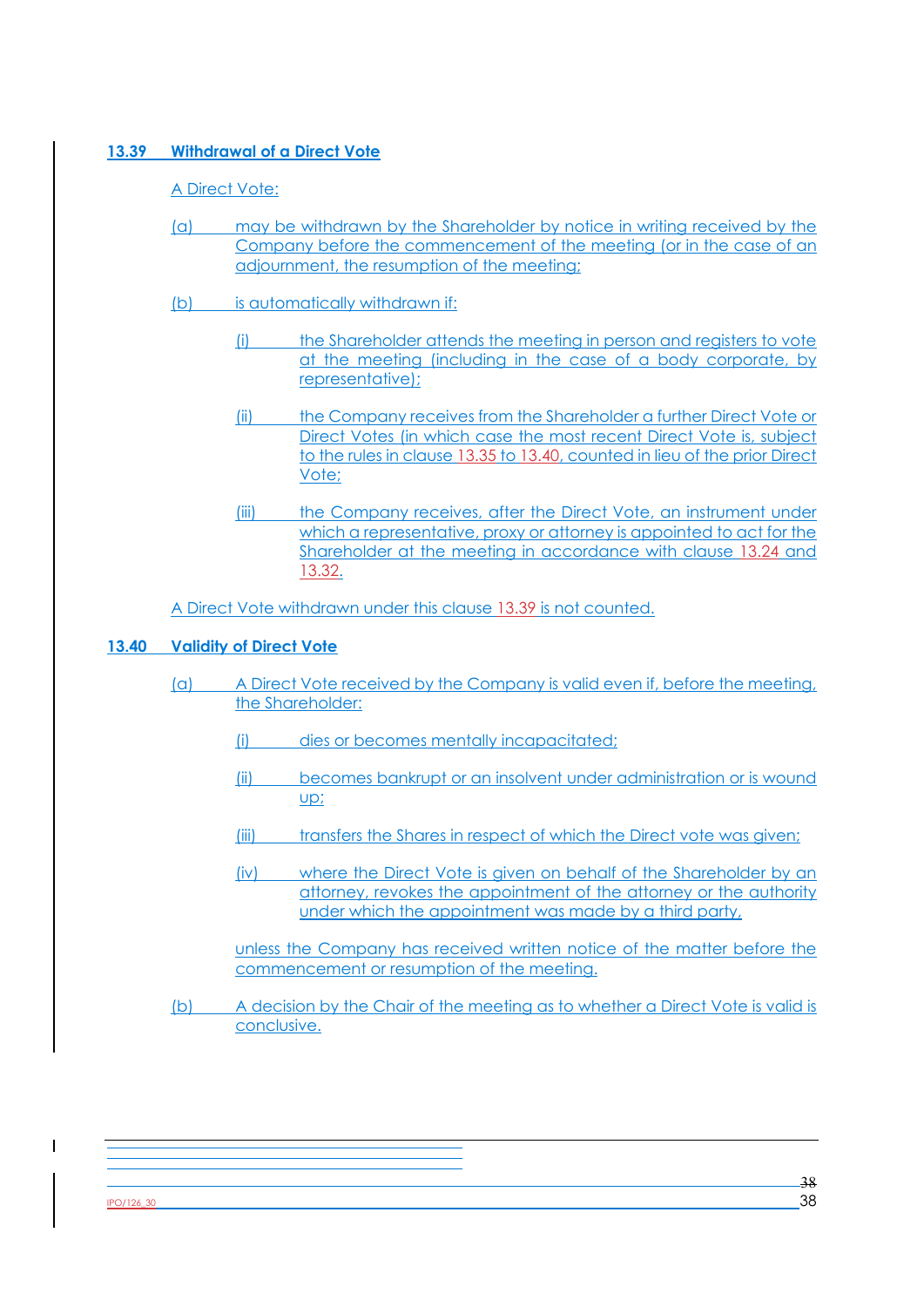# **14. USE OF TECHNOLOGY AT GENERAL MEETINGS**

# **14.1 Use of technology**

- (a) To the extent permitted under the Corporations Act, Listing Rules and any other applicable law, a general meeting may be convened using virtual technology only, or at two or more venues, provided that the form of technology used provides all shareholders entitled to attend the meeting, as a whole, a reasonable opportunity to participate in the meeting without being physically present in the same place.
- (b) The provisions of this Constitution relating to general meetings apply, so far as they can and with any necessary changes to ensure compliance with the Corporations Act, Listing Rules and any other applicable law, to general meetings held using that technology.
- (c) Where a general meeting is held using virtual technology only or at two or more venues using any form of technology:
	- (i) a Shareholder participating in the meeting is taken to be present in person at the meeting;
	- (ii) any documents required or permitted to be tabled at the meeting will be taken to have been tabled at the meeting if the document is given, or made available, to the persons entitled to attend the meeting (whether physically or using technology) before or during the meeting; and
	- (iii) the meeting is taken to be held at the physical venue set out in the notice of meeting, or at the registered office of the Company if the meeting is held using virtual technology only.

# **14.2 Communication of meeting documents**

To the extent permitted under the Corporations Act, Listing Rules and any other applicable law, any document that is required or permitted to be given to a Shareholder that relates to a Shareholders' meeting (including, but not limited to, the notice of meeting) may be distributed:

- (a) by means of electronic communication; or
- (b) by giving the Shareholder (by means of an electronic communication or otherwise) sufficient information to allow the person to access the document electronically,

in accordance with the Corporations Act.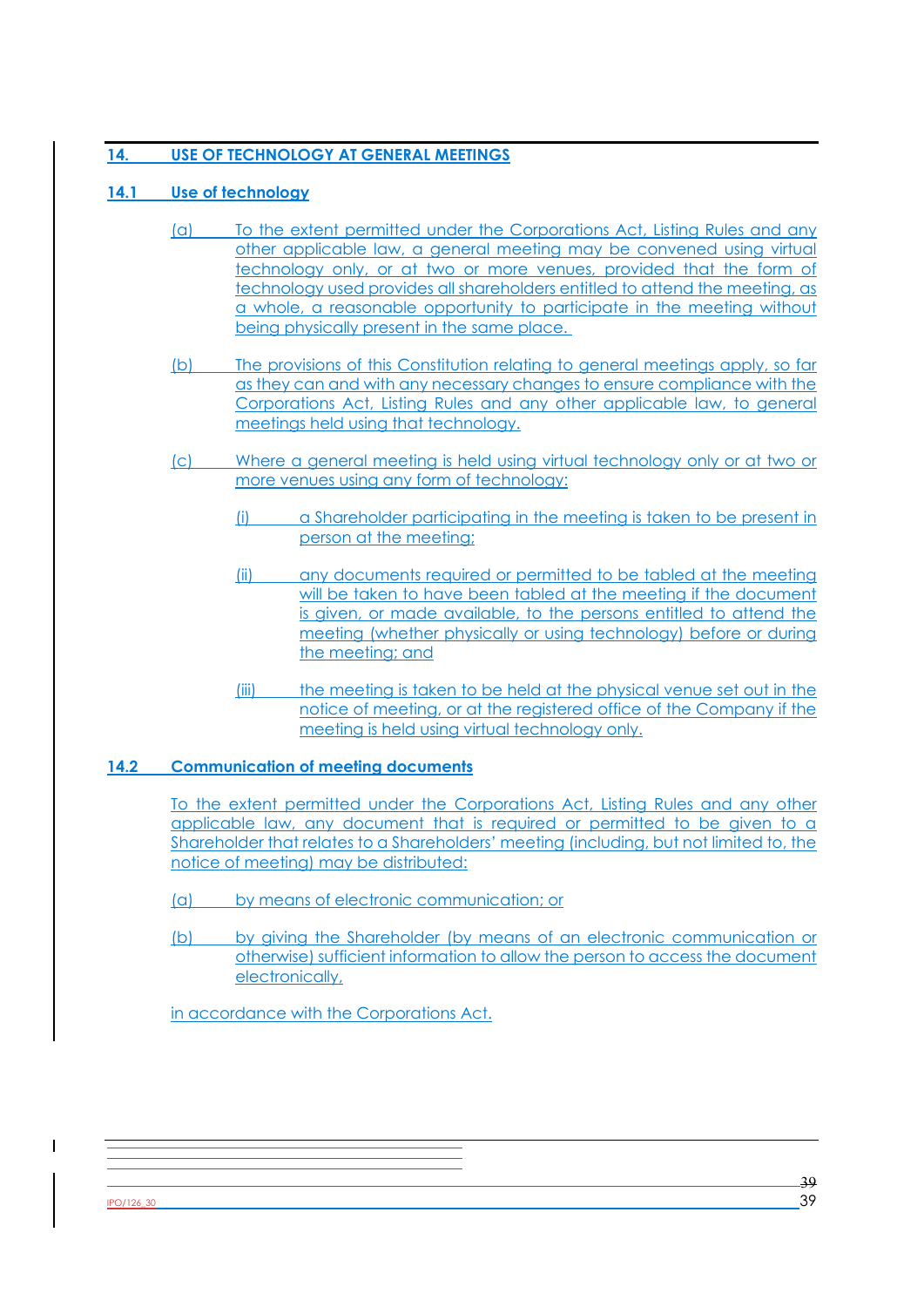# **13.15. THE DIRECTORS**

#### **13.115.1Number of Directors**

The Company shall at all times have at least 3 Directors. The number of Directors shall not exceed 9. Subject to the Corporations Act, the Company may, by ordinary resolution, increase or reduce the number of Directors and may also determine in what rotation the increased or reduced number is to go out of office. Subject to any resolution of the Company determining the maximum and minimum numbers of Directors, the Directors may from time to time determine the respective number of Executive and Non Executivenon-executive Directors.

### **13.215.2Rotation of Directors**

Subject to clause 17.4, at the Company's annual general meeting in every year, one-third of the Directors for the time being, or, if their number is not a multiple of 3, then the number nearest onethird (rounded upwards in case of doubt), shall retire from office, provided always that no Director except a Managing Director shall hold office for a period in excess of 3 years, or until the third annual general meeting following his or her appointment, whichever is the longer, without submitting himself for re-election. The Directors to retire at an annual general meeting are those who have been longest in office since their last election, but, as between persons who became Directors on the same day, those to retire shall (unless they otherwise agree among themselves) be determined by drawing lots. A retiring Director is eligible for re-election. An election of Directors shall take place each year.

(a) A Director must not hold office without re-election:

- (i) past the third annual general meeting following the Director's appointment or last election; or
- (ii) for more than three years,

whichever is longer.

- (b) There must be an election of Directors at each annual general meeting of the Company. This can be satisfied by one or more of the following so long as the maximum number of Directors set by the Company in general meeting (if applicable) is not exceeded:
	- (i) a person standing for election as a new Director having nominated in accordance with clause 15.3;
	- (ii) any Director who was appointed under clause 15.4 standing for election as a Director;
	- (iii) any Director who is retiring at the end of the annual general meeting due to clause 15.2(a), standing for re-election; or
	- (iv) if no person or Director is standing for election or re-election in accordance with clauses (i) to (iii) above, then the Director who has been a Director for the longest without re-election must retire and stand for re-election. If two or more Directors have been a Director

 $\frac{180/126 \cdot 30}{40}$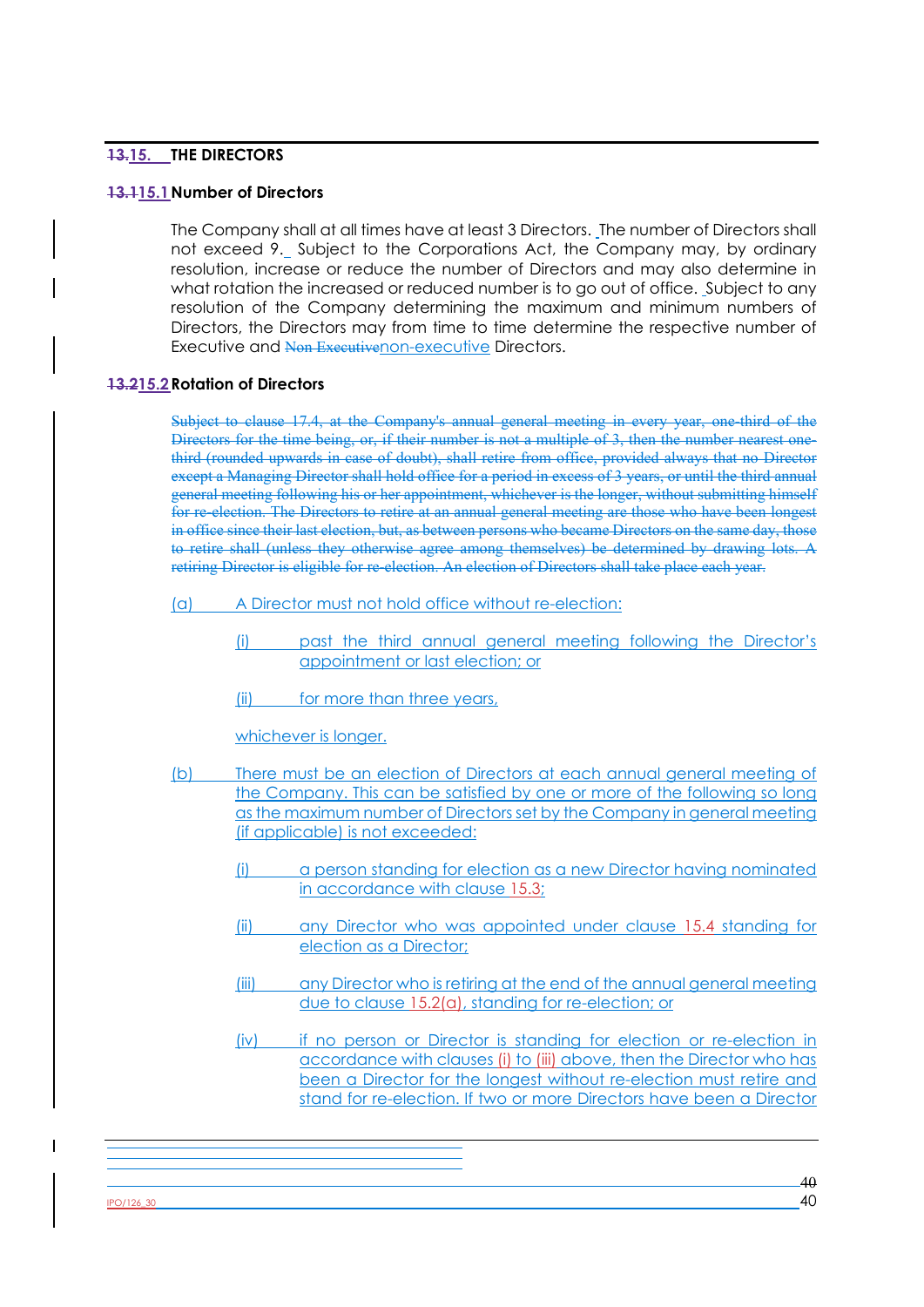the longest and an equal time without re-election, then in default of agreement, the Director to retire will be determined by ballot.

(c) This clause does not apply to one Managing Director who is exempt from retirement and re-election in accordance with clause 19.1.

This clause only applies while the Company is on the official list of ASX.

#### **13.315.3Election of Directors**

Subject to the provisions of this Constitution, the Company may elect a person as a Director by resolution passed in general meeting. A Director elected at a general meeting is taken to have been elected with effect immediately after the end of that general meeting unless the resolution by which the Director was appointed or elected specifies a different time. No person other than a Director seeking re-election shall be eligible for election to the office of Director at any general meeting unless the person or some Shareholder intending to propose his or her nomination has, at least 30 Business Days before the meeting, left at the Registered Office a notice in writing duly signed by the nominee giving his or her consent to the nomination and signifying his or her candidature for the office or the intention of the Shareholder to propose the person. Notice of every candidature for election as a Director shall be given to each Shareholder with or as part of the notice of the meeting at which the election is to take place. The Company shall observe the requirements of Section 225 of the Corporations Act with respect to the election of Directors. If the number of nominations exceeds the vacancies available having regard to clause 13.1, clause 15.1, the order in which the candidates shall be put up for election shall be determined by the drawing of lots supervised by the Directors and once sufficient candidates have been elected to fill up the vacancies available, the remaining candidates shall be deemed defeated without the need for votes to be taken on their election.

## **13.415.4Additional Directors**

The Directors may at any time appoint a person to be a Director, either to fill a casual vacancy or as an addition to the existing Directors, but so that the total number of Directors does not at any time exceed the maximum number specified by this Constitution. Any Director, other than a Managing Director, so appointed holds office only until the next following annual general meeting and is then eligible for re-election but shall not be taken into account in determining the Directors who are to retire by rotation (if any) at that meeting. However, if there is more than one Managing Director, only one of them (nominated by the Directors) is entitled not to be subject to re-election under this clause 15.4.

#### **13.515.5Removal of Director**

The Company may by resolution remove any Director before the expiration of his period of office, and may by resolution appoint another person in his place. The person so appointed is subject to retirement at the same time as if he had become a Director on the day on which the Director in whose place he is appointed was last elected a Director.

 $PO/126,30$  41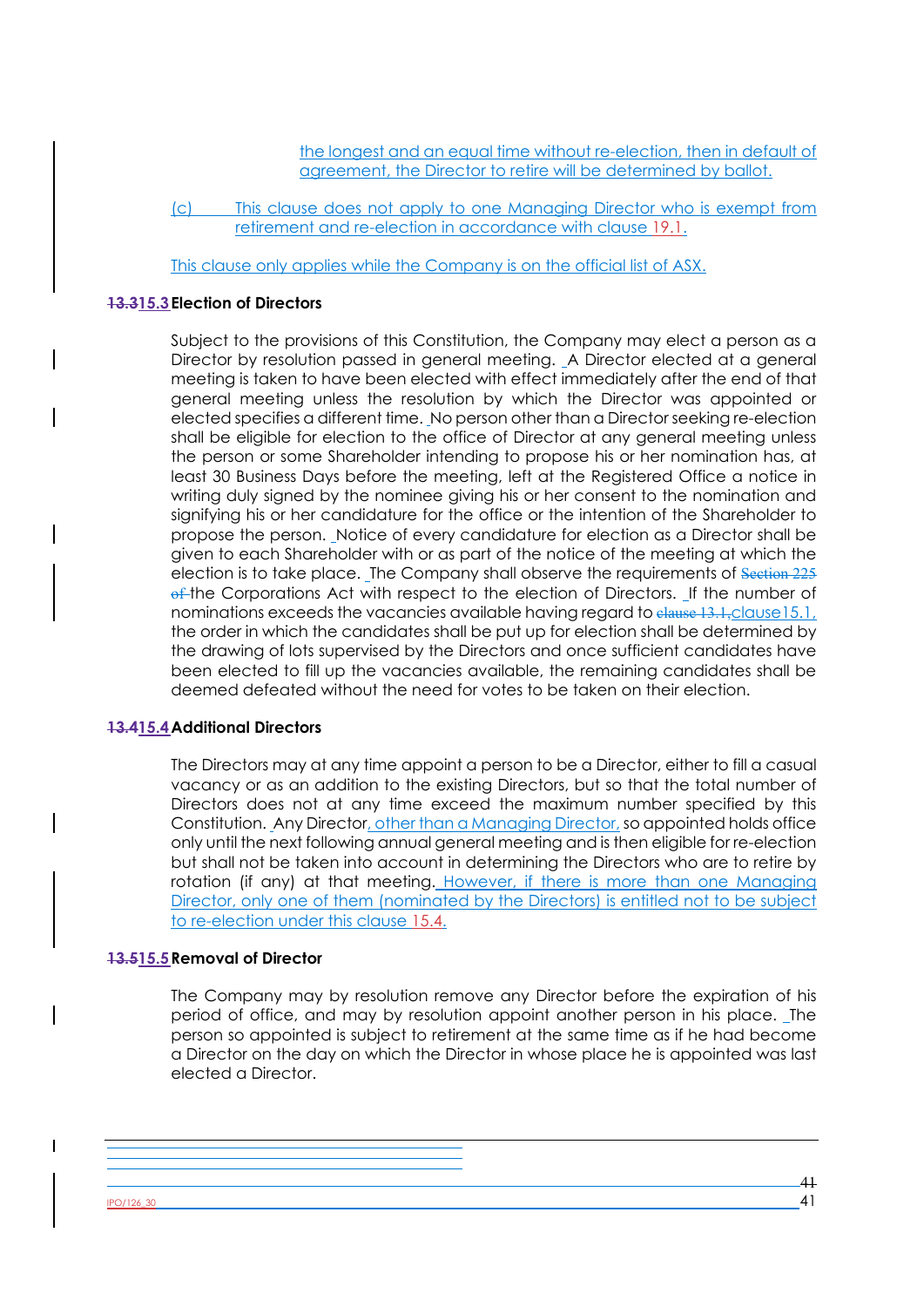## **13.615.6Vacation of Office**

The office of Director shall automatically become vacant if the Director:

- (a) ceases to be a Director by virtue of Sectionsection 203D or any other provision of the Corporations Act;
- (b) becomes bankrupt or insolvent or makes any arrangement or composition with his creditors generally;
- (c) becomes prohibited from being a Director by reason of any order made under the Corporations Act;
- (d) becomes of unsound mind or a person whose person or estate is liable to be dealt with in any way under the law relating to mental health;
- (e) resigns his or her office by notice in writing to the Company;
- (f) is removed from office under clause  $13.515.5$ ; or
- (g) is absent for more than 6 months, without permission of the Directors, from meetings of the Directors held during that period.

#### **13.715.7Remuneration**

The Directors shall be paid out of the funds of the Company, by way of remuneration for their services as Directors. The remuneration of the Managing Director and executive Directors shall be determined by the Directors. Subject to clause 13.815.8 below, the total aggregate fixed sum per annum to be paid to the Directors (excluding salaries of non-executive Directors) from time to time will not exceed the sum determined by the Shareholders in general meeting and the total aggregate fixed sum will be divided between the non-executive Directors as the Directors shall determine and, in default of agreement between them, then in equal shares. No non-executive Director shall be paid as part or whole of his remuneration a commission on or a percentage of profits or a commission or a percentage of operating revenue, and no executive Director shall be paid as whole or part of his remuneration a commission on or percentage of operating revenue. The remuneration of a Director shall be deemed to accrue from day to day. Remuneration under this clause 15.7 may be provided in such manner that the Directors decide (including by way of contribution to a superannuation fund on behalf of the Director) and if any part of the fees of any Director is to be provided other than in cash the Directors may determine the manner in which the non-cash component of the fees is to be valued.

## **13.815.8Initial Fees to Non-Executive Directors**

The total aggregate fixed sum per annum to be paid to Directors (excluding salaries of non-executive Directors) in accordance with clause 15.71315.7 shall initially be no more than \$500,000 and may be varied by ordinary resolution of the Shareholders in General Meetinggeneral meeting.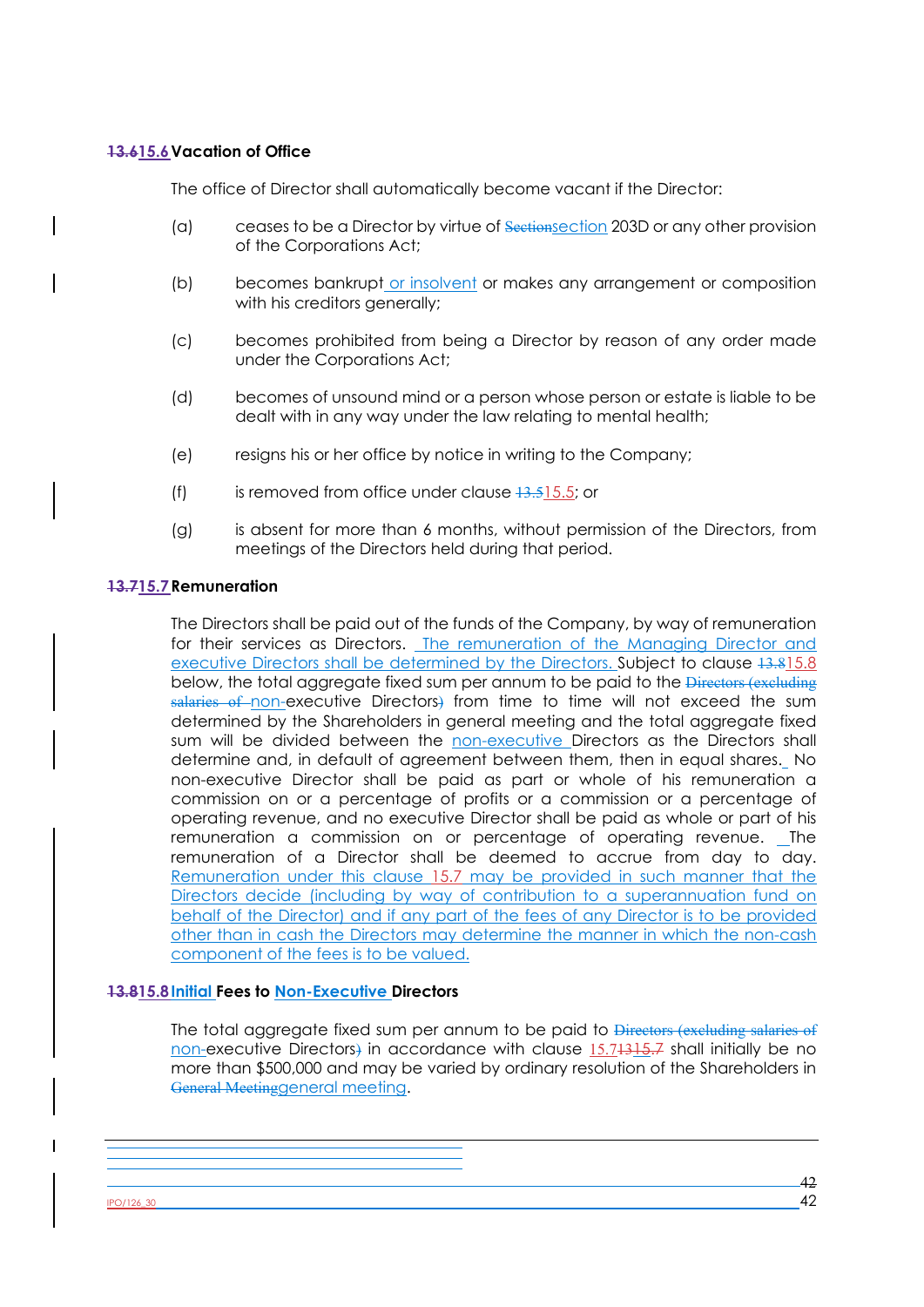## **13.915.9Expenses**

The Directors shall be entitled to be paid reasonable travelling, hotelaccommodation and other expenses incurred by them respectively in or about the performance of their duties as Directors. If any of the Directors being willing are called upon to perform extra services or make any special exertions on behalf of the Company or its business, the Directors may remunerate this Director in accordance with such services or exertions, and this remuneration may be either in addition to or in substitution for his or her share in the remuneration provided for by clause 15.74315.7.

## **13.1015.10 No Share Qualification**

A Director is not required to hold any Shares.

## **14.16. POWERS AND DUTIES OF DIRECTORS**

## **14.116.1Management of the Company**

Subject to the Corporations Act and the Listing Rules and to any other provision of this Constitution, the business of the Company shall be managed by the Directors, who may pay all expenses incurred in promoting and forming the Company, and may exercise all such powers of the Company as are not, by the Corporations Act or the Listing Rules or by this Constitution, required to be exercised by the Company in general meeting.

## **14.216.2Borrowings**

 $\overline{\phantom{a}}$ 

Without limiting the generality of clause  $14.116.1$ , the Directors may at any time:

- (a) exercise all powers of the Company to borrow money, to charge any property or business of the Company or all or any of its uncalled capital and to issue debentures or give any other security for a debt, liability or obligation of the Company or of any other person;
- (b) subject to Shareholder approval, sell or otherwise dispose of the whole or any part of the assets, undertakings and other properties of the Company or any that may be acquired on such terms and conditions as they may deem advisable, but:
	- (i) if the Company is listed on ASX, the Company shall comply with the Listing Rules which relate to the sale or disposal of a company's assets, undertakings or other properties; and
	- (ii) on the sale or disposition of the Company's main undertaking or on the liquidation of the Company, no commission or fee shall be paid to any Director or Directors or to any liquidator of the Company unless it shall have been ratified by the Company in general meeting, with prior notification of the amount of such proposed payments having been given to all Shareholders at least 7 days prior to the meeting at which any such payment is to be considered; and
- (c) take any action necessary or desirable to enable the Company to comply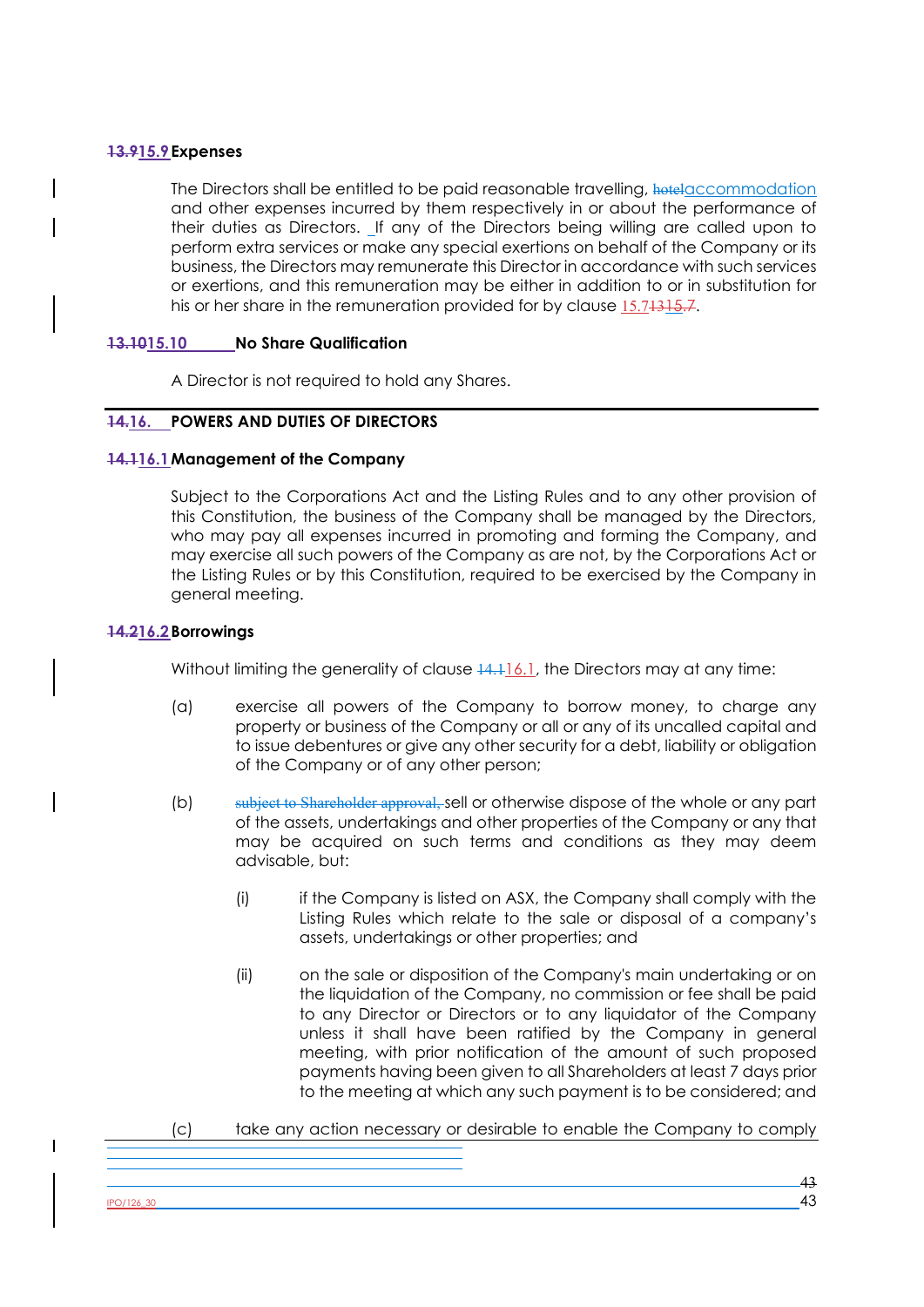with the Listing Rules.

#### **14.316.3Attorneys**

The Directors may, by power of attorney, appoint any person or persons to be the attorney or attorneys of the Company for the purposes, with the powers, authorities and discretions (being powers, authorities and discretions vested in or exercisable by the Directors), for the period and subject to the conditions as they think fit. This power of attorney may contain provisions for the protection and convenience of persons dealing with the attorney as the Directors may determine and may also authorise the attorney to delegate all or any of the powers, authorities and discretions vested in the person.

#### **14.416.4Cheques, etc.**

All cheques, promissory notes, bankers drafts, bills of exchange, electronic transfers and other negotiable instruments, and all receipts for money paid to the Company, shall be signed, drawn, accepted, endorsed or otherwise executed, as the case may be, by any two Directors or any Director and Secretary or in any other manner as the Directors determine.

#### **14.516.5Retirement Benefits for Directors**

The Directors may at any time, subject to the Listing Rules, adopt any scheme or plan which they consider to be in the interests of the Company and which is designed to provide retiring or superannuation benefits for both present and future non-executive Directors, and they may from time to time vary this scheme or plan. Any scheme or plan may be effected by agreements entered into by the Company with individual Directors, or by the establishment of a separate trust or fund, or in any other manner the Directors consider proper. The Directors may attach any terms and conditions to any entitlement under any such scheme or plan that they think fit, including, without limitation, a minimum period of service by a Director before the accrual of any entitlement and the acceptance by the Directors of a prescribed retiring age. No scheme or plan shall operate to confer upon any Director or on any of the dependants of any Director any benefits exceeding those contemplated in Sectionsection 200F of the Corporations Act or the Listing Rules, except with the approval of the Company in general meeting.

#### **14.616.6Securities to Directors or Shareholders**

If a Director acting solely in the capacity of Director of the Company shall become personally liable for the payment of any sum primarily due by the Company, the Directors may create any mortgage, charge or security over or affecting the whole or any part of the assets of the Company by way of indemnity to secure the persons or person so becoming liable from any loss in respect of such liability.

 $PO/126$ \_30 44

 $\overline{\phantom{a}}$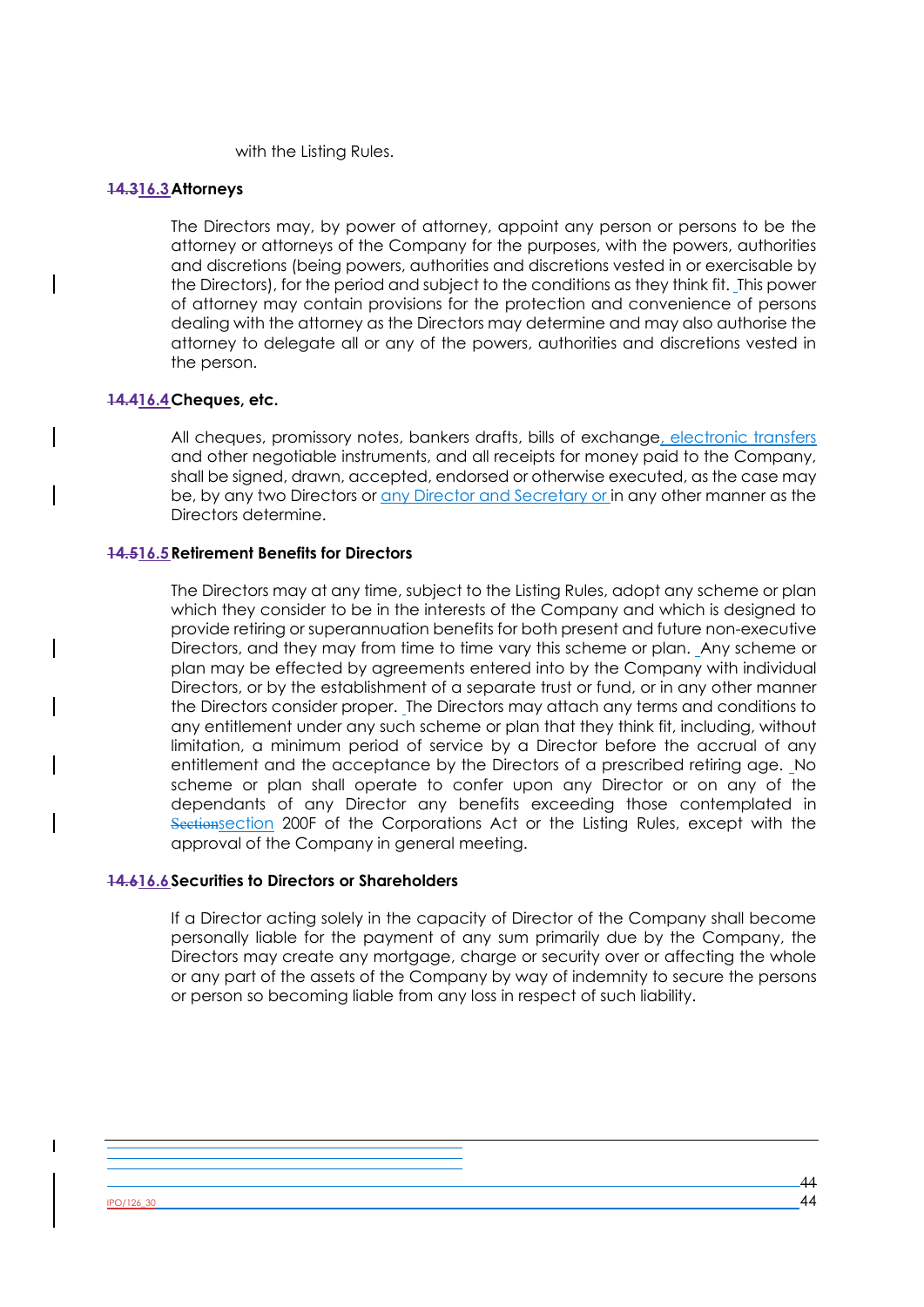## **15.17. PROCEEDINGS OF DIRECTORS**

## **15.117.1Convening a Meeting**

A Director may at any time, and a Secretary shall, whenever requested to do so by one or more Directors, convene a meeting of the Directors, but not less than 24 hours' notice of every such meeting shall be given to each Director, and to each Alternate Director, either by personal telephone contact or in writing (including by electronic communication) by the convenor of the meeting. The Directors may by unanimous resolution agree to shorter notice. An accidental omission to send a notice of a meeting of Directors to any Director or the non-receipt of such a notice by any Director does not invalidate the proceedings, or any resolution passed, at the meeting.

## **15.217.2Procedure at Meetings**

The Directors may meet together for the despatch of business and adjourn and, subject to this clause  $1517$ , otherwise regulate the meetings as they think fit.

## **15.317.3Quorum**

No business shall be transacted at any meeting of Directors unless a quorum is present, comprising  $2\text{two}$  Directors present in person, or by instantaneous communication device, notwithstanding that less than 2two Directors may be permitted to vote on any particular resolution or resolutions at that meeting for any reason whatsoever. Where a quorum cannot be established for the consideration of a particular matter at a meeting of Directors, one or more of the Directors may call a general meeting of the Company to deal with the matter. In determining whether a quorum is present, each individual participating as a Director or as an Alternate Director for another Director is to be counted except that an individual participating in more than one capacity is to be counted only once.

#### **15.417.4Secretary May Attend and Be Heard**

The Secretary is entitled to attend any meeting of Directors and is entitled to be heard on any matter dealt with at any meeting of Directors.

#### **15.517.5Majority Decisions**

Questions arising at any meeting of Directors shall be decided by a majority of votes. A resolution passed by a majority of Directors shall for all purposes be deemed a determination of ""the Directors".". An Alternate Director has one vote for each Director for whom he or she is an alternate. If an Alternate Director is also a Director, he or she also has a vote as a Director.

## **15.617.6Casting Votes**

In the case of an equality of votes, the chairmanchairperson of the meeting shall have a second or casting vote, but the chairmanchairperson shall have no casting vote where only 2-Directors are competent to vote on the question.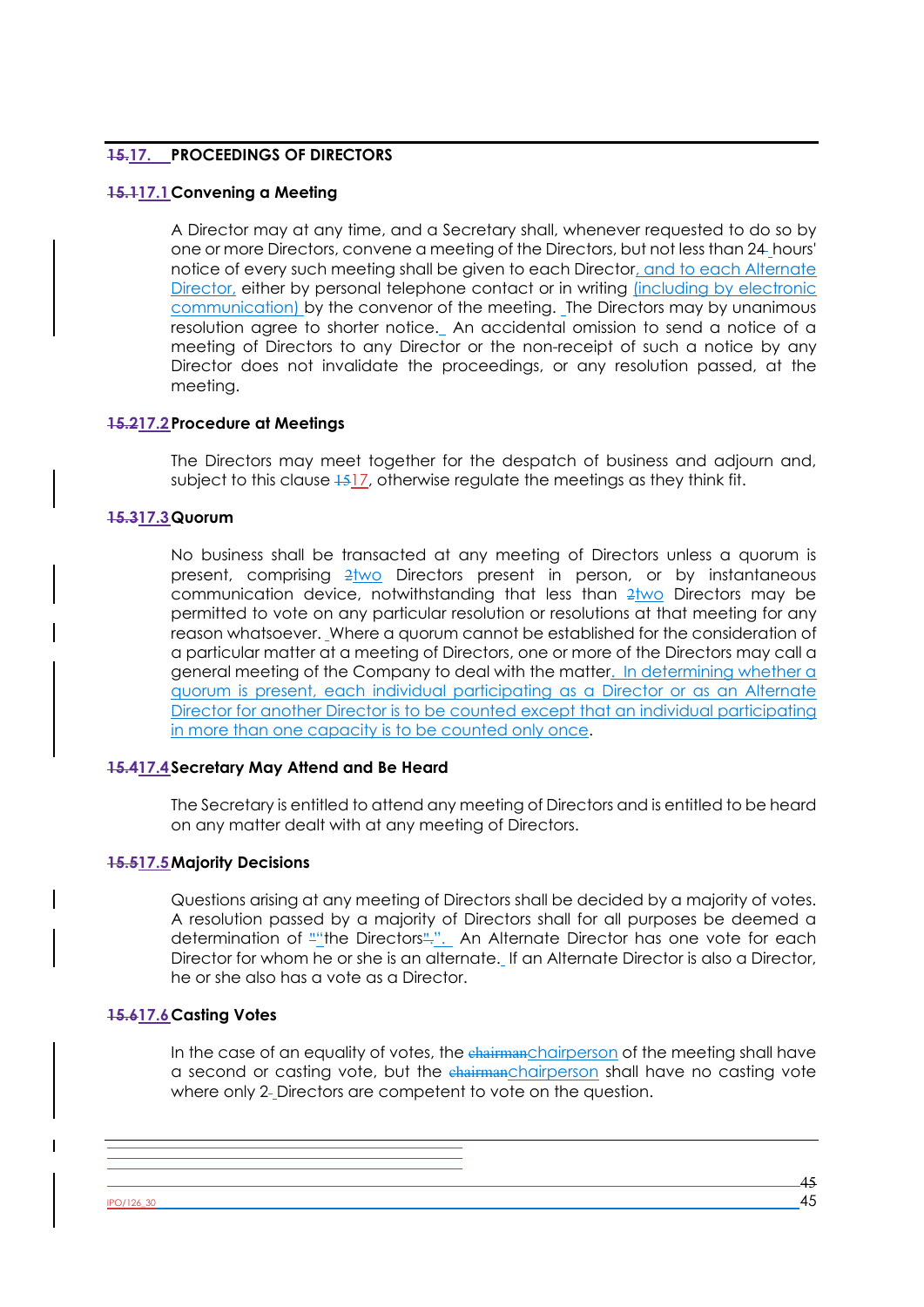## **15.717.7Alternate Directors**

A Director may, with the approval of a majority of the other Directors, appoint any person to be an alternate Director in his or her place during any period as he or she thinks fit, and the following provisions shall apply with respect to any alternate Alternate Director:

- (a) he or she is entitled to notice of meetings of the Directors and, if his or her appointor Director is not present at such a meeting, he or she is entitled to attend and vote in the place of the absent Director;
- (b) he or she may exercise any powers that his or her appointor Director may exercise<sub>s</sub> (except the power to appoint an Alternate Director), and the exercise of any such power by the alternate Director shall be deemed to be the exercise of the power by his or her appointor Director;
- (c) he or she is subject to the provisions of this Constitution which apply to Directors, except that Alternate Directors are not entitled in that capacity to any remuneration from the Company; (but Alternate Directors are entitled to reasonable travelling, accommodation and other expenses as the Alternate Director may properly incur in travelling to, attending and returning from meetings of Directors or meetings of a committees by the Directors of which the appointor is not present);
- (d) he or she is not required to hold any Shares;
- (e) his or her appointment may be terminated at any time by his or her appointor Director notwithstanding that the period of the appointment of the alternate Director has not expired, and the appointment shall terminate in any event if his or her appointor Director vacates office as a Director; and
- (f) the appointment, or the termination of an appointment, of an alternate Director shall be effected by a written notice signed by the Director who made the appointment given to the Company.; and
- (g) is, whilst acting as an Alternate Director, an officer of the Company and not the agent of the appointor and is responsible to the exclusion of the appointor for the Alternate Director's own acts and defaults.

# **15.817.8Continuing Directors May Act**

In the event of a vacancy or vacancies in the office of a Director, the remaining Directors may act but, if the number of remaining Directors is not sufficient to constitute a quorum at a meeting of Directors, they may act only for the purposes of appointing a Director or Directors, or in order to convene a general meeting of the Company.

 $\overline{\phantom{a}}$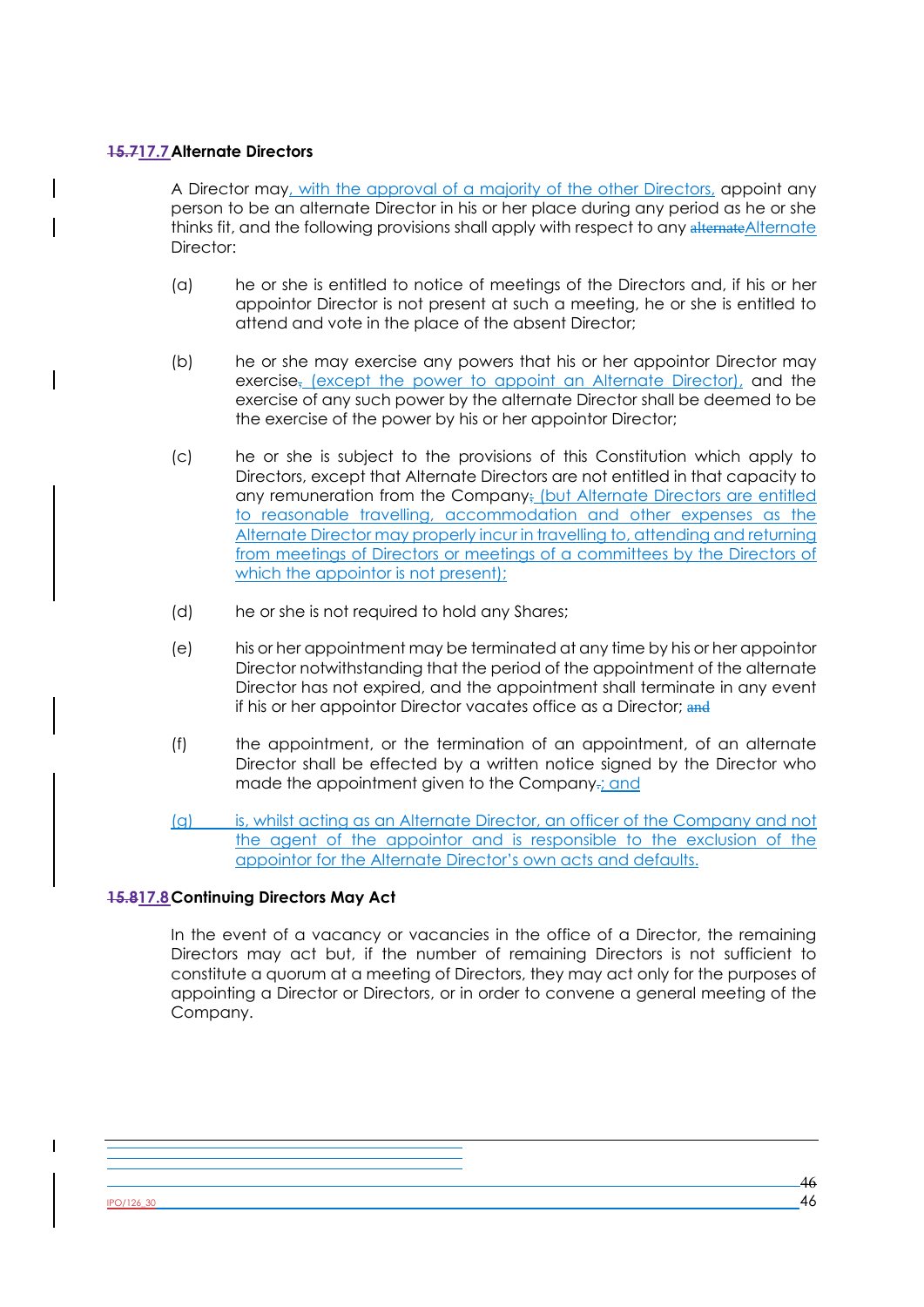#### **1.4 Chairman**

## **17.9 Chairperson**

The Directors shall elect from their number a chairmanchairperson of their meetings and may determine the period for which he or she is to hold office. Where a Directors' meeting is held and a chairmanchairperson has not been elected or is not present at the meeting within 10 minutes after the time appointed for the meeting to begin, the Directors present shall elect one of their number to be the acting chairmanchairperson of the meeting. The Directors may elect a Director as deputy chairmanchairperson to act as chairmanchairperson in the chairman's chairperson's absence.

## **15.917.10 Committees**

The Directors may delegate any of their powers to a committee or committees consisting of such of their number as they think fit. The Directors may at any time revoke any such delegation of power. A committee to which any powers have been so delegated shall exercise the powers delegated in accordance with any directions of the Directors, and a power so exercised shall be deemed to have been exercised by the Directors. The members of such a committee may elect one of their number as chairmanchairperson of their meetings. Questions arising at a meeting of a committee shall be determined by a majority of votes of the members present and voting. In the case of an equality of votes, the chairmanchairperson shall have a casting vote. The provisions of this Constitution applying to meetings and resolutions of Directors apply, so far as they can and with any necessary changes, to meetings and resolutions of a committee of Directors, except to the extent they are contrary to any direction given under this clause 17.10.

## **15.1017.11 Written Resolutions**

A resolution in writing signed by all the Directors for the time being (or their respective alternate Directors), except those Directors (or their alternates) who expressly indicate their abstention in writing to the Company and those who would not be permitted, by virtue of Sectionsection 195 of the Corporations Act to vote, shall be as valid and effectual as if it had been passed at a meeting of the Directors duly convened and held. This resolution may consist of several documents in like form, each signed by one or more Directors. Copies of the documents to be signed under this clause must be sent to every Director who is entitled to vote on the resolution. The resolution is taken to have been passed when the last Director signs the relevant documents. A telex, telegram, facsimile transmission or other document produced by mechanical means and , an email bearing the signature of the Director, printed mechanically and or an email of the Director addressed to another officer of the Company confirming agreement with his authority, the resolution and undertaking to sign the resolution as soon as practicable shall be deemed to be a document in writing signed by the Directors.

# **15.1117.12 Defective Appointment**

All acts done by any meeting of the Directors or of a committee of Directors or by any person acting as a Director are, notwithstanding that it is afterwards discovered that there was some defect in the appointment of a person to be, or to act as, a

 $PO/126,30$  47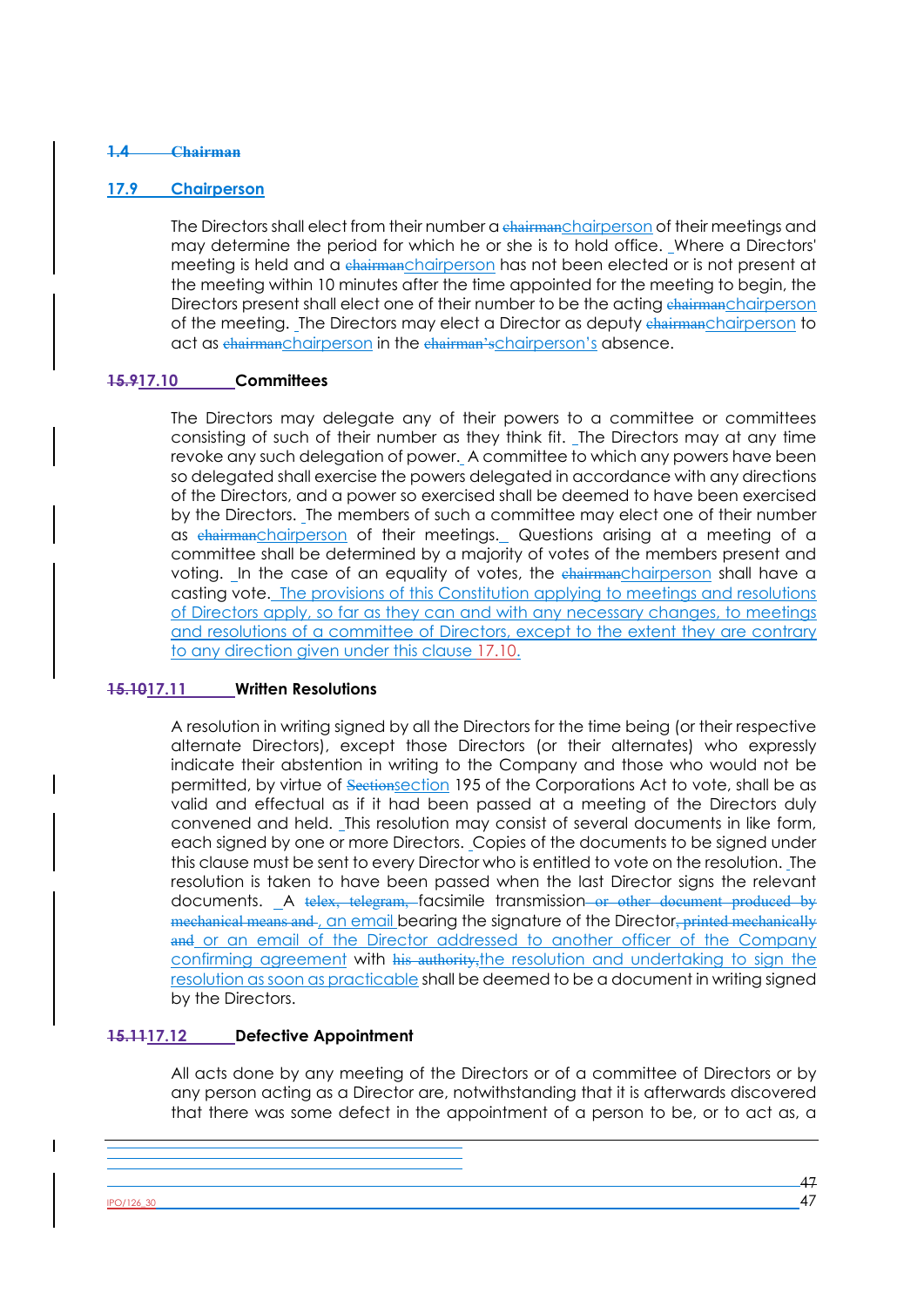Director, or that a person so appointed was disqualified, as valid as if the person had been duly appointed and was qualified to be a Director or to be a member of the committee.

## **15.1217.13 Directors May Hold Other Offices**

A Director may hold any other office or place of profit in or in relation to the Company or a related body corporate of the Company (except that of auditor) in conjunction with his or her office of Director and on any terms as to remuneration or otherwise that the Directors shall approve.

## **15.1317.14 Directors May Hold Shares, etc.**

A Director may be or become a shareholder in or director of or hold any other office or place of profit in or in relation to any other company promoted by the Company or a related body corporate of the Company or in which the Company may be interested, whether as a vendor, shareholder or otherwise.

## **15.1417.15 Directors Not Accountable for Benefits**

No Director shall be accountable for any benefits received as the holder of any other office or place of profit in or in relation to the Company or any other company referred to in clause  $15.1417.14$  or as a shareholder in or director of any such company.

## **15.1517.16 Disclosure of Interests in Related Matters**

As required by the Corporations Act, a Director must give the Directors notice of any material personal interest in a matter that relates to the affairs of the Company. No Director shall be disqualified by his office from contracting with the Company whether as vendor, purchaser or otherwise, nor shall any such contract or any contract or arrangement entered into by or on behalf of the Company in which any Director shall be in any way interested be avoided or prejudiced on that account, nor shall any Director be liable to account to the Company for any profit arising from any such contract or agreement by reason only of such Director holding that office or of the fiduciary relationship thereby established,  $\frac{1}{2}$  but a. A Director who has a material personal interest in a matter that is being considered at a meeting of the Directors must not vote on the matter (or in relation to a proposed resolution under Section 195(2) of the Corporations Act in relation to the matter) and must not be present while the matter (or a proposed resolution of that kind) is being considered at the meeting, or vote on that matter except where the material interest is an interest that the Director has as a Shareholder of the Company and in common with the other Shareholders of the Company or where a resolution has been passed in accordance with Section 195(2) of the Corporations Act, in which cases the Director may be present but may not vote.permitted by the Corporations Act. Nothing in this Constitution shall be read or construed so as to place on a Director any restrictions other than those required by Section 195 of the Corporations Act or the Listing Rules.

## **15.1617.17 Disclosure of Shareholding**

A Director must give to the Company such information about the Shares or other securities in the Company in which the Director has a relevant interest and at the

 $PO/126$ \_30 48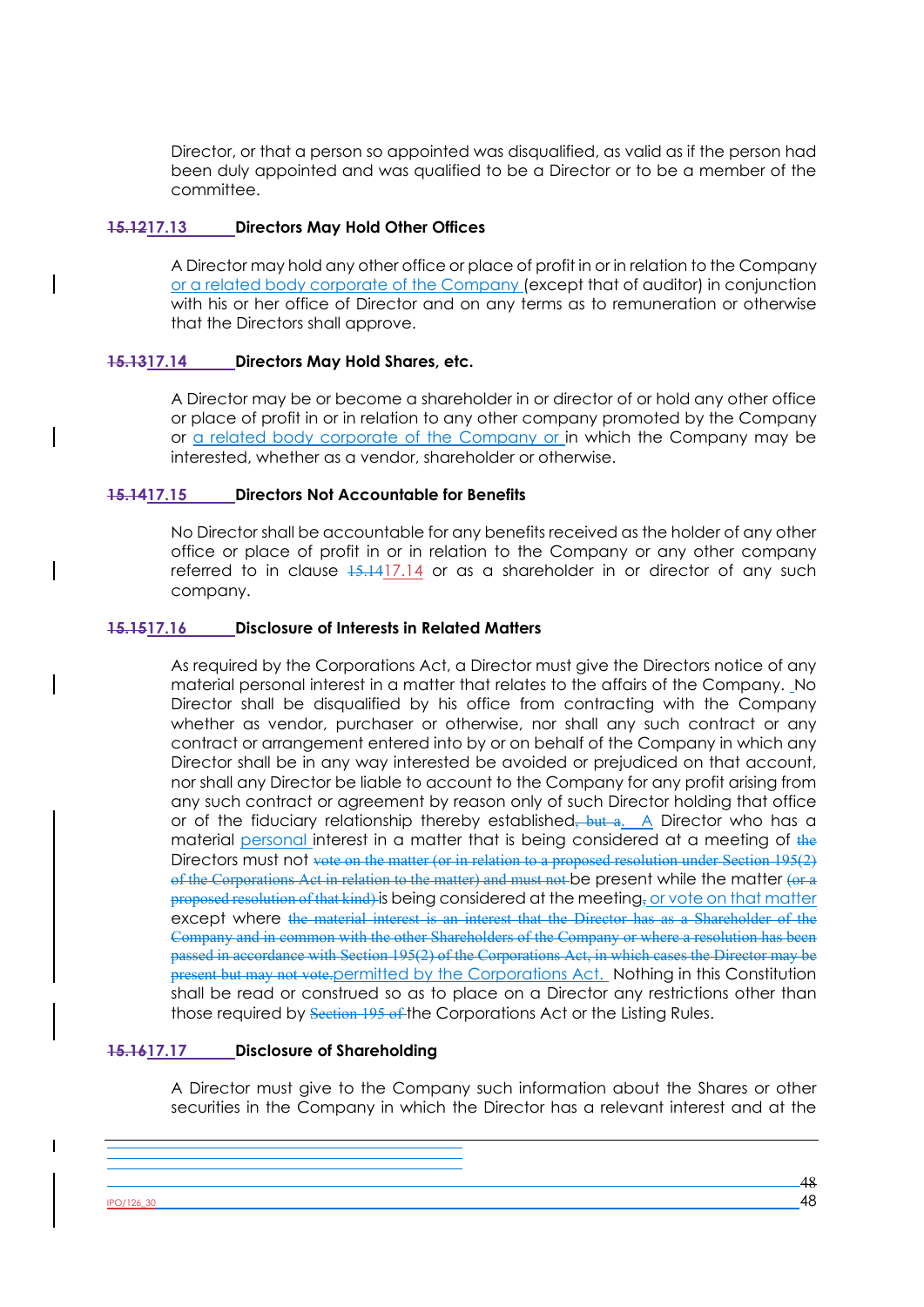times that the Secretary requires, to enable the Company to comply with any disclosure obligations it has under the Corporations Act or the Listing Rules.

## **15.1717.18 Related Body Corporate Contracts**

A Director shall not be deemed to be interested or to have been at any time interested in any contract or arrangement by reason only that in a case where the contract or arrangement has been or will be made with, for the benefit of, or on behalf of a Related Body Corporate, he or she is a shareholder in that Related Body Corporate.

#### **15.1817.19 Voting, Affixation of Seal**

A Director may in all respects act as a Director in relation to any contract or arrangement in which he or she is interested, including, without limiting the generality of the above, in relation to the use of the Company's common seal, but a Director may not vote in relation to any contract or proposed contract or arrangement in which the Director has directly or indirectly a material interest except as permitted by the Corporations Act.

#### **15.1917.20 Home Branch to be Advised**

The Directors shall advise the Home Branch without delay of any material contract involving Director's or Directors' interests. The advice shall include at least the following information:

- (a) the names of the parties to the contract;
- (b) the name or names of the Director or Directors who has or have any material interest in the contract;
- (c) particulars of the contract; and
- (d) particulars of the relevant Director's or Directors' interest or interests in that contract.

## **16.18. MEETING BY INSTANTANEOUS COMMUNICATION DEVICE**

#### **16.118.1Meetings to be Effectual**

A Director shall be entitled to attend a Directors' meeting by means of an instantaneous communication device rather than in person. In those circumstances, a Director shall still receive all materials and information to be made available for the purposes of the Directors' meeting.

For the purposes of this Constitution, the contemporaneous linking together by instantaneous communication device of a number of consenting Directors not less than the quorum, whether or not any one or more of the Directors is out of Australia, shall be deemed to constitute a Directors' meeting and all the provisions of this Constitution as to the Directors' meetings shall apply to such meetings held by instantaneous communication device so long as the following conditions are met:

 $PO/126$ \_30 49

 $\overline{\phantom{a}}$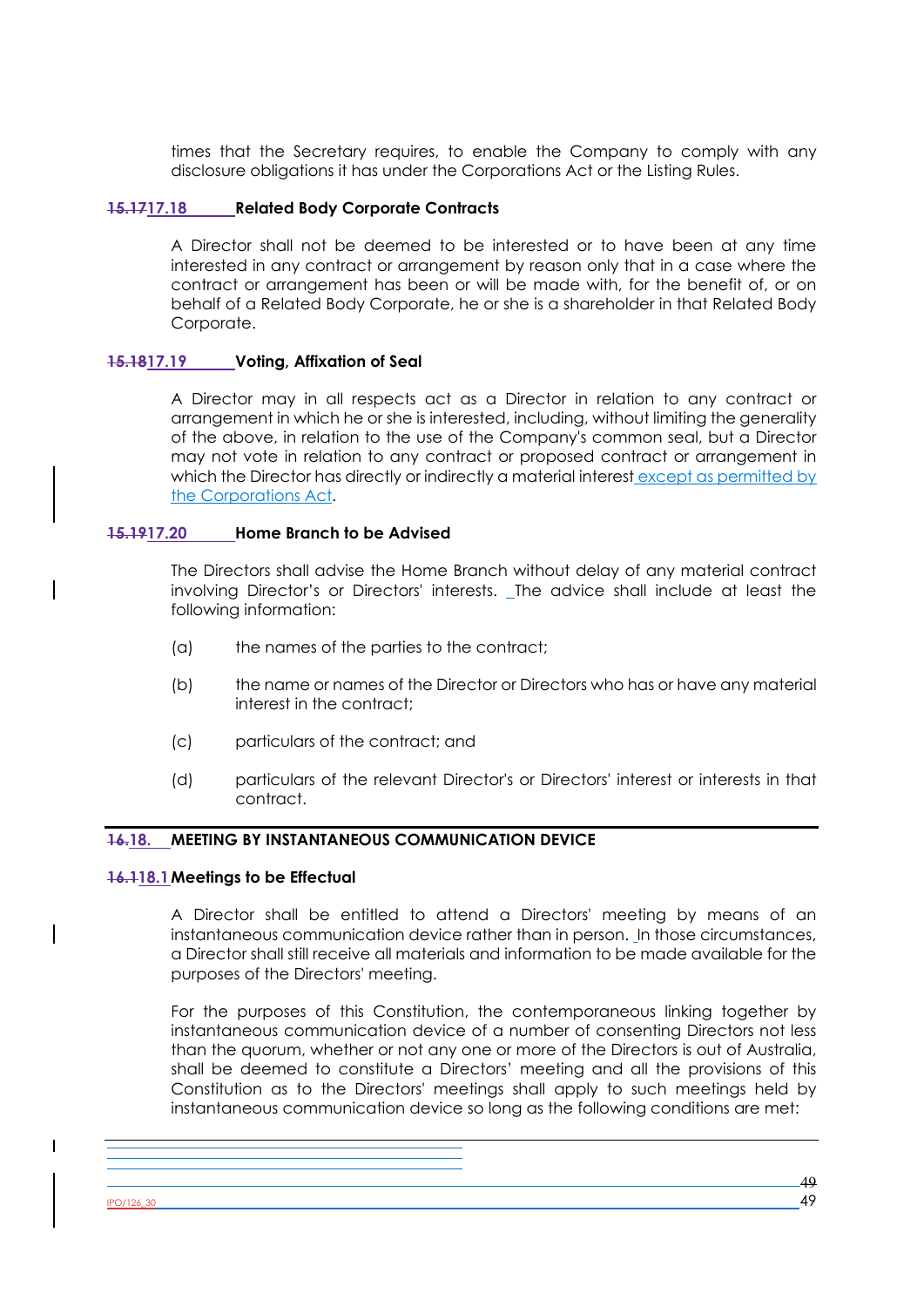- (a) all the directors for the time being entitled to receive notice of the Directors' meeting (including any alternate for any Director) shall be entitled to notice of a meeting by instantaneous communication device for the purposes of such meeting. Notice of any such Directors' meeting shall be given on the instantaneous communication device or in any other manner permitted by this Constitution;
- (b) each of the Directors taking part in the Directors' meeting by instantaneous communication device must be able to hear each of the other Directors taking part at the commencement of the Directors' meeting; and
- (c) at the commencement of the Directors' meeting each Director must acknowledge his or her presence for the purpose of a Directors' meeting of the Company to all the other Directors taking part.

A Directors' meeting held by instantaneous communication device shall be deemed to have been held at the Registered Office.

#### **16.218.2Procedure at Meetings**

A Director may leave a Directors' meeting held under clause  $\frac{16.118.1}{16.1}$  by informing the ChairmanChairperson of the Directors' meeting and then disconnecting his instantaneous communication device. Unless this procedure has been followed a Director shall be conclusively presumed to have been present and to have formed part of the quorum at all times during the Directors' meeting by instantaneous communication device.

#### **16.318.3Minutes**

A minute of the proceedings at a meeting held under clause 18.11618.1 shall be sufficient evidence of such proceedings and of the observance of all necessary formalities if certified as a correct minute by the chairmanchairperson or the person taking the chair at the meeting under clause 18.11618.1.

#### **16.418.4Definition**

For the purposes of this Constitution, ""**instantaneous communication device**"" shall include telephone, television or any other audio or visual device which permits instantaneous communication.

#### **17.19. MANAGING AND EXECUTIVE DIRECTORS AND SECRETARIES**

#### **17.119.1Appointment**

The Directors may from time to time appoint one or more of their number to the office of managing director ("(**Managing Director**")) of the Company or to any other office, (except that of auditor), or employment under the Company, either for a fixed term or at will, but not for life and, subject to the terms of any agreement entered into in a particular case, may revoke any such appointment. A Director other than a Managing Director so appointed is in this Constitution referred to as an executive director ("(**Executive Director**").). The appointment of a Managing Director or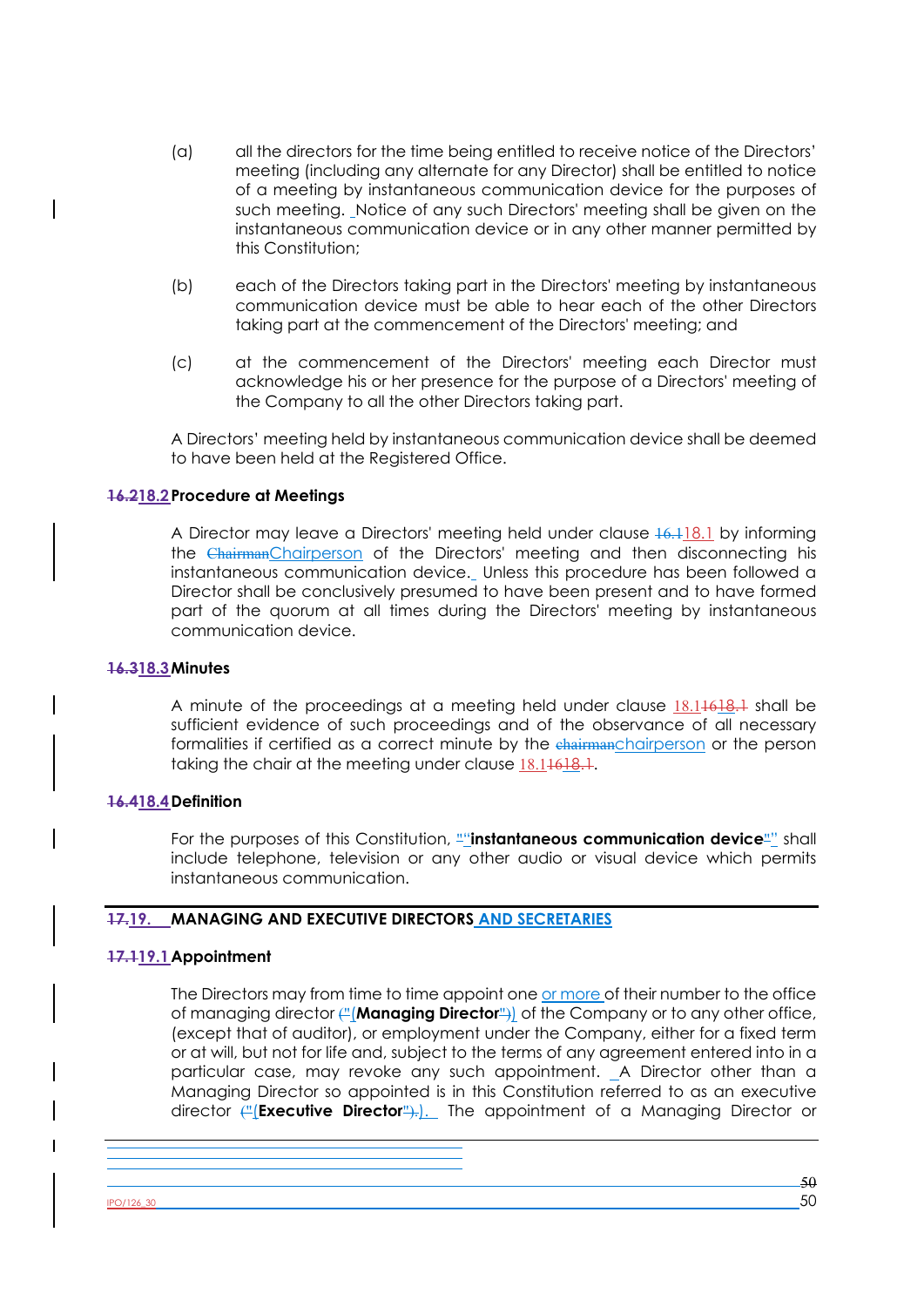Executive Director so appointed automatically terminates if he ceases for any reason to be a Director.

#### **17.219.2Remuneration**

Subject to clause  $13.715.7$ , a Managing Director or Executive Director shall, subject to the terms of any agreement entered into in a particular case, receive remuneration (whether by way of salary, commission or participation in profits, or partly in one way and partly in another) as the Directors may determine.

#### **17.319.3Powers**

The Directors may, upon such terms and conditions and with such restrictions as they think fit, confer upon a Managing Director or Executive Director any of the powers exercisable by them. Any powers so conferred may be concurrent with, or be to the exclusion of, the powers of the Directors. The Directors may at any time withdraw or vary any of the powers so conferred on a Managing Director. or Executive Director.

#### **17.419.4Rotation**

ASubject to clause 15.2,  $\alpha$  Managing Director shall not retire by rotation in accordance with clause 13.2, but Executive Directors shall.

#### **17.519.5Secretary**

A Secretary of the Company shall hold office on such terms and conditions, as to remuneration and otherwise, as the Directors determine. There must be at least one Secretary of the Company at all times.

#### **18.20. SEALS**

#### **18.120.1Common Seal**

Subject to the Corporations Act, the Company may have a Seal. The Directors shall provide for the safe custody of the Seal. The Seal shall only be used by the authority of the Directors, or of a committee of the Directors authorised by the Directors to authorise the use of the Seal. Every document to which the Seal is affixed shall be signedwitnessed by two (2) Directors or a Director and countersigned by another Director, (who may be an alternate Director) a Secretary or another person appointed by the Directors to countersign that document or a class of documents in which that document is included.

#### **18.220.2Execution of Documents Without a Seal**

TheWithout limiting the ways a document can be signed under the Corporations Act, the Company may execute a document without using the Seal if the document is signed by:

- (a) two Directors: or
- (b) a Director and a Secretary.; or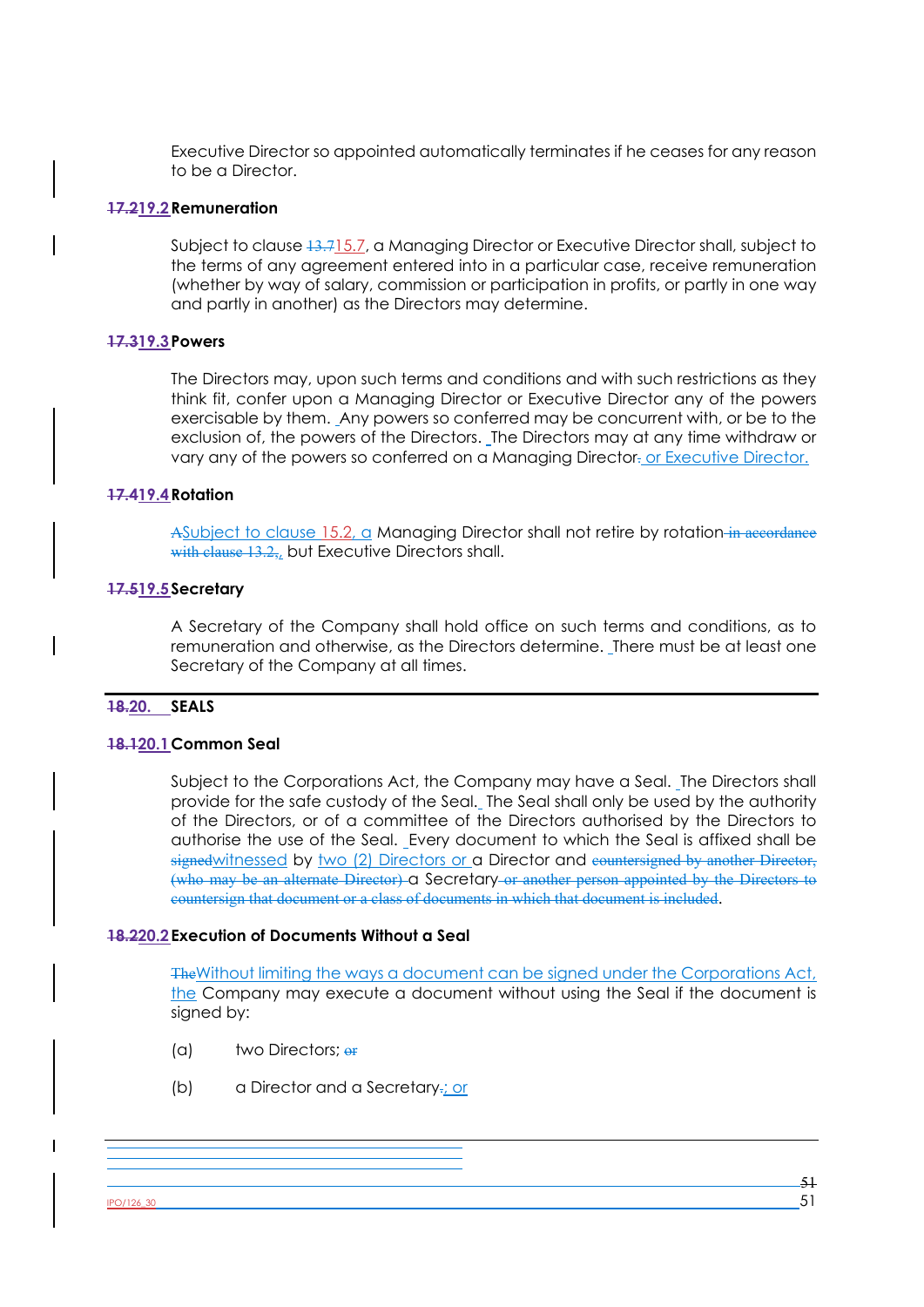## (c) any person or persons authorised by the Directors for the purposes of executing that document or the class of document to which that document belongs.

## **18.320.3Share Seal**

Subject to the Corporations Act, the Company may have a duplicate Seal, known as the Share Seal, which shall be a facsimile of the Seal with the addition on its face of the words ""**Share Seal**",", and the following provisions shall apply to its use:

- (a) any certificate for Shares may be issued under the Share Seal and if so issued shall be deemed to be sealed with the Seal;
- (b) subject to the following provisions of this clause 18.320.3, the signatures required by clause  $18.120.1$  on a document to which the Seal is affixed may be imposed by some mechanical means;
- (c) subject to the following provisions of this clause  $18.320.3$ , the Directors may determine the manner in which the Share Seal shall be affixed to any document and by whom a document to which the Share Seal is affixed shall be signed, and whether any signature so required on such a document must be actually written on the document or whether it may be imposed by some mechanical means;
- (d) the only documents on which the Share Seal may be used shall be Share or stock unit certificates, debentures or certificates of debenture stock, secured or unsecured notes, option certificates and any certificates or other documents evidencing any Share Options or rights to take up any Shares in or debenture stock or debentures or notes of the Company; and
- (e) signatures shall not be imposed by mechanical means nor (except when the requirements of clause 18.120.1 as to signatures are complied with) shall the Share Seal be used on any certificate or other document mentioned in clause  $18.3(4)20.3(d)$  unless the certificate or other document has first been approved for sealing or signature (as the case may be) by the Board or other authorised person or persons.

## **19.21. ACCOUNTS, AUDIT AND RECORDS**

## **19.121.1Accounting records to be kept**

The Directors shall cause proper accounting and other records to be kept by the Company and shall distribute copies of the Company's accounts and reports as required by the Corporations Act and the Listing Rules.

#### **19.221.2Audit**

The Company shall comply with the requirements of the Corporations Act and the Listing Rules as to the audit of accounts, registers and records.

IPO/126\_30 52

 $\overline{\phantom{a}}$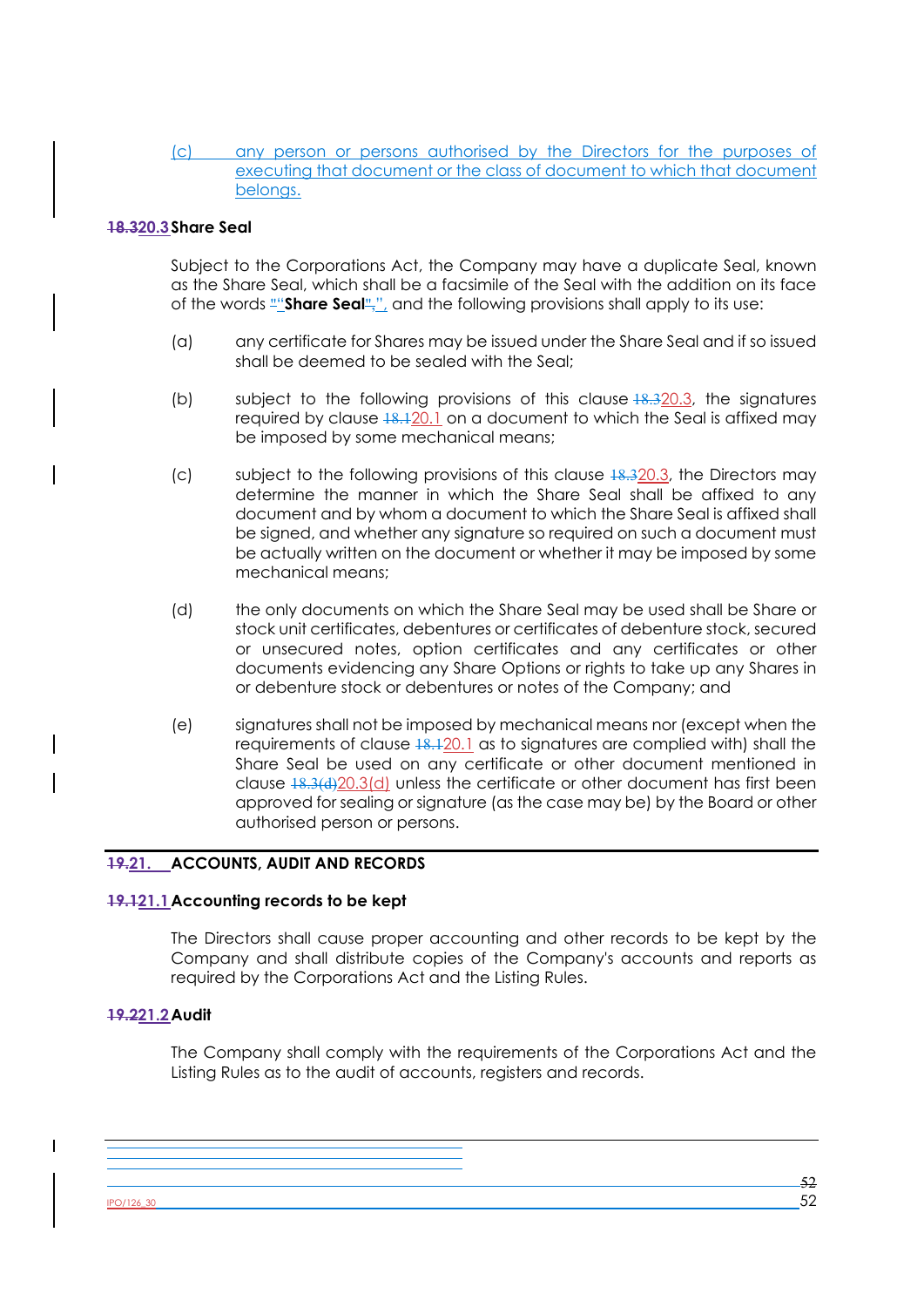#### **19.321.3Inspection**

The Directors shall determine whether and to what extent, and at what time and places and under what conditions, the accounting records and other documents of the Company or any of them will be open to the inspection of Shareholders other than Directors. A Shareholder other than a Director shall not be entitled to inspect any document of the Company except as provided by law or authorised by the Directors or by the Company in general meeting.

#### **20.22. MINUTES**

#### **20.122.1Minutes to be Kept**

The Directors shall cause to be kept, in accordance with Sectionsection 1306 of the Corporations Act, minutes of:

- (a) all proceedings of general meetings and Directors meetings; and
- (b) all appointments of Officers and persons ceasing to be Officers.

#### **20.222.2Signature of Minutes**

All minutes shall be signed by the chairmanchairperson of the meeting at which the proceedings took place or by the chairmanchairperson of the next succeeding meeting.

#### **20.322.3Requirements of the Corporations Act**

The Company and the Officers shall comply with the requirements of Part-2G.3 of Chapter- 2G of the Corporations Act.

## **21.23. DIVIDENDS AND RESERVES**

#### **21.123.1Dividends**

Subject to and in accordance with the Corporations Act, the Listing Rules, the rights of any preference Shareholders and to the rights of the holders of any shares created or raised under any special arrangement as to dividend, the Directors may from time to time declaredecide to pay a dividend to be paid to the Shareholders entitled to the dividend which shall be payable on all Shares according to the proportion that the amount paid (not credited) is of the total amounts paid and payable (excluding amounts credited) in respect of such Shares. The Directors may rescind a decision to pay a dividend if they decide, before the payment date, that the Company's financial position no longer justifies the payment.

## **21.223.2Interim Dividend**

The Directors may from time to time pay to the Shareholders any interim dividends that they may determine.

<u>IPO/126\_30</u> 533 535 536 537 538 537 538 537 538 538 538 538 538 538 548 553 548 553 548 553 548 553 548 553 548 553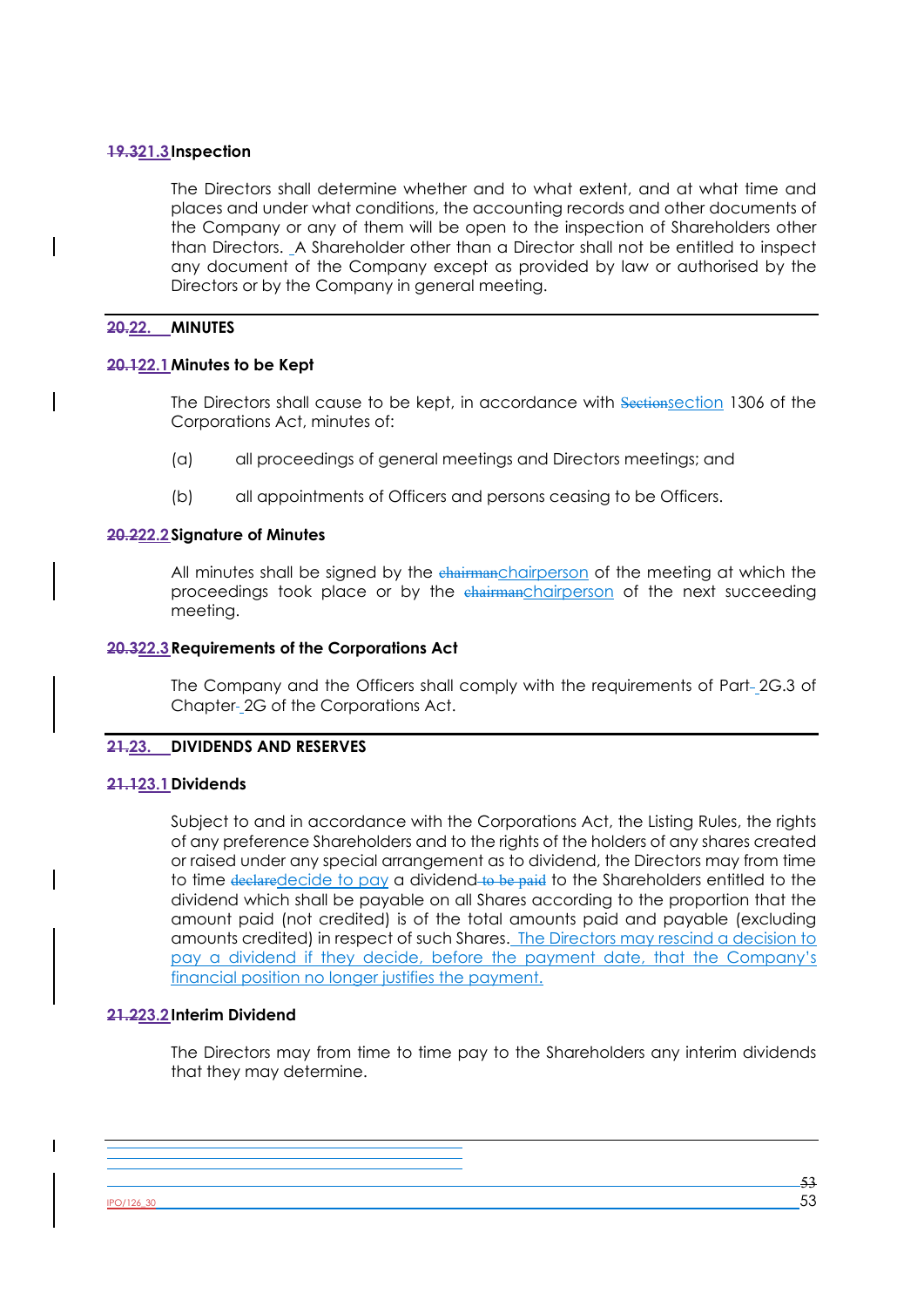### **21.323.3No Interest**

No dividend shall carry interest as against the Company.

#### **21.423.4Reserves**

The Directors may set aside out of the profits of the Company any amounts that they may determine as reserves, to be applied at the discretion of the Directors, for any purpose for which the profits of the Company may be properly applied. Pending any application of the reserves, the Directors may invest or use the reserves in the business of the Company or in other investments as they think fit. Any amount set aside as a reserve is not required to be held separately from the Company's other assets and may be used by the Company or invested as the Directors think fit.

## **23.5 Carrying forward profits**

The Directors may carry forward any part of the profits of the Company that it decides not to distribute as dividends without transferring those profits to a reserve.

#### **21.523.6Alternative Method of Payment of Dividend**

When declaring any dividend and subject at all times to the Corporations Act and the Listing Rules, the Directors may:

- (a) direct payment of the dividend to be made wholly or in part by the distribution of specific assets or documents of title (including, without limitation, paid-up Shares, debentures or debenture stock of this or any other company, gold, gold or mint certificates or receipts and like documents) or in any one  $\frac{1}{\sqrt{2}}$  more of these ways, and where any difficulty arises with regard to the distribution the Directors may settle it as they think expedient and in particular may issue fractional certificates and may fix the value for distribution of specific assets or any part of them and may determine that cash payments shall be made to any Shareholders upon the basis of the value so fixed in order to adjust the rights of all parties and may vest any of these specific assets in trustees upon trusts for the persons entitled to the dividend as may seem expedient to the Directors; or
- (b) direct that a dividend be payable to particular Shareholders wholly or partly out of any particular fund or reserve or out of profits derived from any particular source and to the remaining Shareholders wholly or partly or of any other particular fund or reserve or out of profits derived from any other particular source and may so direct notwithstanding that by so doing the dividend will form part of the assessable income for taxation purposes of some Shareholders and will not form part of the assessable income of others.

For the purposes of this clause, the Company is authorised to distribute securities of another body corporate by way of dividend and, on behalf of the shareholdersShareholders, provide the consent of each shareholderShareholder to becoming a member of that body corporate and the agreement of each shareholderShareholder to being bound by the constitution of that body corporate.

 $\frac{180/126 \cdot 30}{54}$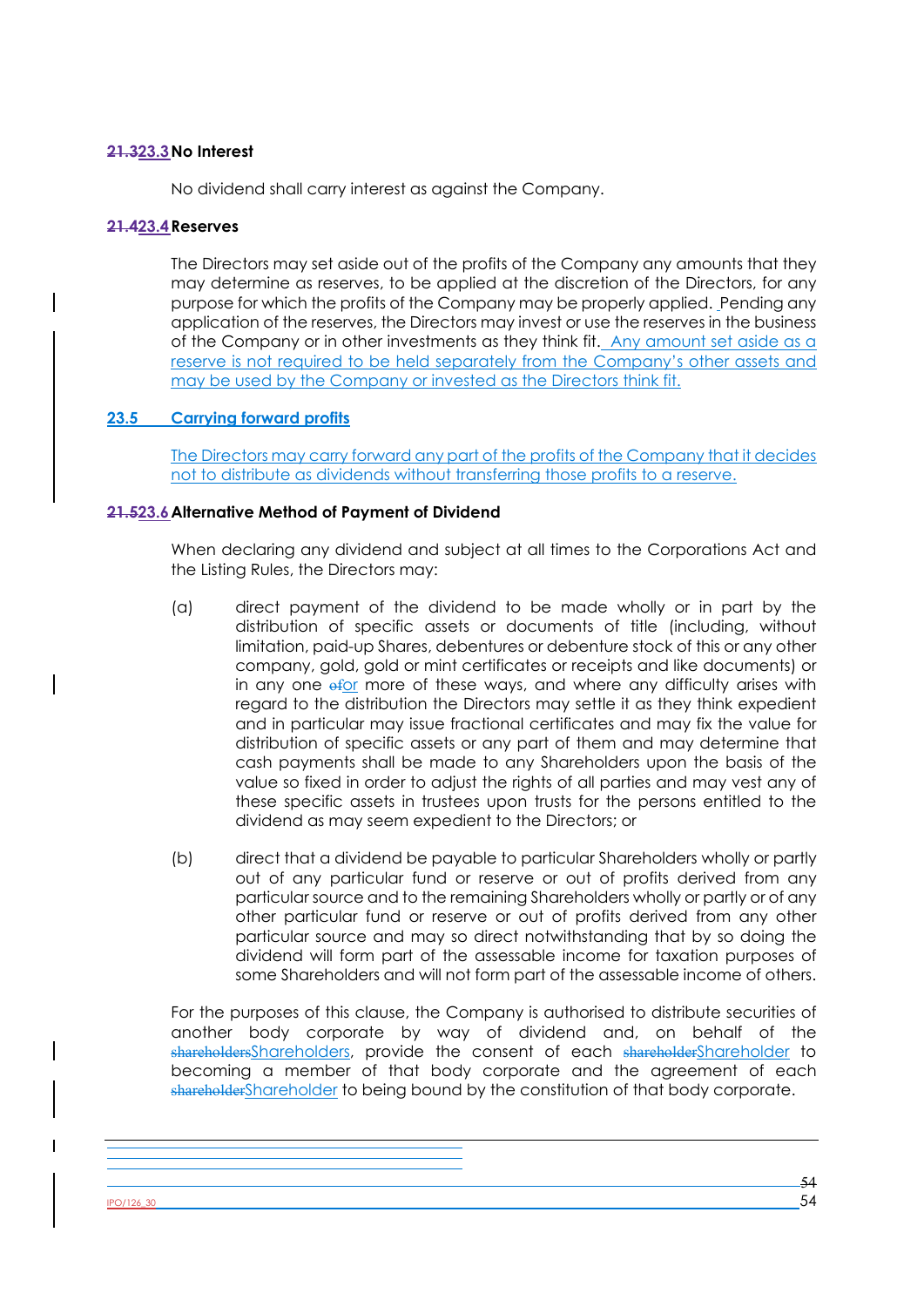# **23.7 Shareholders entitled to dividend**

Subject to this Constitution, a dividend in respect of a Share is payable to the person registered as the holder of that share:

- (a) if the Directors have fixed a time for determining entitlements to the dividend, at that time; and
- (b) in any other case, on the date on which the dividend is paid.

## **21.623.8Payment of Dividends**

All dividends shall be dispatched simultaneously to the Shareholders entitled to the dividend. Any dividend payable may be paid by:

- (a) cheque sent through the mail directed to:
	- (i) the address of the Shareholder shown in the Register of Shareholders or to the address of the joint holders of Shares shown first in the Register of Shareholders; or
	- (ii) an address which the Shareholder has, or joint holders have, in writing notified the Company as the address to which dividends should be sent;
- (b) electronic funds transfer to an account with a bank or other financial institution nominated by the Shareholder and acceptable to the Company; or
- (c) any other means determined by the Directors.

## **21.723.9Unclaimed Dividends**

Except as otherwise provided by statute, all dividends unclaimed for one year after having been declared may be invested or otherwise made use of by the Directors for the benefit of the Company until claimed.

## **21.823.10 Breach of Restriction Agreement**

In the event of a breach of the Listing Rules relating to Restricted Securities or of any escrow arrangement entered into by the Company under the Listing Rules in relation to any Shares which are classified under the Listing Rules or by ASX as Restricted Securities, the Shareholder holding the Shares in question shall cease to be entitled to be paid any dividends in respect of those Shares for so long as the breach subsists.

# **22.24. CAPITALISATION OF PROFITS**

## **22.124.1Capitalisation**

The Directors, subject to the Listing Rules and any rights or restrictions for the time being attached to any class of Shares, may from time to time determineresolve to capitalise any amount, being the whole or a part of the amount for the time being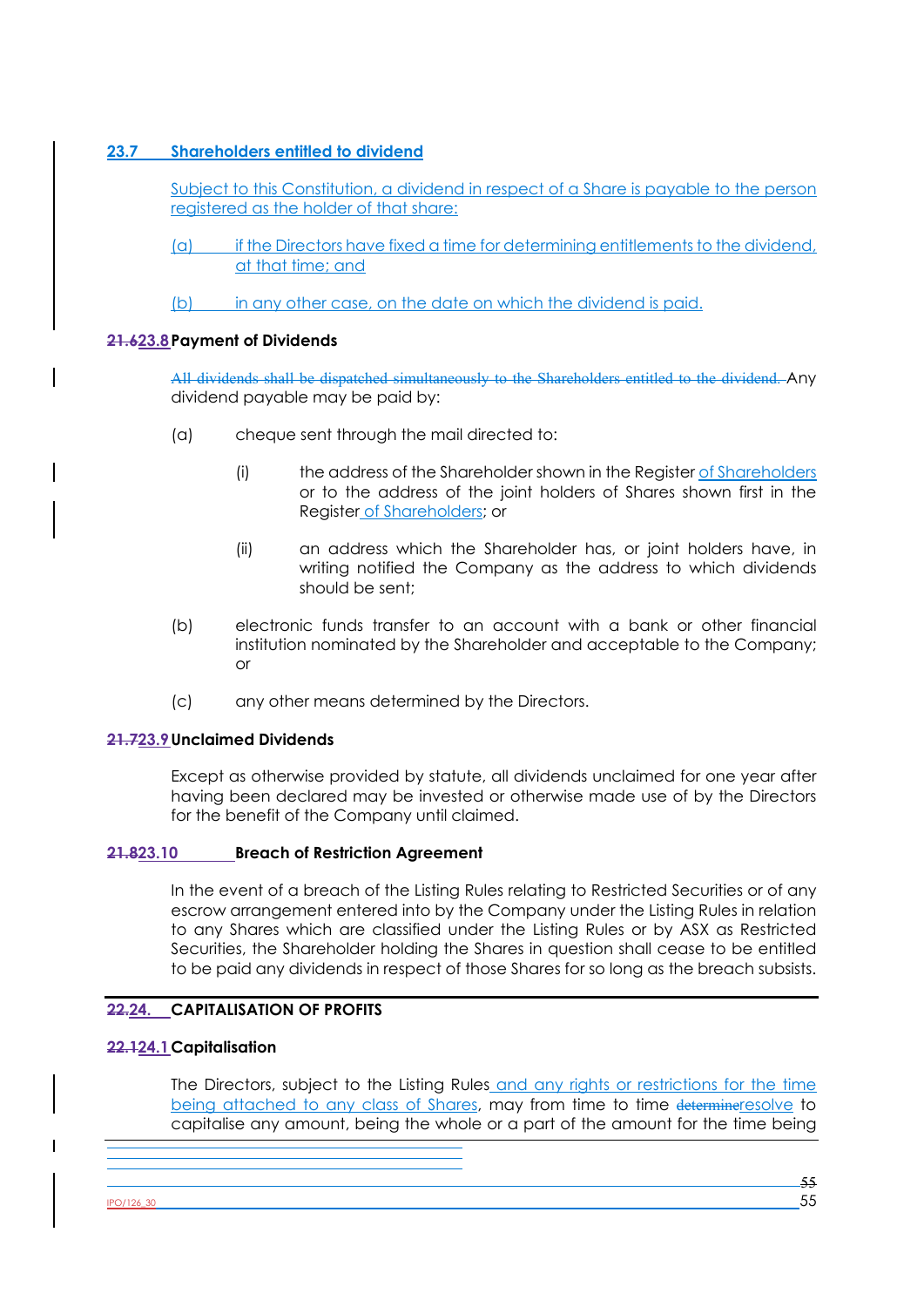standing to the credit of any reserve account or the profit and loss account or otherwise available for distribution to Shareholders, and that that amount be applied, in any of the ways mentioned in clause 22.224.2 for the benefit of Shareholders in the proportions to which those Shareholders would have been entitled in a distribution of that amount by way of dividend.

## **22.224.2Application of Capitalised Amounts**

The ways in which an amount may be applied for the benefit of Shareholders under clause 22.124.1 are:

- (a) in paying up any amounts unpaid on Shares held by Shareholders;
- (b) in paying up in full, at an issue price decided by Director's resolution, unissued Shares or debentures to be issued to Shareholders as fully paid; or
- (c) partly as mentioned in  $\frac{1}{P^2}$  paragraph (a)clause 24.2(a) and partly as mentioned in paragraph (b).clause 24.2(b).

## **22.324.3Procedures**

The Directors shall do all things necessary to give effect to the resolution referred to in clause 22.124.1 and, in particular, to the extent necessary to adjust the rights of the Shareholders among themselves, may:

- (a) issue fractional certificates or make cash payments in cases where Shares or debentures could only be issued in fractions; and
- (b) authorise any person to make, on behalf of all the Shareholders entitled to any further Shares or debentures upon the capitalisation, an agreement with the Company providing for the issue to them, credited as fully paid up, of any further Shares or debentures or for the payment up by the Company on their behalf of the amounts or any part of the amounts remaining unpaid on their existing Shares by the application of their respective proportions of the sum resolved to be capitalised,

and any agreement made under an authority referred to in  $\frac{1}{\text{paragnph (b)}\text{clusive 24.3(b)}}$ is effective and binding on all the Shareholders concerned.

## **23.25. BONUS SHARE PLAN**

## **23.125.1Authorisation of Bonus Share Plan**

Subject to the Listing Rules and the Corporations Act, the Company may, by ordinary resolution in general meeting, authorise the Directors to implement a Bonus Share Plan on such terms and conditions as are referred to in the resolution and which plan provides for any dividend which the Directors may declare from time to time under clause 2123, less any amount which the Company shall either pursuant to this Constitution or any law be entitled or obliged to retain, not to be payable on Shares which are participating Shares in the Bonus Share Plan but for those Shares to carry instead an entitlement to receive an allotment of additional fully paid ordinary Shares to be issued as bonus Shares.

IPO/126\_30 56

 $\overline{\phantom{a}}$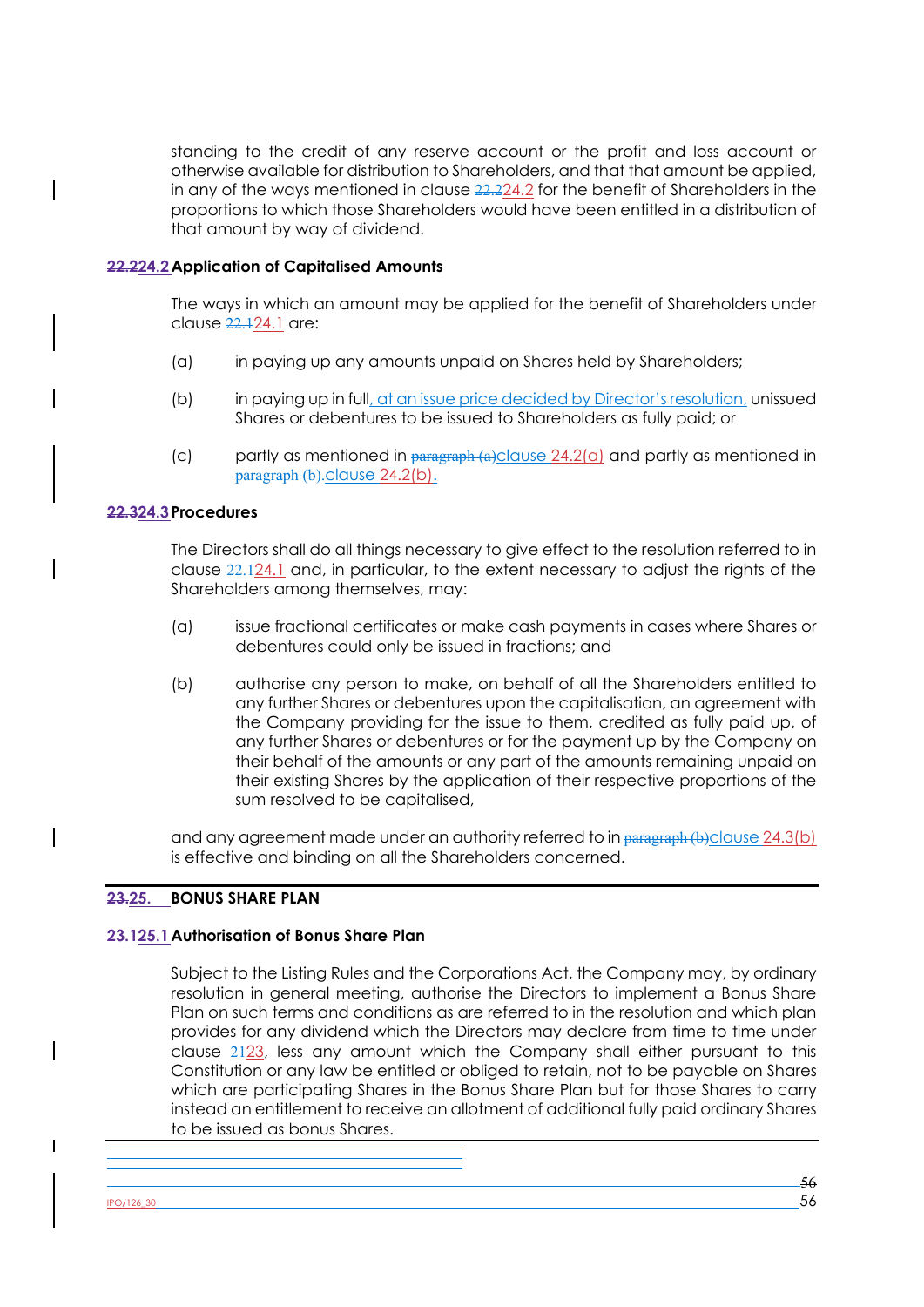#### **23.225.2Amendment and Revocation**

Any resolution passed by the Company in general meeting pursuant to clause  $23.125.1$  may, at any time, be amended or revoked by the Company by ordinary resolution in general meeting.

## **24.26. DIVIDEND REINVESTMENT PLAN**

#### **24.126.1Authorisation of Dividend Reinvestment Plan**

Subject to the Listing Rules and the Corporations Act, the Company may, by resolution of the Directors, implement a Dividend Reinvestment Plan on such terms and conditions as are referred to in the resolution and which plan provides for any dividend which the Directors may declare from time to time under clause 2123 and payable on Shares which are participating Shares in the Dividend Reinvestment Plan, less any amount which the Company shall either pursuant to this Constitution or any law be entitled or obliged to retain, to be applied by the Company to the payment of the subscription price of ordinary fully paid Shares.

#### **24.226.2Amendment and Revocation**

Any resolution passed by the Company in general meeting Directors pursuant to clause 24.126.1 may, at any time, be amended or revoked by the Company by ordinary resolution in general meeting.

## **25.27. NOTICES**

## **25.127.1Service by the Company to Shareholders**

A notice may be given by the Company to any Shareholder either by:

- (a) serving it on him or her personally; or
- (b) by sending it by post to the Shareholder at his or her address as shown in the Register of Shareholders or the address supplied by the Shareholder to the Company for the giving of notices to this person. Notices to Shareholders whose registered address is outside Australia shall be sent by airmail or, where applicable, by the means provided for by clause 25.727.9; or
- (c) be sending it by fax or other electronic means (including providing a URL link to any document or attachment) to the fax number or electronic address  $\frac{d}{dt}$ any) nominated by the member Shareholder for giving notices.

## **27.2 Service of notices by the Company to Directors**

A notice may be given by the Company to a Director or Alternate Director by:

(a) serving it on him or her personally;

(b) sending it by ordinary post to his or her usual residential or business address, or any other address he or she has supplied to the Company for giving notices;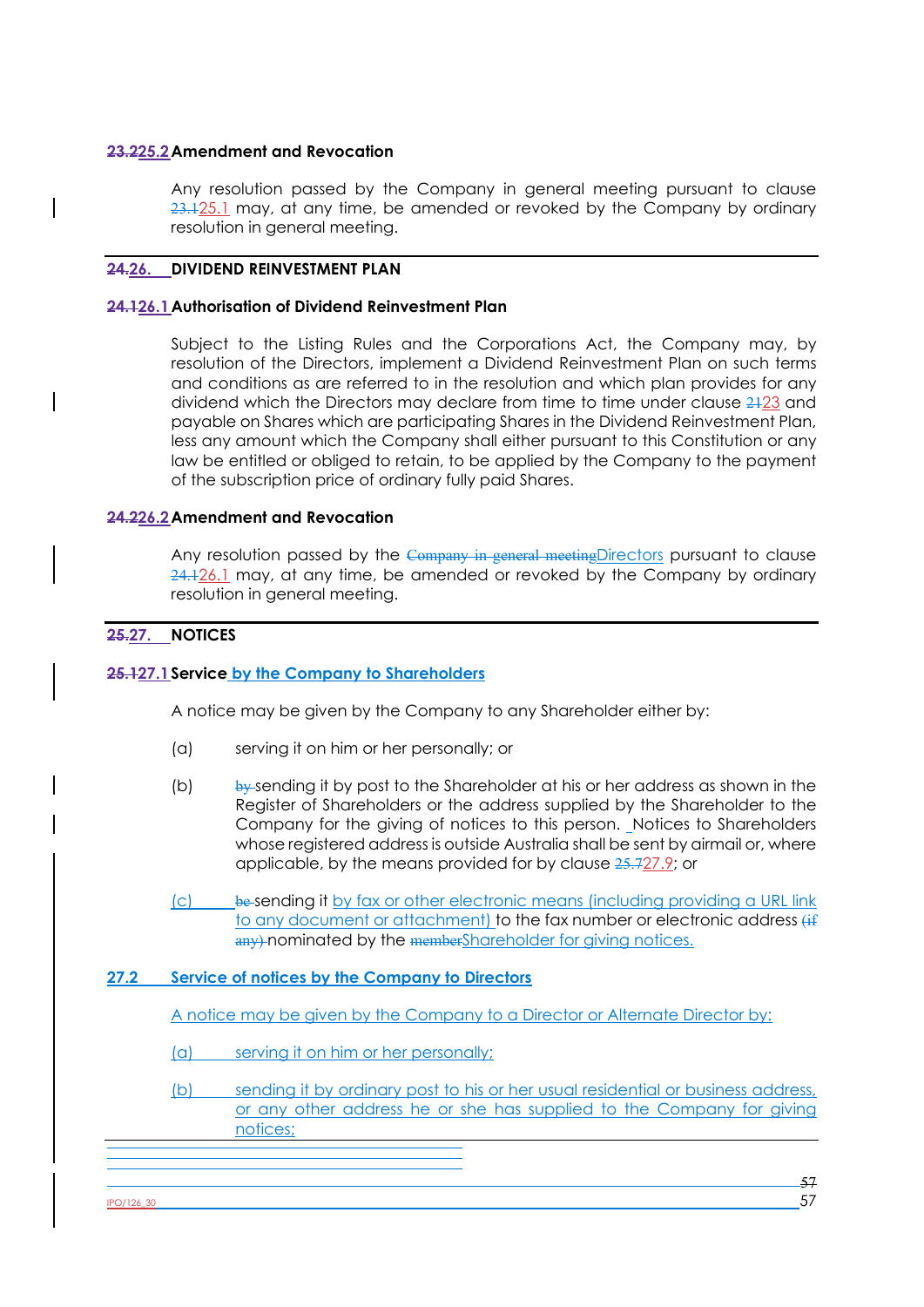(c) sending it by fax or other electronic means (including providing a URL link to any document or attachment) to the fax number or electronic address he or she has supplied to the Company for giving notices.

# **27.3 Service of notices by Directors, Alternate Directors and Shareholders to the Company**

Without limiting any other way that a communication may be given under the Corporations Act, a notice may be given by a Director or Alternate Director or a Shareholder to the Company by:

(a) delivering it to the Company's registered office;

(b) sending it by ordinary post to the Company's registered office;

(c) sending it by fax or other electronic means to the principal fax number or electronic address at the Company's registered office.

# **25.227.4Deemed receipt of Notice**

A notice will be deemed to be received by a Shareholder when:

- (a) where a notice is served personally, service of the notice shall be deemed to be effected when hand delivered to the member in person;
- (b) where a notice is sent by post, service of the notice shall be deemed to be effected by properly addressing, pre--paying and posting a letter containing the notice, and to have been effected, in the case of a notice of a meeting, on the date after the date of its posting and, in any other case, at the time at which the letter would be delivered in the ordinary course of post;
- (c) where a notice is sent by facsimile, service of the notice shall be deemed to be effected upon confirmation being received by the Company that all pages of the notice have been successfully transmitted to the member'sShareholder's facsimile machine at the facsimile number nominated by the memberShareholder; and
- (d) where a notice is sent to an electronic address by electronic means, service of the notice shall be deemed to be effected once sent by the Company to the electronic address nominated by the memberShareholder (regardless of whether or not the notice is actually received by the member). Shareholder),

or such later date as required by the Corporations Act or Listing Rules.

## **25.327.5Notice to Joint Holders**

A notice may be given by the Company to the joint holders of a Share by giving the notice to the joint holder first named in the Register of Shareholders in respect of the Share.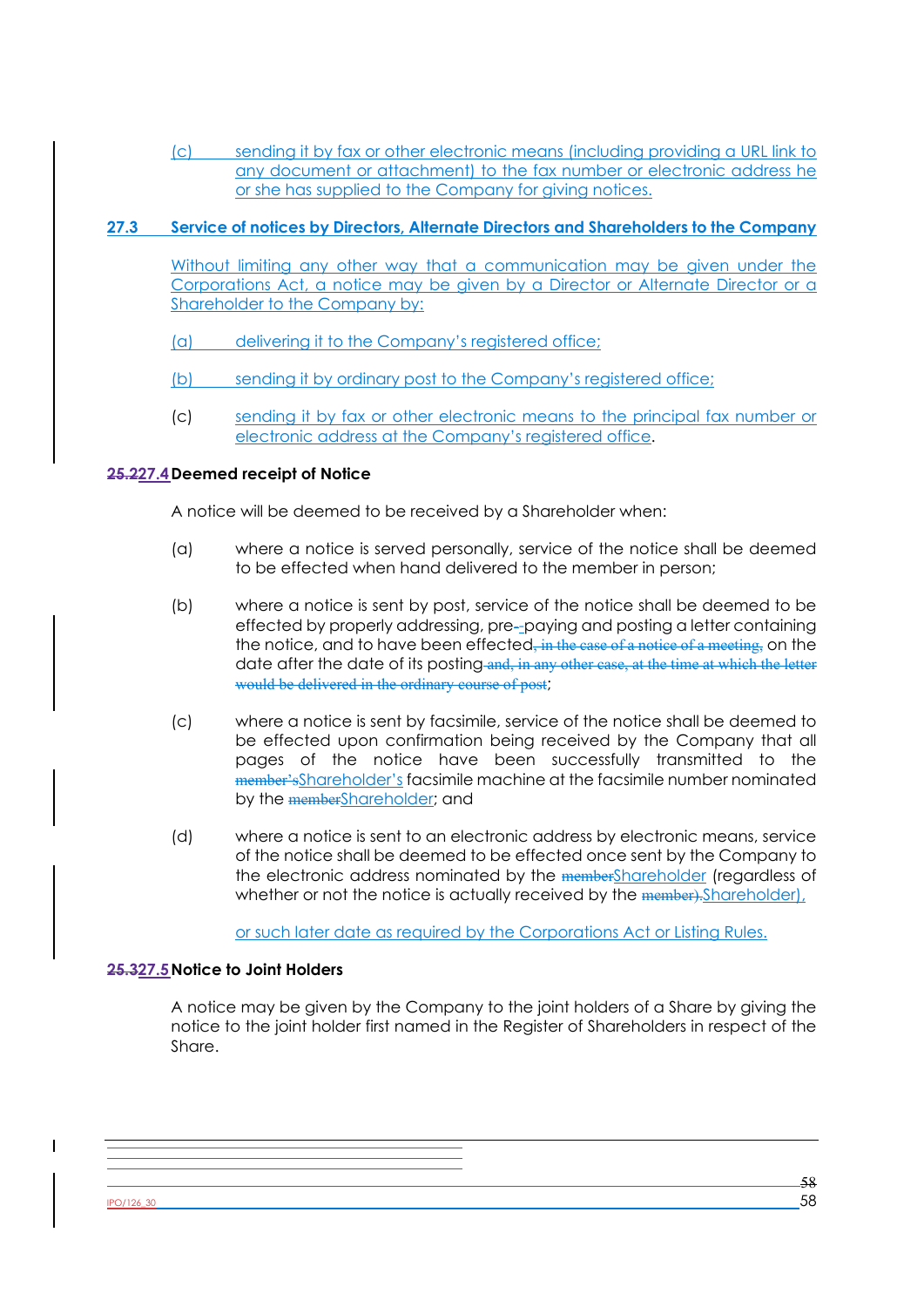#### **25.427.6Notices to Personal Representatives and Others**

A notice may be given by the Company to a person entitled to a Share in consequence of the death or bankruptcy of a Shareholder by serving it on him or her or by sending it to him or her by post addressed to the person by name or by the title or representative of the deceased or assignee of the bankrupt, or by any like description, at the address (if any) supplied for the purpose by the person or, if such an address has not been supplied, at the address to which the notice might have been sent if the death or bankruptcy hashad not occurred.

## **25.527.7Persons Entitled to Notice**

Notice of every general meeting shall be given to each person who at the time of giving the notice is:

- (a) everya Shareholder;
- (b) everya person entitled to a Share in consequence of the death or bankruptcy of a Shareholder who, but for his death or bankruptcy, would be entitled to receive notice of the meeting;
- (c) everya Director or Alternate Director;
- (d) the auditor for the time being of the Company; and
- (e) if the Company has issued and there are currently any Listed Securities, the Home Branch.

unless that person waives the right to receive notice by written notice to the Company. No other person is entitled to receive notices of general meetings.

## **25.627.8Change of Address**

The Company shall acknowledge receipt of amend the Register of Shareholders or Register of Optionholders (as applicable) to record all notifications of change of address by Shareholders. or Optionholders (as applicable).

## **25.727.9Incorrect Address**

Where the Company has bona fide reason to believe that a Shareholder is not known at his or her registered physical address, and the Company has subsequently made an enquiry in writing at that address as to the whereabouts of the Shareholder and this enquiry either elicits no response or a response indicating that the Shareholder or histheir present whereabouts are unknown, all future notices will be deemed to be given to the Shareholder if the notice is exhibited in the Registered Office (or, in the case of a memberShareholder registered on a Branch Registerbranch register, in a conspicuous place in the place where the Branch Registerbranch register is kept) for a period of 48 hours (and shall be deemed to be duly served at the commencement of that period) unless and until the Shareholder informs the Company of a new physical address to which the Company may send himhis/her notices (which new address shall be deemed his/her registered address).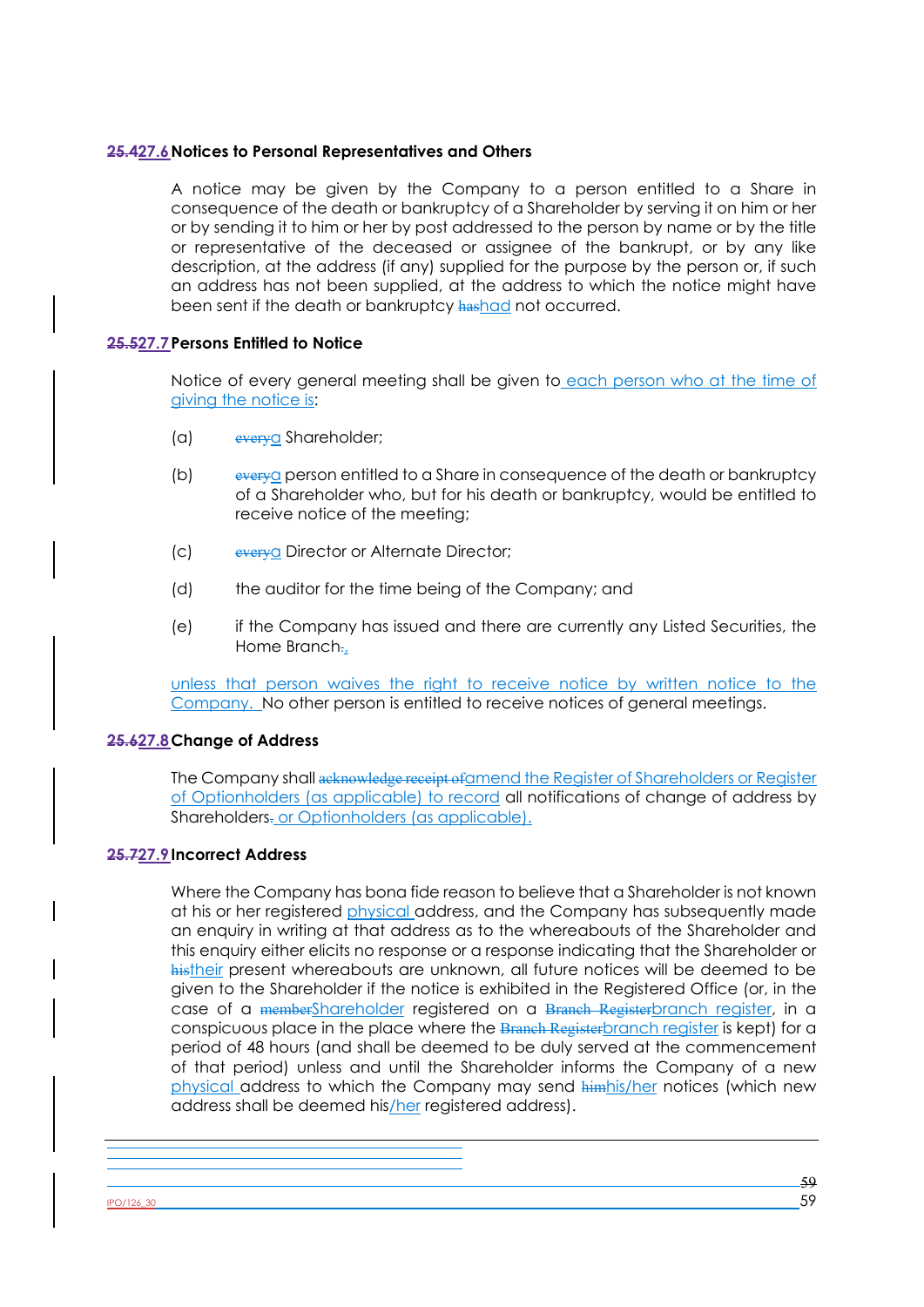# **26.28. WINDING UP**

# **26.128.1Distribution in Kind**

If the Company is wound up, the liquidator may, with the authority of a special resolution, divide among the Shareholders in kind the whole or any part of the property of the Company, and may for that purpose set a value as the liquidator considers fair upon any property to be so decided, and may determine how the division is to be carried out as between the Shareholders or different classes of Shareholders. No member is obliged to accept any Shares, securities or other assets in respect of which there is any liability.

# **26.228.2Trust for Shareholders**

The liquidator may, with the authority of a special resolution, vest the whole or any part of any property in trustees upon such trusts for the benefit of the contributories as the liquidator thinks fit, but so that no Shareholder is compelled to accept any Shares or other securities in respect of which there is any liability.

### **26.328.3Distribution in Proportion to Shares Held**

Subject to the rights of Shareholders (if any) entitled to Shares with special rights in a winding-up and the Corporations Act all monies and property that are to be distributed among Shareholders on a winding-up, shall be distributed in proportion to the Shares held by them respectively, irrespective of the amount paid-up or credited as paid-up on the Shares.

# **27.29. INDEMNITIES AND INSURANCE**

# **27.129.1Liability to Third Parties**

The To the extent permitted by law, the Company:

- (a) indemnifies and agrees to keep indemnified every director, principalDirector, executive officer or secretary Secretary of the Company; and
- (b) may, by deed, indemnify or agree to indemnify an officer (other than a director, principalDirector, executive officer or secretarySecretary) of the Company,

against a liability to another person, other than the Company or a related body corporate of the Company, PROVIDED THAT:

- (c) the provisions of the Corporations Act (including, but not limited to, Chapter 2E) are complied with in relation to the giving of the indemnity; and
- (d) the liability does not arise in respect of conduct involving a lack of good faith on the part of the officer.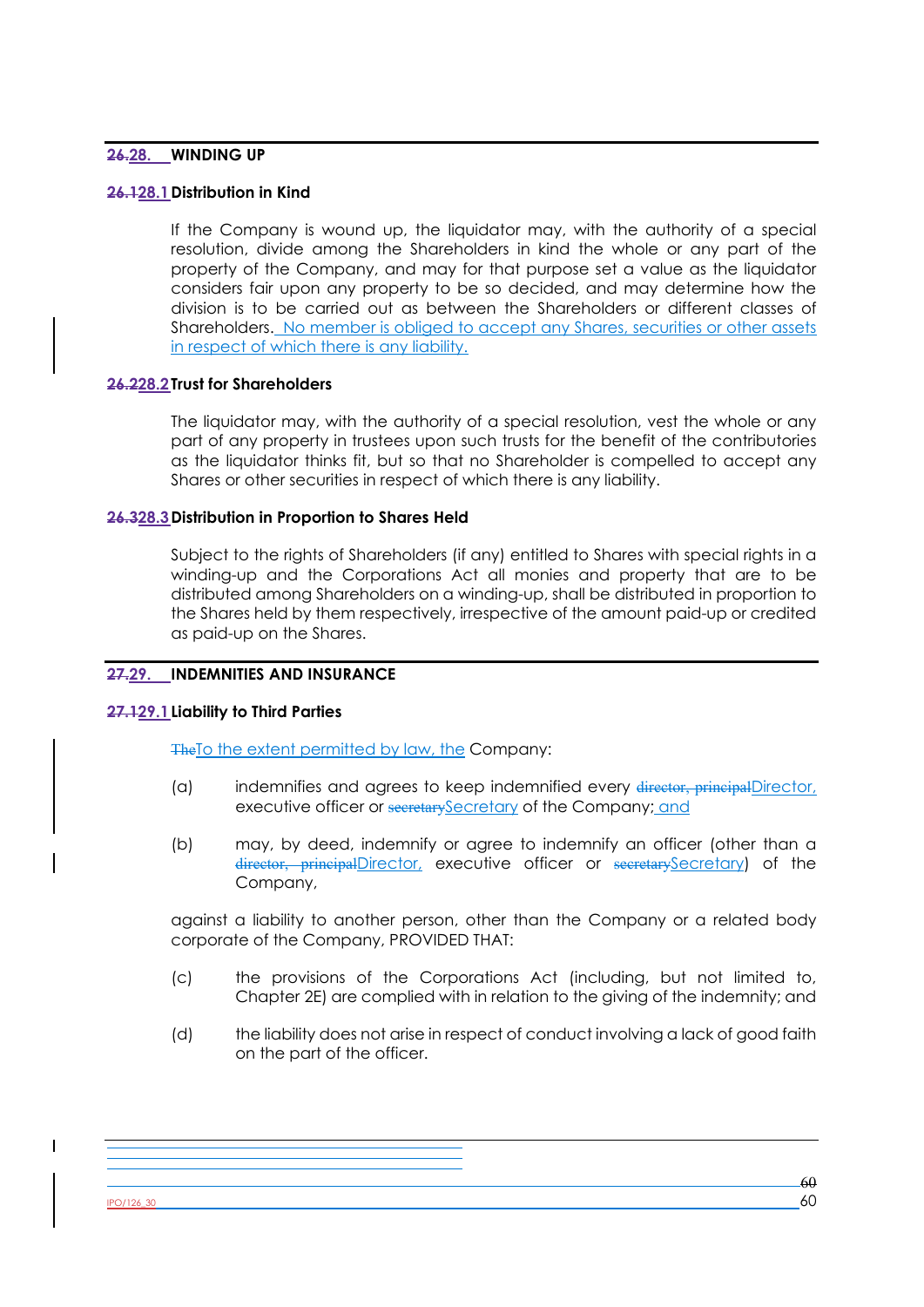# **27.229.2Defending Proceedings**

The To the extent permitted by law, the Company:

- (a) hereby indemnifies and agrees to keep indemnified every director, principalDirector, executive officer and secretarySecretary of the Company; and
- (b) may, by deed, indemnify or agree to indemnify an officer of the Company (other than a director, **principal** executive officer or secretary);

out of the property of the Company in relation to the period during which that officer held his or her office against a liability for costs and expenses incurred by that officer in that capacity:

- (c) in defending proceedings, whether civil or criminal, in which:
	- (i) judgment is given in favour of that officer; or
	- (ii) that officer is acquitted; or
- (d) in connection with an application in relation to any proceedings referred to in clause 29.2(c)2729.2(c) in which relief is granted to that officer by the Court under the Corporations Act.

### **27.329.3Insurance**

The To the extent permitted by law, the Company or a related body corporate of the Company may pay, or agree to pay, a premium under a contract insuring an officer in relation to the period during which that officer held that office, including in respect of a liability for costs and expenses incurred by a person in defending civil or criminal proceedings whether or not the officer has successfully defended himself or herself in these proceedings, provided that:

- (a) the provisions of the Corporations Act (including, but not limited to, Chapter 2E) are complied with in relation to the payment of the premium; and
- (b) the liability does not arise out of conduct involving a wilful breach of duty to the Company or a contravention of Sections 184(2)sections 182 or (3)183 of the Corporations Act.

# **27.429.4Disclosure**

Subject to any exception provided for in the Corporations Act, full particulars of the Company's indemnities and insurance premiums in relation to the officers must be included each year in the Directors' Report.

 $PO/126$ \_30 61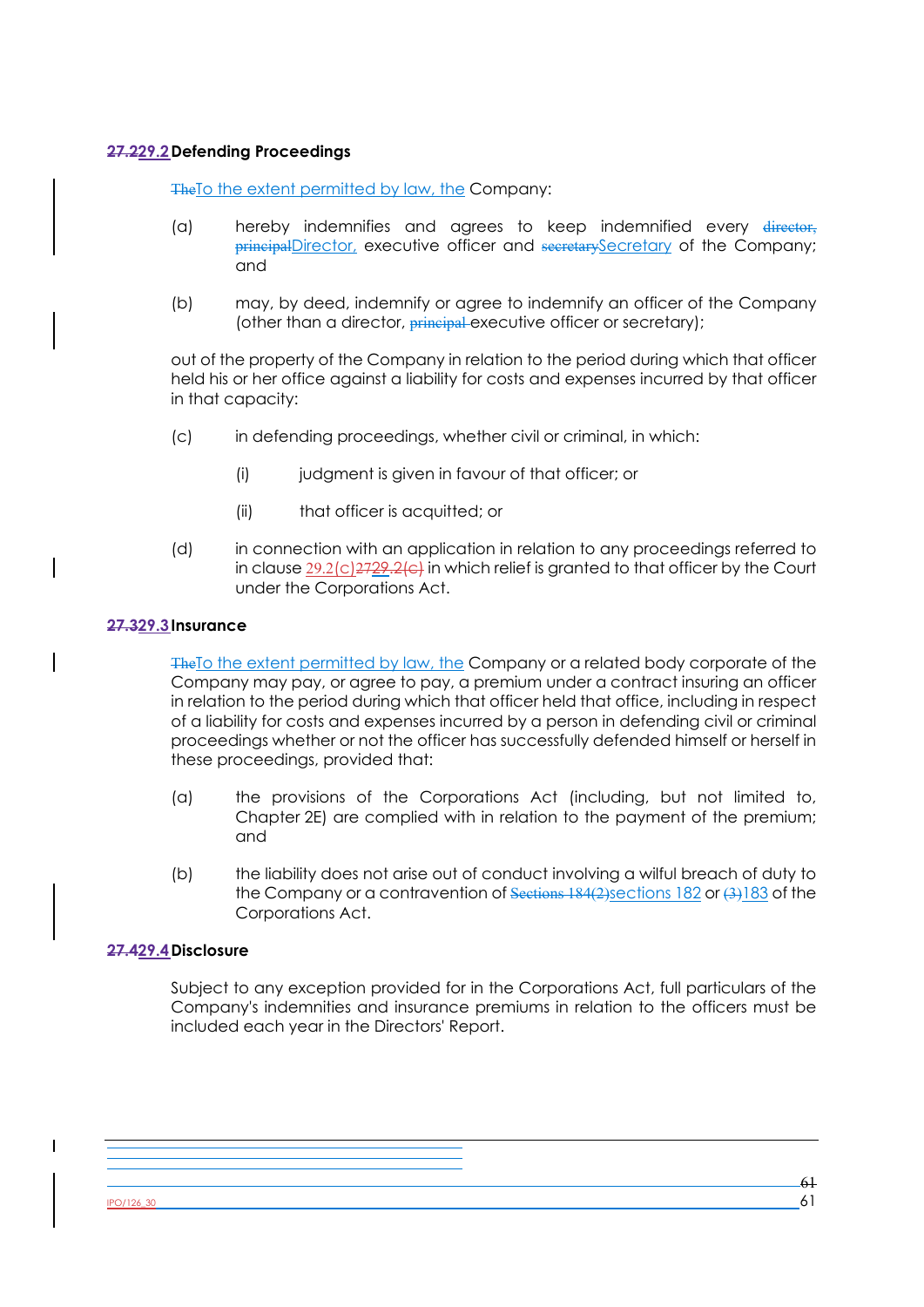### **27.529.5Definition**

For the purposes of this clause 2729, "**officer**" means:

- (a) a director, secretarya Director, Secretary or executive officer of the Company, whether past, present or future by whatever name called and whether or not validly appointed to occupy or duly authorised to act in such a position; and
- (b) any person who by virtue of any applicable legislation or law is deemed to be a directorDirector or officer of the Company, including without limitation, the persons defined as an officer of a company by Sectionsection 9 of the Corporations Act.

Nothing in this clause 292729 precludes the Company from indemnifying employees (other than officers) and consultants or sub-contractors where the Directors consider it is necessary or appropriate in the exercise of their powers to manage the Company.

### **28.30. DIRECTORSDIRECTORS' ACCESS TO INFORMATION**

Where the Directors consider it appropriate, the Company may:

- (a) give a former Director access to certain papers, including documents provided or available to the Directors and other papers referred to in those documents; and
- (b) bind itself in any contract with a Director or former Director to give the access.

#### **29.31. OVERSEAS SHAREHOLDERS**

Each Shareholder with a registered address outside Australia acknowledges that, with the approval of the Home Branch, the Company may, as contemplated by the Listing Rules, arrange for a nominee to dispose of any of its entitlement to participate in any issue of Shares or Share Options by the Company to Shareholders.

# **30.32. LOCAL MANAGEMENT**

#### **30.132.1Local Management**

The Directors may from time to time provide for the management and transaction of the affairs of the Company in any specified locality whether in or outside the State in such manner as it thinks fit and the provisions contained in clauses 30.232.2, 30.332.3 and 30.432.4 shall be without prejudice to the general powers conferred by this clause 30.132.1.

#### **30.232.2Local Boards or Agencies**

The Directors may at any time and from time to time establish any local boards or agencies for managing any of the affairs of the Company in any specified locality and appoint any persons to be Shareholders of a local board or any managers or

 $PO/126$ \_30 62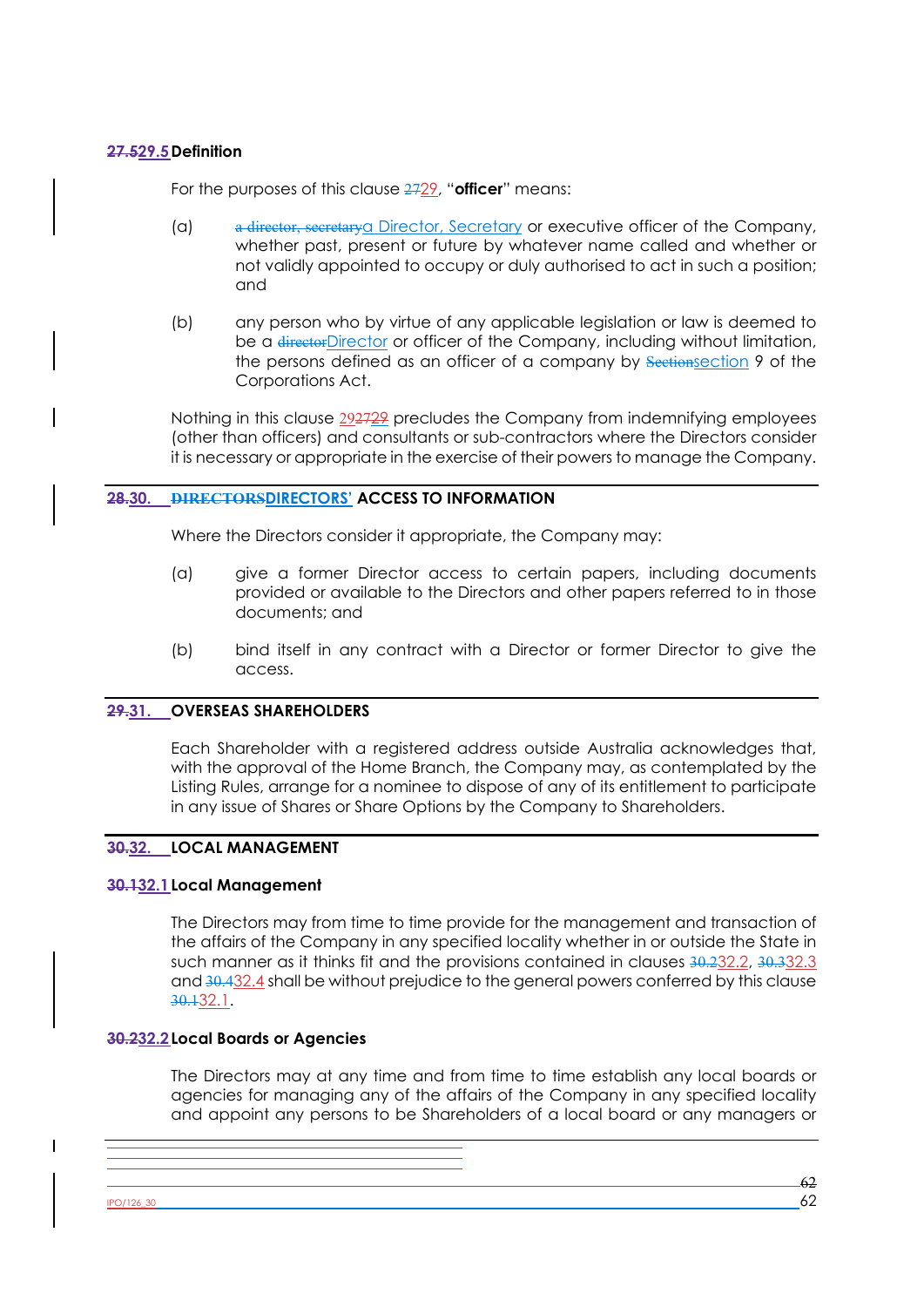agents and may fix their remuneration. The Directors may from time to time and at any time delegate to any person so appointed any of the powers, authorities and discretions for the time being vested in the Directors other than the power of making calls and may authorise the Shareholders for the time being of any local board or any of them to fill up any vacancies on a local board and to act notwithstanding vacancies. This appointment or delegation may be made on the terms and subject to the conditions that the Directors think fit and the Directors may at any time remove any person so appointed and may annul or vary any or all of this delegation.

### **30.332.3Appointment of Attorneys**

The Company may at any time and from time to time by power of attorney appoint any person or persons to be the attorney or attorneys of the Company for purposes and with powers, authorities and discretions (not exceeding those vested in or exercisable by the Company) and for the period and subject to the conditions that the Company may from time to time think fit. This appointment may (if the Company thinks fit) be made in favour of the Shareholders or any of the Shareholders of any local board established under clause 30.232.2 or in favour of any company or of the Shareholders, directors, nominees or managers of any company or firm or in favour of any fluctuating body of persons whether or not nominated directly by the Company. The power of attorney may contain any provisions for the protection or convenience of persons dealing with such attorney or attorneys that the Company thinks fit.

### **30.432.4Authority of Attorneys**

Any such delegates or attorneys as appointed under this Constitution may be authorised by the Company to sub-delegate all or any of the powers, authorities and discretions for the time being vested in them.

# **31.33. DISCOVERY**

Save as provided by the Corporations Act or the Listing Rules no Shareholder shall be entitled to require discovery of any information in respect of any details of the Company's trading or any matter which is or may be in the nature of a trade secret, mystery of trade or technical process which may relate to the business of the Company and which in the opinion of the Directors it would be expedient in the interests of the Shareholders of the Company to communicate.

# **32.34. COMPLIANCE (OR INCONSISTENCY) WITH THE LISTING RULES**

- (a) In this Constitution, a reference to the Listing Rules is to have effect if, and only if, at the relevant time, the Company has been admitted to and remains on the Official List and is otherwise to be disregarded.
- $(a)$ (b) If the Company is admitted to the Official List of ASX, the following clauses apply:
	- (i) notwithstanding anything contained in this Constitution, if the Listing Rules prohibit an act being done, the act shall not be done;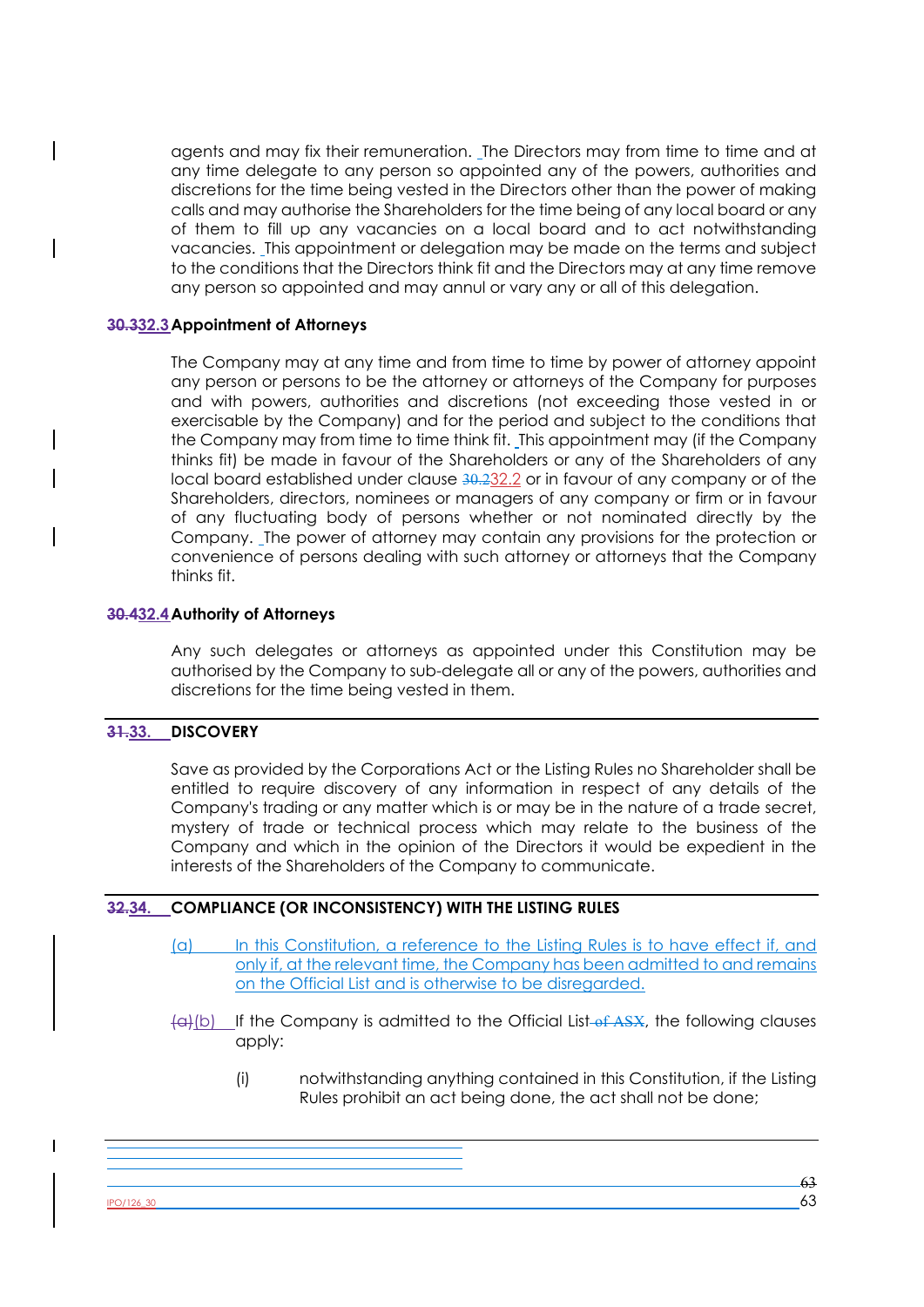- (ii) nothing contained in this Constitution prevents an act being done that the Listing Rules require to be done;
- (iii) if the Listing Rules require an act to be done or not to be done, authority is given for that act to be done or not to be done (as the case may be);
- (iv) if the Listing Rules require this Constitution to contain a provision and it does not contain such a provision, this Constitution is deemed to contain that provision;
- (v) if the Listing Rules require this Constitution not to contain a provision and it contains such a provision, this Constitution is deemed not to contain that provision; and
- (vi) if any provision of this Constitution is or becomes inconsistent with the Listing Rules, this Constitution is deemed not to contain that provision to the extent of inconsistency.

# **33.35. CONSISTENCY WITH CHAPTER 2E OF THE CORPORATIONS ACT**

# **33.135.1Requirements of Chapter 2E**

Notwithstanding any other provision to the contrary contained in this Constitution:

- (a) the Company shall not give a financial benefit to a related party except as permitted by Chapter-2E of the Corporations Act;
- (b) all notices convening general meetings for the purposes of Sectionsection 208 of the Corporations Act shall comply with the requirements of Sections sections 217 to 227 of the Corporations Act;
- (c) all meetings convened pursuant to Sectionsection 221 shall be held in accordance with the requirements of Sectionsection 225 of the Corporations Act; and
- (d) no holder of Shares or person on their behalf shall be entitled to vote or vote on a proposed resolution under Part-2E.1 of the Corporations Act if that holder of Shares is a related party of the public company to whom the resolution would permit a financial benefit to be given or an associate of such a related party.

# **33.235.2Definitions**

For the purposes of this clause 3335 the terms:

- (a) ""**financial benefit**"" and ""related party"" shall have the meanings given or indicated by Part-2E.1 and Part-2E.2 of the Corporations Act<sup>n</sup>; and
- (b)  $\frac{100}{2}$  **"** associate" shall have the meaning given to it in Division-2 of Part-1.2 of the Corporations Act.

 $PO/126$ \_30 64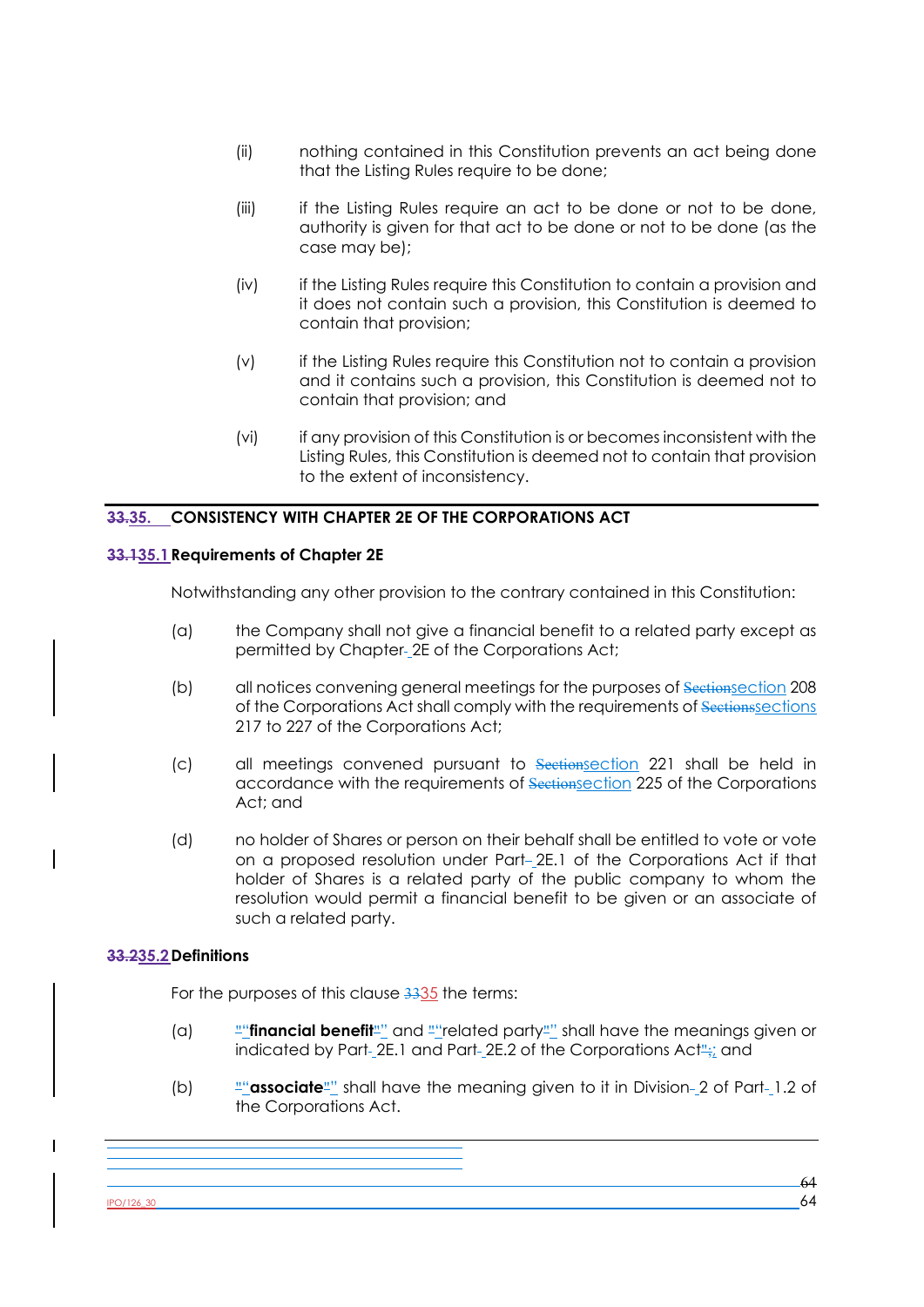# **34.36. INADVERTENT OMISSIONS**

If for some formality required by this Constitution is inadvertently omitted or is not carried out the omission does not invalidate any resolution, act, matter or thing which but for the omission would have been valid unless it is proved to the satisfaction of the Directors that the omission has directly prejudiced any Shareholder financially. The decision of the Directors is final and binding on all Shareholders.

# **35.37. PARTIAL TAKEOVER PLEBISCITES**

# **35.137.1Resolution to Approve Proportional Off-Market Bid**

- (a) Where offers have been made under a proportional off-market bid in respect of a class of securities of the Company ("**bid class securities**"), the registration of a transfer giving effect to a contract resulting from the acceptance of an offer made under the proportional off-market bid is prohibited unless and until a resolution (in this clause 3537 referred to as a "**prescribed resolution**") to approve the proportional off-market bid is passed in accordance with the provisions of this Constitution.
- (b) A person (other than the bidder or a person associated with the bidder) who, as at the end of the day on which the first offer under the proportional offmarket bid was made, held bid class securities is entitled to vote on a prescribed resolution and, for the purposes of so voting, is entitled to one vote for each of the bid class securities.
- (c) A prescribed resolution is to be voted on at a meeting, convened and conducted by the Company, of the persons entitled to vote on the prescribed resolution.
- (d) A prescribed resolution that has been voted on is to taken to have been passed if the proportion that the number of votes in favour of the prescribed resolution bears to the total number of votes on the prescribed resolution is greater than one half, and otherwise is taken to have been rejected.

# **35.237.2Meetings**

- (a) The provisions of this Constitution that apply in relation to a general meeting of the Company apply, with modifications as the circumstances require, in relation to a meeting that is convened pursuant to this clause  $35.237.2$  as if the last mentioned meeting was a general meeting of the Company.
- (b) Where takeover offers have been made under a proportional off-market bid, the Directors are to ensure that a prescribed resolution to approve the proportional off-market bid is voted on in accordance with this clause 3537 before the 14th day before the last day of the bid period for the proportional off-market bid (the "**resolution deadline**").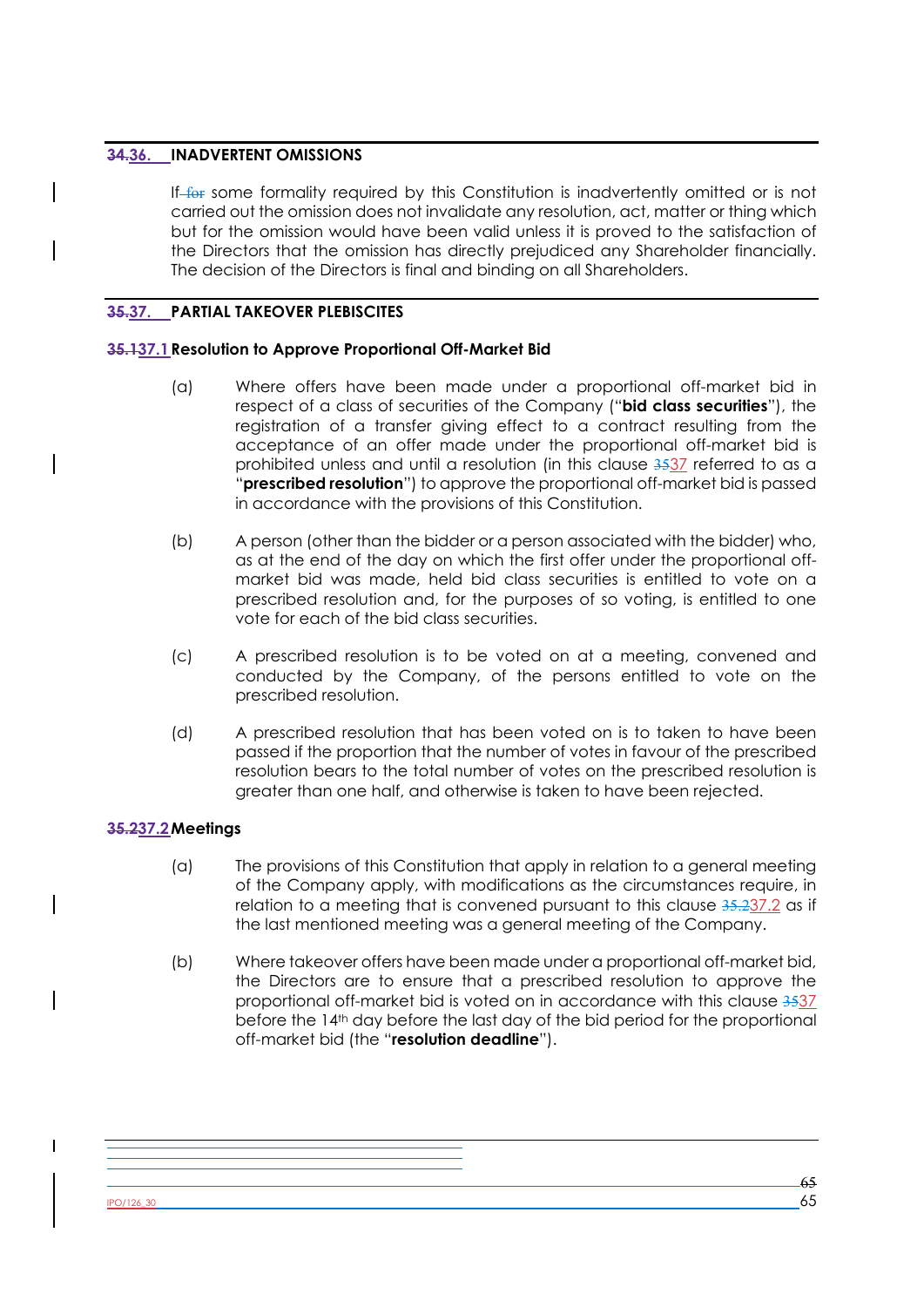# **35.337.3Notice of Prescribed Resolution**

Where a prescribed resolution to approve a proportional off-market bid is voted on in accordance with this clause 3537 before the resolution deadline, the Company is, on or before the resolution deadline:

- (a) to give the bidder; and
- (b) if the Company is listed each relevant financial market (as defined in the Corporations Act) in relation to the Company;

a notice in writing stating that a prescribed resolution to approve the proportional off-market bid has been voted on and that the prescribed resolution has been passed, or has been rejected, as the case requires.

# **35.437.4Takeover Resolution Deemed Passed**

Where, at the end of the day before the resolution deadline, no prescribed resolution to approve the proportional off-market bid has been voted on in accordance with this clause 3537, a resolution to approve the proportional off-market bid is to be, for the purposes of this clause 3537, deemed to have been passed in accordance with this clause 3537.

### **35.537.5Takeover Resolution Rejected**

Where a prescribed resolution to approve a proportional off-market bid under which offers have been made is voted on in accordance with this clause 3537 before the resolution deadline, and is rejected, then:

- (a) despite Sectionsection 652A of the Corporations Act:
	- (i) all offers under the proportional off-market bid that have not been accepted as at the end of the resolution deadline; and
	- (ii) all offers under the proportional off-market bid that have been accepted and from whose acceptance binding contracts have not resulted as at the end of the resolution deadline,

are deemed to be withdrawn at the end of the resolution deadline;

- (b) as soon as practicable after the resolution deadline, the bidder must return to each person who has accepted any of the offers referred to in clause  $35.5(a)(ii)37.5(a)(ii)$  any documents that were sent by the person to the bidder with the acceptance of the offer;
- (c) the bidder:
	- (i) is entitled to rescind; and
	- (ii) must rescind as soon as practicable after the resolution deadline,

 $\overline{\phantom{a}}$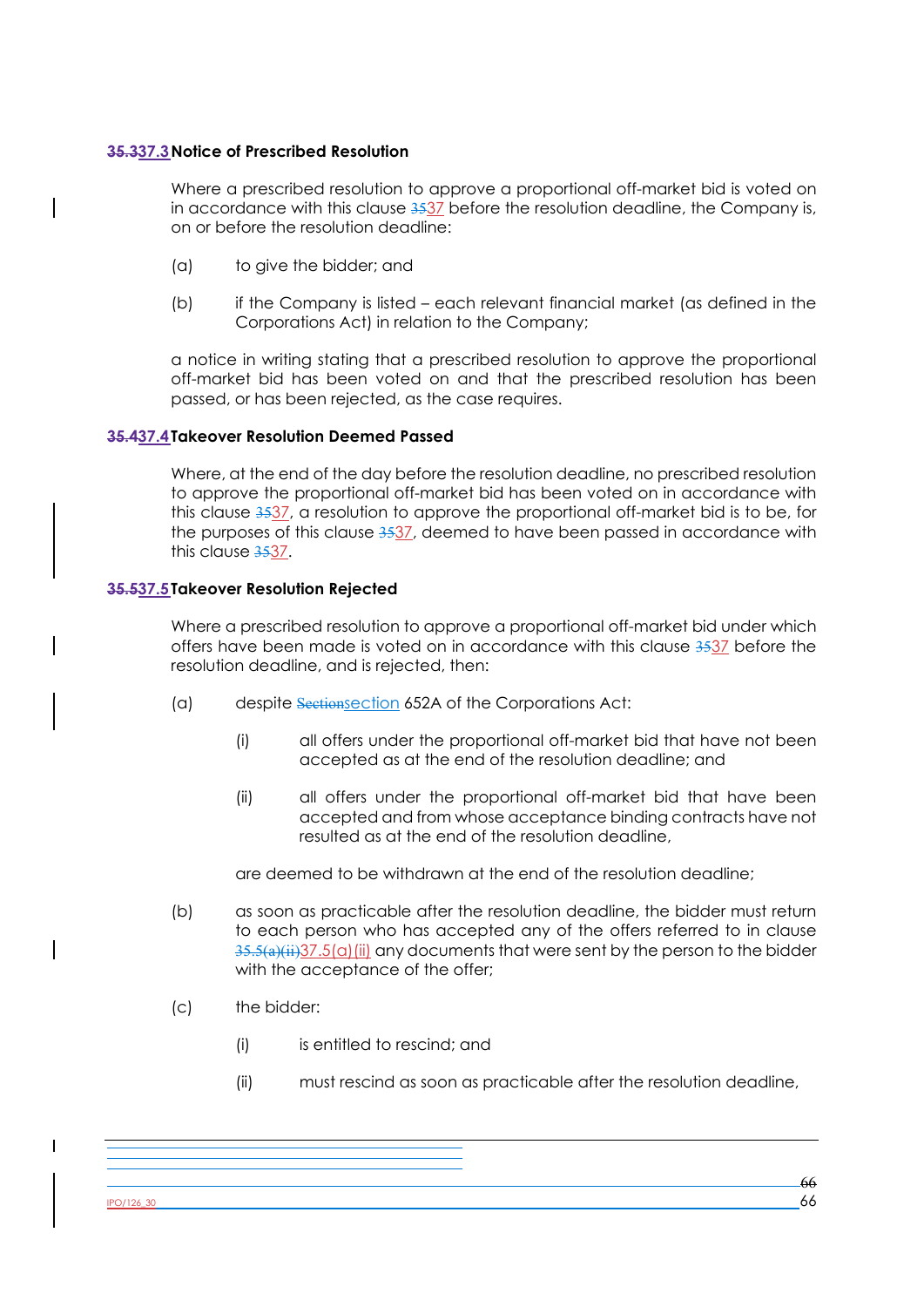each binding takeover contract resulting from the acceptance of an offer made under the proportional off-market bid; and

(d) a person who has accepted an offer made under the proportional offmarket bid is entitled to rescind the takeover contract (if any) resulting from the acceptance.

#### **35.637.6Renewal**

This clause 3537 ceases to have effect on the third anniversary of the date of the adoption of the last renewal of this clause 3537.

# **36.38. TRANSITIONAL**

#### **36.138.1Provisions Relating to Official Quotation of Securities**

Subject to clause 36.238.2 the provisions of this Constitution which relate to the official quotation of the Company's securities on ASX (**Official Quotation**), including but not limited to clauses which refer to ASX, the Listing Rules, the ASX Settlement Operating Rules, the Home Exchange, CHESS, Restricted Securities or Listed Securities shall not come intohave effect until such time asunless the Company is admitted to the official list of entities that ASX has admitted and not removedOfficial List.

#### **36.238.2Severance**

To the extent that any of the provisions of this Constitution referred to in clause 36.1 38.1 above can continue to have effect following severance of the matters relating to Official Quotation, then such provisions shall be valid and effectual, notwithstanding clause 36.1 38.1, as from the date of adoption of this Constitution by special resolution of the membersShareholders of the Company.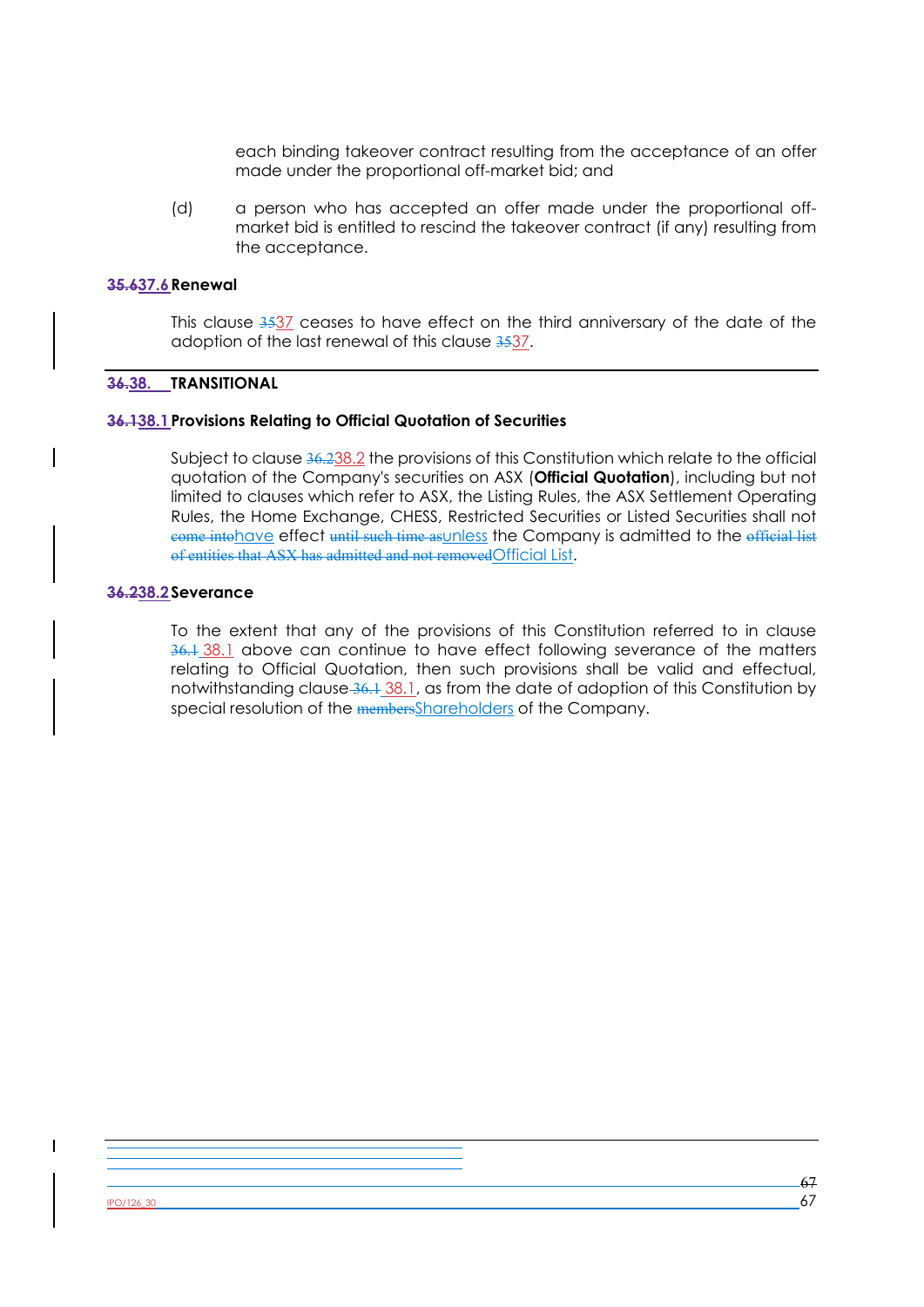# **SCHEDULESCHEDULE 1 – PREFERENCE SHARES (CLAUSE 2.52.6)**

# 1. In this schedule, unless the context otherwise requires:

**Dividend Date** means, in relation to a Preference Share, a date specified in the Issue Resolution on which a dividend in respect of that Preference Share is payable.

**Dividend Rate** means, in relation to a Preference Share, the term specified in the Issue Resolution for the calculation of the amount of dividend to be paid in respect of that Preference Share on any Dividend Date, which calculation may be wholly or partly established by reference to an algebraic formula.

**Franked Dividend** has the same meaning ascribed to Franked Distribution in Part-3-6 of the Tax Act.

**Issue Resolution** means the resolution specified in clause 4 of this schedule.

**Preference Share** means a preference share issued under clause 2.62.56.

**Redeemable Preference Share** means a Preference Share which the Issue Resolution specified as being, or being at the option of the Company to be, liable to be redeemed.

**Redemption Amount** means, in relation to a Redeemable Preference Share, the amount specified to be paid on redemption of the Redeemable Preference Share.

**Redemption Date** means, in relation to a Redeemable Preference Share, the date specified in the Issue Resolution for the redemption of that Preference Share.

**Tax Act** means the *Income Tax Assessment Act 1997*.

- 2. Each Preference Share confers upon its holder:
	- (a) the right in a winding up to payment in cash of the capital (including any premium) then paid up on it, and any arrears of dividend in respect of that Preference Share, in priority to any other class of Shares;
	- (b) the right in priority to any payment of dividend to any other class of Shares to a cumulative preferential dividend payable on each Dividend Date in relation to that Preference Share calculated in accordance with the Dividend Rate in relation to that Preference Share; and
	- (c) no right to participate beyond the extent elsewhere specified in clause  $22$  of this schedule in surplus assets or profits of the Company, whether in a winding up or otherwise.
- 3. Each Preference Share also confers upon its holder the same rights as the holders of ordinary Shares to receive notices, reports, audited accounts and balance sheets of the Company and to attend general meetings and confers upon its holder the right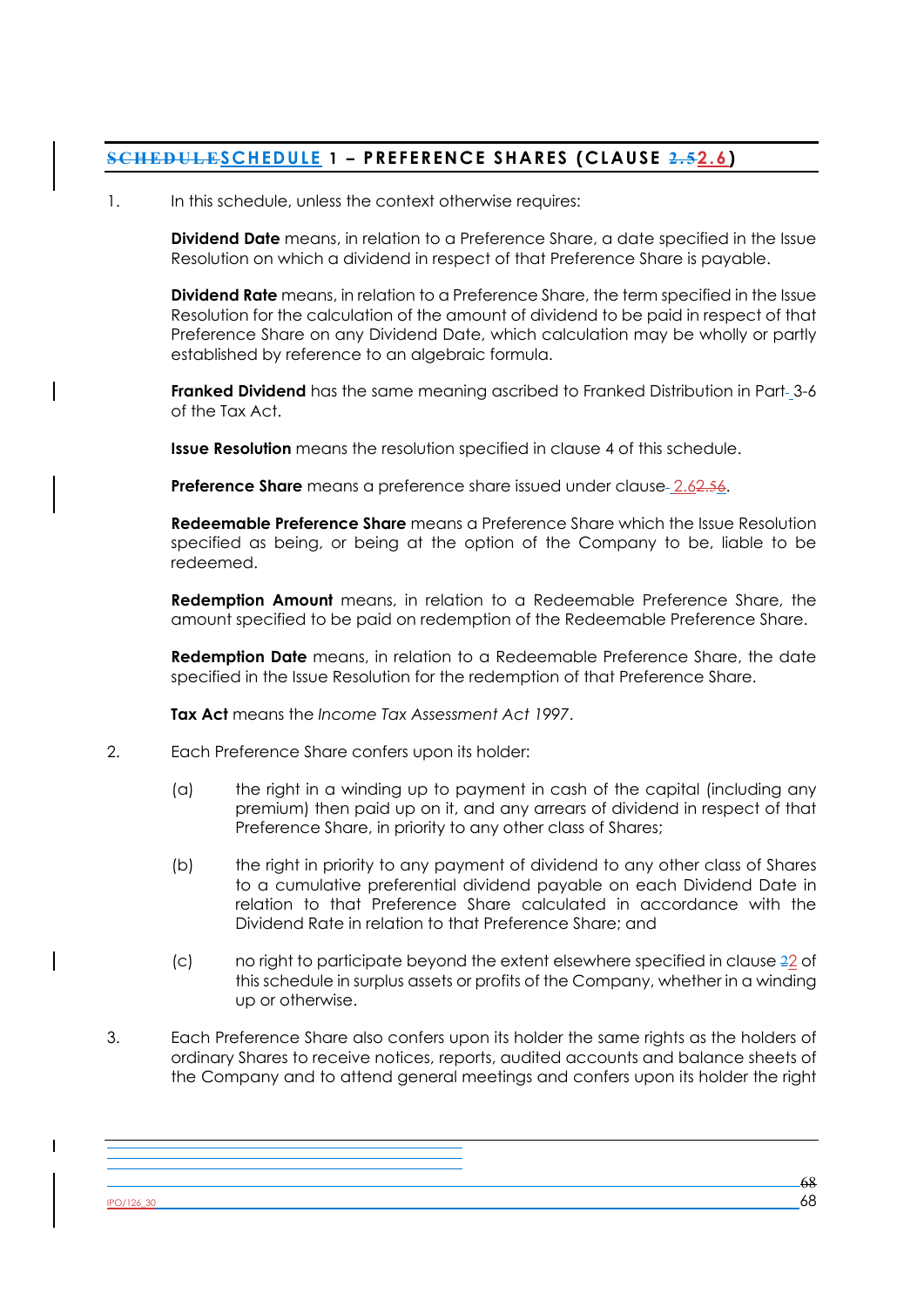to vote at any general meeting of the Company in each of the following circumstances and in no others:

- (a) during a period during which a dividend (or part of a dividend) in respect of the Preference Share is in arrears;
- (b) on a proposal to reduce the Company's share capital;
- (c) on a resolution to approve the terms of a buy-back agreement;
- (d) on a proposal that affects rights attached to the Preference Share;
- (e) on a proposal to wind up the Company;
- (f) on a proposal for the disposal of the whole of the Company's property, business and undertaking; and

(g) during the winding up of the Company; and

(g)(h) in any other circumstances in which the Listing Rules require holders of preference shares to vote.

- 4. The Board may only allot a Preference Share where by resolution it specifies the Dividend Date, the Dividend Rate, and whether the Preference Share is or is not, or at the option of the Company is to be, liable to be redeemed, and, if the Preference Share is a Redeemable Preference Share, the Redemption Amount and Redemption Date for that Redeemable Preference Share and any other terms and conditions to apply to that Preference Share.
- 5. The Issue Resolution in establishing the Dividend Rate for a Preference Share may specify that the dividend is to be one of:
	- (a) fixed;
	- (b) variable depending upon any variation of the respective values of any factors in an algebraic formula specified in the Issue Resolution; or
	- (c) variable depending upon such other factors as the Board may specify in the Issue Resolution,

and may also specify that the dividend is to be a Franked Dividend or not a Franked Dividend.

- 6. Where the Issue Resolution specifies that the dividend to be paid in respect of the Preference Share is to be a Franked Dividend the Issue Resolution may also specify:
	- (a) the extent to which such dividend is to be franked (within the meaning of the Tax Act); and
	- (b) the consequences of any dividend paid not being so franked, which may include a provision for an increase in the amount of the dividend to such an